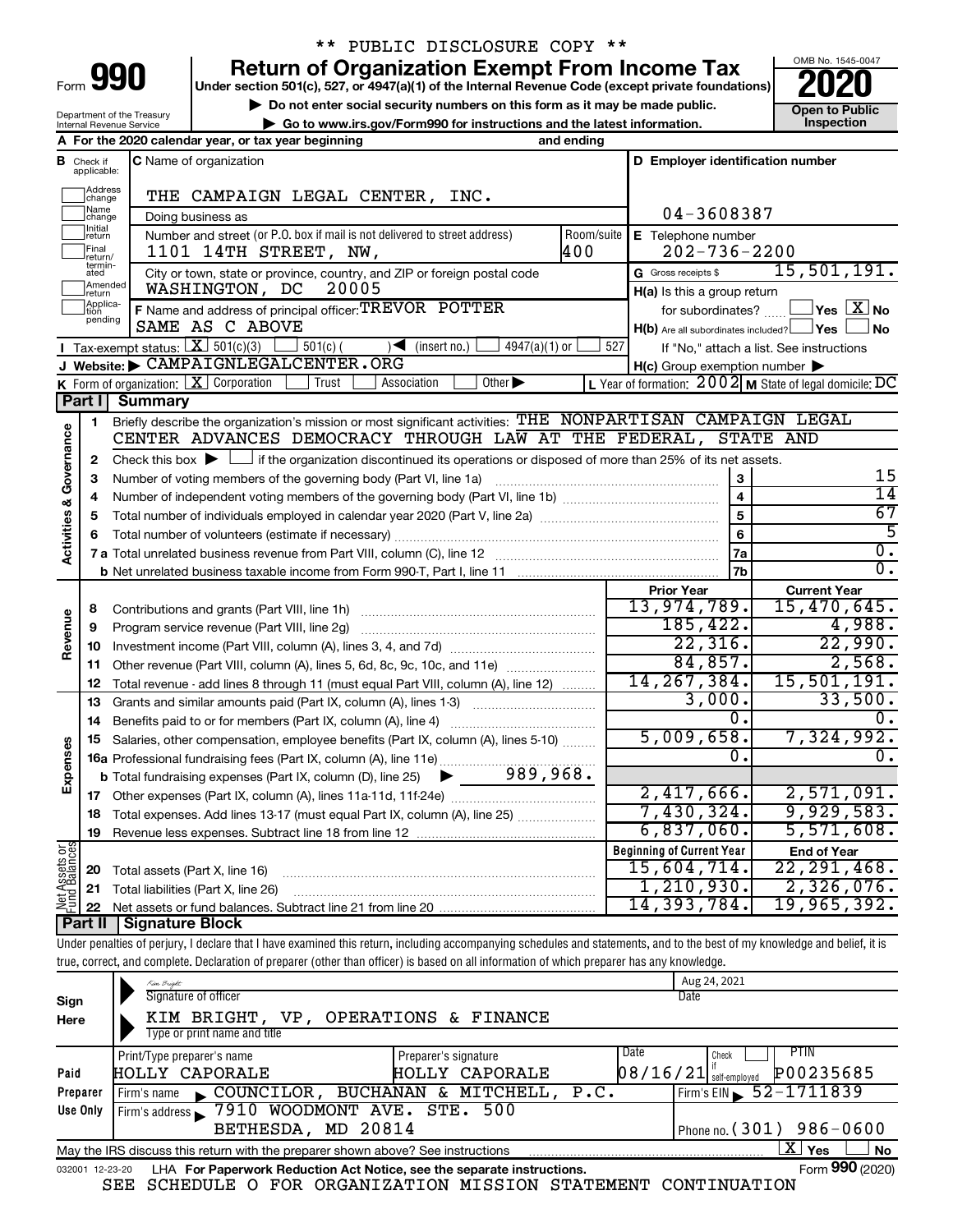|              | THE CAMPAIGN LEGAL CENTER, INC.<br>Form 990 (2020)                                                                                           | 04-3608387<br>Page 2                                               |
|--------------|----------------------------------------------------------------------------------------------------------------------------------------------|--------------------------------------------------------------------|
|              | <b>Part III   Statement of Program Service Accomplishments</b>                                                                               |                                                                    |
|              |                                                                                                                                              |                                                                    |
| 1            | Briefly describe the organization's mission:<br>THE NONPARTISAN CAMPAIGN LEGAL CENTER ADVANCES DEMOCRACY THROUGH LAW                         |                                                                    |
|              | AT THE FEDERAL, STATE AND LOCAL LEVELS, FIGHTING FOR EVERY AMERICAN'S                                                                        |                                                                    |
|              | RIGHTS TO RESPONSIVE GOVERNMENT AND A FAIR OPPORTUNITY TO PARTICIPATE                                                                        |                                                                    |
|              | IN AND AFFECT THE DEMOCRATIC PROCESS.                                                                                                        |                                                                    |
| $\mathbf{2}$ | Did the organization undertake any significant program services during the year which were not listed on the                                 |                                                                    |
|              | prior Form 990 or 990-EZ?                                                                                                                    | $\overline{\ }$ Yes $\overline{\rm \ }X$ No                        |
|              | If "Yes," describe these new services on Schedule O.                                                                                         |                                                                    |
| 3            | Did the organization cease conducting, or make significant changes in how it conducts, any program services?                                 | $\sqrt{\mathsf{Yes}\mathord{\;\mathbb{X}}\mathord{\;\mathsf{No}}}$ |
|              | If "Yes," describe these changes on Schedule O.                                                                                              |                                                                    |
| 4            | Describe the organization's program service accomplishments for each of its three largest program services, as measured by expenses.         |                                                                    |
|              | Section 501(c)(3) and 501(c)(4) organizations are required to report the amount of grants and allocations to others, the total expenses, and |                                                                    |
|              | revenue, if any, for each program service reported.                                                                                          |                                                                    |
| 4a           | ) (Revenue \$<br>(Expenses \$<br>(Code:                                                                                                      | 7,556.                                                             |
|              | CAMPAIGN FINANCE AND ETHICS:                                                                                                                 |                                                                    |
|              | CLC FIGHTS FOR TRANSPARENCY IN OUR CAMPAIGN FINANCE LAWS, WHICH RESULTS<br>IN MORE GOVERNMENT ACCOUNTABILITY AND LESS CORRUPTION. PUBLIC     |                                                                    |
|              | CONFIDENCE IS EARNED THROUGH THE COMMITMENT OF THOSE IN AND WORKING                                                                          |                                                                    |
|              | WITH GOVERNMENT TO UPHOLD THE PRINCIPLES THAT PUBLIC SERVICE IS BASED                                                                        |                                                                    |
|              | ON PUBLIC TRUST. BY HOLDING OUR GOVERNMENT OFFICIALS ACCOUNTABLE, WE,                                                                        |                                                                    |
|              | THE PUBLIC, SIGNAL TO OUR GOVERNMENT THAT ETHICS AND A HEALTHY                                                                               |                                                                    |
|              | DEMOCRACY MATTER                                                                                                                             |                                                                    |
|              |                                                                                                                                              |                                                                    |
|              |                                                                                                                                              |                                                                    |
|              |                                                                                                                                              |                                                                    |
|              |                                                                                                                                              |                                                                    |
| 4b           | $33,500.$ (Revenue \$)<br>3, 253, 569. including grants of \$<br>(Code:<br>(Expenses \$                                                      |                                                                    |
|              | REDISTRICTING AND VOTING RIGHTS:                                                                                                             |                                                                    |
|              | IN 2020, CLC ENGAGED IN CRITICAL LITIGATION, ADVOCACY AND PUBLIC                                                                             |                                                                    |
|              | EDUCATION ACROSS THE COUNTRY TO IMPLEMENT COMMONSENSE RESPONSIVE<br>POLICIES AND INFORM AMERICANS ABOUT VOTING DURING A GLOBAL PANDEMIC AND  |                                                                    |
|              | A PERIOD OF CIVIL UNREST. CLC PLAYED A KEY ROLE IN EDUCATING VOTERS                                                                          |                                                                    |
|              | ACROSS THE IDEOLOGICAL SPECTRUM TO REFUTE FALSE STATEMENTS ABOUT                                                                             |                                                                    |
|              | ABSENTEE VOTING, WHILE WARNING THEM ABOUT THE DANGER OF ERODING PUBLIC                                                                       |                                                                    |
|              | CONFIDENCE IN THE SECURITY OF THE AMERICAN ELECTION SYSTEM. CLC ALSO                                                                         |                                                                    |
|              | ADVANCED AND SUPPORTED REDISTRICTING REFORM THROUGH LITIGATION AND                                                                           |                                                                    |
|              | OTHER LEGAL AVENUES AND REMAINED ON THE FRONT LINES FOR FAIR                                                                                 |                                                                    |
|              | REDISTRICTING PRACTICES.                                                                                                                     |                                                                    |
|              |                                                                                                                                              |                                                                    |
| 4с           | (Code: ) (Expenses \$ > including grants of \$ ) (Revenue \$ )                                                                               |                                                                    |
|              |                                                                                                                                              |                                                                    |
|              |                                                                                                                                              |                                                                    |
|              |                                                                                                                                              |                                                                    |
|              |                                                                                                                                              |                                                                    |
|              |                                                                                                                                              |                                                                    |
|              |                                                                                                                                              |                                                                    |
|              |                                                                                                                                              |                                                                    |
|              |                                                                                                                                              |                                                                    |
|              |                                                                                                                                              |                                                                    |
|              |                                                                                                                                              |                                                                    |
|              |                                                                                                                                              |                                                                    |
|              | 4d Other program services (Describe on Schedule O.)                                                                                          |                                                                    |
|              | (Expenses \$<br>including grants of \$ $\overline{6,609,124}$ .<br>(Revenue \$                                                               |                                                                    |
|              |                                                                                                                                              |                                                                    |
|              | 4e Total program service expenses $\blacktriangleright$                                                                                      |                                                                    |
|              | 032002 12-23-20                                                                                                                              | Form 990 (2020)                                                    |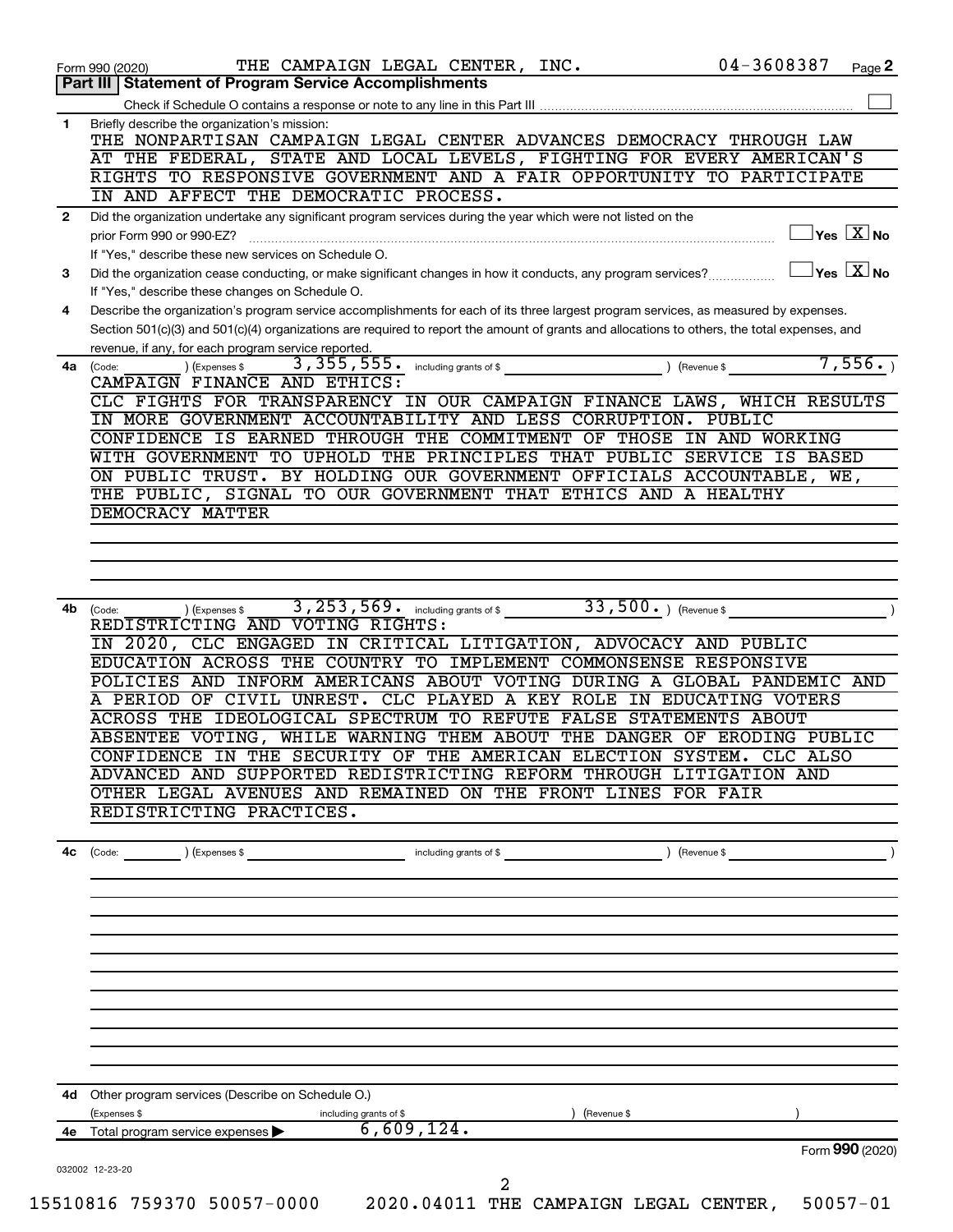|  | Form 990 (2020) |
|--|-----------------|
|  |                 |

**Part IV Checklist of Required Schedules**

Form 990 (2020)  $\qquad$  THE CAMPAIGN LEGAL CENTER, INC.  $04-3608387$  Page

|     |                                                                                                                                                                                                                                                   |                 | Yes | No                      |
|-----|---------------------------------------------------------------------------------------------------------------------------------------------------------------------------------------------------------------------------------------------------|-----------------|-----|-------------------------|
| 1.  | Is the organization described in section 501(c)(3) or 4947(a)(1) (other than a private foundation)?                                                                                                                                               |                 |     |                         |
|     |                                                                                                                                                                                                                                                   | 1               | х   |                         |
| 2   |                                                                                                                                                                                                                                                   | $\mathbf{2}$    | X   |                         |
| З   | Did the organization engage in direct or indirect political campaign activities on behalf of or in opposition to candidates for                                                                                                                   |                 |     |                         |
|     | public office? If "Yes," complete Schedule C, Part I                                                                                                                                                                                              | 3               |     | x                       |
| 4   | Section 501(c)(3) organizations. Did the organization engage in lobbying activities, or have a section 501(h) election in effect                                                                                                                  |                 |     |                         |
|     |                                                                                                                                                                                                                                                   | 4               | х   |                         |
| 5   | Is the organization a section 501(c)(4), 501(c)(5), or 501(c)(6) organization that receives membership dues, assessments, or                                                                                                                      |                 |     | х                       |
|     |                                                                                                                                                                                                                                                   | 5               |     |                         |
| 6   | Did the organization maintain any donor advised funds or any similar funds or accounts for which donors have the right to                                                                                                                         |                 |     | х                       |
|     | provide advice on the distribution or investment of amounts in such funds or accounts? If "Yes," complete Schedule D, Part I                                                                                                                      | 6               |     |                         |
| 7   | Did the organization receive or hold a conservation easement, including easements to preserve open space,                                                                                                                                         | $\overline{7}$  |     | х                       |
| 8   | Did the organization maintain collections of works of art, historical treasures, or other similar assets? If "Yes," complete                                                                                                                      |                 |     |                         |
|     |                                                                                                                                                                                                                                                   | 8               |     | х                       |
| 9   | Did the organization report an amount in Part X, line 21, for escrow or custodial account liability, serve as a custodian for                                                                                                                     |                 |     |                         |
|     | amounts not listed in Part X; or provide credit counseling, debt management, credit repair, or debt negotiation services?                                                                                                                         |                 |     |                         |
|     |                                                                                                                                                                                                                                                   | 9               |     | х                       |
| 10  | Did the organization, directly or through a related organization, hold assets in donor-restricted endowments                                                                                                                                      |                 |     |                         |
|     |                                                                                                                                                                                                                                                   | 10              |     | x                       |
| 11  | If the organization's answer to any of the following questions is "Yes," then complete Schedule D, Parts VI, VII, VIII, IX, or X                                                                                                                  |                 |     |                         |
|     | as applicable.                                                                                                                                                                                                                                    |                 |     |                         |
|     | a Did the organization report an amount for land, buildings, and equipment in Part X, line 10? If "Yes," complete Schedule D,                                                                                                                     |                 |     |                         |
|     |                                                                                                                                                                                                                                                   | 11a             | х   |                         |
|     | <b>b</b> Did the organization report an amount for investments - other securities in Part X, line 12, that is 5% or more of its total                                                                                                             |                 |     |                         |
|     |                                                                                                                                                                                                                                                   | 11b             |     | х                       |
|     | c Did the organization report an amount for investments - program related in Part X, line 13, that is 5% or more of its total                                                                                                                     |                 |     |                         |
|     |                                                                                                                                                                                                                                                   | 11c             |     | х                       |
|     | d Did the organization report an amount for other assets in Part X, line 15, that is 5% or more of its total assets reported in                                                                                                                   |                 |     |                         |
|     |                                                                                                                                                                                                                                                   | 11d             |     | х                       |
|     |                                                                                                                                                                                                                                                   | 11e             | X   |                         |
| f   | Did the organization's separate or consolidated financial statements for the tax year include a footnote that addresses                                                                                                                           |                 | х   |                         |
|     | the organization's liability for uncertain tax positions under FIN 48 (ASC 740)? If "Yes," complete Schedule D, Part X<br>12a Did the organization obtain separate, independent audited financial statements for the tax year? If "Yes," complete | 11f             |     |                         |
|     |                                                                                                                                                                                                                                                   | 12a             | х   |                         |
|     | <b>b</b> Was the organization included in consolidated, independent audited financial statements for the tax year?                                                                                                                                |                 |     |                         |
|     | If "Yes," and if the organization answered "No" to line 12a, then completing Schedule D, Parts XI and XII is optional                                                                                                                             | 12 <sub>b</sub> |     | х                       |
| 13  |                                                                                                                                                                                                                                                   | 13              |     | $\overline{\textbf{x}}$ |
| 14a |                                                                                                                                                                                                                                                   | 14a             |     | x                       |
|     | <b>b</b> Did the organization have aggregate revenues or expenses of more than \$10,000 from grantmaking, fundraising, business,                                                                                                                  |                 |     |                         |
|     | investment, and program service activities outside the United States, or aggregate foreign investments valued at \$100,000                                                                                                                        |                 |     |                         |
|     |                                                                                                                                                                                                                                                   | 14b             |     | х                       |
| 15  | Did the organization report on Part IX, column (A), line 3, more than \$5,000 of grants or other assistance to or for any                                                                                                                         |                 |     |                         |
|     |                                                                                                                                                                                                                                                   | 15              |     | х                       |
| 16  | Did the organization report on Part IX, column (A), line 3, more than \$5,000 of aggregate grants or other assistance to                                                                                                                          |                 |     |                         |
|     |                                                                                                                                                                                                                                                   | 16              |     | х                       |
| 17  | Did the organization report a total of more than \$15,000 of expenses for professional fundraising services on Part IX,                                                                                                                           |                 |     |                         |
|     |                                                                                                                                                                                                                                                   | 17              |     | х                       |
| 18  | Did the organization report more than \$15,000 total of fundraising event gross income and contributions on Part VIII, lines                                                                                                                      | 18              |     | х                       |
| 19  | Did the organization report more than \$15,000 of gross income from gaming activities on Part VIII, line 9a? If "Yes,"                                                                                                                            |                 |     |                         |
|     |                                                                                                                                                                                                                                                   | 19              |     | x                       |
|     |                                                                                                                                                                                                                                                   | 20a             |     | х                       |
|     |                                                                                                                                                                                                                                                   | 20 <sub>b</sub> |     |                         |
| 21  | Did the organization report more than \$5,000 of grants or other assistance to any domestic organization or                                                                                                                                       |                 |     |                         |
|     |                                                                                                                                                                                                                                                   | 21              | х   |                         |
|     | 032003 12-23-20                                                                                                                                                                                                                                   |                 |     | Form 990 (2020)         |

15510816 759370 50057-0000 2020.04011 THE CAMPAIGN LEGAL CENTER, 50057-01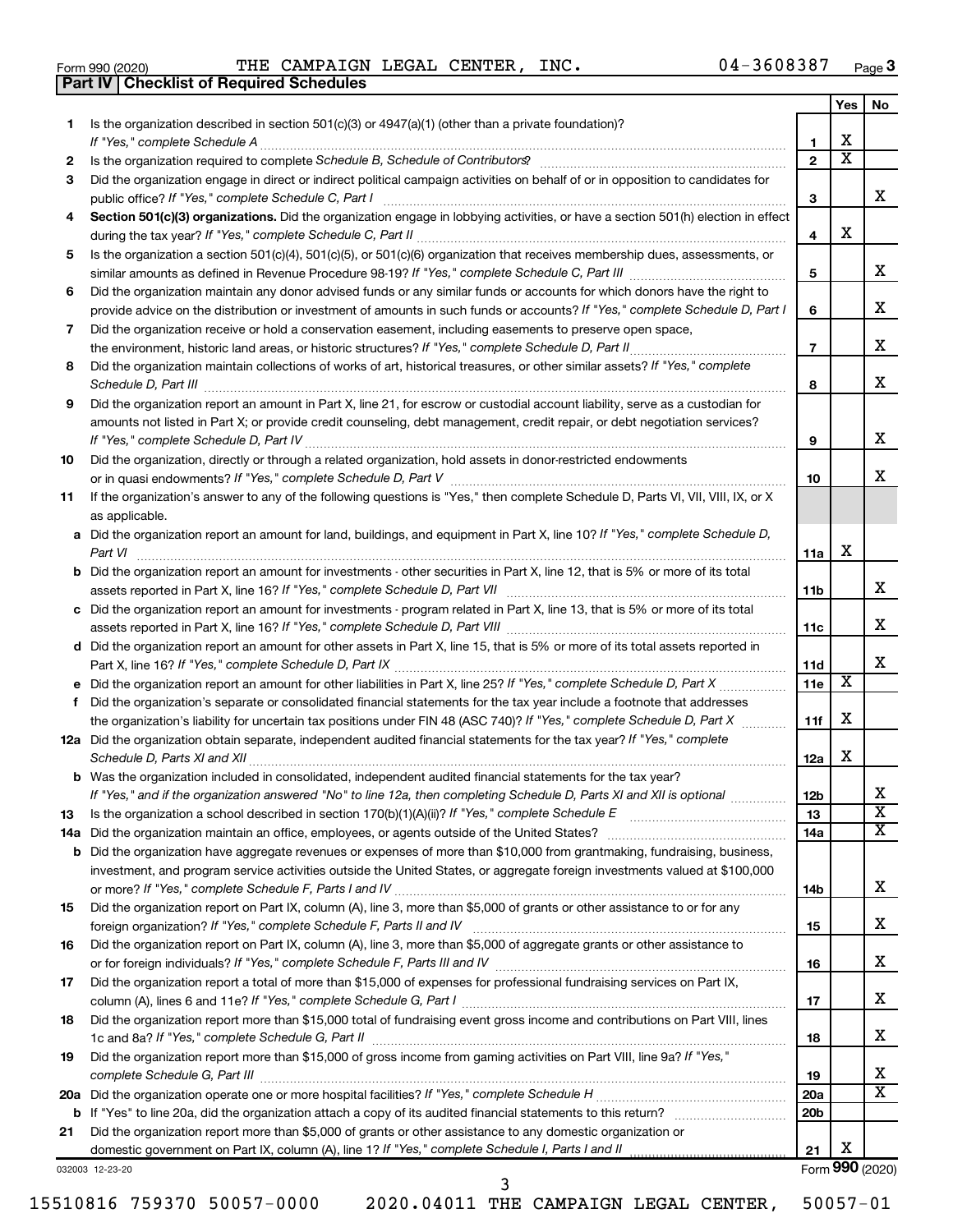|  | Form 990 (2020) |
|--|-----------------|
|  |                 |

*(continued)* **Part IV Checklist of Required Schedules**

Form 990 (2020)  $\qquad$  THE CAMPAIGN LEGAL CENTER, INC.  $04-3608387$  Page

|               |                                                                                                                                             |                 | Yes | No                      |
|---------------|---------------------------------------------------------------------------------------------------------------------------------------------|-----------------|-----|-------------------------|
| 22            | Did the organization report more than \$5,000 of grants or other assistance to or for domestic individuals on                               | 22              |     | x                       |
| 23            | Did the organization answer "Yes" to Part VII, Section A, line 3, 4, or 5 about compensation of the organization's current                  |                 |     |                         |
|               | and former officers, directors, trustees, key employees, and highest compensated employees? If "Yes," complete<br>Schedule J                | 23              | X   |                         |
|               | 24a Did the organization have a tax-exempt bond issue with an outstanding principal amount of more than \$100,000 as of the                 |                 |     |                         |
|               | last day of the year, that was issued after December 31, 2002? If "Yes," answer lines 24b through 24d and complete                          |                 |     |                         |
|               | Schedule K. If "No," go to line 25a                                                                                                         | 24a             |     | x                       |
|               |                                                                                                                                             | 24 <sub>b</sub> |     |                         |
|               | c Did the organization maintain an escrow account other than a refunding escrow at any time during the year to defease                      |                 |     |                         |
|               | any tax-exempt bonds?                                                                                                                       | 24c             |     |                         |
|               |                                                                                                                                             | 24d             |     |                         |
|               | 25a Section 501(c)(3), 501(c)(4), and 501(c)(29) organizations. Did the organization engage in an excess benefit                            |                 |     |                         |
|               |                                                                                                                                             | 25a             |     | x                       |
|               | <b>b</b> Is the organization aware that it engaged in an excess benefit transaction with a disqualified person in a prior year, and         |                 |     |                         |
|               | that the transaction has not been reported on any of the organization's prior Forms 990 or 990-EZ? If "Yes," complete<br>Schedule L, Part I | 25b             |     | х                       |
| 26            | Did the organization report any amount on Part X, line 5 or 22, for receivables from or payables to any current                             |                 |     |                         |
|               | or former officer, director, trustee, key employee, creator or founder, substantial contributor, or 35%                                     |                 |     |                         |
|               | controlled entity or family member of any of these persons? If "Yes," complete Schedule L, Part II                                          | 26              |     | x                       |
| 27            | Did the organization provide a grant or other assistance to any current or former officer, director, trustee, key employee,                 |                 |     |                         |
|               | creator or founder, substantial contributor or employee thereof, a grant selection committee member, or to a 35% controlled                 |                 |     |                         |
|               | entity (including an employee thereof) or family member of any of these persons? If "Yes," complete Schedule L, Part III                    | 27              |     | x                       |
| 28            | Was the organization a party to a business transaction with one of the following parties (see Schedule L, Part IV                           |                 |     |                         |
|               | instructions, for applicable filing thresholds, conditions, and exceptions):                                                                |                 |     |                         |
|               | a A current or former officer, director, trustee, key employee, creator or founder, or substantial contributor? If                          |                 |     |                         |
|               |                                                                                                                                             | 28a             |     | х                       |
|               |                                                                                                                                             | 28 <sub>b</sub> |     | X                       |
|               | c A 35% controlled entity of one or more individuals and/or organizations described in lines 28a or 28b?If                                  |                 |     | X                       |
|               |                                                                                                                                             | 28c             | х   |                         |
| 29            |                                                                                                                                             | 29              |     |                         |
| 30            | Did the organization receive contributions of art, historical treasures, or other similar assets, or qualified conservation                 |                 |     | х                       |
|               |                                                                                                                                             | 30              |     | $\overline{\textbf{X}}$ |
| 31            | Did the organization liquidate, terminate, or dissolve and cease operations? If "Yes," complete Schedule N, Part I                          | 31              |     |                         |
| 32            | Did the organization sell, exchange, dispose of, or transfer more than 25% of its net assets? If "Yes," complete<br>Schedule N, Part II     | 32              |     | х                       |
| 33            | Did the organization own 100% of an entity disregarded as separate from the organization under Regulations                                  |                 |     |                         |
|               |                                                                                                                                             | 33              |     | х                       |
| 34            | Was the organization related to any tax-exempt or taxable entity? If "Yes," complete Schedule R, Part II, III, or IV, and                   |                 |     | х                       |
|               | Part V, line 1                                                                                                                              | 34              |     | $\overline{\text{X}}$   |
|               |                                                                                                                                             | 35a             |     |                         |
|               | b If "Yes" to line 35a, did the organization receive any payment from or engage in any transaction with a controlled entity                 | 35 <sub>b</sub> |     |                         |
| 36            | Section 501(c)(3) organizations. Did the organization make any transfers to an exempt non-charitable related organization?                  |                 |     |                         |
|               |                                                                                                                                             | 36              |     | х                       |
| 37            | Did the organization conduct more than 5% of its activities through an entity that is not a related organization                            |                 |     |                         |
|               | and that is treated as a partnership for federal income tax purposes? If "Yes," complete Schedule R, Part VI                                | 37              |     | x                       |
| 38            | Did the organization complete Schedule O and provide explanations in Schedule O for Part VI, lines 11b and 19?                              |                 |     |                         |
|               |                                                                                                                                             | 38              | X   |                         |
| <b>Part V</b> | <b>Statements Regarding Other IRS Filings and Tax Compliance</b>                                                                            |                 |     |                         |
|               |                                                                                                                                             |                 |     |                         |
|               |                                                                                                                                             |                 | Yes | No                      |
|               | 34<br>1a                                                                                                                                    |                 |     |                         |
|               | 0<br>b Enter the number of Forms W-2G included in line 1a. Enter -0- if not applicable<br>1b                                                |                 |     |                         |
|               | c Did the organization comply with backup withholding rules for reportable payments to vendors and reportable gaming                        |                 |     |                         |
|               |                                                                                                                                             | 1c              | х   |                         |
|               | 032004 12-23-20                                                                                                                             |                 |     | Form 990 (2020)         |
|               | 4                                                                                                                                           |                 |     |                         |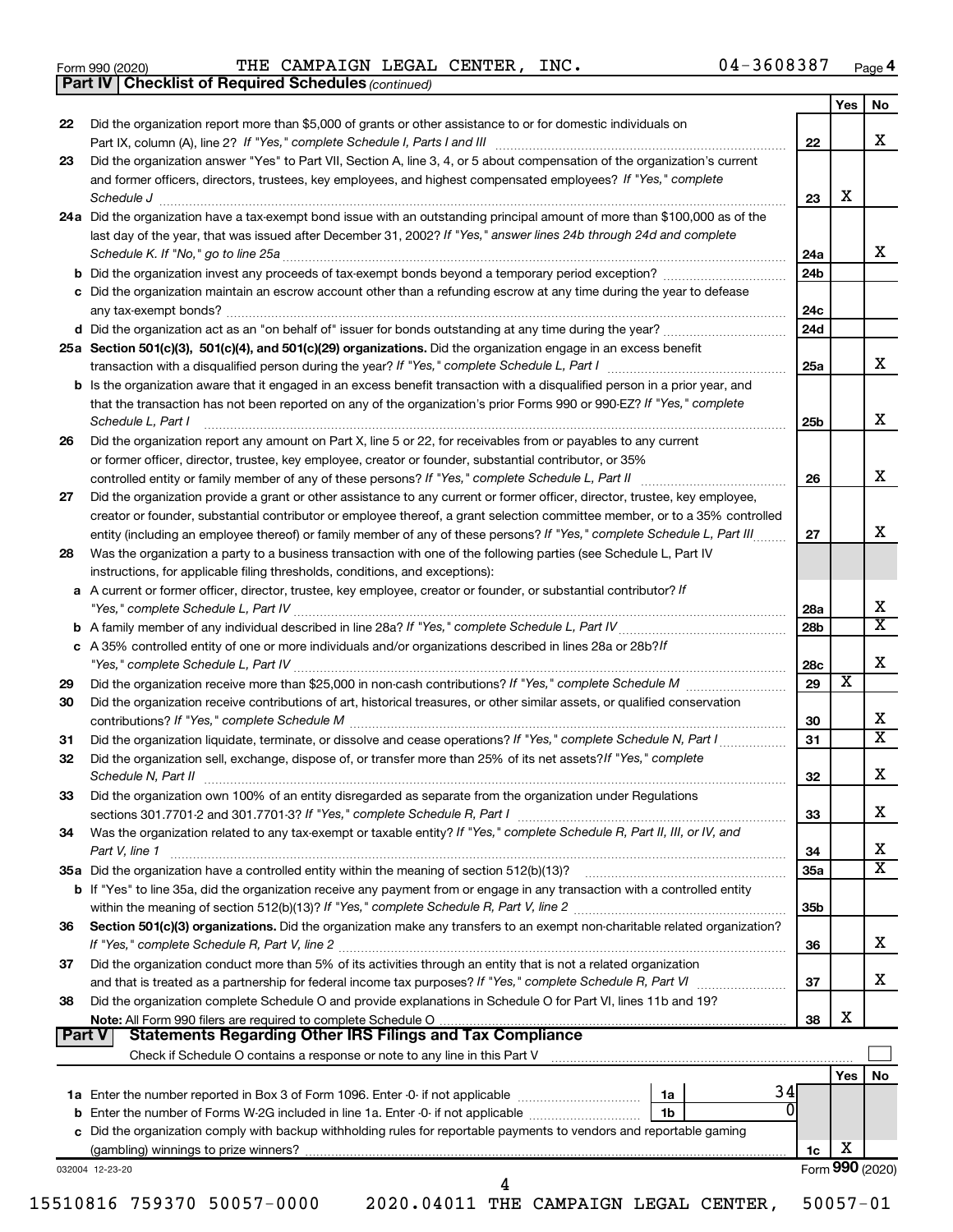|  | Form 990 (2020) |
|--|-----------------|
|  |                 |

Form 990 (2020)  $\qquad$  THE CAMPAIGN LEGAL CENTER, INC.  $04-3608387$  Page

**Part V** Statements Regarding Other IRS Filings and Tax Compliance (continued)

|    |                                                                                                                                                                                                                                                                                                                                |           | Yes | No                      |
|----|--------------------------------------------------------------------------------------------------------------------------------------------------------------------------------------------------------------------------------------------------------------------------------------------------------------------------------|-----------|-----|-------------------------|
|    | 2a Enter the number of employees reported on Form W-3, Transmittal of Wage and Tax Statements,                                                                                                                                                                                                                                 |           |     |                         |
|    | 67<br>filed for the calendar year ending with or within the year covered by this return<br>2a                                                                                                                                                                                                                                  |           |     |                         |
|    |                                                                                                                                                                                                                                                                                                                                | 2b        | х   |                         |
|    | <b>Note:</b> If the sum of lines 1a and 2a is greater than 250, you may be required to e-file (see instructions) <i></i>                                                                                                                                                                                                       |           |     |                         |
|    | 3a Did the organization have unrelated business gross income of \$1,000 or more during the year?                                                                                                                                                                                                                               | За        |     | x                       |
|    |                                                                                                                                                                                                                                                                                                                                | 3b        |     |                         |
|    | 4a At any time during the calendar year, did the organization have an interest in, or a signature or other authority over, a                                                                                                                                                                                                   |           |     |                         |
|    | financial account in a foreign country (such as a bank account, securities account, or other financial account)?                                                                                                                                                                                                               | 4a        |     | х                       |
|    | <b>b</b> If "Yes," enter the name of the foreign country $\blacktriangleright$                                                                                                                                                                                                                                                 |           |     |                         |
|    | See instructions for filing requirements for FinCEN Form 114, Report of Foreign Bank and Financial Accounts (FBAR).                                                                                                                                                                                                            |           |     |                         |
|    |                                                                                                                                                                                                                                                                                                                                | 5a        |     | x                       |
|    |                                                                                                                                                                                                                                                                                                                                | 5b        |     | $\overline{\texttt{x}}$ |
|    |                                                                                                                                                                                                                                                                                                                                | 5c        |     |                         |
|    | 6a Does the organization have annual gross receipts that are normally greater than \$100,000, and did the organization solicit                                                                                                                                                                                                 |           |     | x                       |
|    | any contributions that were not tax deductible as charitable contributions?                                                                                                                                                                                                                                                    | 6a        |     |                         |
|    | b If "Yes," did the organization include with every solicitation an express statement that such contributions or gifts                                                                                                                                                                                                         | 6b        |     |                         |
| 7  | were not tax deductible?<br>Organizations that may receive deductible contributions under section 170(c).                                                                                                                                                                                                                      |           |     |                         |
|    | Did the organization receive a payment in excess of \$75 made partly as a contribution and partly for goods and services provided to the payor?                                                                                                                                                                                | 7a        |     | х                       |
|    |                                                                                                                                                                                                                                                                                                                                | 7b        |     |                         |
|    | c Did the organization sell, exchange, or otherwise dispose of tangible personal property for which it was required                                                                                                                                                                                                            |           |     |                         |
|    | to file Form 8282?                                                                                                                                                                                                                                                                                                             | 7c        |     | x                       |
|    | 7d                                                                                                                                                                                                                                                                                                                             |           |     |                         |
|    | e Did the organization receive any funds, directly or indirectly, to pay premiums on a personal benefit contract?                                                                                                                                                                                                              | 7е        |     | х                       |
| Ť. | Did the organization, during the year, pay premiums, directly or indirectly, on a personal benefit contract?                                                                                                                                                                                                                   | 7f        |     | $\overline{\text{x}}$   |
| g  | If the organization received a contribution of qualified intellectual property, did the organization file Form 8899 as required?                                                                                                                                                                                               | 7g        | N/R |                         |
| h. | If the organization received a contribution of cars, boats, airplanes, or other vehicles, did the organization file a Form 1098-C?                                                                                                                                                                                             | 7h        | N/R |                         |
| 8  | Sponsoring organizations maintaining donor advised funds. Did a donor advised fund maintained by the                                                                                                                                                                                                                           |           |     |                         |
|    | N/A<br>sponsoring organization have excess business holdings at any time during the year?                                                                                                                                                                                                                                      | 8         |     |                         |
| 9  | Sponsoring organizations maintaining donor advised funds.                                                                                                                                                                                                                                                                      |           |     |                         |
| а  | N/A<br>Did the sponsoring organization make any taxable distributions under section 4966?                                                                                                                                                                                                                                      | <b>9a</b> |     |                         |
| b  | N/A                                                                                                                                                                                                                                                                                                                            | 9b        |     |                         |
| 10 | Section 501(c)(7) organizations. Enter:<br>10a                                                                                                                                                                                                                                                                                 |           |     |                         |
| а  | <b>b</b> Gross receipts, included on Form 990, Part VIII, line 12, for public use of club facilities<br>10 <sub>b</sub>                                                                                                                                                                                                        |           |     |                         |
| 11 | Section 501(c)(12) organizations. Enter:                                                                                                                                                                                                                                                                                       |           |     |                         |
|    | <b>a</b> Gross income from members or shareholders $\ldots$ $\ldots$ $\ldots$ $\ldots$ $\ldots$ $\ldots$ $\ldots$ $\ldots$ $\ldots$ $\ldots$ $\ldots$ $\ldots$ $\ldots$ $\ldots$ $\ldots$ $\ldots$ $\ldots$ $\ldots$ $\ldots$ $\ldots$ $\ldots$ $\ldots$ $\ldots$ $\ldots$ $\ldots$ $\ldots$ $\ldots$ $\ldots$ $\ldots$<br>11a |           |     |                         |
|    | b Gross income from other sources (Do not net amounts due or paid to other sources against                                                                                                                                                                                                                                     |           |     |                         |
|    | amounts due or received from them.)<br>11b                                                                                                                                                                                                                                                                                     |           |     |                         |
|    | 12a Section 4947(a)(1) non-exempt charitable trusts. Is the organization filing Form 990 in lieu of Form 1041?                                                                                                                                                                                                                 | 12a       |     |                         |
|    | <b>b</b> If "Yes," enter the amount of tax-exempt interest received or accrued during the year $\ldots \mathbf{N}/\mathbf{A}$<br>12b                                                                                                                                                                                           |           |     |                         |
| 13 | Section 501(c)(29) qualified nonprofit health insurance issuers.                                                                                                                                                                                                                                                               |           |     |                         |
|    | N/A                                                                                                                                                                                                                                                                                                                            | 1За       |     |                         |
|    | Note: See the instructions for additional information the organization must report on Schedule O.                                                                                                                                                                                                                              |           |     |                         |
|    | <b>b</b> Enter the amount of reserves the organization is required to maintain by the states in which the                                                                                                                                                                                                                      |           |     |                         |
|    | 13 <sub>b</sub>                                                                                                                                                                                                                                                                                                                |           |     |                         |
|    | 13с<br><b>c</b> Enter the amount of reserves on hand                                                                                                                                                                                                                                                                           |           |     | x                       |
|    | 14a Did the organization receive any payments for indoor tanning services during the tax year?                                                                                                                                                                                                                                 | 14a       |     |                         |
|    | <b>b</b> If "Yes," has it filed a Form 720 to report these payments? If "No," provide an explanation on Schedule O                                                                                                                                                                                                             | 14b       |     |                         |
| 15 | Is the organization subject to the section 4960 tax on payment(s) of more than \$1,000,000 in remuneration or                                                                                                                                                                                                                  | 15        |     | x                       |
|    | excess parachute payment(s) during the year?<br>If "Yes," see instructions and file Form 4720, Schedule N.                                                                                                                                                                                                                     |           |     |                         |
| 16 | Is the organization an educational institution subject to the section 4968 excise tax on net investment income?                                                                                                                                                                                                                | 16        |     | x                       |
|    | If "Yes," complete Form 4720, Schedule O.                                                                                                                                                                                                                                                                                      |           |     |                         |
|    |                                                                                                                                                                                                                                                                                                                                |           |     |                         |

Form (2020) **990**

032005 12-23-20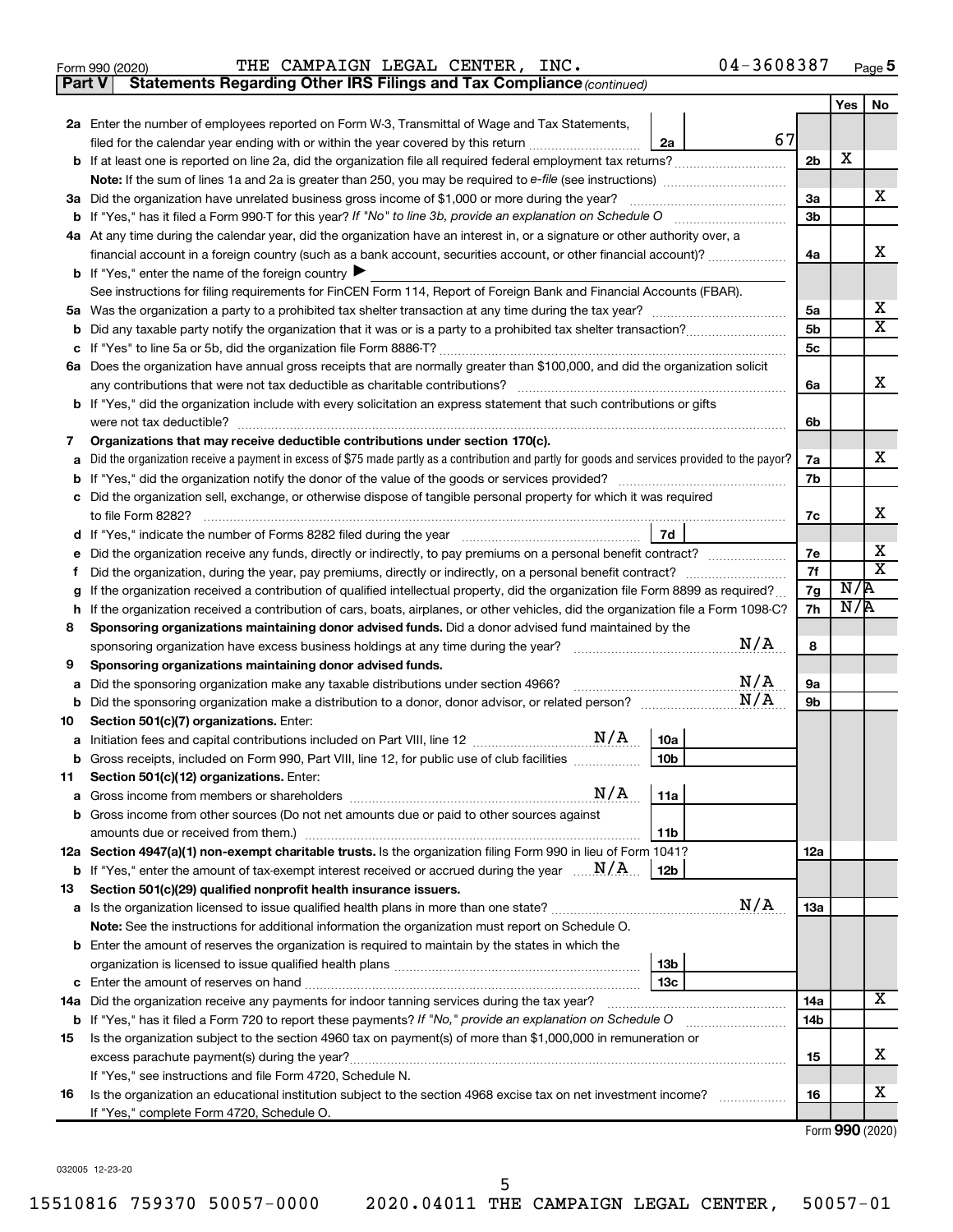| Form 990 (2020) |  |  |  |
|-----------------|--|--|--|
|-----------------|--|--|--|

Form 990 (2020)  $\qquad$  THE CAMPAIGN LEGAL CENTER, INC.  $04-3608387$  Page

| Part VI   Governance, Management, and Disclosure For each "Yes" response to lines 2 through 7b below, and for a "No" response |
|-------------------------------------------------------------------------------------------------------------------------------|
| to line 8a, 8b, or 10b below, describe the circumstances, processes, or changes on Schedule O. See instructions.              |

| <b>Section A. Governing Body and Management</b><br>1a Enter the number of voting members of the governing body at the end of the tax year<br>If there are material differences in voting rights among members of the governing body, or if the governing<br>body delegated broad authority to an executive committee or similar committee, explain on Schedule O.<br><b>b</b> Enter the number of voting members included on line 1a, above, who are independent<br>Did any officer, director, trustee, or key employee have a family relationship or a business relationship with any other<br>2<br>officer, director, trustee, or key employee?<br>Did the organization delegate control over management duties customarily performed by or under the direct supervision<br>3<br>Did the organization make any significant changes to its governing documents since the prior Form 990 was filed?<br>4<br>5<br>6<br>Did the organization have members, stockholders, or other persons who had the power to elect or appoint one or<br>7a<br><b>b</b> Are any governance decisions of the organization reserved to (or subject to approval by) members, stockholders, or<br>Did the organization contemporaneously document the meetings held or written actions undertaken during the year by the following:<br>8<br>a<br>Is there any officer, director, trustee, or key employee listed in Part VII, Section A, who cannot be reached at the<br>9<br>Section B. Policies (This Section B requests information about policies not required by the Internal Revenue Code.)<br>b If "Yes," did the organization have written policies and procedures governing the activities of such chapters, affiliates,<br>11a Has the organization provided a complete copy of this Form 990 to all members of its governing body before filing the form?<br><b>b</b> Describe in Schedule O the process, if any, used by the organization to review this Form 990.<br><b>b</b> Were officers, directors, or trustees, and key employees required to disclose annually interests that could give rise to conflicts?<br>c Did the organization regularly and consistently monitor and enforce compliance with the policy? If "Yes," describe | Yes  <br>15<br>1a                         |
|-----------------------------------------------------------------------------------------------------------------------------------------------------------------------------------------------------------------------------------------------------------------------------------------------------------------------------------------------------------------------------------------------------------------------------------------------------------------------------------------------------------------------------------------------------------------------------------------------------------------------------------------------------------------------------------------------------------------------------------------------------------------------------------------------------------------------------------------------------------------------------------------------------------------------------------------------------------------------------------------------------------------------------------------------------------------------------------------------------------------------------------------------------------------------------------------------------------------------------------------------------------------------------------------------------------------------------------------------------------------------------------------------------------------------------------------------------------------------------------------------------------------------------------------------------------------------------------------------------------------------------------------------------------------------------------------------------------------------------------------------------------------------------------------------------------------------------------------------------------------------------------------------------------------------------------------------------------------------------------------------------------------------------------------------------------------------------------------------------------------------------------------------------------------------------------------------------------------------------------|-------------------------------------------|
|                                                                                                                                                                                                                                                                                                                                                                                                                                                                                                                                                                                                                                                                                                                                                                                                                                                                                                                                                                                                                                                                                                                                                                                                                                                                                                                                                                                                                                                                                                                                                                                                                                                                                                                                                                                                                                                                                                                                                                                                                                                                                                                                                                                                                                   |                                           |
|                                                                                                                                                                                                                                                                                                                                                                                                                                                                                                                                                                                                                                                                                                                                                                                                                                                                                                                                                                                                                                                                                                                                                                                                                                                                                                                                                                                                                                                                                                                                                                                                                                                                                                                                                                                                                                                                                                                                                                                                                                                                                                                                                                                                                                   |                                           |
|                                                                                                                                                                                                                                                                                                                                                                                                                                                                                                                                                                                                                                                                                                                                                                                                                                                                                                                                                                                                                                                                                                                                                                                                                                                                                                                                                                                                                                                                                                                                                                                                                                                                                                                                                                                                                                                                                                                                                                                                                                                                                                                                                                                                                                   |                                           |
|                                                                                                                                                                                                                                                                                                                                                                                                                                                                                                                                                                                                                                                                                                                                                                                                                                                                                                                                                                                                                                                                                                                                                                                                                                                                                                                                                                                                                                                                                                                                                                                                                                                                                                                                                                                                                                                                                                                                                                                                                                                                                                                                                                                                                                   |                                           |
|                                                                                                                                                                                                                                                                                                                                                                                                                                                                                                                                                                                                                                                                                                                                                                                                                                                                                                                                                                                                                                                                                                                                                                                                                                                                                                                                                                                                                                                                                                                                                                                                                                                                                                                                                                                                                                                                                                                                                                                                                                                                                                                                                                                                                                   | 14<br>1b                                  |
|                                                                                                                                                                                                                                                                                                                                                                                                                                                                                                                                                                                                                                                                                                                                                                                                                                                                                                                                                                                                                                                                                                                                                                                                                                                                                                                                                                                                                                                                                                                                                                                                                                                                                                                                                                                                                                                                                                                                                                                                                                                                                                                                                                                                                                   |                                           |
|                                                                                                                                                                                                                                                                                                                                                                                                                                                                                                                                                                                                                                                                                                                                                                                                                                                                                                                                                                                                                                                                                                                                                                                                                                                                                                                                                                                                                                                                                                                                                                                                                                                                                                                                                                                                                                                                                                                                                                                                                                                                                                                                                                                                                                   | $\mathbf{2}$                              |
|                                                                                                                                                                                                                                                                                                                                                                                                                                                                                                                                                                                                                                                                                                                                                                                                                                                                                                                                                                                                                                                                                                                                                                                                                                                                                                                                                                                                                                                                                                                                                                                                                                                                                                                                                                                                                                                                                                                                                                                                                                                                                                                                                                                                                                   |                                           |
|                                                                                                                                                                                                                                                                                                                                                                                                                                                                                                                                                                                                                                                                                                                                                                                                                                                                                                                                                                                                                                                                                                                                                                                                                                                                                                                                                                                                                                                                                                                                                                                                                                                                                                                                                                                                                                                                                                                                                                                                                                                                                                                                                                                                                                   | 3                                         |
|                                                                                                                                                                                                                                                                                                                                                                                                                                                                                                                                                                                                                                                                                                                                                                                                                                                                                                                                                                                                                                                                                                                                                                                                                                                                                                                                                                                                                                                                                                                                                                                                                                                                                                                                                                                                                                                                                                                                                                                                                                                                                                                                                                                                                                   | $\overline{\textbf{x}}$<br>$\overline{4}$ |
|                                                                                                                                                                                                                                                                                                                                                                                                                                                                                                                                                                                                                                                                                                                                                                                                                                                                                                                                                                                                                                                                                                                                                                                                                                                                                                                                                                                                                                                                                                                                                                                                                                                                                                                                                                                                                                                                                                                                                                                                                                                                                                                                                                                                                                   | 5                                         |
|                                                                                                                                                                                                                                                                                                                                                                                                                                                                                                                                                                                                                                                                                                                                                                                                                                                                                                                                                                                                                                                                                                                                                                                                                                                                                                                                                                                                                                                                                                                                                                                                                                                                                                                                                                                                                                                                                                                                                                                                                                                                                                                                                                                                                                   | 6                                         |
|                                                                                                                                                                                                                                                                                                                                                                                                                                                                                                                                                                                                                                                                                                                                                                                                                                                                                                                                                                                                                                                                                                                                                                                                                                                                                                                                                                                                                                                                                                                                                                                                                                                                                                                                                                                                                                                                                                                                                                                                                                                                                                                                                                                                                                   |                                           |
|                                                                                                                                                                                                                                                                                                                                                                                                                                                                                                                                                                                                                                                                                                                                                                                                                                                                                                                                                                                                                                                                                                                                                                                                                                                                                                                                                                                                                                                                                                                                                                                                                                                                                                                                                                                                                                                                                                                                                                                                                                                                                                                                                                                                                                   | 7a                                        |
|                                                                                                                                                                                                                                                                                                                                                                                                                                                                                                                                                                                                                                                                                                                                                                                                                                                                                                                                                                                                                                                                                                                                                                                                                                                                                                                                                                                                                                                                                                                                                                                                                                                                                                                                                                                                                                                                                                                                                                                                                                                                                                                                                                                                                                   |                                           |
|                                                                                                                                                                                                                                                                                                                                                                                                                                                                                                                                                                                                                                                                                                                                                                                                                                                                                                                                                                                                                                                                                                                                                                                                                                                                                                                                                                                                                                                                                                                                                                                                                                                                                                                                                                                                                                                                                                                                                                                                                                                                                                                                                                                                                                   |                                           |
|                                                                                                                                                                                                                                                                                                                                                                                                                                                                                                                                                                                                                                                                                                                                                                                                                                                                                                                                                                                                                                                                                                                                                                                                                                                                                                                                                                                                                                                                                                                                                                                                                                                                                                                                                                                                                                                                                                                                                                                                                                                                                                                                                                                                                                   | 7b                                        |
|                                                                                                                                                                                                                                                                                                                                                                                                                                                                                                                                                                                                                                                                                                                                                                                                                                                                                                                                                                                                                                                                                                                                                                                                                                                                                                                                                                                                                                                                                                                                                                                                                                                                                                                                                                                                                                                                                                                                                                                                                                                                                                                                                                                                                                   | х                                         |
|                                                                                                                                                                                                                                                                                                                                                                                                                                                                                                                                                                                                                                                                                                                                                                                                                                                                                                                                                                                                                                                                                                                                                                                                                                                                                                                                                                                                                                                                                                                                                                                                                                                                                                                                                                                                                                                                                                                                                                                                                                                                                                                                                                                                                                   | 8а<br>$\overline{\textbf{x}}$             |
|                                                                                                                                                                                                                                                                                                                                                                                                                                                                                                                                                                                                                                                                                                                                                                                                                                                                                                                                                                                                                                                                                                                                                                                                                                                                                                                                                                                                                                                                                                                                                                                                                                                                                                                                                                                                                                                                                                                                                                                                                                                                                                                                                                                                                                   | 8b                                        |
|                                                                                                                                                                                                                                                                                                                                                                                                                                                                                                                                                                                                                                                                                                                                                                                                                                                                                                                                                                                                                                                                                                                                                                                                                                                                                                                                                                                                                                                                                                                                                                                                                                                                                                                                                                                                                                                                                                                                                                                                                                                                                                                                                                                                                                   |                                           |
|                                                                                                                                                                                                                                                                                                                                                                                                                                                                                                                                                                                                                                                                                                                                                                                                                                                                                                                                                                                                                                                                                                                                                                                                                                                                                                                                                                                                                                                                                                                                                                                                                                                                                                                                                                                                                                                                                                                                                                                                                                                                                                                                                                                                                                   | 9                                         |
|                                                                                                                                                                                                                                                                                                                                                                                                                                                                                                                                                                                                                                                                                                                                                                                                                                                                                                                                                                                                                                                                                                                                                                                                                                                                                                                                                                                                                                                                                                                                                                                                                                                                                                                                                                                                                                                                                                                                                                                                                                                                                                                                                                                                                                   |                                           |
|                                                                                                                                                                                                                                                                                                                                                                                                                                                                                                                                                                                                                                                                                                                                                                                                                                                                                                                                                                                                                                                                                                                                                                                                                                                                                                                                                                                                                                                                                                                                                                                                                                                                                                                                                                                                                                                                                                                                                                                                                                                                                                                                                                                                                                   | Yes                                       |
|                                                                                                                                                                                                                                                                                                                                                                                                                                                                                                                                                                                                                                                                                                                                                                                                                                                                                                                                                                                                                                                                                                                                                                                                                                                                                                                                                                                                                                                                                                                                                                                                                                                                                                                                                                                                                                                                                                                                                                                                                                                                                                                                                                                                                                   | 10a                                       |
|                                                                                                                                                                                                                                                                                                                                                                                                                                                                                                                                                                                                                                                                                                                                                                                                                                                                                                                                                                                                                                                                                                                                                                                                                                                                                                                                                                                                                                                                                                                                                                                                                                                                                                                                                                                                                                                                                                                                                                                                                                                                                                                                                                                                                                   |                                           |
|                                                                                                                                                                                                                                                                                                                                                                                                                                                                                                                                                                                                                                                                                                                                                                                                                                                                                                                                                                                                                                                                                                                                                                                                                                                                                                                                                                                                                                                                                                                                                                                                                                                                                                                                                                                                                                                                                                                                                                                                                                                                                                                                                                                                                                   | 10 <sub>b</sub>                           |
|                                                                                                                                                                                                                                                                                                                                                                                                                                                                                                                                                                                                                                                                                                                                                                                                                                                                                                                                                                                                                                                                                                                                                                                                                                                                                                                                                                                                                                                                                                                                                                                                                                                                                                                                                                                                                                                                                                                                                                                                                                                                                                                                                                                                                                   | X<br>11a                                  |
|                                                                                                                                                                                                                                                                                                                                                                                                                                                                                                                                                                                                                                                                                                                                                                                                                                                                                                                                                                                                                                                                                                                                                                                                                                                                                                                                                                                                                                                                                                                                                                                                                                                                                                                                                                                                                                                                                                                                                                                                                                                                                                                                                                                                                                   |                                           |
|                                                                                                                                                                                                                                                                                                                                                                                                                                                                                                                                                                                                                                                                                                                                                                                                                                                                                                                                                                                                                                                                                                                                                                                                                                                                                                                                                                                                                                                                                                                                                                                                                                                                                                                                                                                                                                                                                                                                                                                                                                                                                                                                                                                                                                   | X<br>12a                                  |
|                                                                                                                                                                                                                                                                                                                                                                                                                                                                                                                                                                                                                                                                                                                                                                                                                                                                                                                                                                                                                                                                                                                                                                                                                                                                                                                                                                                                                                                                                                                                                                                                                                                                                                                                                                                                                                                                                                                                                                                                                                                                                                                                                                                                                                   | х<br>12 <sub>b</sub>                      |
|                                                                                                                                                                                                                                                                                                                                                                                                                                                                                                                                                                                                                                                                                                                                                                                                                                                                                                                                                                                                                                                                                                                                                                                                                                                                                                                                                                                                                                                                                                                                                                                                                                                                                                                                                                                                                                                                                                                                                                                                                                                                                                                                                                                                                                   |                                           |
|                                                                                                                                                                                                                                                                                                                                                                                                                                                                                                                                                                                                                                                                                                                                                                                                                                                                                                                                                                                                                                                                                                                                                                                                                                                                                                                                                                                                                                                                                                                                                                                                                                                                                                                                                                                                                                                                                                                                                                                                                                                                                                                                                                                                                                   | х<br>12c                                  |
| 13                                                                                                                                                                                                                                                                                                                                                                                                                                                                                                                                                                                                                                                                                                                                                                                                                                                                                                                                                                                                                                                                                                                                                                                                                                                                                                                                                                                                                                                                                                                                                                                                                                                                                                                                                                                                                                                                                                                                                                                                                                                                                                                                                                                                                                | $\overline{\textbf{x}}$<br>13             |
| Did the organization have a written document retention and destruction policy? [11] manufaction manufaction in<br>14                                                                                                                                                                                                                                                                                                                                                                                                                                                                                                                                                                                                                                                                                                                                                                                                                                                                                                                                                                                                                                                                                                                                                                                                                                                                                                                                                                                                                                                                                                                                                                                                                                                                                                                                                                                                                                                                                                                                                                                                                                                                                                              | $\overline{\textbf{x}}$<br>14             |
| Did the process for determining compensation of the following persons include a review and approval by independent<br>15                                                                                                                                                                                                                                                                                                                                                                                                                                                                                                                                                                                                                                                                                                                                                                                                                                                                                                                                                                                                                                                                                                                                                                                                                                                                                                                                                                                                                                                                                                                                                                                                                                                                                                                                                                                                                                                                                                                                                                                                                                                                                                          |                                           |
| persons, comparability data, and contemporaneous substantiation of the deliberation and decision?                                                                                                                                                                                                                                                                                                                                                                                                                                                                                                                                                                                                                                                                                                                                                                                                                                                                                                                                                                                                                                                                                                                                                                                                                                                                                                                                                                                                                                                                                                                                                                                                                                                                                                                                                                                                                                                                                                                                                                                                                                                                                                                                 |                                           |
|                                                                                                                                                                                                                                                                                                                                                                                                                                                                                                                                                                                                                                                                                                                                                                                                                                                                                                                                                                                                                                                                                                                                                                                                                                                                                                                                                                                                                                                                                                                                                                                                                                                                                                                                                                                                                                                                                                                                                                                                                                                                                                                                                                                                                                   | X<br><b>15a</b>                           |
|                                                                                                                                                                                                                                                                                                                                                                                                                                                                                                                                                                                                                                                                                                                                                                                                                                                                                                                                                                                                                                                                                                                                                                                                                                                                                                                                                                                                                                                                                                                                                                                                                                                                                                                                                                                                                                                                                                                                                                                                                                                                                                                                                                                                                                   | х<br>15 <sub>b</sub>                      |
| If "Yes" to line 15a or 15b, describe the process in Schedule O (see instructions).                                                                                                                                                                                                                                                                                                                                                                                                                                                                                                                                                                                                                                                                                                                                                                                                                                                                                                                                                                                                                                                                                                                                                                                                                                                                                                                                                                                                                                                                                                                                                                                                                                                                                                                                                                                                                                                                                                                                                                                                                                                                                                                                               |                                           |
| 16a Did the organization invest in, contribute assets to, or participate in a joint venture or similar arrangement with a                                                                                                                                                                                                                                                                                                                                                                                                                                                                                                                                                                                                                                                                                                                                                                                                                                                                                                                                                                                                                                                                                                                                                                                                                                                                                                                                                                                                                                                                                                                                                                                                                                                                                                                                                                                                                                                                                                                                                                                                                                                                                                         |                                           |
| taxable entity during the year?                                                                                                                                                                                                                                                                                                                                                                                                                                                                                                                                                                                                                                                                                                                                                                                                                                                                                                                                                                                                                                                                                                                                                                                                                                                                                                                                                                                                                                                                                                                                                                                                                                                                                                                                                                                                                                                                                                                                                                                                                                                                                                                                                                                                   | 16a                                       |
| b If "Yes," did the organization follow a written policy or procedure requiring the organization to evaluate its participation                                                                                                                                                                                                                                                                                                                                                                                                                                                                                                                                                                                                                                                                                                                                                                                                                                                                                                                                                                                                                                                                                                                                                                                                                                                                                                                                                                                                                                                                                                                                                                                                                                                                                                                                                                                                                                                                                                                                                                                                                                                                                                    |                                           |
| in joint venture arrangements under applicable federal tax law, and take steps to safeguard the organization's                                                                                                                                                                                                                                                                                                                                                                                                                                                                                                                                                                                                                                                                                                                                                                                                                                                                                                                                                                                                                                                                                                                                                                                                                                                                                                                                                                                                                                                                                                                                                                                                                                                                                                                                                                                                                                                                                                                                                                                                                                                                                                                    |                                           |
| exempt status with respect to such arrangements?                                                                                                                                                                                                                                                                                                                                                                                                                                                                                                                                                                                                                                                                                                                                                                                                                                                                                                                                                                                                                                                                                                                                                                                                                                                                                                                                                                                                                                                                                                                                                                                                                                                                                                                                                                                                                                                                                                                                                                                                                                                                                                                                                                                  | 16b                                       |
| <b>Section C. Disclosure</b>                                                                                                                                                                                                                                                                                                                                                                                                                                                                                                                                                                                                                                                                                                                                                                                                                                                                                                                                                                                                                                                                                                                                                                                                                                                                                                                                                                                                                                                                                                                                                                                                                                                                                                                                                                                                                                                                                                                                                                                                                                                                                                                                                                                                      |                                           |
| List the states with which a copy of this Form 990 is required to be filed >AL, AK, CA, CT, FL, GA, HI, IL, KS, KY, MD, MA<br>17                                                                                                                                                                                                                                                                                                                                                                                                                                                                                                                                                                                                                                                                                                                                                                                                                                                                                                                                                                                                                                                                                                                                                                                                                                                                                                                                                                                                                                                                                                                                                                                                                                                                                                                                                                                                                                                                                                                                                                                                                                                                                                  |                                           |
| Section 6104 requires an organization to make its Forms 1023 (1024 or 1024-A, if applicable), 990, and 990-T (Section 501(c)(3)s only) available<br>18                                                                                                                                                                                                                                                                                                                                                                                                                                                                                                                                                                                                                                                                                                                                                                                                                                                                                                                                                                                                                                                                                                                                                                                                                                                                                                                                                                                                                                                                                                                                                                                                                                                                                                                                                                                                                                                                                                                                                                                                                                                                            |                                           |
| for public inspection. Indicate how you made these available. Check all that apply.<br>$\lfloor x \rfloor$ Upon request<br><b>X</b> Own website<br>$\lfloor X \rfloor$ Another's website                                                                                                                                                                                                                                                                                                                                                                                                                                                                                                                                                                                                                                                                                                                                                                                                                                                                                                                                                                                                                                                                                                                                                                                                                                                                                                                                                                                                                                                                                                                                                                                                                                                                                                                                                                                                                                                                                                                                                                                                                                          | Other (explain on Schedule O)             |
| Describe on Schedule O whether (and if so, how) the organization made its governing documents, conflict of interest policy, and financial<br>19                                                                                                                                                                                                                                                                                                                                                                                                                                                                                                                                                                                                                                                                                                                                                                                                                                                                                                                                                                                                                                                                                                                                                                                                                                                                                                                                                                                                                                                                                                                                                                                                                                                                                                                                                                                                                                                                                                                                                                                                                                                                                   |                                           |
|                                                                                                                                                                                                                                                                                                                                                                                                                                                                                                                                                                                                                                                                                                                                                                                                                                                                                                                                                                                                                                                                                                                                                                                                                                                                                                                                                                                                                                                                                                                                                                                                                                                                                                                                                                                                                                                                                                                                                                                                                                                                                                                                                                                                                                   |                                           |
| statements available to the public during the tax year.                                                                                                                                                                                                                                                                                                                                                                                                                                                                                                                                                                                                                                                                                                                                                                                                                                                                                                                                                                                                                                                                                                                                                                                                                                                                                                                                                                                                                                                                                                                                                                                                                                                                                                                                                                                                                                                                                                                                                                                                                                                                                                                                                                           |                                           |
| State the name, address, and telephone number of the person who possesses the organization's books and records<br>20<br>KIM BRIGHT - (202) 736-2200                                                                                                                                                                                                                                                                                                                                                                                                                                                                                                                                                                                                                                                                                                                                                                                                                                                                                                                                                                                                                                                                                                                                                                                                                                                                                                                                                                                                                                                                                                                                                                                                                                                                                                                                                                                                                                                                                                                                                                                                                                                                               |                                           |
| 1101 14TH STREET, NW NO. 400, WASHINGTON, DC                                                                                                                                                                                                                                                                                                                                                                                                                                                                                                                                                                                                                                                                                                                                                                                                                                                                                                                                                                                                                                                                                                                                                                                                                                                                                                                                                                                                                                                                                                                                                                                                                                                                                                                                                                                                                                                                                                                                                                                                                                                                                                                                                                                      | 20005                                     |
| SEE SCHEDULE O FOR FULL LIST OF STATES<br>032006 12-23-20                                                                                                                                                                                                                                                                                                                                                                                                                                                                                                                                                                                                                                                                                                                                                                                                                                                                                                                                                                                                                                                                                                                                                                                                                                                                                                                                                                                                                                                                                                                                                                                                                                                                                                                                                                                                                                                                                                                                                                                                                                                                                                                                                                         | Form 990 (2020)                           |
| 6<br>15510816 759370 50057-0000<br>2020.04011 THE CAMPAIGN LEGAL CENTER,                                                                                                                                                                                                                                                                                                                                                                                                                                                                                                                                                                                                                                                                                                                                                                                                                                                                                                                                                                                                                                                                                                                                                                                                                                                                                                                                                                                                                                                                                                                                                                                                                                                                                                                                                                                                                                                                                                                                                                                                                                                                                                                                                          |                                           |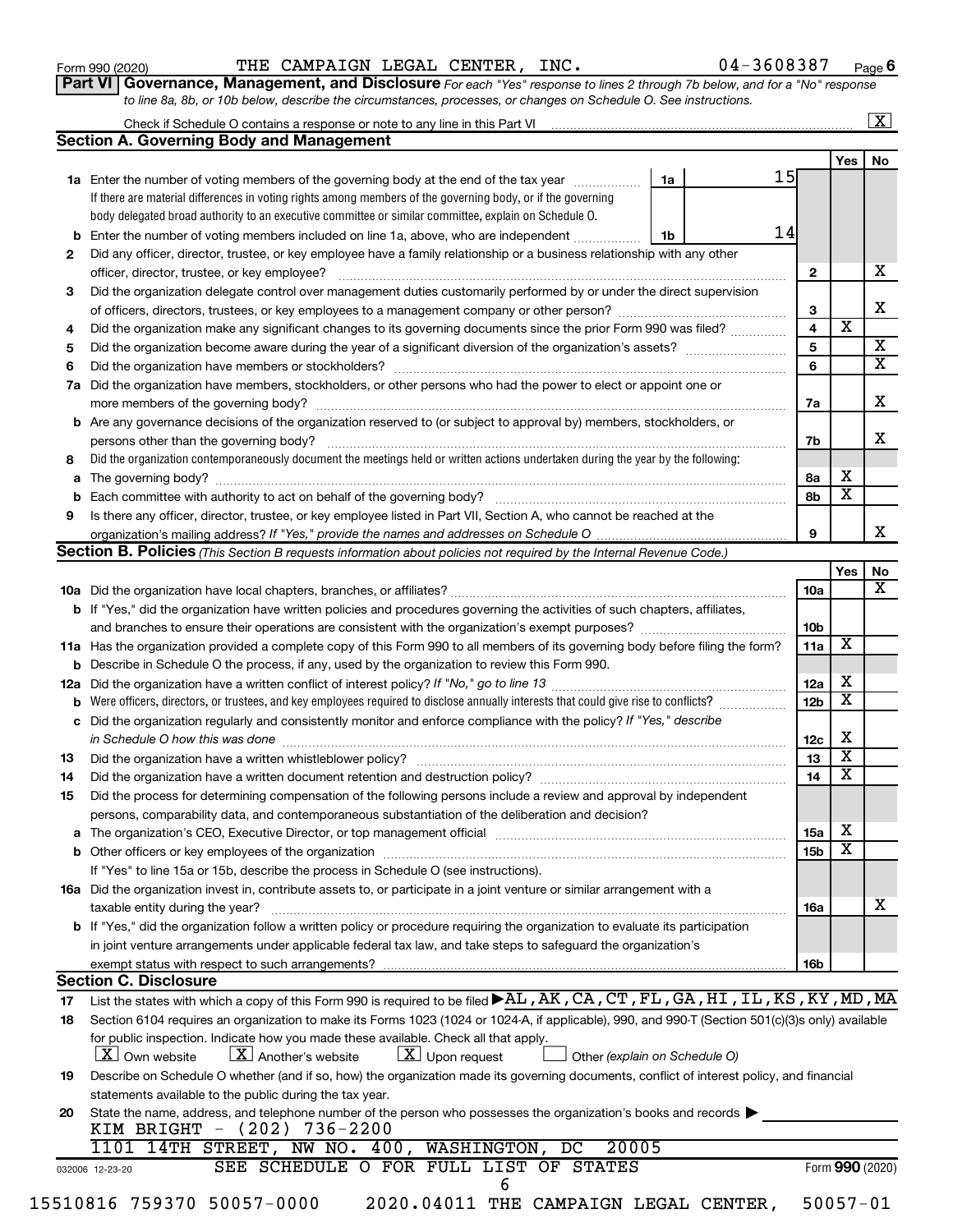$\Box$ 

| Part VII Compensation of Officers, Directors, Trustees, Key Employees, Highest Compensated |  |  |  |
|--------------------------------------------------------------------------------------------|--|--|--|
| <b>Employees, and Independent Contractors</b>                                              |  |  |  |

Check if Schedule O contains a response or note to any line in this Part VII

**Section A. Officers, Directors, Trustees, Key Employees, and Highest Compensated Employees**

**1a**  Complete this table for all persons required to be listed. Report compensation for the calendar year ending with or within the organization's tax year.  $\bullet$  List all of the organization's current officers, directors, trustees (whether individuals or organizations), regardless of amount of compensation.

Enter -0- in columns (D), (E), and (F) if no compensation was paid.

**•** List all of the organization's current key employees, if any. See instructions for definition of "key employee."

• List the organization's five *current* highest compensated employees (other than an officer, director, trustee, or key employee) who received reportable compensation (Box 5 of Form W-2 and/or Box 7 of Form 1099-MISC) of more than \$100,000 from the organization and any related organizations.

 $\bullet$  List all of the organization's former officers, key employees, and highest compensated employees who received more than \$100,000 of reportable compensation from the organization and any related organizations.

**•** List all of the organization's former directors or trustees that received, in the capacity as a former director or trustee of the organization, more than \$10,000 of reportable compensation from the organization and any related organizations.

See instructions for the order in which to list the persons above.

Check this box if neither the organization nor any related organization compensated any current officer, director, or trustee.  $\Box$ 

| (A)                                 | (B)                      |                               |                                 | (C)      |              |                                   |        | (D)             | (E)             | (F)                         |
|-------------------------------------|--------------------------|-------------------------------|---------------------------------|----------|--------------|-----------------------------------|--------|-----------------|-----------------|-----------------------------|
| Name and title                      | Average                  |                               | (do not check more than one     | Position |              |                                   |        | Reportable      | Reportable      | Estimated                   |
|                                     | hours per                |                               | box, unless person is both an   |          |              |                                   |        | compensation    | compensation    | amount of                   |
|                                     | week                     |                               | officer and a director/trustee) |          |              |                                   |        | from            | from related    | other                       |
|                                     | (list any                |                               |                                 |          |              |                                   |        | the             | organizations   | compensation                |
|                                     | hours for                |                               |                                 |          |              |                                   |        | organization    | (W-2/1099-MISC) | from the                    |
|                                     | related<br>organizations |                               |                                 |          |              |                                   |        | (W-2/1099-MISC) |                 | organization<br>and related |
|                                     | below                    |                               |                                 |          |              |                                   |        |                 |                 | organizations               |
|                                     | line)                    | ndividual trustee or director | nstitutional trustee            | Officer  | Key employee | Highest compensated<br>  employee | Former |                 |                 |                             |
| TREVOR POTTER<br>(1)                | 36.00                    |                               |                                 |          |              |                                   |        |                 |                 |                             |
| CEO & PRESIDENT                     |                          |                               |                                 | X        |              |                                   |        | 308,570.        | 0.              | 33,898.                     |
| ADAV NOTI<br>(2)                    | 40.00                    |                               |                                 |          |              |                                   |        |                 |                 |                             |
| SR. DIRECTOR, TRIAL LITIGATION      |                          |                               |                                 |          |              | $\mathbf X$                       |        | 198,676.        | $\mathbf 0$ .   | 9,572.                      |
| (3)<br>KEDRIC PAYNE                 | 40.00                    |                               |                                 |          |              |                                   |        |                 |                 |                             |
| SR. DIRECTOR, ETHICS & GEN. COUNSEL |                          |                               |                                 |          |              | X                                 |        | 181,000.        | 0.              | 15,528.                     |
| <b>JASON JAFFERY</b><br>(4)         | 40.00                    |                               |                                 |          |              |                                   |        |                 |                 |                             |
| CHIEF DEVELOPMENT OFFICER           |                          |                               |                                 |          |              | X                                 |        | 173,343.        | 0.              | 17,917.                     |
| <b>TARA MALLOY</b><br>(5)           | 40.00                    |                               |                                 |          |              |                                   |        |                 |                 |                             |
| SR. DIRECTOR, APPELLATE LIT & STRAT |                          |                               |                                 |          |              | X                                 |        | 172,936.        | 0.              | 17,121.                     |
| MARY MARES<br>(6)                   | 40.00                    |                               |                                 |          |              |                                   |        |                 |                 |                             |
| CHIEF ADMINISTRATIVE OFFICER        |                          |                               |                                 |          |              | X                                 |        | 169,538.        | 0.              | 19,972.                     |
| MARIANNE VIRAY<br>(7)               | 28.00                    |                               |                                 |          |              |                                   |        |                 |                 |                             |
| SECRETARY & TREASURER               |                          |                               |                                 | X        |              |                                   |        | 87,639.         | $\mathbf 0$ .   | 3,267.                      |
| (8)<br>NORMAN ORNSTEIN              | 1.00                     |                               |                                 |          |              |                                   |        |                 |                 |                             |
| CHAIR                               |                          | $\mathbf X$                   |                                 | X        |              |                                   |        | $\mathbf 0$ .   | $\mathbf 0$ .   | 0.                          |
| (9)<br>PAUL KLINGENSTEIN            | 1.00                     |                               |                                 |          |              |                                   |        |                 |                 |                             |
| VICE CHAIR                          |                          | $\mathbf X$                   |                                 | X        |              |                                   |        | $\mathbf 0$     | О.              | $\mathbf 0$ .               |
| (10) THEODORE SHAW                  | 1.00                     |                               |                                 |          |              |                                   |        |                 |                 |                             |
| <b>TRUSTEE</b>                      |                          | X                             |                                 |          |              |                                   |        | $\mathbf 0$ .   | $\mathbf 0$ .   | $\mathbf 0$ .               |
| (11) GUY-URIEL CHARLES              | 1.00                     |                               |                                 |          |              |                                   |        |                 |                 |                             |
| <b>TRUSTEE</b>                      |                          | X                             |                                 |          |              |                                   |        | 0.              | $\mathbf 0$ .   | $\mathbf 0$ .               |
| (12) CHARLES FRIED                  | 1.00                     |                               |                                 |          |              |                                   |        |                 |                 |                             |
| TRUSTEE                             |                          | х                             |                                 |          |              |                                   |        | $\mathbf 0$ .   | $\mathbf 0$ .   | $\mathbf 0$ .               |
| (13) ANTHONY CORRADO                | 1.00                     |                               |                                 |          |              |                                   |        |                 |                 |                             |
| <b>TRUSTEE</b>                      |                          | $\mathbf X$                   |                                 |          |              |                                   |        | 0.              | 0.              | $\boldsymbol{0}$ .          |
| (14) DEBBORAH HELLMAN               | 1.00                     |                               |                                 |          |              |                                   |        |                 |                 |                             |
| TRUSTEE                             |                          | X                             |                                 |          |              |                                   |        | $\mathbf 0$     | $\mathbf 0$ .   | $\boldsymbol{0}$ .          |
| (15) PAMELA KARLAN                  | 1.00                     |                               |                                 |          |              |                                   |        |                 |                 |                             |
| TRUSTEE                             |                          | $\mathbf X$                   |                                 |          |              |                                   |        | $\mathbf 0$ .   | 0.              | $\mathbf 0$ .               |
| (16) MARTHA MINOW                   | 1.00                     |                               |                                 |          |              |                                   |        |                 |                 |                             |
| TRUSTEE                             |                          | $\mathbf X$                   |                                 |          |              |                                   |        | $\mathbf 0$ .   | $\mathbf 0$ .   | $\boldsymbol{0}$ .          |
| (17) THURGOOD MARSHALL JR.          | 1.00                     |                               |                                 |          |              |                                   |        |                 |                 |                             |
| <b>TRUSTEE</b>                      |                          | $\mathbf X$                   |                                 |          |              |                                   |        | 0.              | $\mathbf 0$ .   | 0.                          |
| 032007 12-23-20                     |                          |                               |                                 |          |              |                                   |        |                 |                 | Form 990 (2020)             |

15510816 759370 50057-0000 2020.04011 THE CAMPAIGN LEGAL CENTER, 50057-01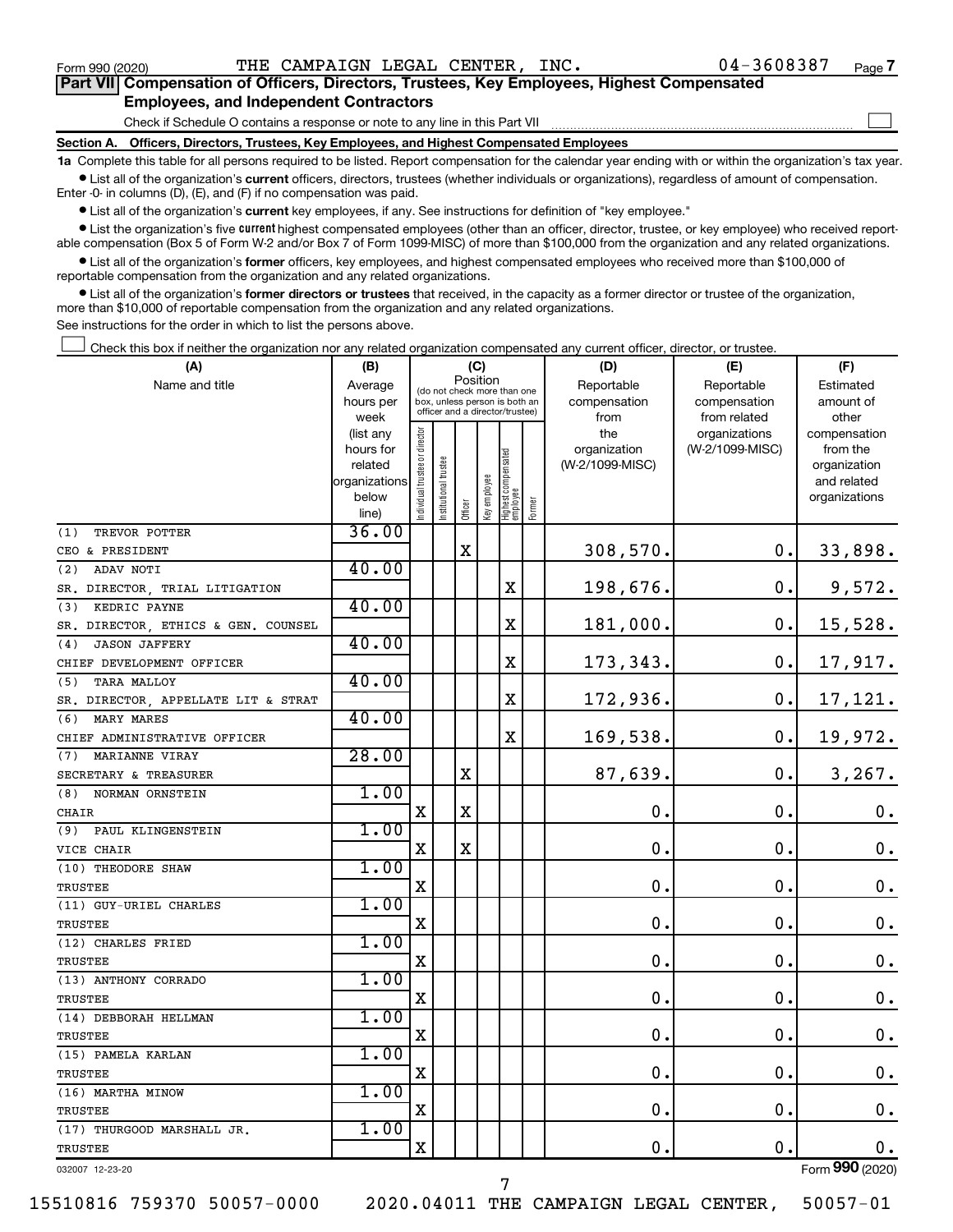| Form 990 (2020)                                                                                                                                                                                                                                             | THE CAMPAIGN LEGAL CENTER, INC.                                      |                                                                                                                    |                       |         |              |                                   |        |                                           | 04-3608387                                        |          |                     |                                                                          | Page 8           |
|-------------------------------------------------------------------------------------------------------------------------------------------------------------------------------------------------------------------------------------------------------------|----------------------------------------------------------------------|--------------------------------------------------------------------------------------------------------------------|-----------------------|---------|--------------|-----------------------------------|--------|-------------------------------------------|---------------------------------------------------|----------|---------------------|--------------------------------------------------------------------------|------------------|
| <b>Part VII</b><br>Section A. Officers, Directors, Trustees, Key Employees, and Highest Compensated Employees (continued)                                                                                                                                   |                                                                      |                                                                                                                    |                       |         |              |                                   |        |                                           |                                                   |          |                     |                                                                          |                  |
| (A)<br>Name and title                                                                                                                                                                                                                                       | (B)<br>Average<br>hours per<br>week                                  | (C)<br>Position<br>(do not check more than one<br>box, unless person is both an<br>officer and a director/trustee) |                       |         |              |                                   |        | (D)<br>Reportable<br>compensation<br>from | (E)<br>Reportable<br>compensation<br>from related |          |                     | (F)<br>Estimated<br>amount of<br>other                                   |                  |
|                                                                                                                                                                                                                                                             | (list any<br>hours for<br>related<br>organizations<br>below<br>line) | Individual trustee or director                                                                                     | Institutional trustee | Officer | Key employee | Highest compensated<br>  employee | Former | the<br>organization<br>(W-2/1099-MISC)    | organizations<br>(W-2/1099-MISC)                  |          |                     | compensation<br>from the<br>organization<br>and related<br>organizations |                  |
| (18) CLAY MULFORD<br>TRUSTEE                                                                                                                                                                                                                                | 1.00                                                                 | X                                                                                                                  |                       |         |              |                                   |        | 0.                                        |                                                   | О.       |                     |                                                                          | 0.               |
| (19) ROGER WITTEN<br>TRUSTEE                                                                                                                                                                                                                                | 1.00                                                                 | X                                                                                                                  |                       |         |              |                                   |        | 0.                                        |                                                   | О.       |                     |                                                                          | 0.               |
| (20) PETER STAPLE<br>TRUSTEE                                                                                                                                                                                                                                | 1.00                                                                 | X                                                                                                                  |                       |         |              |                                   |        | 0.                                        |                                                   | О.       |                     |                                                                          | 0.               |
| (21) FAITH GAY<br>TRUSTEE                                                                                                                                                                                                                                   | 1.00                                                                 | X                                                                                                                  |                       |         |              |                                   |        | 0.                                        |                                                   | 0.       |                     |                                                                          | 0.               |
|                                                                                                                                                                                                                                                             |                                                                      |                                                                                                                    |                       |         |              |                                   |        |                                           |                                                   |          |                     |                                                                          |                  |
|                                                                                                                                                                                                                                                             |                                                                      |                                                                                                                    |                       |         |              |                                   |        |                                           |                                                   |          |                     |                                                                          |                  |
|                                                                                                                                                                                                                                                             |                                                                      |                                                                                                                    |                       |         |              |                                   |        |                                           |                                                   |          |                     |                                                                          |                  |
|                                                                                                                                                                                                                                                             |                                                                      |                                                                                                                    |                       |         |              |                                   |        | 1, 291, 702.                              |                                                   | σ.       |                     | 117, 275.                                                                |                  |
|                                                                                                                                                                                                                                                             |                                                                      |                                                                                                                    |                       |         |              |                                   |        | σ.<br>1, 291, 702.                        |                                                   | σ.<br>σ. |                     | 117, 275.                                                                | $\overline{0}$ . |
| Total number of individuals (including but not limited to those listed above) who received more than \$100,000 of reportable<br>2<br>compensation from the organization $\blacktriangleright$                                                               |                                                                      |                                                                                                                    |                       |         |              |                                   |        |                                           |                                                   |          |                     |                                                                          | 6                |
| Did the organization list any former officer, director, trustee, key employee, or highest compensated employee on<br>3                                                                                                                                      |                                                                      |                                                                                                                    |                       |         |              |                                   |        |                                           |                                                   |          |                     | Yes                                                                      | No               |
| For any individual listed on line 1a, is the sum of reportable compensation and other compensation from the organization                                                                                                                                    |                                                                      |                                                                                                                    |                       |         |              |                                   |        |                                           |                                                   |          | 3                   | х                                                                        | х                |
| and related organizations greater than \$150,000? If "Yes," complete Schedule J for such individual<br>Did any person listed on line 1a receive or accrue compensation from any unrelated organization or individual for services<br>5                      |                                                                      |                                                                                                                    |                       |         |              |                                   |        |                                           |                                                   |          | 4                   |                                                                          | X                |
| <b>Section B. Independent Contractors</b>                                                                                                                                                                                                                   |                                                                      |                                                                                                                    |                       |         |              |                                   |        |                                           |                                                   |          | 5                   |                                                                          |                  |
| Complete this table for your five highest compensated independent contractors that received more than \$100,000 of compensation from<br>1<br>the organization. Report compensation for the calendar year ending with or within the organization's tax year. |                                                                      |                                                                                                                    |                       |         |              |                                   |        |                                           |                                                   |          |                     |                                                                          |                  |
| (A)<br>Name and business address                                                                                                                                                                                                                            |                                                                      |                                                                                                                    | <b>NONE</b>           |         |              |                                   |        | (B)<br>Description of services            |                                                   |          | (C)<br>Compensation |                                                                          |                  |
|                                                                                                                                                                                                                                                             |                                                                      |                                                                                                                    |                       |         |              |                                   |        |                                           |                                                   |          |                     |                                                                          |                  |
|                                                                                                                                                                                                                                                             |                                                                      |                                                                                                                    |                       |         |              |                                   |        |                                           |                                                   |          |                     |                                                                          |                  |
|                                                                                                                                                                                                                                                             |                                                                      |                                                                                                                    |                       |         |              |                                   |        |                                           |                                                   |          |                     |                                                                          |                  |
|                                                                                                                                                                                                                                                             |                                                                      |                                                                                                                    |                       |         |              |                                   |        |                                           |                                                   |          |                     |                                                                          |                  |
|                                                                                                                                                                                                                                                             |                                                                      |                                                                                                                    |                       |         |              |                                   |        |                                           |                                                   |          |                     |                                                                          |                  |
| Total number of independent contractors (including but not limited to those listed above) who received more than<br>2<br>\$100,000 of compensation from the organization                                                                                    |                                                                      |                                                                                                                    |                       |         | 0            |                                   |        |                                           |                                                   |          |                     |                                                                          |                  |
|                                                                                                                                                                                                                                                             |                                                                      |                                                                                                                    |                       |         |              |                                   |        |                                           |                                                   |          | Form 990 (2020)     |                                                                          |                  |

032008 12-23-20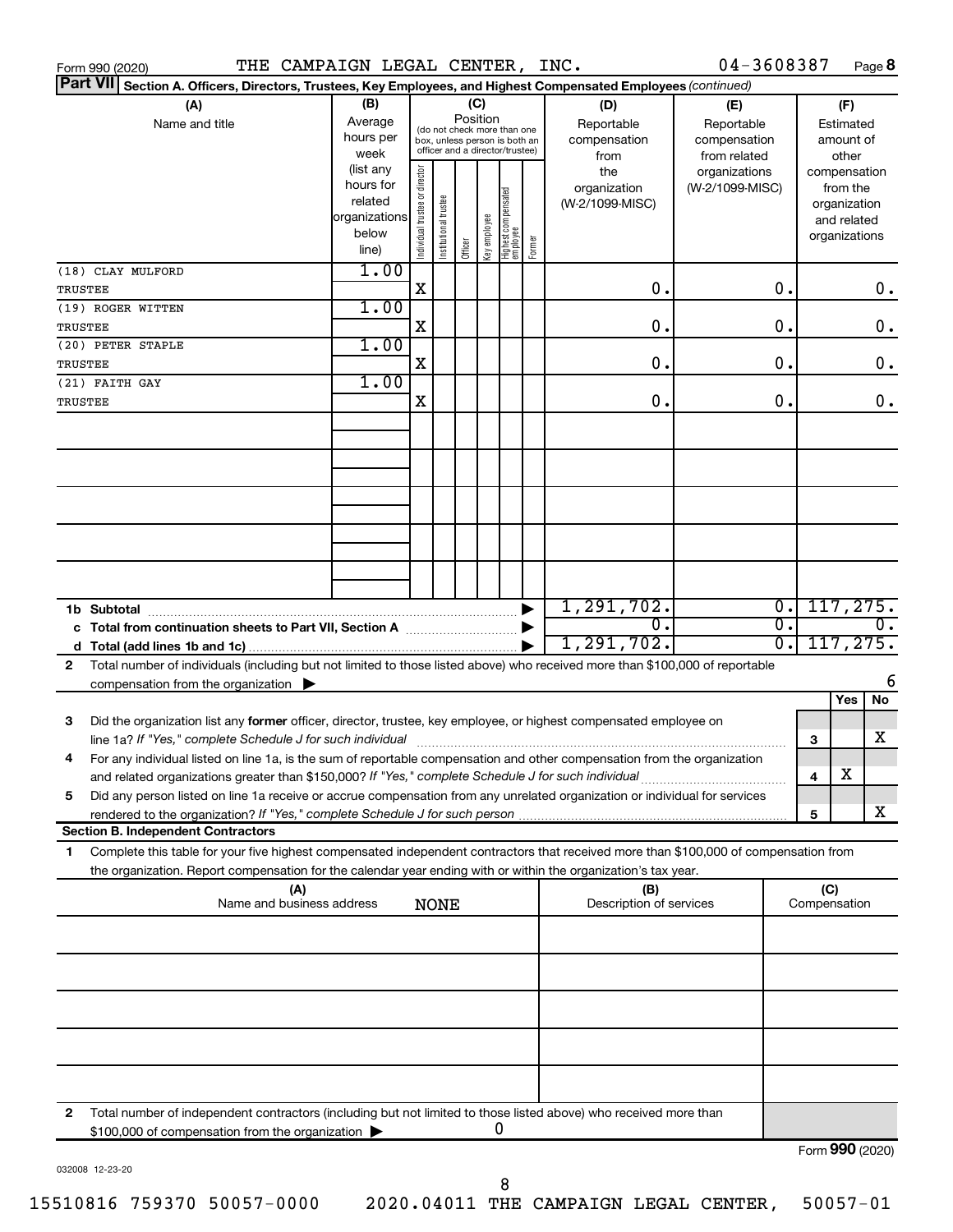|                                                           |      |     | Form 990 (2020)                                                            |                  |                      | THE CAMPAIGN LEGAL CENTER, INC. |                                   | 04-3608387 | Page 9                               |
|-----------------------------------------------------------|------|-----|----------------------------------------------------------------------------|------------------|----------------------|---------------------------------|-----------------------------------|------------|--------------------------------------|
| <b>Part VIII</b>                                          |      |     | <b>Statement of Revenue</b>                                                |                  |                      |                                 |                                   |            |                                      |
|                                                           |      |     |                                                                            |                  |                      | (A)                             | (B)                               | (C)        | (D)                                  |
|                                                           |      |     |                                                                            |                  |                      | Total revenue                   | Related or exempt                 | Unrelated  | Revenue excluded                     |
|                                                           |      |     |                                                                            |                  |                      |                                 | function revenue business revenue |            | from tax under<br>sections 512 - 514 |
|                                                           |      |     |                                                                            | 1a               |                      |                                 |                                   |            |                                      |
|                                                           |      |     | 1 a Federated campaigns                                                    | 1 <sub>b</sub>   |                      |                                 |                                   |            |                                      |
|                                                           |      |     | <b>b</b> Membership dues<br>c Fundraising events                           | 1 <sub>c</sub>   |                      |                                 |                                   |            |                                      |
| Contributions, Gifts, Grants<br>and Other Similar Amounts |      |     | d Related organizations                                                    | 1 <sub>d</sub>   |                      |                                 |                                   |            |                                      |
|                                                           |      |     | e Government grants (contributions)                                        | 1e               |                      |                                 |                                   |            |                                      |
|                                                           |      |     | f All other contributions, gifts, grants, and                              |                  |                      |                                 |                                   |            |                                      |
|                                                           |      |     | similar amounts not included above                                         | 1f               | 15,470,645.          |                                 |                                   |            |                                      |
|                                                           |      |     | g Noncash contributions included in lines 1a-1f                            | 1g               | 243, 234.            |                                 |                                   |            |                                      |
|                                                           |      |     |                                                                            |                  |                      | 15,470,645.                     |                                   |            |                                      |
|                                                           |      |     |                                                                            |                  | <b>Business Code</b> |                                 |                                   |            |                                      |
|                                                           |      | 2 a | COURT AWARDS                                                               |                  | 900099               | 4,988.                          | 4,988.                            |            |                                      |
| Program Service<br>Revenue                                |      | b   |                                                                            |                  |                      |                                 |                                   |            |                                      |
|                                                           |      | c   |                                                                            |                  |                      |                                 |                                   |            |                                      |
|                                                           |      | d   | the control of the control of the control of the control of the control of |                  |                      |                                 |                                   |            |                                      |
|                                                           |      | e   |                                                                            |                  |                      |                                 |                                   |            |                                      |
|                                                           |      | f   |                                                                            |                  |                      |                                 |                                   |            |                                      |
|                                                           |      | a   |                                                                            |                  |                      | 4,988.                          |                                   |            |                                      |
|                                                           | 3    |     | Investment income (including dividends, interest, and                      |                  |                      |                                 |                                   |            |                                      |
|                                                           |      |     |                                                                            |                  |                      | 22,990.                         |                                   |            | 22,990.                              |
|                                                           | 4    |     | Income from investment of tax-exempt bond proceeds                         |                  |                      |                                 |                                   |            |                                      |
|                                                           | 5    |     |                                                                            |                  |                      |                                 |                                   |            |                                      |
|                                                           |      |     |                                                                            | (i) Real         | (ii) Personal        |                                 |                                   |            |                                      |
|                                                           |      |     | 6a<br><b>6 a</b> Gross rents<br>$\overline{\phantom{a}}$                   |                  |                      |                                 |                                   |            |                                      |
|                                                           |      |     | 6 <sub>b</sub><br><b>b</b> Less: rental expenses $\ldots$                  |                  |                      |                                 |                                   |            |                                      |
|                                                           |      | с   | 6c<br>Rental income or (loss)                                              |                  |                      |                                 |                                   |            |                                      |
|                                                           |      |     | d Net rental income or (loss)                                              |                  |                      |                                 |                                   |            |                                      |
|                                                           |      |     | 7 a Gross amount from sales of                                             | (i) Securities   | (ii) Other           |                                 |                                   |            |                                      |
|                                                           |      |     | assets other than inventory<br>7a                                          |                  |                      |                                 |                                   |            |                                      |
|                                                           |      |     | <b>b</b> Less: cost or other basis                                         |                  |                      |                                 |                                   |            |                                      |
| evenue                                                    |      |     | and sales expenses<br>7b                                                   |                  |                      |                                 |                                   |            |                                      |
|                                                           |      |     | 7c<br>c Gain or (loss)                                                     |                  |                      |                                 |                                   |            |                                      |
| Other R                                                   |      |     |                                                                            |                  |                      |                                 |                                   |            |                                      |
|                                                           |      |     | 8 a Gross income from fundraising events (not                              |                  |                      |                                 |                                   |            |                                      |
|                                                           |      |     | including \$                                                               | of               |                      |                                 |                                   |            |                                      |
|                                                           |      |     | contributions reported on line 1c). See                                    |                  |                      |                                 |                                   |            |                                      |
|                                                           |      |     | <b>b</b> Less: direct expenses <b>contained b</b> Less: direct expenses    | 8a<br>8b         |                      |                                 |                                   |            |                                      |
|                                                           |      |     | c Net income or (loss) from fundraising events                             |                  |                      |                                 |                                   |            |                                      |
|                                                           |      |     | 9 a Gross income from gaming activities. See                               |                  | .                    |                                 |                                   |            |                                      |
|                                                           |      |     |                                                                            | 9a               |                      |                                 |                                   |            |                                      |
|                                                           |      |     |                                                                            | l 9b             |                      |                                 |                                   |            |                                      |
|                                                           |      |     | c Net income or (loss) from gaming activities                              |                  |                      |                                 |                                   |            |                                      |
|                                                           |      |     | 10 a Gross sales of inventory, less returns                                |                  |                      |                                 |                                   |            |                                      |
|                                                           |      |     |                                                                            | 10a              |                      |                                 |                                   |            |                                      |
|                                                           |      |     | <b>b</b> Less: cost of goods sold                                          | H <sub>0</sub> p |                      |                                 |                                   |            |                                      |
|                                                           |      |     | c Net income or (loss) from sales of inventory                             |                  |                      |                                 |                                   |            |                                      |
|                                                           |      |     |                                                                            |                  | <b>Business Code</b> |                                 |                                   |            |                                      |
| Miscellaneous<br>Revenue                                  | 11 a |     | OTHER INCOME                                                               |                  | 900099               | 2,568.                          | 2,568.                            |            |                                      |
|                                                           |      | b   |                                                                            |                  |                      |                                 |                                   |            |                                      |
|                                                           |      | c   |                                                                            |                  |                      |                                 |                                   |            |                                      |
|                                                           |      |     |                                                                            |                  |                      |                                 |                                   |            |                                      |
|                                                           |      |     |                                                                            |                  |                      | 2,568.                          |                                   |            |                                      |
|                                                           | 12   |     | <b>Total revenue.</b> See instructions                                     |                  |                      | 15,501,191.                     | 7,556.                            | 0          | 22,990.                              |
| 032009 12-23-20                                           |      |     |                                                                            |                  |                      |                                 |                                   |            | Form 990 (2020)                      |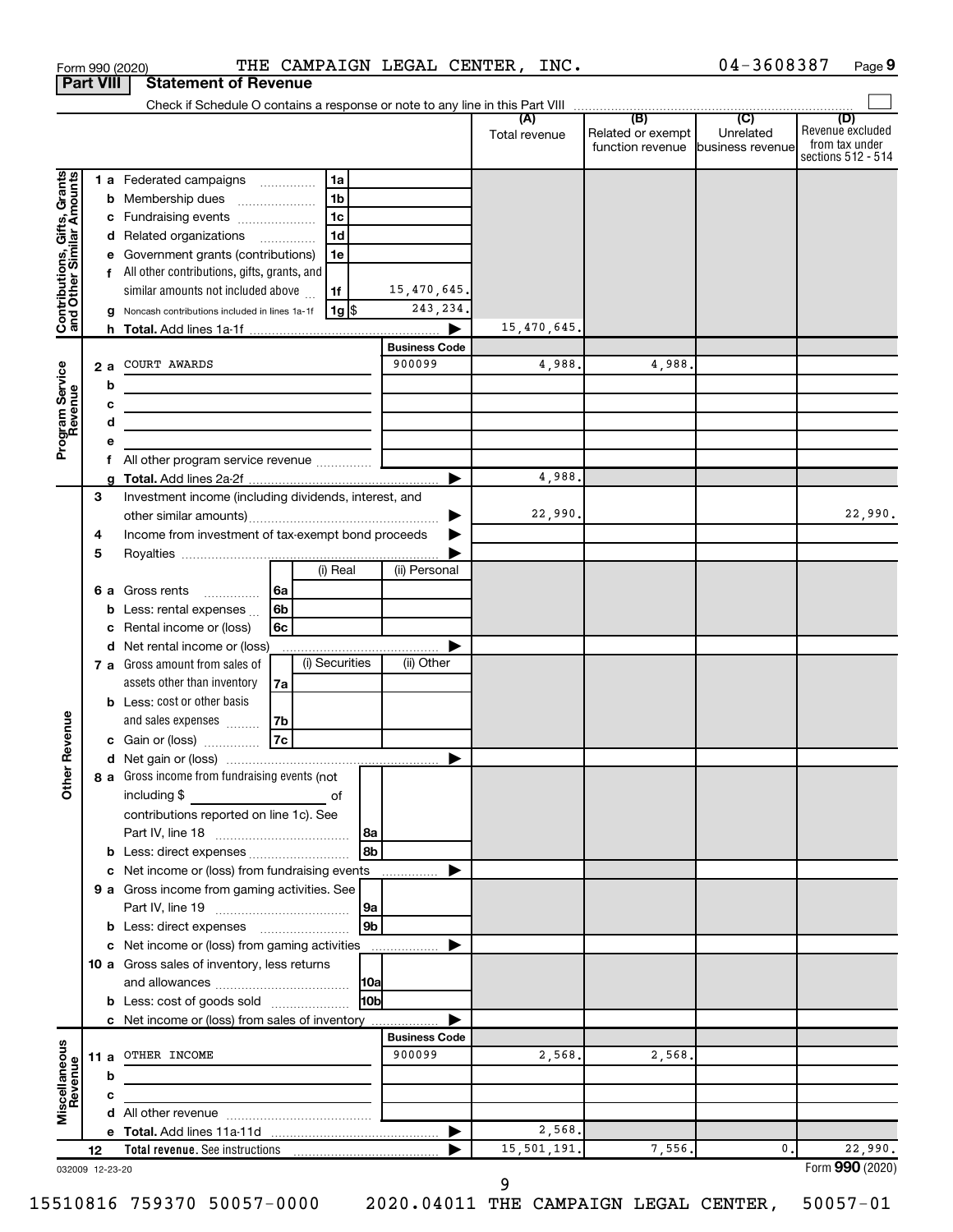Form 990 (2020)  $\qquad$  THE CAMPAIGN LEGAL CENTER, INC.  $\qquad \qquad 04-3608387$   $_{\text{Page}}$ **Porm 990 (2020)**<br>**Part IX | Statement of Functional Expenses** 

04-3608387 Page 10

†

| Section 501(c)(3) and 501(c)(4) organizations must complete all columns. All other organizations must complete column (A). |  |  |
|----------------------------------------------------------------------------------------------------------------------------|--|--|
| Check if Schedule O contains a response or note to any line in this Part IX                                                |  |  |
|                                                                                                                            |  |  |

|              | Do not include amounts reported on lines 6b,<br>7b, 8b, 9b, and 10b of Part VIII.                        | (A)<br>Total expenses | (B)<br>Program service<br>expenses | (C)<br>Management and<br>general expenses | (D)<br>Fundraising<br>expenses |
|--------------|----------------------------------------------------------------------------------------------------------|-----------------------|------------------------------------|-------------------------------------------|--------------------------------|
| $\mathbf{1}$ | Grants and other assistance to domestic organizations                                                    |                       |                                    |                                           |                                |
|              | and domestic governments. See Part IV, line 21                                                           | 33,500.               | 33,500.                            |                                           |                                |
| $\mathbf{2}$ | Grants and other assistance to domestic                                                                  |                       |                                    |                                           |                                |
|              | individuals. See Part IV, line 22                                                                        |                       |                                    |                                           |                                |
| 3            | Grants and other assistance to foreign                                                                   |                       |                                    |                                           |                                |
|              | organizations, foreign governments, and foreign                                                          |                       |                                    |                                           |                                |
|              | individuals. See Part IV, lines 15 and 16                                                                |                       |                                    |                                           |                                |
| 4            | Benefits paid to or for members                                                                          |                       |                                    |                                           |                                |
| 5            | Compensation of current officers, directors,                                                             |                       |                                    |                                           |                                |
|              | trustees, and key employees                                                                              | 435,364.              | 293,588.                           | 96, 293.                                  | 45,483.                        |
| 6            | Compensation not included above to disqualified                                                          |                       |                                    |                                           |                                |
|              | persons (as defined under section 4958(f)(1)) and                                                        |                       |                                    |                                           |                                |
|              | persons described in section 4958(c)(3)(B)<br>$\overline{\phantom{a}}$                                   |                       |                                    |                                           |                                |
| 7            |                                                                                                          | 5,818,410.            | 3,923,652.                         | 1,286,900.                                | 607,858.                       |
| 8            | Pension plan accruals and contributions (include                                                         |                       |                                    |                                           |                                |
|              | section 401(k) and 403(b) employer contributions)                                                        | 167,799.              | 113, 155.                          | $\frac{37,113}{98,106}$                   | $\frac{17,531}{46,340}$ .      |
| 9            |                                                                                                          | 443,563.              | 299, 117.                          |                                           |                                |
| 10           |                                                                                                          | 459,856.              | 310, 104.                          | 101,710.                                  | 48,042.                        |
| 11           | Fees for services (nonemployees):                                                                        |                       |                                    |                                           |                                |
| a            |                                                                                                          |                       |                                    |                                           |                                |
| b            |                                                                                                          | 798,593.<br>120,651.  | 613, 292.                          | 109,453.                                  | 75,848.                        |
| с            |                                                                                                          |                       |                                    | 120,651.                                  |                                |
| d            |                                                                                                          |                       |                                    |                                           |                                |
| е            | Professional fundraising services. See Part IV, line 17                                                  |                       |                                    |                                           |                                |
| f            | Investment management fees                                                                               |                       |                                    |                                           |                                |
| g            | Other. (If line 11g amount exceeds 10% of line 25,                                                       | 40,616.               |                                    |                                           |                                |
|              | column (A) amount, list line 11g expenses on Sch O.)                                                     | 7,327.                | 7,297.                             | $\frac{40,616}{30}$                       |                                |
| 12           |                                                                                                          | 115,821.              | 52,548.                            | 50,951.                                   | 12,322.                        |
| 13<br>14     |                                                                                                          | 36, 349.              | 9.                                 | 36, 340.                                  |                                |
| 15           |                                                                                                          |                       |                                    |                                           |                                |
| 16           |                                                                                                          | 586, 103.             | 36, 292.                           | 549,811.                                  |                                |
| 17           |                                                                                                          | 76,964.               | 64,059.                            | 1,930.                                    | 10,975.                        |
| 18           | Payments of travel or entertainment expenses                                                             |                       |                                    |                                           |                                |
|              | for any federal, state, or local public officials                                                        |                       |                                    |                                           |                                |
| 19           | Conferences, conventions, and meetings                                                                   | 8,115.                | 1,131.                             |                                           | 6,984.                         |
| 20           | Interest                                                                                                 |                       |                                    |                                           |                                |
| 21           |                                                                                                          |                       |                                    |                                           |                                |
| 22           | Depreciation, depletion, and amortization                                                                | 297,620.              |                                    | 297,620.                                  |                                |
| 23           | Insurance                                                                                                | 41,745.               |                                    | 41,745.                                   |                                |
| 24           | Other expenses. Itemize expenses not covered                                                             |                       |                                    |                                           |                                |
|              | above (List miscellaneous expenses on line 24e. If<br>line 24e amount exceeds 10% of line 25, column (A) |                       |                                    |                                           |                                |
|              | amount, list line 24e expenses on Schedule O.)                                                           |                       |                                    |                                           |                                |
| a            | <b>OUTREACH</b>                                                                                          | 228, 138.             | 218,776.                           | 3,038.                                    | 6,324.                         |
| b            | RESEARCH SERVICES                                                                                        | 165,039.              | 122,609.                           | 21,857.                                   | 20,573.                        |
|              | TELECOMMUNICATIONS                                                                                       | 34, 183.              | 747.                               | 33,053.                                   | 383.                           |
|              | <b>MISCELLANEOUS</b>                                                                                     | 13,827.               | 995.                               | 1,639.                                    | 11,193.                        |
|              | e All other expenses                                                                                     |                       | 518, 253.                          | $-598, 365.$                              | 80, 112.                       |
| 25           | Total functional expenses. Add lines 1 through 24e                                                       | 9,929,583.            | 6,609,124.                         | 2,330,491                                 | 989,968.                       |
| 26           | Joint costs. Complete this line only if the organization                                                 |                       |                                    |                                           |                                |
|              | reported in column (B) joint costs from a combined                                                       |                       |                                    |                                           |                                |
|              | educational campaign and fundraising solicitation.                                                       |                       |                                    |                                           |                                |
|              | Check here<br>if following SOP 98-2 (ASC 958-720)                                                        |                       |                                    |                                           | Form 990 (2020)                |
|              | 032010 12-23-20                                                                                          |                       |                                    |                                           |                                |

15510816 759370 50057-0000 2020.04011 THE CAMPAIGN LEGAL CENTER, 50057-01

10

Form (2020) **990**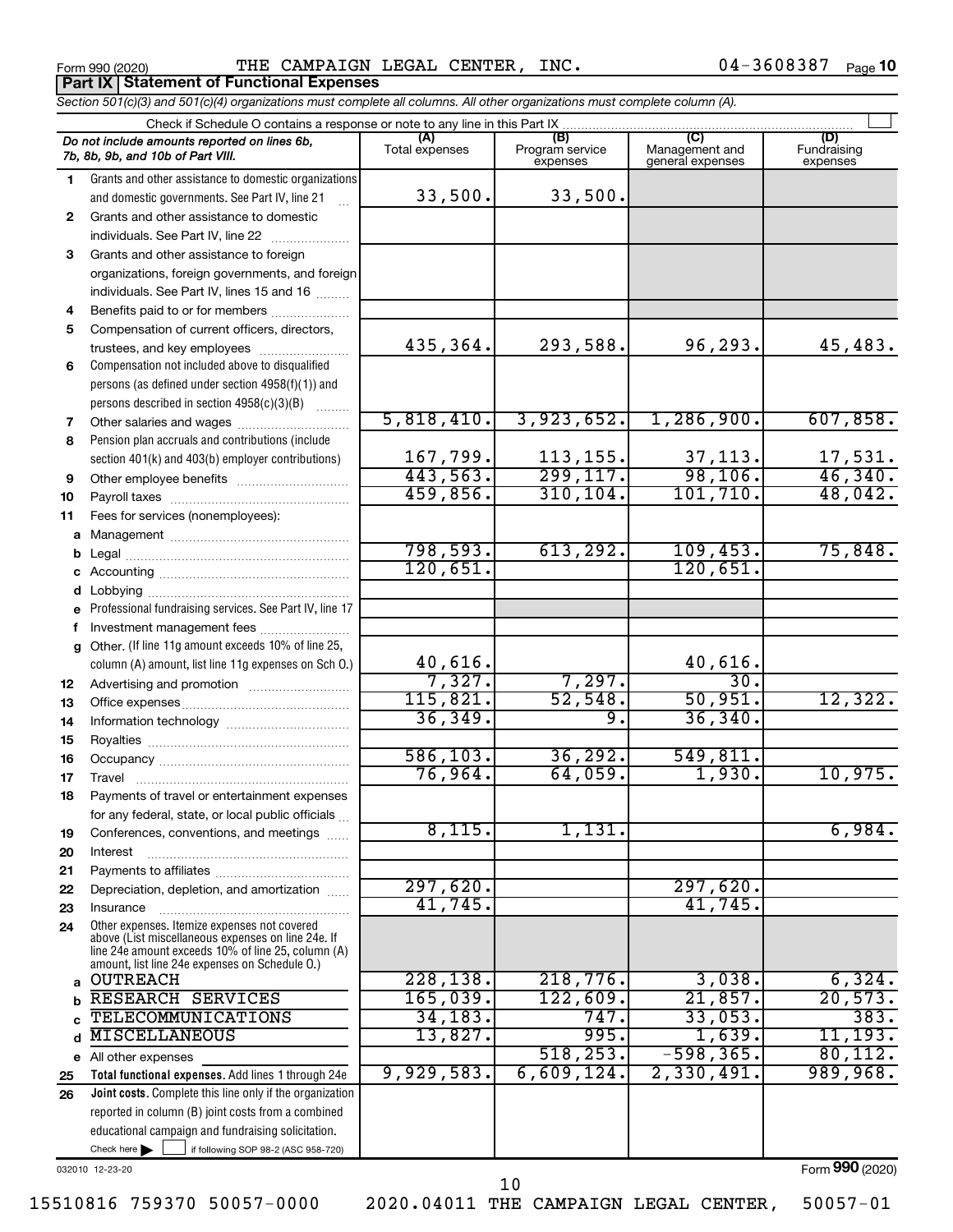| 3-20 |  |  |  |
|------|--|--|--|
|      |  |  |  |
|      |  |  |  |
|      |  |  |  |

**Part X Balance Sheet**

### Form 990 (2020) THE CAMPAIGN LEGAL CENTER, INC.  $04-3608387$  Page

04-3608387 Page 11

|                             |          |                                                                                                        |                 |          | (A)                     |                 | (B)                       |
|-----------------------------|----------|--------------------------------------------------------------------------------------------------------|-----------------|----------|-------------------------|-----------------|---------------------------|
|                             |          |                                                                                                        |                 |          | Beginning of year       |                 | End of year               |
|                             | 1        |                                                                                                        |                 |          | 9,820,755.              | $\mathbf{1}$    | 14, 347, 286.             |
|                             | 2        |                                                                                                        |                 |          |                         | 2               |                           |
|                             | З        |                                                                                                        |                 |          | 3,621,770.              | 3               | 1,429,585.                |
|                             | 4        |                                                                                                        |                 |          |                         | 4               |                           |
|                             | 5        | Loans and other receivables from any current or former officer, director,                              |                 |          |                         |                 |                           |
|                             |          | trustee, key employee, creator or founder, substantial contributor, or 35%                             |                 |          |                         |                 |                           |
|                             |          | controlled entity or family member of any of these persons                                             |                 |          |                         | 5               |                           |
|                             | 6        | Loans and other receivables from other disqualified persons (as defined                                |                 |          |                         |                 |                           |
|                             |          | under section $4958(f)(1)$ , and persons described in section $4958(c)(3)(B)$                          |                 |          |                         | 6               |                           |
|                             | 7        |                                                                                                        |                 |          |                         | $\overline{7}$  | 5,000,000.                |
| Assets                      | 8        |                                                                                                        |                 |          |                         | 8               |                           |
|                             | 9        | Prepaid expenses and deferred charges                                                                  |                 |          | 78, 272.                | 9               | 86,169.                   |
|                             |          | 10a Land, buildings, and equipment: cost or other                                                      |                 |          |                         |                 |                           |
|                             |          | basis. Complete Part VI of Schedule D    10a   1,405,615.                                              |                 |          |                         |                 |                           |
|                             |          |                                                                                                        | 10 <sub>b</sub> | 580,716. | 982,895.                | 10 <sub>c</sub> | 824,899.                  |
|                             | 11       |                                                                                                        |                 |          |                         | 11              |                           |
|                             | 12       |                                                                                                        |                 |          | 980, 175.               | 12              | 472,991.                  |
|                             | 13       |                                                                                                        |                 |          |                         | 13              |                           |
|                             | 14       |                                                                                                        |                 |          |                         | 14              |                           |
|                             | 15       |                                                                                                        |                 |          | 120,847.<br>15,604,714. | 15              | 130,538.                  |
|                             | 16       |                                                                                                        |                 |          | 209, 465.               | 16              | 22, 291, 468.<br>469,730. |
|                             | 17       |                                                                                                        |                 |          |                         | 17              |                           |
|                             | 18       |                                                                                                        |                 |          |                         | 18              |                           |
|                             | 19       |                                                                                                        |                 |          |                         | 19              |                           |
|                             | 20       |                                                                                                        |                 |          |                         | 20              |                           |
|                             | 21       | Escrow or custodial account liability. Complete Part IV of Schedule D                                  |                 |          |                         | 21              |                           |
| Liabilities                 | 22       | Loans and other payables to any current or former officer, director,                                   |                 |          |                         |                 |                           |
|                             |          | trustee, key employee, creator or founder, substantial contributor, or 35%                             |                 |          |                         |                 |                           |
|                             |          | controlled entity or family member of any of these persons                                             |                 |          |                         | 22              |                           |
|                             | 23       | Secured mortgages and notes payable to unrelated third parties                                         |                 |          |                         | 23<br>24        |                           |
|                             | 24<br>25 | Other liabilities (including federal income tax, payables to related third                             |                 |          |                         |                 |                           |
|                             |          | parties, and other liabilities not included on lines 17-24). Complete Part X                           |                 |          |                         |                 |                           |
|                             |          | of Schedule D                                                                                          |                 |          | 1,001,465.              | 25              | 1,856,346.                |
|                             | 26       | Total liabilities. Add lines 17 through 25                                                             |                 |          | 1,210,930.              | $\overline{26}$ | 2,326,076.                |
|                             |          | Organizations that follow FASB ASC 958, check here $\blacktriangleright \lfloor \underline{X} \rfloor$ |                 |          |                         |                 |                           |
|                             |          | and complete lines 27, 28, 32, and 33.                                                                 |                 |          |                         |                 |                           |
|                             | 27       |                                                                                                        |                 |          | 7,054,610.              | 27              | 14, 225, 361.             |
|                             | 28       | Net assets with donor restrictions                                                                     |                 |          | 7,339,174.              | 28              | 5,740,031.                |
|                             |          | Organizations that do not follow FASB ASC 958, check here $\blacktriangleright$                        |                 |          |                         |                 |                           |
|                             |          | and complete lines 29 through 33.                                                                      |                 |          |                         |                 |                           |
|                             | 29       |                                                                                                        |                 |          |                         | 29              |                           |
|                             | 30       | Paid-in or capital surplus, or land, building, or equipment fund                                       |                 |          |                         | 30              |                           |
|                             | 31       | Retained earnings, endowment, accumulated income, or other funds                                       |                 |          |                         | 31              |                           |
| Net Assets or Fund Balances | 32       |                                                                                                        |                 |          | 14, 393, 784.           | 32              | 19,965,392.               |
|                             | 33       |                                                                                                        |                 |          | 15,604,714.             | 33              | 22, 291, 468.             |
|                             |          |                                                                                                        |                 |          |                         |                 |                           |

Form (2020) **990**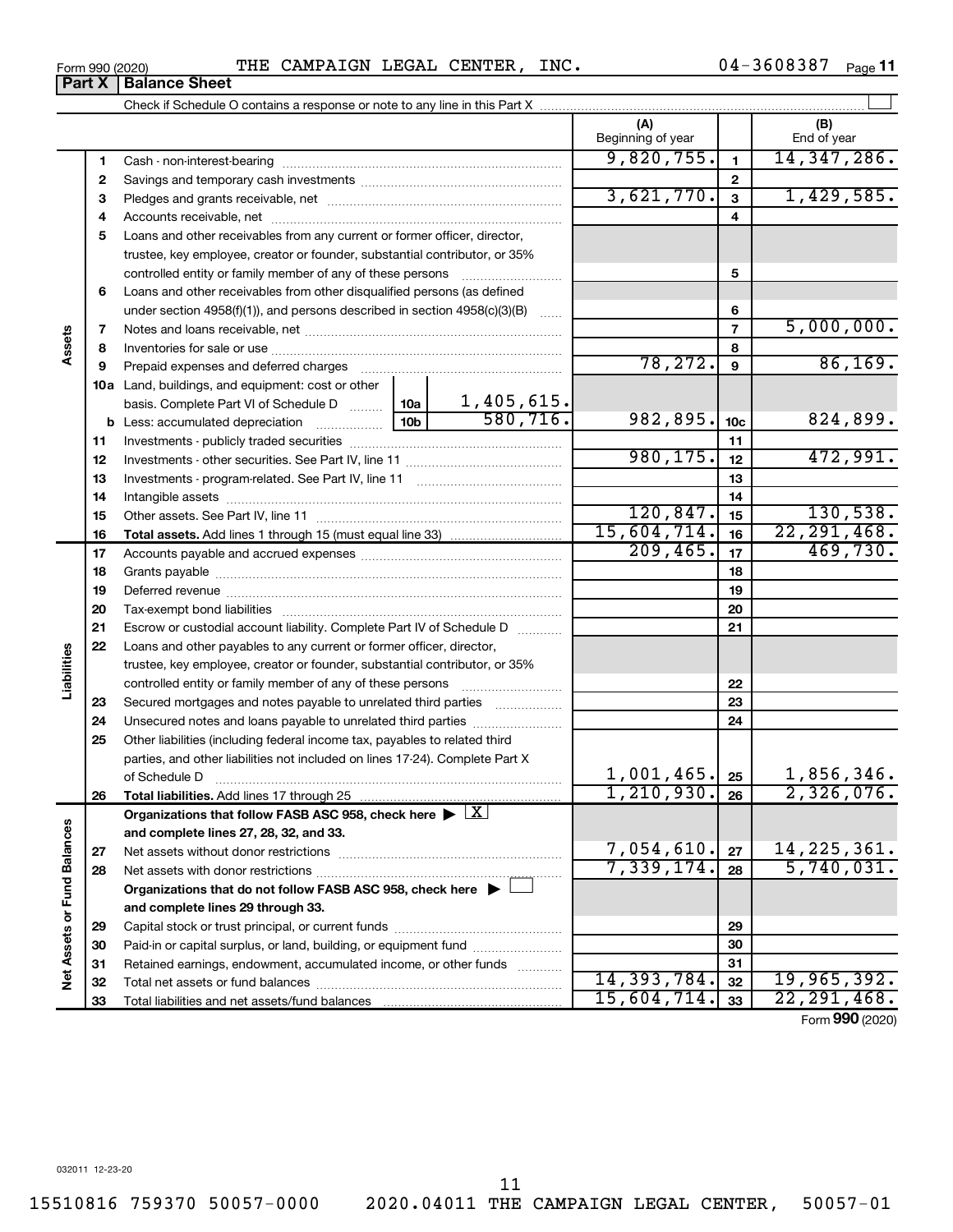|    | THE CAMPAIGN LEGAL CENTER, INC.<br>Form 990 (2020)                                                                                                                                                                             | 04-3608387              |                |            | Page 12          |
|----|--------------------------------------------------------------------------------------------------------------------------------------------------------------------------------------------------------------------------------|-------------------------|----------------|------------|------------------|
|    | <b>Part XI Reconciliation of Net Assets</b>                                                                                                                                                                                    |                         |                |            |                  |
|    |                                                                                                                                                                                                                                |                         |                |            |                  |
|    |                                                                                                                                                                                                                                |                         |                |            |                  |
| 1  |                                                                                                                                                                                                                                | $\mathbf{1}$            | 15,501,191.    |            |                  |
| 2  |                                                                                                                                                                                                                                | $\overline{2}$          | 9,929,583.     |            |                  |
| З  |                                                                                                                                                                                                                                | 3                       | 5,571,608.     |            |                  |
| 4  |                                                                                                                                                                                                                                | $\overline{\mathbf{4}}$ | 14,393,784.    |            |                  |
| 5  | Net unrealized gains (losses) on investments [111] www.martime.community.community.community.community.communi                                                                                                                 | 5                       |                |            |                  |
| 6  |                                                                                                                                                                                                                                | 6                       |                |            |                  |
| 7  | Investment expenses [[11] most manufactured and all the state of the state of the state of the state of the state of the state of the state of the state of the state of the state of the state of the state of the state of t | $\overline{7}$          |                |            |                  |
| 8  | Prior period adjustments material contents and content and content and content and content and content and content and content and content and content and content and content and content and content and content and content | 8                       |                |            |                  |
| 9  | Other changes in net assets or fund balances (explain on Schedule O)                                                                                                                                                           | $\mathbf{Q}$            |                |            | $\overline{0}$ . |
| 10 | Net assets or fund balances at end of year. Combine lines 3 through 9 (must equal Part X, line 32,                                                                                                                             |                         |                |            |                  |
|    |                                                                                                                                                                                                                                | 10                      | 19,965,392.    |            |                  |
|    | Part XII Financial Statements and Reporting                                                                                                                                                                                    |                         |                |            |                  |
|    |                                                                                                                                                                                                                                |                         |                |            | $\vert x \vert$  |
|    |                                                                                                                                                                                                                                |                         |                | <b>Yes</b> | <b>No</b>        |
| 1  | $X$ Accrual<br>Accounting method used to prepare the Form 990: [16] Cash<br>Other                                                                                                                                              |                         |                |            |                  |
|    | If the organization changed its method of accounting from a prior year or checked "Other," explain in Schedule O.                                                                                                              |                         |                |            |                  |
|    |                                                                                                                                                                                                                                |                         | 2a             |            | x                |
|    | If "Yes," check a box below to indicate whether the financial statements for the year were compiled or reviewed on a                                                                                                           |                         |                |            |                  |
|    | separate basis, consolidated basis, or both:                                                                                                                                                                                   |                         |                |            |                  |
|    | Consolidated basis<br>Separate basis<br>Both consolidated and separate basis                                                                                                                                                   |                         |                |            |                  |
|    |                                                                                                                                                                                                                                |                         | 2 <sub>b</sub> | X          |                  |
|    | If "Yes," check a box below to indicate whether the financial statements for the year were audited on a separate basis,                                                                                                        |                         |                |            |                  |
|    | consolidated basis, or both:                                                                                                                                                                                                   |                         |                |            |                  |
|    | $ \mathbf{X} $ Separate basis<br>Consolidated basis<br>Both consolidated and separate basis                                                                                                                                    |                         |                |            |                  |
|    | c If "Yes" to line 2a or 2b, does the organization have a committee that assumes responsibility for oversight of the audit,                                                                                                    |                         |                |            |                  |
|    |                                                                                                                                                                                                                                |                         | 2c             | X          |                  |
|    | If the organization changed either its oversight process or selection process during the tax year, explain on Schedule O.                                                                                                      |                         |                |            |                  |
|    | 3a As a result of a federal award, was the organization required to undergo an audit or audits as set forth in the Single Audit                                                                                                |                         |                |            |                  |
|    |                                                                                                                                                                                                                                |                         | За             |            | x                |
|    | <b>b</b> If "Yes," did the organization undergo the required audit or audits? If the organization did not undergo the required audit                                                                                           |                         |                |            |                  |
|    |                                                                                                                                                                                                                                |                         | 3b             |            |                  |
|    |                                                                                                                                                                                                                                |                         |                |            | Form 990 (2020)  |

032012 12-23-20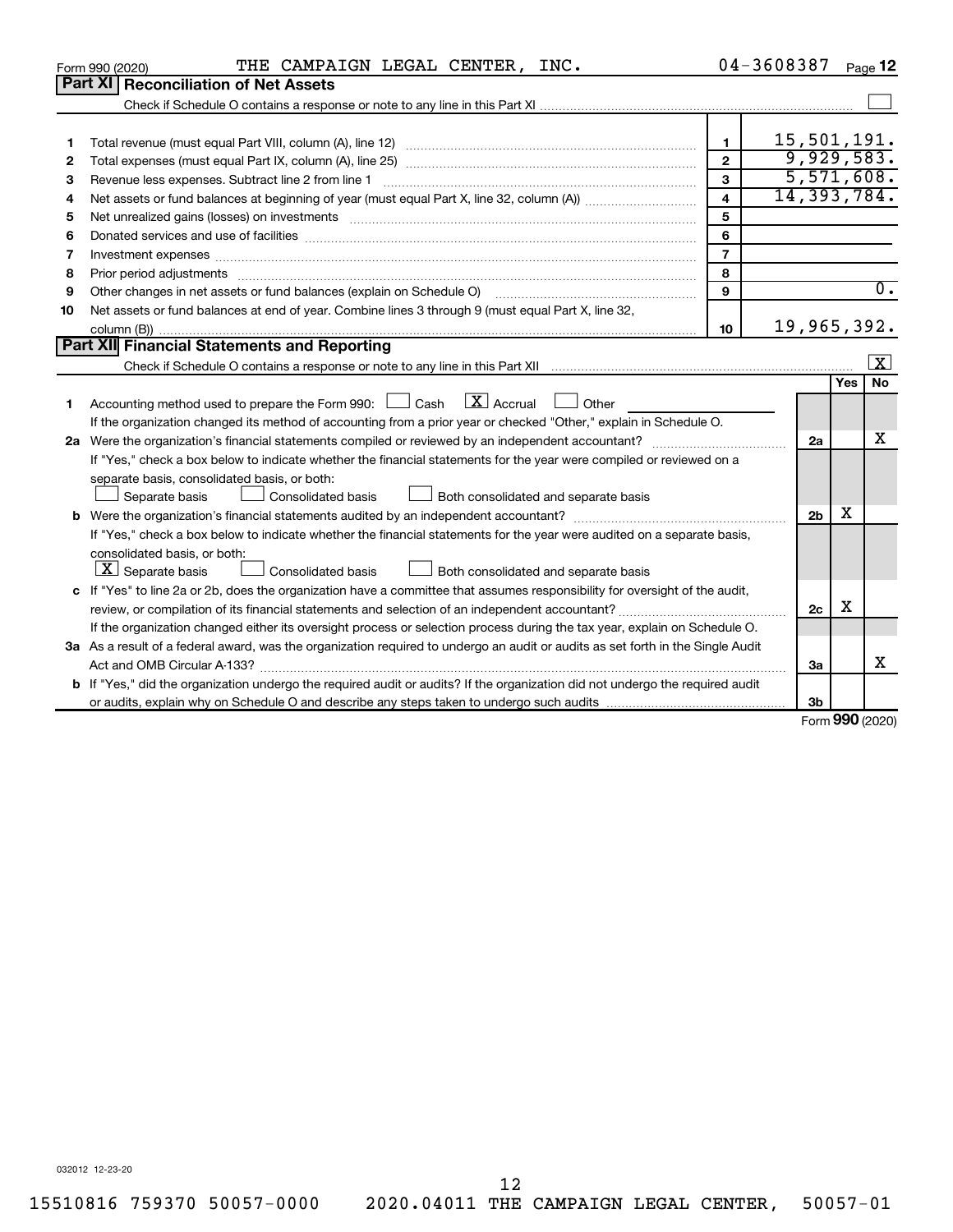| <b>SCHEDULE A</b> |  |
|-------------------|--|
|-------------------|--|

Department of the Treasury Internal Revenue Service

|  |  |  |  |  | (Form 990 or 990-EZ) |  |
|--|--|--|--|--|----------------------|--|
|--|--|--|--|--|----------------------|--|

# Form 990 or 990-EZ) **Public Charity Status and Public Support**<br>
Complete if the organization is a section 501(c)(3) organization or a section<br> **2020**

**4947(a)(1) nonexempt charitable trust. | Attach to Form 990 or Form 990-EZ.** 

| <b>P</b> Allach to Form you of Form you LE.                              |
|--------------------------------------------------------------------------|
| ▶ Go to www.irs.gov/Form990 for instructions and the latest information. |

| 2020                                |
|-------------------------------------|
| <b>Open to Public</b><br>Inspection |

OMB No. 1545-0047

|                                                                                           |                                                                                                                                | Name of the organization                                                                                                                          |          |                                                        |                                 |    |                                                      |  | <b>Employer identification number</b>              |  |
|-------------------------------------------------------------------------------------------|--------------------------------------------------------------------------------------------------------------------------------|---------------------------------------------------------------------------------------------------------------------------------------------------|----------|--------------------------------------------------------|---------------------------------|----|------------------------------------------------------|--|----------------------------------------------------|--|
|                                                                                           |                                                                                                                                |                                                                                                                                                   |          | THE CAMPAIGN LEGAL CENTER, INC.                        |                                 |    |                                                      |  | 04-3608387                                         |  |
| Part I                                                                                    |                                                                                                                                | Reason for Public Charity Status. (All organizations must complete this part.) See instructions.                                                  |          |                                                        |                                 |    |                                                      |  |                                                    |  |
|                                                                                           |                                                                                                                                | The organization is not a private foundation because it is: (For lines 1 through 12, check only one box.)                                         |          |                                                        |                                 |    |                                                      |  |                                                    |  |
| 1                                                                                         |                                                                                                                                | A church, convention of churches, or association of churches described in section 170(b)(1)(A)(i).                                                |          |                                                        |                                 |    |                                                      |  |                                                    |  |
| 2                                                                                         |                                                                                                                                | A school described in section 170(b)(1)(A)(ii). (Attach Schedule E (Form 990 or 990-EZ).)                                                         |          |                                                        |                                 |    |                                                      |  |                                                    |  |
| З                                                                                         |                                                                                                                                | A hospital or a cooperative hospital service organization described in section 170(b)(1)(A)(iii).                                                 |          |                                                        |                                 |    |                                                      |  |                                                    |  |
| 4                                                                                         |                                                                                                                                | A medical research organization operated in conjunction with a hospital described in section 170(b)(1)(A)(iii). Enter the hospital's name,        |          |                                                        |                                 |    |                                                      |  |                                                    |  |
|                                                                                           |                                                                                                                                | city, and state:                                                                                                                                  |          |                                                        |                                 |    |                                                      |  |                                                    |  |
| 5.                                                                                        |                                                                                                                                | An organization operated for the benefit of a college or university owned or operated by a governmental unit described in                         |          |                                                        |                                 |    |                                                      |  |                                                    |  |
|                                                                                           |                                                                                                                                | section 170(b)(1)(A)(iv). (Complete Part II.)                                                                                                     |          |                                                        |                                 |    |                                                      |  |                                                    |  |
| 6.                                                                                        |                                                                                                                                | A federal, state, or local government or governmental unit described in section 170(b)(1)(A)(v).                                                  |          |                                                        |                                 |    |                                                      |  |                                                    |  |
|                                                                                           |                                                                                                                                | 7 $ X $ An organization that normally receives a substantial part of its support from a governmental unit or from the general public described in |          |                                                        |                                 |    |                                                      |  |                                                    |  |
|                                                                                           |                                                                                                                                | section 170(b)(1)(A)(vi). (Complete Part II.)                                                                                                     |          |                                                        |                                 |    |                                                      |  |                                                    |  |
| 8                                                                                         |                                                                                                                                | A community trust described in section 170(b)(1)(A)(vi). (Complete Part II.)                                                                      |          |                                                        |                                 |    |                                                      |  |                                                    |  |
| 9                                                                                         |                                                                                                                                | An agricultural research organization described in section 170(b)(1)(A)(ix) operated in conjunction with a land-grant college                     |          |                                                        |                                 |    |                                                      |  |                                                    |  |
|                                                                                           | or university or a non-land-grant college of agriculture (see instructions). Enter the name, city, and state of the college or |                                                                                                                                                   |          |                                                        |                                 |    |                                                      |  |                                                    |  |
|                                                                                           |                                                                                                                                | university:                                                                                                                                       |          |                                                        |                                 |    |                                                      |  |                                                    |  |
| 10                                                                                        |                                                                                                                                | An organization that normally receives (1) more than 33 1/3% of its support from contributions, membership fees, and gross receipts from          |          |                                                        |                                 |    |                                                      |  |                                                    |  |
|                                                                                           |                                                                                                                                | activities related to its exempt functions, subject to certain exceptions; and (2) no more than 33 1/3% of its support from gross investment      |          |                                                        |                                 |    |                                                      |  |                                                    |  |
|                                                                                           |                                                                                                                                | income and unrelated business taxable income (less section 511 tax) from businesses acquired by the organization after June 30, 1975.             |          |                                                        |                                 |    |                                                      |  |                                                    |  |
|                                                                                           |                                                                                                                                | See section 509(a)(2). (Complete Part III.)                                                                                                       |          |                                                        |                                 |    |                                                      |  |                                                    |  |
| 11                                                                                        |                                                                                                                                | An organization organized and operated exclusively to test for public safety. See section 509(a)(4).                                              |          |                                                        |                                 |    |                                                      |  |                                                    |  |
| 12                                                                                        |                                                                                                                                | An organization organized and operated exclusively for the benefit of, to perform the functions of, or to carry out the purposes of one or        |          |                                                        |                                 |    |                                                      |  |                                                    |  |
|                                                                                           |                                                                                                                                | more publicly supported organizations described in section 509(a)(1) or section 509(a)(2). See section 509(a)(3). Check the box in                |          |                                                        |                                 |    |                                                      |  |                                                    |  |
|                                                                                           |                                                                                                                                | lines 12a through 12d that describes the type of supporting organization and complete lines 12e, 12f, and 12g.                                    |          |                                                        |                                 |    |                                                      |  |                                                    |  |
| а                                                                                         |                                                                                                                                | Type I. A supporting organization operated, supervised, or controlled by its supported organization(s), typically by giving                       |          |                                                        |                                 |    |                                                      |  |                                                    |  |
|                                                                                           |                                                                                                                                | the supported organization(s) the power to regularly appoint or elect a majority of the directors or trustees of the supporting                   |          |                                                        |                                 |    |                                                      |  |                                                    |  |
|                                                                                           |                                                                                                                                | organization. You must complete Part IV, Sections A and B.                                                                                        |          |                                                        |                                 |    |                                                      |  |                                                    |  |
| b                                                                                         |                                                                                                                                | Type II. A supporting organization supervised or controlled in connection with its supported organization(s), by having                           |          |                                                        |                                 |    |                                                      |  |                                                    |  |
|                                                                                           |                                                                                                                                | control or management of the supporting organization vested in the same persons that control or manage the supported                              |          |                                                        |                                 |    |                                                      |  |                                                    |  |
|                                                                                           |                                                                                                                                | organization(s). You must complete Part IV, Sections A and C.                                                                                     |          |                                                        |                                 |    |                                                      |  |                                                    |  |
| с                                                                                         |                                                                                                                                | Type III functionally integrated. A supporting organization operated in connection with, and functionally integrated with,                        |          |                                                        |                                 |    |                                                      |  |                                                    |  |
|                                                                                           |                                                                                                                                | its supported organization(s) (see instructions). You must complete Part IV, Sections A, D, and E.                                                |          |                                                        |                                 |    |                                                      |  |                                                    |  |
| d                                                                                         |                                                                                                                                | Type III non-functionally integrated. A supporting organization operated in connection with its supported organization(s)                         |          |                                                        |                                 |    |                                                      |  |                                                    |  |
|                                                                                           |                                                                                                                                | that is not functionally integrated. The organization generally must satisfy a distribution requirement and an attentiveness                      |          |                                                        |                                 |    |                                                      |  |                                                    |  |
|                                                                                           | requirement (see instructions). You must complete Part IV, Sections A and D, and Part V.                                       |                                                                                                                                                   |          |                                                        |                                 |    |                                                      |  |                                                    |  |
|                                                                                           | Check this box if the organization received a written determination from the IRS that it is a Type I, Type II, Type III        |                                                                                                                                                   |          |                                                        |                                 |    |                                                      |  |                                                    |  |
| functionally integrated, or Type III non-functionally integrated supporting organization. |                                                                                                                                |                                                                                                                                                   |          |                                                        |                                 |    |                                                      |  |                                                    |  |
|                                                                                           | f Enter the number of supported organizations                                                                                  |                                                                                                                                                   |          |                                                        |                                 |    |                                                      |  |                                                    |  |
|                                                                                           |                                                                                                                                | g Provide the following information about the supported organization(s).                                                                          |          |                                                        | (iv) Is the organization listed |    |                                                      |  |                                                    |  |
|                                                                                           |                                                                                                                                | (i) Name of supported<br>organization                                                                                                             | (ii) EIN | (iii) Type of organization<br>(described on lines 1-10 | in your governing document?     |    | (v) Amount of monetary<br>support (see instructions) |  | (vi) Amount of other<br>support (see instructions) |  |
|                                                                                           |                                                                                                                                |                                                                                                                                                   |          | above (see instructions))                              | Yes                             | No |                                                      |  |                                                    |  |
|                                                                                           |                                                                                                                                |                                                                                                                                                   |          |                                                        |                                 |    |                                                      |  |                                                    |  |
|                                                                                           |                                                                                                                                |                                                                                                                                                   |          |                                                        |                                 |    |                                                      |  |                                                    |  |
|                                                                                           |                                                                                                                                |                                                                                                                                                   |          |                                                        |                                 |    |                                                      |  |                                                    |  |
|                                                                                           |                                                                                                                                |                                                                                                                                                   |          |                                                        |                                 |    |                                                      |  |                                                    |  |
|                                                                                           |                                                                                                                                |                                                                                                                                                   |          |                                                        |                                 |    |                                                      |  |                                                    |  |
|                                                                                           |                                                                                                                                |                                                                                                                                                   |          |                                                        |                                 |    |                                                      |  |                                                    |  |
|                                                                                           |                                                                                                                                |                                                                                                                                                   |          |                                                        |                                 |    |                                                      |  |                                                    |  |
|                                                                                           |                                                                                                                                |                                                                                                                                                   |          |                                                        |                                 |    |                                                      |  |                                                    |  |
| <b>Total</b>                                                                              |                                                                                                                                |                                                                                                                                                   |          |                                                        |                                 |    |                                                      |  |                                                    |  |

LHA For Paperwork Reduction Act Notice, see the Instructions for Form 990 or 990-EZ. 032021 01-25-21 Schedule A (Form 990 or 990-EZ) 2020 13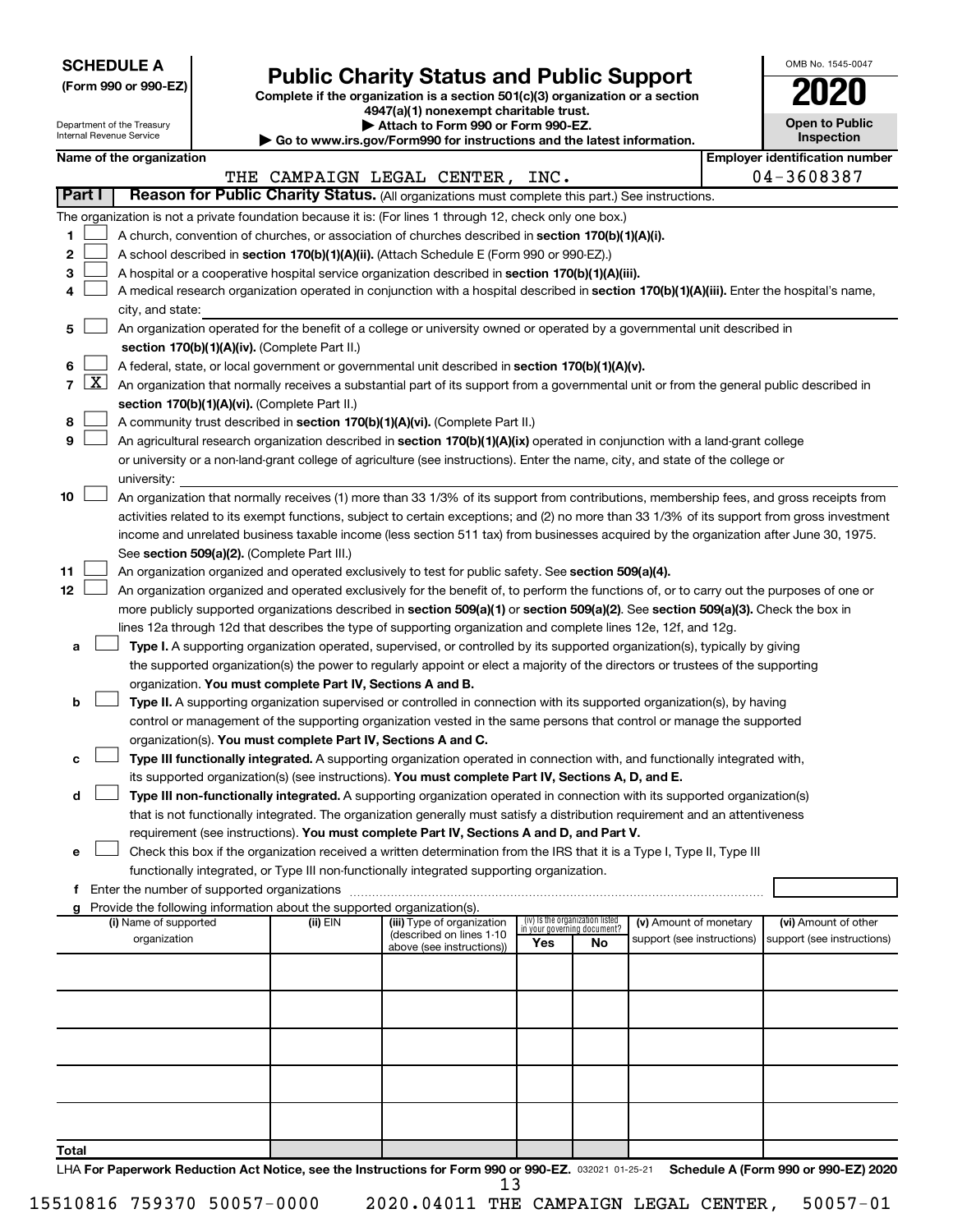### Schedule A (Form 990 or 990-EZ) 2020 Page THE CAMPAIGN LEGAL CENTER, INC. 04-3608387

**Part II Support Schedule for Organizations Described in Sections 170(b)(1)(A)(iv) and 170(b)(1)(A)(vi)**

(Complete only if you checked the box on line 5, 7, or 8 of Part I or if the organization failed to qualify under Part III. If the organization fails to qualify under the tests listed below, please complete Part III.)

|    | <b>Section A. Public Support</b>                                                                                                                                                                                               |          |          |            |                                     |                                      |                                          |
|----|--------------------------------------------------------------------------------------------------------------------------------------------------------------------------------------------------------------------------------|----------|----------|------------|-------------------------------------|--------------------------------------|------------------------------------------|
|    | Calendar year (or fiscal year beginning in)                                                                                                                                                                                    | (a) 2016 | (b) 2017 | $(c)$ 2018 | $(d)$ 2019                          | (e) 2020                             | (f) Total                                |
|    | 1 Gifts, grants, contributions, and                                                                                                                                                                                            |          |          |            |                                     |                                      |                                          |
|    | membership fees received. (Do not                                                                                                                                                                                              |          |          |            |                                     |                                      |                                          |
|    | include any "unusual grants.")                                                                                                                                                                                                 | 4884587. | 5715840. |            |                                     |                                      | 7838886.13974789.15470645.47884747.      |
|    | 2 Tax revenues levied for the organ-                                                                                                                                                                                           |          |          |            |                                     |                                      |                                          |
|    | ization's benefit and either paid to                                                                                                                                                                                           |          |          |            |                                     |                                      |                                          |
|    | or expended on its behalf                                                                                                                                                                                                      |          |          |            |                                     |                                      |                                          |
|    | 3 The value of services or facilities                                                                                                                                                                                          |          |          |            |                                     |                                      |                                          |
|    | furnished by a governmental unit to                                                                                                                                                                                            |          |          |            |                                     |                                      |                                          |
|    | the organization without charge                                                                                                                                                                                                |          |          |            |                                     |                                      |                                          |
|    | 4 Total. Add lines 1 through 3                                                                                                                                                                                                 | 4884587. | 5715840. |            | 7838886.13974789.15470645.47884747. |                                      |                                          |
|    | 5 The portion of total contributions                                                                                                                                                                                           |          |          |            |                                     |                                      |                                          |
|    | by each person (other than a                                                                                                                                                                                                   |          |          |            |                                     |                                      |                                          |
|    | governmental unit or publicly                                                                                                                                                                                                  |          |          |            |                                     |                                      |                                          |
|    | supported organization) included                                                                                                                                                                                               |          |          |            |                                     |                                      |                                          |
|    | on line 1 that exceeds 2% of the                                                                                                                                                                                               |          |          |            |                                     |                                      |                                          |
|    | amount shown on line 11,                                                                                                                                                                                                       |          |          |            |                                     |                                      |                                          |
|    | column (f)                                                                                                                                                                                                                     |          |          |            |                                     |                                      | 15140305.                                |
|    | 6 Public support. Subtract line 5 from line 4.                                                                                                                                                                                 |          |          |            |                                     |                                      | 32744442.                                |
|    | <b>Section B. Total Support</b>                                                                                                                                                                                                |          |          |            |                                     |                                      |                                          |
|    | Calendar year (or fiscal year beginning in)                                                                                                                                                                                    | (a) 2016 | (b) 2017 | $(c)$ 2018 | $(d)$ 2019                          | (e) 2020                             | (f) Total                                |
|    | <b>7</b> Amounts from line 4                                                                                                                                                                                                   | 4884587. | 5715840  |            | 7838886.13974789.15470645.47884747. |                                      |                                          |
|    | 8 Gross income from interest,                                                                                                                                                                                                  |          |          |            |                                     |                                      |                                          |
|    | dividends, payments received on                                                                                                                                                                                                |          |          |            |                                     |                                      |                                          |
|    | securities loans, rents, royalties,                                                                                                                                                                                            |          |          |            |                                     |                                      |                                          |
|    | and income from similar sources                                                                                                                                                                                                | 7,402.   | 9,281.   | 18,612.    | 22,316.                             | 22,990.                              | 80,601.                                  |
|    | 9 Net income from unrelated business                                                                                                                                                                                           |          |          |            |                                     |                                      |                                          |
|    | activities, whether or not the                                                                                                                                                                                                 |          |          |            |                                     |                                      |                                          |
|    | business is regularly carried on                                                                                                                                                                                               |          |          |            |                                     |                                      |                                          |
|    | 10 Other income. Do not include gain                                                                                                                                                                                           |          |          |            |                                     |                                      |                                          |
|    | or loss from the sale of capital                                                                                                                                                                                               |          |          |            |                                     |                                      |                                          |
|    | assets (Explain in Part VI.)                                                                                                                                                                                                   | 9,448.   | 3,933.   | 52,892.    | 84,857.                             |                                      | $2,568$ . 153,698.<br>48119046.          |
|    | 11 Total support. Add lines 7 through 10                                                                                                                                                                                       |          |          |            |                                     |                                      | 273, 174.                                |
|    | <b>12</b> Gross receipts from related activities, etc. (see instructions)                                                                                                                                                      |          |          |            |                                     | 12                                   |                                          |
|    | 13 First 5 years. If the Form 990 is for the organization's first, second, third, fourth, or fifth tax year as a section 501(c)(3)                                                                                             |          |          |            |                                     |                                      |                                          |
|    | organization, check this box and stop here<br><b>Section C. Computation of Public Support Percentage</b>                                                                                                                       |          |          |            |                                     |                                      |                                          |
|    |                                                                                                                                                                                                                                |          |          |            |                                     | 14                                   | 68.05<br>%                               |
|    |                                                                                                                                                                                                                                |          |          |            |                                     | 15                                   | 53.90<br>$\%$                            |
|    | 16a 33 1/3% support test - 2020. If the organization did not check the box on line 13, and line 14 is 33 1/3% or more, check this box and                                                                                      |          |          |            |                                     |                                      |                                          |
|    | stop here. The organization qualifies as a publicly supported organization manufaction manufacture or manufacture or the organization manufacture or the organization of the state of the state of the state of the state of t |          |          |            |                                     |                                      | $\blacktriangleright$ $\boxed{\text{X}}$ |
|    | b 33 1/3% support test - 2019. If the organization did not check a box on line 13 or 16a, and line 15 is 33 1/3% or more, check this box                                                                                       |          |          |            |                                     |                                      |                                          |
|    |                                                                                                                                                                                                                                |          |          |            |                                     |                                      |                                          |
|    | 17a 10% -facts-and-circumstances test - 2020. If the organization did not check a box on line 13, 16a, or 16b, and line 14 is 10% or more,                                                                                     |          |          |            |                                     |                                      |                                          |
|    | and if the organization meets the facts-and-circumstances test, check this box and stop here. Explain in Part VI how the organization                                                                                          |          |          |            |                                     |                                      |                                          |
|    | meets the facts-and-circumstances test. The organization qualifies as a publicly supported organization                                                                                                                        |          |          |            |                                     |                                      |                                          |
|    | b 10% -facts-and-circumstances test - 2019. If the organization did not check a box on line 13, 16a, 16b, or 17a, and line 15 is 10% or                                                                                        |          |          |            |                                     |                                      |                                          |
|    | more, and if the organization meets the facts-and-circumstances test, check this box and <b>stop here.</b> Explain in Part VI how the                                                                                          |          |          |            |                                     |                                      |                                          |
|    | organization meets the facts-and-circumstances test. The organization qualifies as a publicly supported organization                                                                                                           |          |          |            |                                     |                                      |                                          |
| 18 | Private foundation. If the organization did not check a box on line 13, 16a, 16b, 17a, or 17b, check this box and see instructions.                                                                                            |          |          |            |                                     |                                      |                                          |
|    |                                                                                                                                                                                                                                |          |          |            |                                     | Schedule A (Form 990 or 990-EZ) 2020 |                                          |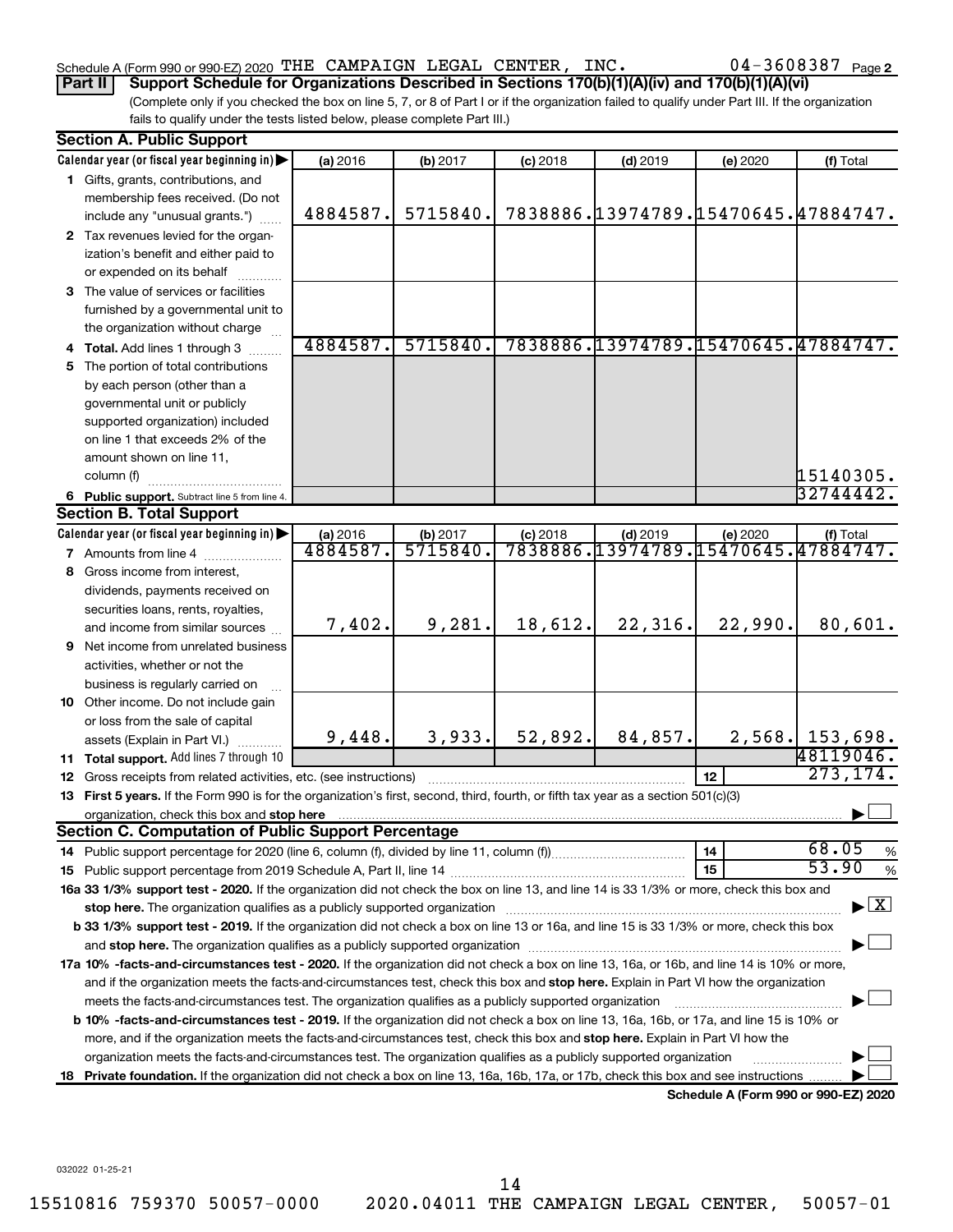#### Schedule A (Form 990 or 990-EZ) 2020 Page THE CAMPAIGN LEGAL CENTER, INC. 04-3608387 **Part III Support Schedule for Organizations Described in Section 509(a)(2)**

(Complete only if you checked the box on line 10 of Part I or if the organization failed to qualify under Part II. If the organization fails to qualify under the tests listed below, please complete Part II.)

| 1 Gifts, grants, contributions, and<br>membership fees received. (Do not<br>include any "unusual grants.")<br>Gross receipts from admissions,<br>$\mathbf{2}$<br>merchandise sold or services per-<br>formed, or facilities furnished in<br>any activity that is related to the<br>organization's tax-exempt purpose<br>Gross receipts from activities that<br>3.<br>are not an unrelated trade or bus-<br>iness under section 513<br>Tax revenues levied for the organ-<br>4<br>ization's benefit and either paid to<br>or expended on its behalf<br>.<br>The value of services or facilities<br>5<br>furnished by a governmental unit to<br>the organization without charge<br>Total. Add lines 1 through 5<br>6<br>7a Amounts included on lines 1, 2, and<br>3 received from disqualified persons<br><b>b</b> Amounts included on lines 2 and 3 received<br>from other than disqualified persons that<br>exceed the greater of \$5,000 or 1% of the<br>amount on line 13 for the year<br>c Add lines 7a and 7b<br>8 Public support. (Subtract line 7c from line 6.)<br><b>Section B. Total Support</b> |                                      |
|-----------------------------------------------------------------------------------------------------------------------------------------------------------------------------------------------------------------------------------------------------------------------------------------------------------------------------------------------------------------------------------------------------------------------------------------------------------------------------------------------------------------------------------------------------------------------------------------------------------------------------------------------------------------------------------------------------------------------------------------------------------------------------------------------------------------------------------------------------------------------------------------------------------------------------------------------------------------------------------------------------------------------------------------------------------------------------------------------------------|--------------------------------------|
|                                                                                                                                                                                                                                                                                                                                                                                                                                                                                                                                                                                                                                                                                                                                                                                                                                                                                                                                                                                                                                                                                                           |                                      |
|                                                                                                                                                                                                                                                                                                                                                                                                                                                                                                                                                                                                                                                                                                                                                                                                                                                                                                                                                                                                                                                                                                           |                                      |
|                                                                                                                                                                                                                                                                                                                                                                                                                                                                                                                                                                                                                                                                                                                                                                                                                                                                                                                                                                                                                                                                                                           |                                      |
|                                                                                                                                                                                                                                                                                                                                                                                                                                                                                                                                                                                                                                                                                                                                                                                                                                                                                                                                                                                                                                                                                                           |                                      |
|                                                                                                                                                                                                                                                                                                                                                                                                                                                                                                                                                                                                                                                                                                                                                                                                                                                                                                                                                                                                                                                                                                           |                                      |
|                                                                                                                                                                                                                                                                                                                                                                                                                                                                                                                                                                                                                                                                                                                                                                                                                                                                                                                                                                                                                                                                                                           |                                      |
|                                                                                                                                                                                                                                                                                                                                                                                                                                                                                                                                                                                                                                                                                                                                                                                                                                                                                                                                                                                                                                                                                                           |                                      |
|                                                                                                                                                                                                                                                                                                                                                                                                                                                                                                                                                                                                                                                                                                                                                                                                                                                                                                                                                                                                                                                                                                           |                                      |
|                                                                                                                                                                                                                                                                                                                                                                                                                                                                                                                                                                                                                                                                                                                                                                                                                                                                                                                                                                                                                                                                                                           |                                      |
|                                                                                                                                                                                                                                                                                                                                                                                                                                                                                                                                                                                                                                                                                                                                                                                                                                                                                                                                                                                                                                                                                                           |                                      |
|                                                                                                                                                                                                                                                                                                                                                                                                                                                                                                                                                                                                                                                                                                                                                                                                                                                                                                                                                                                                                                                                                                           |                                      |
|                                                                                                                                                                                                                                                                                                                                                                                                                                                                                                                                                                                                                                                                                                                                                                                                                                                                                                                                                                                                                                                                                                           |                                      |
|                                                                                                                                                                                                                                                                                                                                                                                                                                                                                                                                                                                                                                                                                                                                                                                                                                                                                                                                                                                                                                                                                                           |                                      |
|                                                                                                                                                                                                                                                                                                                                                                                                                                                                                                                                                                                                                                                                                                                                                                                                                                                                                                                                                                                                                                                                                                           |                                      |
|                                                                                                                                                                                                                                                                                                                                                                                                                                                                                                                                                                                                                                                                                                                                                                                                                                                                                                                                                                                                                                                                                                           |                                      |
|                                                                                                                                                                                                                                                                                                                                                                                                                                                                                                                                                                                                                                                                                                                                                                                                                                                                                                                                                                                                                                                                                                           |                                      |
|                                                                                                                                                                                                                                                                                                                                                                                                                                                                                                                                                                                                                                                                                                                                                                                                                                                                                                                                                                                                                                                                                                           |                                      |
|                                                                                                                                                                                                                                                                                                                                                                                                                                                                                                                                                                                                                                                                                                                                                                                                                                                                                                                                                                                                                                                                                                           |                                      |
|                                                                                                                                                                                                                                                                                                                                                                                                                                                                                                                                                                                                                                                                                                                                                                                                                                                                                                                                                                                                                                                                                                           |                                      |
| Calendar year (or fiscal year beginning in)<br>(a) 2016<br>(b) 2017<br>$(c)$ 2018<br>$(d)$ 2019                                                                                                                                                                                                                                                                                                                                                                                                                                                                                                                                                                                                                                                                                                                                                                                                                                                                                                                                                                                                           | (e) 2020<br>(f) Total                |
| 9 Amounts from line 6                                                                                                                                                                                                                                                                                                                                                                                                                                                                                                                                                                                                                                                                                                                                                                                                                                                                                                                                                                                                                                                                                     |                                      |
| <b>10a</b> Gross income from interest,<br>dividends, payments received on<br>securities loans, rents, royalties,<br>and income from similar sources                                                                                                                                                                                                                                                                                                                                                                                                                                                                                                                                                                                                                                                                                                                                                                                                                                                                                                                                                       |                                      |
| <b>b</b> Unrelated business taxable income                                                                                                                                                                                                                                                                                                                                                                                                                                                                                                                                                                                                                                                                                                                                                                                                                                                                                                                                                                                                                                                                |                                      |
| (less section 511 taxes) from businesses<br>acquired after June 30, 1975                                                                                                                                                                                                                                                                                                                                                                                                                                                                                                                                                                                                                                                                                                                                                                                                                                                                                                                                                                                                                                  |                                      |
| c Add lines 10a and 10b                                                                                                                                                                                                                                                                                                                                                                                                                                                                                                                                                                                                                                                                                                                                                                                                                                                                                                                                                                                                                                                                                   |                                      |
| Net income from unrelated business<br>11<br>activities not included in line 10b.<br>whether or not the business is<br>regularly carried on                                                                                                                                                                                                                                                                                                                                                                                                                                                                                                                                                                                                                                                                                                                                                                                                                                                                                                                                                                |                                      |
| <b>12</b> Other income. Do not include gain<br>or loss from the sale of capital<br>assets (Explain in Part VI.)                                                                                                                                                                                                                                                                                                                                                                                                                                                                                                                                                                                                                                                                                                                                                                                                                                                                                                                                                                                           |                                      |
| <b>13</b> Total support. (Add lines 9, 10c, 11, and 12.)                                                                                                                                                                                                                                                                                                                                                                                                                                                                                                                                                                                                                                                                                                                                                                                                                                                                                                                                                                                                                                                  |                                      |
| 14 First 5 years. If the Form 990 is for the organization's first, second, third, fourth, or fifth tax year as a section 501(c)(3) organization,                                                                                                                                                                                                                                                                                                                                                                                                                                                                                                                                                                                                                                                                                                                                                                                                                                                                                                                                                          |                                      |
| check this box and stop here measurements and the contract of the state of the state of the state of the contract of the contract of the contract of the contract of the contract of the contract of the contract of the contr                                                                                                                                                                                                                                                                                                                                                                                                                                                                                                                                                                                                                                                                                                                                                                                                                                                                            |                                      |
| Section C. Computation of Public Support Percentage                                                                                                                                                                                                                                                                                                                                                                                                                                                                                                                                                                                                                                                                                                                                                                                                                                                                                                                                                                                                                                                       |                                      |
| 15                                                                                                                                                                                                                                                                                                                                                                                                                                                                                                                                                                                                                                                                                                                                                                                                                                                                                                                                                                                                                                                                                                        | %                                    |
| 16                                                                                                                                                                                                                                                                                                                                                                                                                                                                                                                                                                                                                                                                                                                                                                                                                                                                                                                                                                                                                                                                                                        | %                                    |
| Section D. Computation of Investment Income Percentage                                                                                                                                                                                                                                                                                                                                                                                                                                                                                                                                                                                                                                                                                                                                                                                                                                                                                                                                                                                                                                                    |                                      |
| 17                                                                                                                                                                                                                                                                                                                                                                                                                                                                                                                                                                                                                                                                                                                                                                                                                                                                                                                                                                                                                                                                                                        | %                                    |
| 18                                                                                                                                                                                                                                                                                                                                                                                                                                                                                                                                                                                                                                                                                                                                                                                                                                                                                                                                                                                                                                                                                                        | %                                    |
| 19a 33 1/3% support tests - 2020. If the organization did not check the box on line 14, and line 15 is more than 33 1/3%, and line 17 is not                                                                                                                                                                                                                                                                                                                                                                                                                                                                                                                                                                                                                                                                                                                                                                                                                                                                                                                                                              |                                      |
| more than 33 1/3%, check this box and stop here. The organization qualifies as a publicly supported organization                                                                                                                                                                                                                                                                                                                                                                                                                                                                                                                                                                                                                                                                                                                                                                                                                                                                                                                                                                                          |                                      |
| b 33 1/3% support tests - 2019. If the organization did not check a box on line 14 or line 19a, and line 16 is more than 33 1/3%, and<br>line 18 is not more than 33 1/3%, check this box and stop here. The organization qualifies as a publicly supported organization                                                                                                                                                                                                                                                                                                                                                                                                                                                                                                                                                                                                                                                                                                                                                                                                                                  |                                      |
|                                                                                                                                                                                                                                                                                                                                                                                                                                                                                                                                                                                                                                                                                                                                                                                                                                                                                                                                                                                                                                                                                                           |                                      |
|                                                                                                                                                                                                                                                                                                                                                                                                                                                                                                                                                                                                                                                                                                                                                                                                                                                                                                                                                                                                                                                                                                           | Schedule A (Form 990 or 990-EZ) 2020 |
| 032023 01-25-21<br>15<br>15510816 759370 50057-0000<br>2020.04011 THE CAMPAIGN LEGAL CENTER,                                                                                                                                                                                                                                                                                                                                                                                                                                                                                                                                                                                                                                                                                                                                                                                                                                                                                                                                                                                                              | $50057 - 01$                         |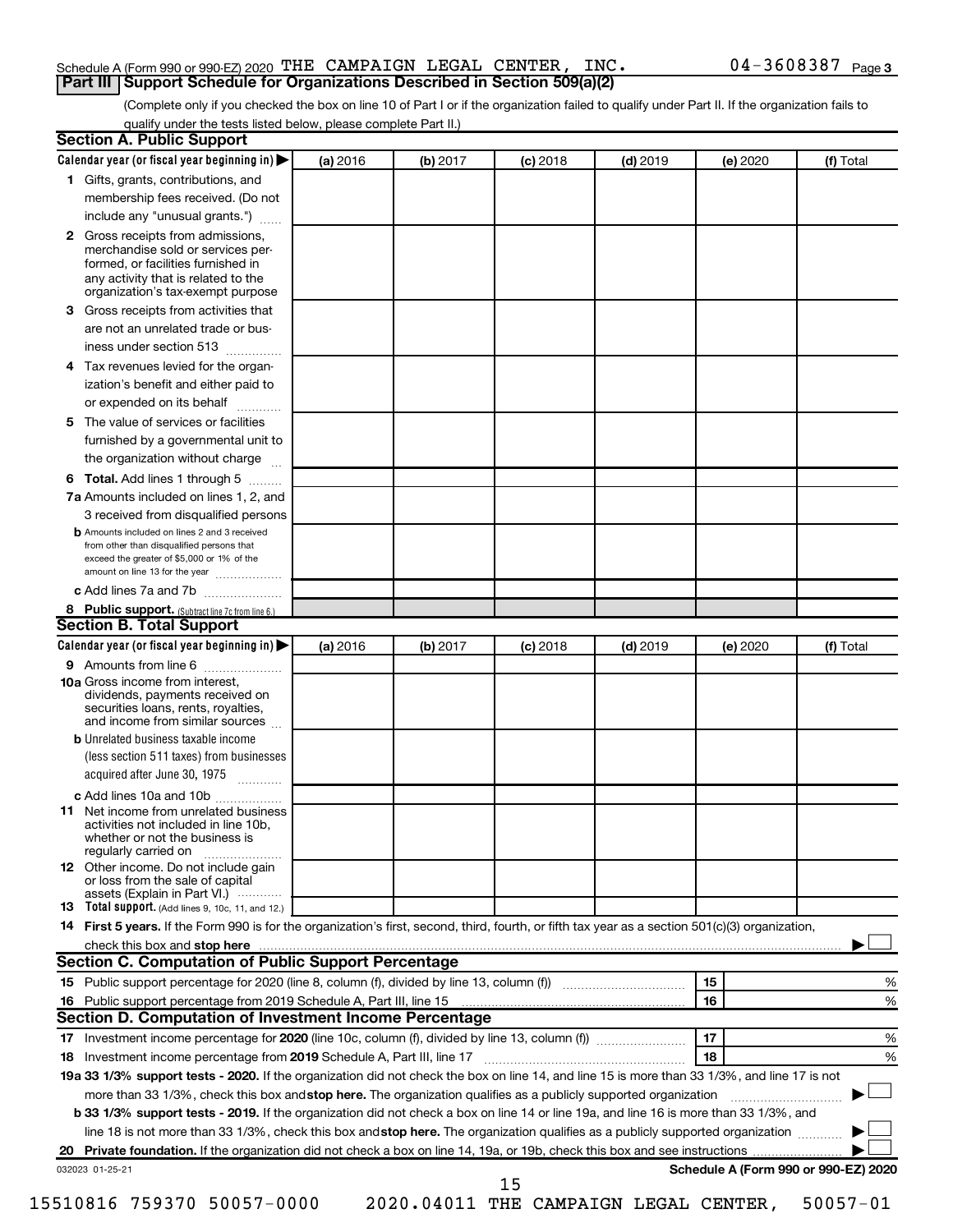**1**

**Yes No**

#### **Part IV Supporting Organizations**

(Complete only if you checked a box in line 12 on Part I. If you checked box 12a, Part I, complete Sections A and B. If you checked box 12b, Part I, complete Sections A and C. If you checked box 12c, Part I, complete Sections A, D, and E. If you checked box 12d, Part I, complete Sections A and D, and complete Part V.)

#### **Section A. All Supporting Organizations**

- **1** Are all of the organization's supported organizations listed by name in the organization's governing documents? If "No," describe in Part VI how the supported organizations are designated. If designated by *class or purpose, describe the designation. If historic and continuing relationship, explain.*
- **2** Did the organization have any supported organization that does not have an IRS determination of status under section 509(a)(1) or (2)? If "Yes," explain in Part **VI** how the organization determined that the supported *organization was described in section 509(a)(1) or (2).*
- **3a** Did the organization have a supported organization described in section 501(c)(4), (5), or (6)? If "Yes," answer *lines 3b and 3c below.*
- **b** Did the organization confirm that each supported organization qualified under section 501(c)(4), (5), or (6) and satisfied the public support tests under section 509(a)(2)? If "Yes," describe in Part VI when and how the *organization made the determination.*
- **c** Did the organization ensure that all support to such organizations was used exclusively for section 170(c)(2)(B) purposes? If "Yes," explain in Part VI what controls the organization put in place to ensure such use.
- **4 a** *If* Was any supported organization not organized in the United States ("foreign supported organization")? *"Yes," and if you checked box 12a or 12b in Part I, answer lines 4b and 4c below.*
- **b** Did the organization have ultimate control and discretion in deciding whether to make grants to the foreign supported organization? If "Yes," describe in Part VI how the organization had such control and discretion *despite being controlled or supervised by or in connection with its supported organizations.*
- **c** Did the organization support any foreign supported organization that does not have an IRS determination under sections 501(c)(3) and 509(a)(1) or (2)? If "Yes," explain in Part VI what controls the organization used *to ensure that all support to the foreign supported organization was used exclusively for section 170(c)(2)(B) purposes.*
- **5a** Did the organization add, substitute, or remove any supported organizations during the tax year? If "Yes," answer lines 5b and 5c below (if applicable). Also, provide detail in **Part VI,** including (i) the names and EIN *numbers of the supported organizations added, substituted, or removed; (ii) the reasons for each such action; (iii) the authority under the organization's organizing document authorizing such action; and (iv) how the action was accomplished (such as by amendment to the organizing document).*
- **b Type I or Type II only.** Was any added or substituted supported organization part of a class already designated in the organization's organizing document?
- **c Substitutions only.**  Was the substitution the result of an event beyond the organization's control?
- **6** Did the organization provide support (whether in the form of grants or the provision of services or facilities) to **Part VI.** support or benefit one or more of the filing organization's supported organizations? If "Yes," provide detail in anyone other than (i) its supported organizations, (ii) individuals that are part of the charitable class benefited by one or more of its supported organizations, or (iii) other supporting organizations that also
- **7** Did the organization provide a grant, loan, compensation, or other similar payment to a substantial contributor regard to a substantial contributor? If "Yes," complete Part I of Schedule L (Form 990 or 990-EZ). (as defined in section 4958(c)(3)(C)), a family member of a substantial contributor, or a 35% controlled entity with
- **8** Did the organization make a loan to a disqualified person (as defined in section 4958) not described in line 7? *If "Yes," complete Part I of Schedule L (Form 990 or 990-EZ).*
- **9 a** Was the organization controlled directly or indirectly at any time during the tax year by one or more in section 509(a)(1) or (2))? If "Yes," provide detail in **Part VI.** disqualified persons, as defined in section 4946 (other than foundation managers and organizations described
- **b** Did one or more disqualified persons (as defined in line 9a) hold a controlling interest in any entity in which the supporting organization had an interest? If "Yes," provide detail in Part VI.
- **c** Did a disqualified person (as defined in line 9a) have an ownership interest in, or derive any personal benefit from, assets in which the supporting organization also had an interest? If "Yes," provide detail in Part VI.
- **10 a** Was the organization subject to the excess business holdings rules of section 4943 because of section supporting organizations)? If "Yes," answer line 10b below. 4943(f) (regarding certain Type II supporting organizations, and all Type III non-functionally integrated
	- **b** Did the organization have any excess business holdings in the tax year? (Use Schedule C, Form 4720, to *determine whether the organization had excess business holdings.)*

032024 01-25-21

**Schedule A (Form 990 or 990-EZ) 2020**

15510816 759370 50057-0000 2020.04011 THE CAMPAIGN LEGAL CENTER, 50057-01

16

**2 3a 3b 3c 4a 4b 4c 5a 5b 5c 6 7 8 9a 9b 9c 10a 10b**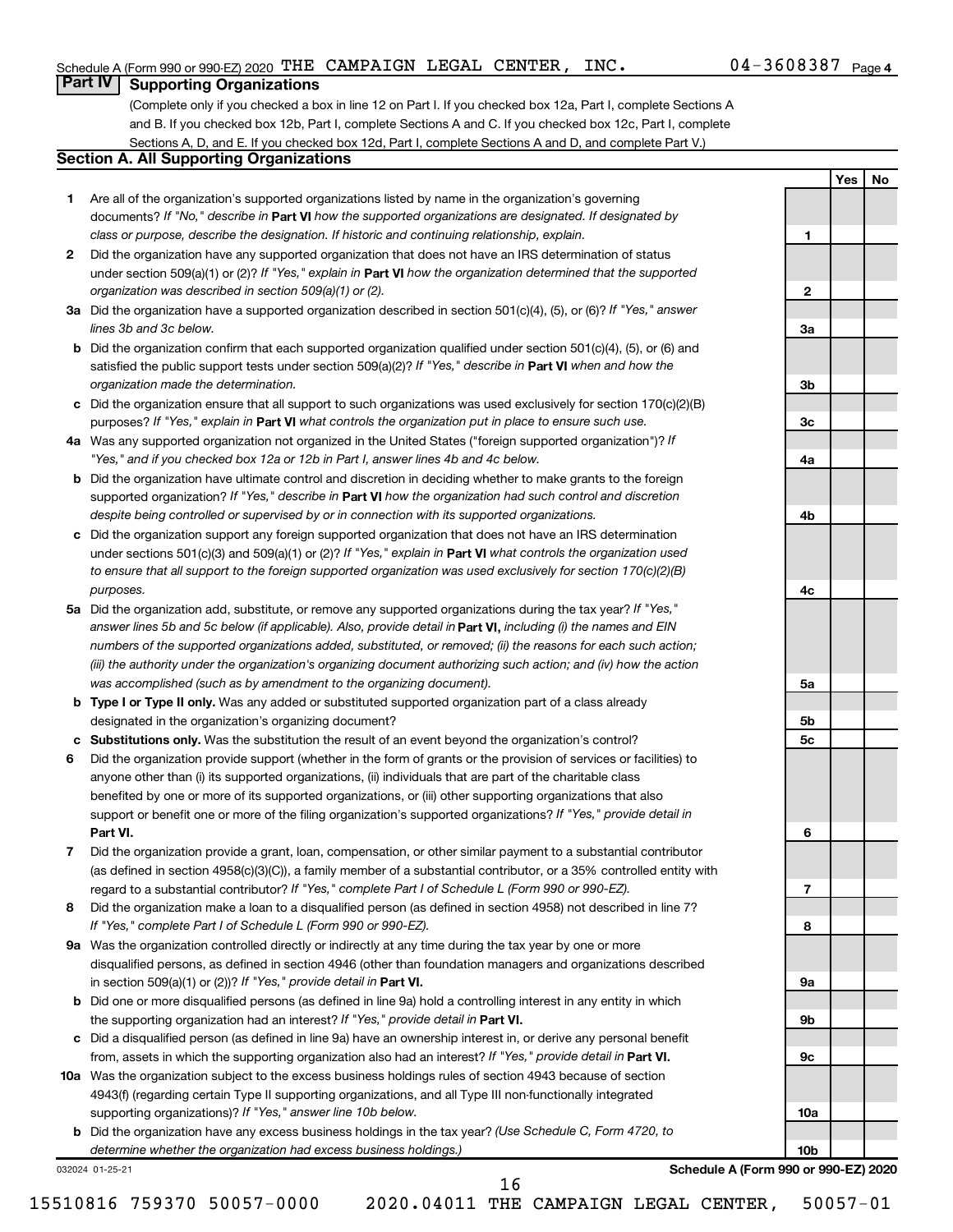#### Schedule A (Form 990 or 990-EZ) 2020 Page THE CAMPAIGN LEGAL CENTER, INC. 04-3608387

|    | <b>Supporting Organizations (continued)</b><br>Part IV                                                                                                                                                                                                    |     |            |           |
|----|-----------------------------------------------------------------------------------------------------------------------------------------------------------------------------------------------------------------------------------------------------------|-----|------------|-----------|
|    |                                                                                                                                                                                                                                                           |     | Yes        | No        |
| 11 | Has the organization accepted a gift or contribution from any of the following persons?                                                                                                                                                                   |     |            |           |
|    | a A person who directly or indirectly controls, either alone or together with persons described in lines 11b and                                                                                                                                          |     |            |           |
|    | 11c below, the governing body of a supported organization?                                                                                                                                                                                                | 11a |            |           |
|    | <b>b</b> A family member of a person described in line 11a above?                                                                                                                                                                                         | 11b |            |           |
|    | c A 35% controlled entity of a person described in line 11a or 11b above? If "Yes" to line 11a, 11b, or 11c, provide                                                                                                                                      |     |            |           |
|    | detail in <b>Part VI.</b>                                                                                                                                                                                                                                 | 11c |            |           |
|    | <b>Section B. Type I Supporting Organizations</b>                                                                                                                                                                                                         |     |            |           |
|    |                                                                                                                                                                                                                                                           |     | <b>Yes</b> | No        |
| 1  | Did the governing body, members of the governing body, officers acting in their official capacity, or membership of one or                                                                                                                                |     |            |           |
|    | more supported organizations have the power to regularly appoint or elect at least a majority of the organization's officers,                                                                                                                             |     |            |           |
|    | directors, or trustees at all times during the tax year? If "No," describe in Part VI how the supported organization(s)<br>effectively operated, supervised, or controlled the organization's activities. If the organization had more than one supported |     |            |           |
|    | organization, describe how the powers to appoint and/or remove officers, directors, or trustees were allocated among the                                                                                                                                  |     |            |           |
|    | supported organizations and what conditions or restrictions, if any, applied to such powers during the tax year.                                                                                                                                          | 1   |            |           |
| 2  | Did the organization operate for the benefit of any supported organization other than the supported                                                                                                                                                       |     |            |           |
|    | organization(s) that operated, supervised, or controlled the supporting organization? If "Yes," explain in                                                                                                                                                |     |            |           |
|    | Part VI how providing such benefit carried out the purposes of the supported organization(s) that operated,                                                                                                                                               |     |            |           |
|    | supervised, or controlled the supporting organization.                                                                                                                                                                                                    | 2   |            |           |
|    | <b>Section C. Type II Supporting Organizations</b>                                                                                                                                                                                                        |     |            |           |
|    |                                                                                                                                                                                                                                                           |     | <b>Yes</b> | <b>No</b> |
| 1  | Were a majority of the organization's directors or trustees during the tax year also a majority of the directors                                                                                                                                          |     |            |           |
|    | or trustees of each of the organization's supported organization(s)? If "No," describe in Part VI how control                                                                                                                                             |     |            |           |
|    | or management of the supporting organization was vested in the same persons that controlled or managed                                                                                                                                                    |     |            |           |
|    | the supported organization(s).                                                                                                                                                                                                                            | 1   |            |           |
|    | <b>Section D. All Type III Supporting Organizations</b>                                                                                                                                                                                                   |     |            |           |
|    |                                                                                                                                                                                                                                                           |     | <b>Yes</b> | <b>No</b> |
| 1  | Did the organization provide to each of its supported organizations, by the last day of the fifth month of the                                                                                                                                            |     |            |           |
|    | organization's tax year, (i) a written notice describing the type and amount of support provided during the prior tax                                                                                                                                     |     |            |           |
|    | year, (ii) a copy of the Form 990 that was most recently filed as of the date of notification, and (iii) copies of the                                                                                                                                    |     |            |           |
|    | organization's governing documents in effect on the date of notification, to the extent not previously provided?                                                                                                                                          | 1   |            |           |
| 2  | Were any of the organization's officers, directors, or trustees either (i) appointed or elected by the supported                                                                                                                                          |     |            |           |
|    | organization(s) or (ii) serving on the governing body of a supported organization? If "No," explain in Part VI how                                                                                                                                        |     |            |           |
|    | the organization maintained a close and continuous working relationship with the supported organization(s).                                                                                                                                               | 2   |            |           |
| З  | By reason of the relationship described in line 2, above, did the organization's supported organizations have a                                                                                                                                           |     |            |           |
|    | significant voice in the organization's investment policies and in directing the use of the organization's                                                                                                                                                |     |            |           |
|    | income or assets at all times during the tax year? If "Yes," describe in Part VI the role the organization's                                                                                                                                              |     |            |           |
|    | supported organizations played in this regard.                                                                                                                                                                                                            | 3   |            |           |
|    | Section E. Type III Functionally Integrated Supporting Organizations                                                                                                                                                                                      |     |            |           |
| 1  | Check the box next to the method that the organization used to satisfy the Integral Part Test during the yealsee instructions).                                                                                                                           |     |            |           |
| a  | The organization satisfied the Activities Test. Complete line 2 below.                                                                                                                                                                                    |     |            |           |
| b  | The organization is the parent of each of its supported organizations. Complete line 3 below.                                                                                                                                                             |     |            |           |
| c  | The organization supported a governmental entity. Describe in Part VI how you supported a governmental entity (see instructions).                                                                                                                         |     |            |           |
| 2  | Activities Test. Answer lines 2a and 2b below.                                                                                                                                                                                                            |     | Yes        | No        |
| а  | Did substantially all of the organization's activities during the tax year directly further the exempt purposes of                                                                                                                                        |     |            |           |
|    | the supported organization(s) to which the organization was responsive? If "Yes," then in Part VI identify                                                                                                                                                |     |            |           |
|    | those supported organizations and explain how these activities directly furthered their exempt purposes,                                                                                                                                                  |     |            |           |
|    | how the organization was responsive to those supported organizations, and how the organization determined                                                                                                                                                 |     |            |           |
|    | that these activities constituted substantially all of its activities.                                                                                                                                                                                    | 2a  |            |           |
|    | <b>b</b> Did the activities described in line 2a, above, constitute activities that, but for the organization's involvement,                                                                                                                              |     |            |           |
|    | one or more of the organization's supported organization(s) would have been engaged in? If "Yes," explain in                                                                                                                                              |     |            |           |
|    | Part VI the reasons for the organization's position that its supported organization(s) would have engaged in                                                                                                                                              |     |            |           |
|    | these activities but for the organization's involvement.                                                                                                                                                                                                  | 2b  |            |           |
| з  | Parent of Supported Organizations. Answer lines 3a and 3b below.                                                                                                                                                                                          |     |            |           |
| а  | Did the organization have the power to regularly appoint or elect a majority of the officers, directors, or                                                                                                                                               |     |            |           |
|    | trustees of each of the supported organizations? If "Yes" or "No" provide details in Part VI.                                                                                                                                                             | За  |            |           |
|    | <b>b</b> Did the organization exercise a substantial degree of direction over the policies, programs, and activities of each                                                                                                                              |     |            |           |
|    | of its supported organizations? If "Yes," describe in Part VI the role played by the organization in this regard.                                                                                                                                         | 3b  |            |           |
|    | Schedule A (Form 990 or 990-EZ) 2020<br>032025 01-25-21                                                                                                                                                                                                   |     |            |           |
|    | 17                                                                                                                                                                                                                                                        |     |            |           |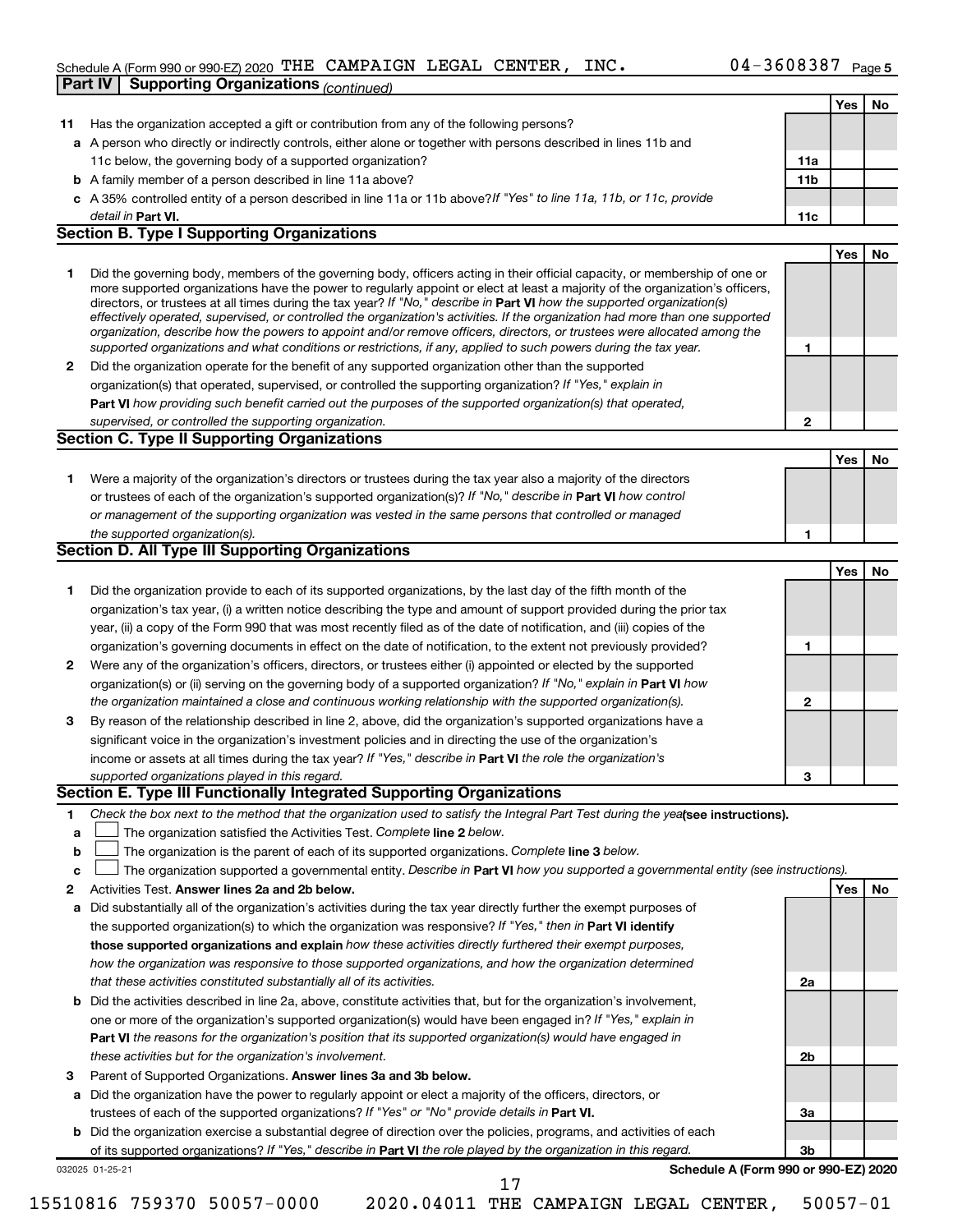#### Schedule A (Form 990 or 990-EZ) 2020 Page THE CAMPAIGN LEGAL CENTER, INC. 04-3608387 **Part V Type III Non-Functionally Integrated 509(a)(3) Supporting Organizations**

#### 04-3608387 Page 6

1 **Letter See instructions.** Check here if the organization satisfied the Integral Part Test as a qualifying trust on Nov. 20, 1970 (*explain in* Part **VI**). See instructions. All other Type III non-functionally integrated supporting organizations must complete Sections A through E.

|              | Section A - Adjusted Net Income                                             | (A) Prior Year | (B) Current Year<br>(optional) |                                |
|--------------|-----------------------------------------------------------------------------|----------------|--------------------------------|--------------------------------|
| 1            | Net short-term capital gain                                                 | 1              |                                |                                |
| $\mathbf{2}$ | Recoveries of prior-year distributions                                      | $\mathbf{2}$   |                                |                                |
| 3            | Other gross income (see instructions)                                       | 3              |                                |                                |
| 4            | Add lines 1 through 3.                                                      | 4              |                                |                                |
| 5            | Depreciation and depletion                                                  | 5              |                                |                                |
| 6            | Portion of operating expenses paid or incurred for production or            |                |                                |                                |
|              | collection of gross income or for management, conservation, or              |                |                                |                                |
|              | maintenance of property held for production of income (see instructions)    | 6              |                                |                                |
| 7            | Other expenses (see instructions)                                           | $\overline{7}$ |                                |                                |
| 8            | Adjusted Net Income (subtract lines 5, 6, and 7 from line 4)                | 8              |                                |                                |
|              | <b>Section B - Minimum Asset Amount</b>                                     |                | (A) Prior Year                 | (B) Current Year<br>(optional) |
| 1.           | Aggregate fair market value of all non-exempt-use assets (see               |                |                                |                                |
|              | instructions for short tax year or assets held for part of year):           |                |                                |                                |
|              | a Average monthly value of securities                                       | 1a             |                                |                                |
|              | <b>b</b> Average monthly cash balances                                      | 1b             |                                |                                |
|              | c Fair market value of other non-exempt-use assets                          | 1c             |                                |                                |
|              | d Total (add lines 1a, 1b, and 1c)                                          | 1d             |                                |                                |
|              | e Discount claimed for blockage or other factors                            |                |                                |                                |
|              | (explain in detail in <b>Part VI</b> ):                                     |                |                                |                                |
| $\mathbf{2}$ | Acquisition indebtedness applicable to non-exempt-use assets                | $\mathbf{2}$   |                                |                                |
| 3            | Subtract line 2 from line 1d.                                               | 3              |                                |                                |
| 4            | Cash deemed held for exempt use. Enter 0.015 of line 3 (for greater amount, |                |                                |                                |
|              | see instructions).                                                          | 4              |                                |                                |
| 5            | Net value of non-exempt-use assets (subtract line 4 from line 3)            | 5              |                                |                                |
| 6            | Multiply line 5 by 0.035.                                                   | 6              |                                |                                |
| 7            | Recoveries of prior-year distributions                                      | $\overline{7}$ |                                |                                |
| 8            | <b>Minimum Asset Amount (add line 7 to line 6)</b>                          | 8              |                                |                                |
|              | <b>Section C - Distributable Amount</b>                                     |                |                                | <b>Current Year</b>            |
| 1            | Adjusted net income for prior year (from Section A, line 8, column A)       | 1              |                                |                                |
| $\mathbf{2}$ | Enter 0.85 of line 1.                                                       | $\mathbf{2}$   |                                |                                |
| 3            | Minimum asset amount for prior year (from Section B, line 8, column A)      | 3              |                                |                                |
| 4            | Enter greater of line 2 or line 3.                                          | 4              |                                |                                |
| 5            | Income tax imposed in prior year                                            | 5              |                                |                                |
| 6            | Distributable Amount. Subtract line 5 from line 4, unless subject to        |                |                                |                                |
|              | emergency temporary reduction (see instructions).                           | 6              |                                |                                |
|              |                                                                             |                |                                |                                |

**7** Check here if the current year is the organization's first as a non-functionally integrated Type III supporting organization (see † instructions).

**Schedule A (Form 990 or 990-EZ) 2020**

032026 01-25-21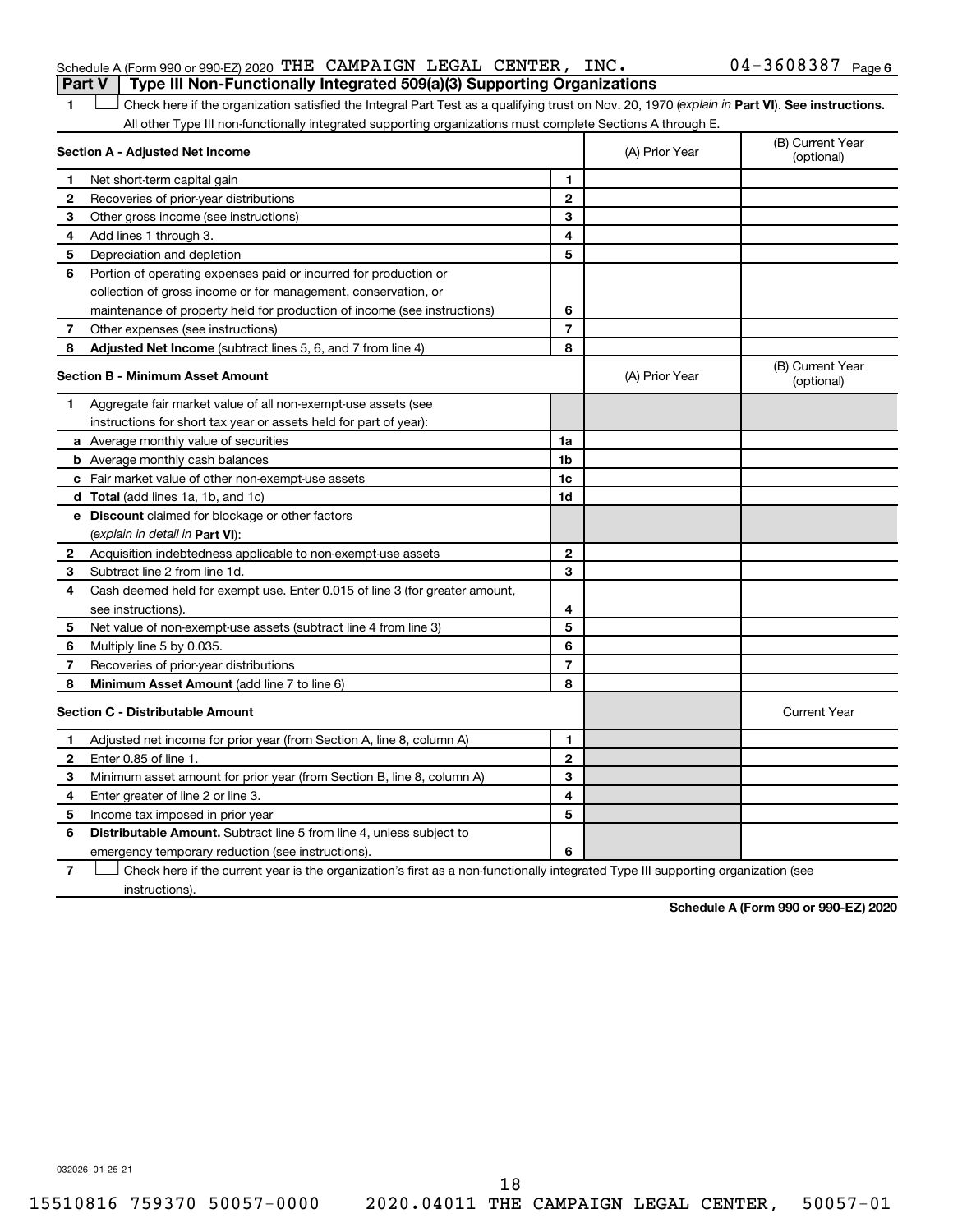#### Schedule A (Form 990 or 990-EZ) 2020 THE CAMPAIGN LEGAL CENTER, INC.  $04-3608387$  Page THE CAMPAIGN LEGAL CENTER, INC. 04-3608387

|    | Type III Non-Functionally Integrated 509(a)(3) Supporting Organizations (continued)<br><b>Part V</b> |                             |                                       |    |                                         |  |  |  |
|----|------------------------------------------------------------------------------------------------------|-----------------------------|---------------------------------------|----|-----------------------------------------|--|--|--|
|    | <b>Section D - Distributions</b>                                                                     |                             |                                       |    | <b>Current Year</b>                     |  |  |  |
| 1  | Amounts paid to supported organizations to accomplish exempt purposes                                |                             |                                       | 1  |                                         |  |  |  |
| 2  | Amounts paid to perform activity that directly furthers exempt purposes of supported                 |                             |                                       |    |                                         |  |  |  |
|    | organizations, in excess of income from activity                                                     |                             |                                       | 2  |                                         |  |  |  |
| 3  | Administrative expenses paid to accomplish exempt purposes of supported organizations                |                             |                                       | 3  |                                         |  |  |  |
| 4  | Amounts paid to acquire exempt-use assets                                                            |                             |                                       | 4  |                                         |  |  |  |
| 5  | Qualified set-aside amounts (prior IRS approval required - provide details in Part VI)               |                             |                                       | 5  |                                         |  |  |  |
| 6  | Other distributions ( <i>describe in Part VI</i> ). See instructions.                                |                             |                                       | 6  |                                         |  |  |  |
| 7  | Total annual distributions. Add lines 1 through 6.                                                   |                             |                                       | 7  |                                         |  |  |  |
| 8  | Distributions to attentive supported organizations to which the organization is responsive           |                             |                                       |    |                                         |  |  |  |
|    | (provide details in Part VI). See instructions.                                                      |                             |                                       | 8  |                                         |  |  |  |
| 9  | Distributable amount for 2020 from Section C, line 6                                                 |                             | 9                                     |    |                                         |  |  |  |
| 10 | Line 8 amount divided by line 9 amount                                                               |                             |                                       | 10 |                                         |  |  |  |
|    |                                                                                                      | (i)                         | (ii)                                  |    | (iii)                                   |  |  |  |
|    | <b>Section E - Distribution Allocations (see instructions)</b>                                       | <b>Excess Distributions</b> | <b>Underdistributions</b><br>Pre-2020 |    | <b>Distributable</b><br>Amount for 2020 |  |  |  |
| 1  | Distributable amount for 2020 from Section C, line 6                                                 |                             |                                       |    |                                         |  |  |  |
| 2  | Underdistributions, if any, for years prior to 2020 (reason-                                         |                             |                                       |    |                                         |  |  |  |
|    | able cause required - explain in Part VI). See instructions.                                         |                             |                                       |    |                                         |  |  |  |
| 3  | Excess distributions carryover, if any, to 2020                                                      |                             |                                       |    |                                         |  |  |  |
|    | a From 2015                                                                                          |                             |                                       |    |                                         |  |  |  |
|    | $b$ From 2016                                                                                        |                             |                                       |    |                                         |  |  |  |
|    | c From 2017                                                                                          |                             |                                       |    |                                         |  |  |  |
|    | <b>d</b> From 2018                                                                                   |                             |                                       |    |                                         |  |  |  |
|    | e From 2019                                                                                          |                             |                                       |    |                                         |  |  |  |
|    | f Total of lines 3a through 3e                                                                       |                             |                                       |    |                                         |  |  |  |
|    | g Applied to underdistributions of prior years                                                       |                             |                                       |    |                                         |  |  |  |
|    | <b>h</b> Applied to 2020 distributable amount                                                        |                             |                                       |    |                                         |  |  |  |
| Ť. | Carryover from 2015 not applied (see instructions)                                                   |                             |                                       |    |                                         |  |  |  |
|    | Remainder. Subtract lines 3g, 3h, and 3i from line 3f.                                               |                             |                                       |    |                                         |  |  |  |
| 4  | Distributions for 2020 from Section D,                                                               |                             |                                       |    |                                         |  |  |  |
|    | line 7:                                                                                              |                             |                                       |    |                                         |  |  |  |
|    | a Applied to underdistributions of prior years                                                       |                             |                                       |    |                                         |  |  |  |
|    | <b>b</b> Applied to 2020 distributable amount                                                        |                             |                                       |    |                                         |  |  |  |
|    | c Remainder. Subtract lines 4a and 4b from line 4.                                                   |                             |                                       |    |                                         |  |  |  |
| 5  | Remaining underdistributions for years prior to 2020, if                                             |                             |                                       |    |                                         |  |  |  |
|    | any. Subtract lines 3g and 4a from line 2. For result greater                                        |                             |                                       |    |                                         |  |  |  |
|    | than zero, explain in Part VI. See instructions.                                                     |                             |                                       |    |                                         |  |  |  |
| 6  | Remaining underdistributions for 2020. Subtract lines 3h                                             |                             |                                       |    |                                         |  |  |  |
|    | and 4b from line 1. For result greater than zero, explain in                                         |                             |                                       |    |                                         |  |  |  |
|    | <b>Part VI.</b> See instructions.                                                                    |                             |                                       |    |                                         |  |  |  |
| 7  | Excess distributions carryover to 2021. Add lines 3j                                                 |                             |                                       |    |                                         |  |  |  |
|    | and 4c.                                                                                              |                             |                                       |    |                                         |  |  |  |
| 8  | Breakdown of line 7:                                                                                 |                             |                                       |    |                                         |  |  |  |
|    | a Excess from 2016                                                                                   |                             |                                       |    |                                         |  |  |  |
|    | <b>b</b> Excess from 2017                                                                            |                             |                                       |    |                                         |  |  |  |
|    | c Excess from 2018                                                                                   |                             |                                       |    |                                         |  |  |  |
|    |                                                                                                      |                             |                                       |    |                                         |  |  |  |
|    | d Excess from 2019<br>e Excess from 2020                                                             |                             |                                       |    |                                         |  |  |  |
|    |                                                                                                      |                             |                                       |    |                                         |  |  |  |

**Schedule A (Form 990 or 990-EZ) 2020**

032027 01-25-21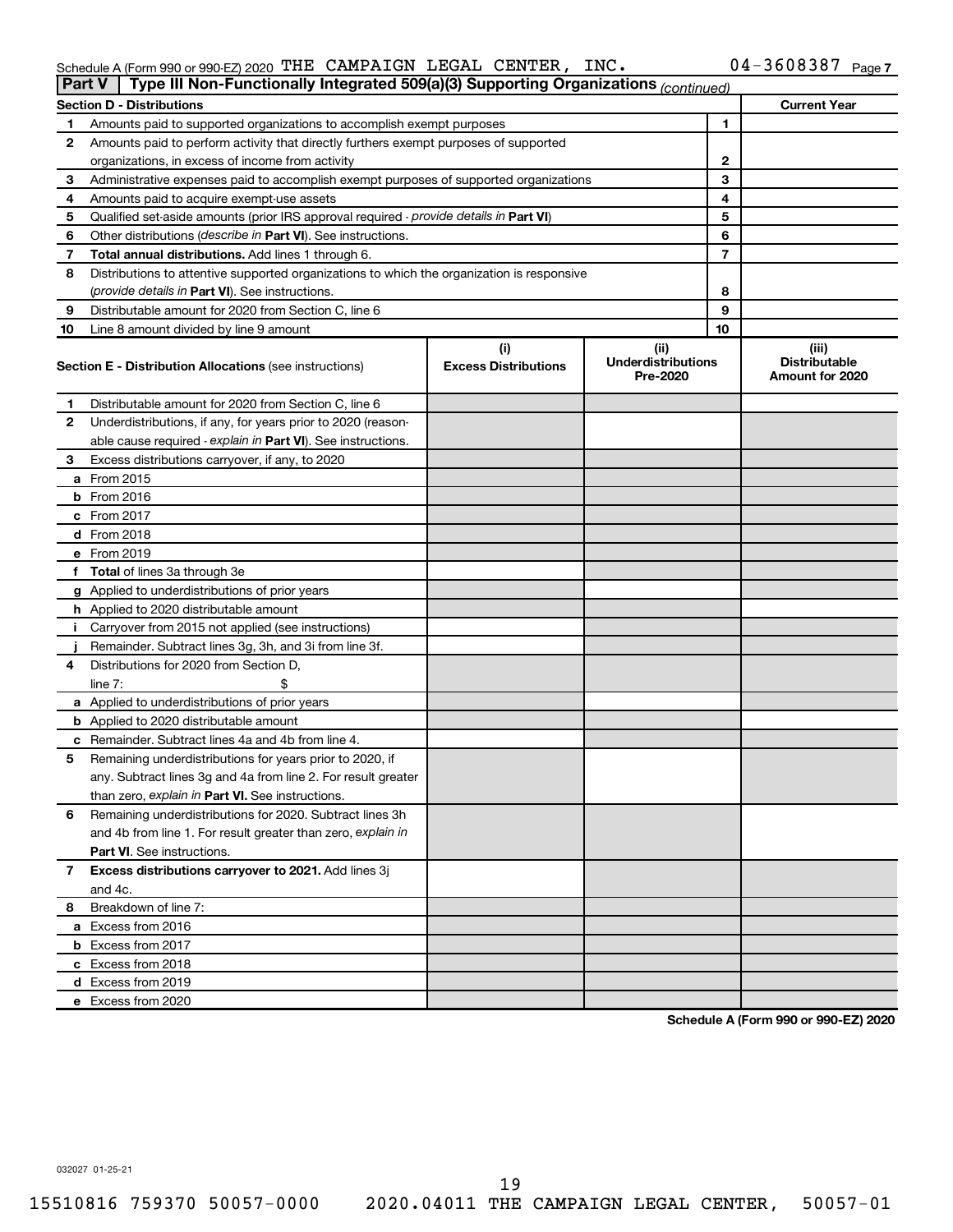| <b>Part VI</b>  | Supplemental Information. Provide the explanations required by Part II, line 10; Part II, line 17a or 17b; Part III, line 12;<br>Part IV, Section A, lines 1, 2, 3b, 3c, 4b, 4c, 5a, 6, 9a, 9b, 9c, 11a, 11b, and 11c; Part IV, Section B, lines 1 and 2; Part IV, Section C,<br>line 1; Part IV, Section D, lines 2 and 3; Part IV, Section E, lines 1c, 2a, 2b, 3a, and 3b; Part V, line 1; Part V, Section B, line 1e; Part V,<br>Section D, lines 5, 6, and 8; and Part V, Section E, lines 2, 5, and 6. Also complete this part for any additional information.<br>(See instructions.) |  |  |    |  |                                      |  |
|-----------------|---------------------------------------------------------------------------------------------------------------------------------------------------------------------------------------------------------------------------------------------------------------------------------------------------------------------------------------------------------------------------------------------------------------------------------------------------------------------------------------------------------------------------------------------------------------------------------------------|--|--|----|--|--------------------------------------|--|
|                 |                                                                                                                                                                                                                                                                                                                                                                                                                                                                                                                                                                                             |  |  |    |  |                                      |  |
|                 |                                                                                                                                                                                                                                                                                                                                                                                                                                                                                                                                                                                             |  |  |    |  |                                      |  |
|                 |                                                                                                                                                                                                                                                                                                                                                                                                                                                                                                                                                                                             |  |  |    |  |                                      |  |
|                 |                                                                                                                                                                                                                                                                                                                                                                                                                                                                                                                                                                                             |  |  |    |  |                                      |  |
|                 |                                                                                                                                                                                                                                                                                                                                                                                                                                                                                                                                                                                             |  |  |    |  |                                      |  |
|                 |                                                                                                                                                                                                                                                                                                                                                                                                                                                                                                                                                                                             |  |  |    |  |                                      |  |
|                 |                                                                                                                                                                                                                                                                                                                                                                                                                                                                                                                                                                                             |  |  |    |  |                                      |  |
|                 |                                                                                                                                                                                                                                                                                                                                                                                                                                                                                                                                                                                             |  |  |    |  |                                      |  |
|                 |                                                                                                                                                                                                                                                                                                                                                                                                                                                                                                                                                                                             |  |  |    |  |                                      |  |
|                 |                                                                                                                                                                                                                                                                                                                                                                                                                                                                                                                                                                                             |  |  |    |  |                                      |  |
|                 |                                                                                                                                                                                                                                                                                                                                                                                                                                                                                                                                                                                             |  |  |    |  |                                      |  |
|                 |                                                                                                                                                                                                                                                                                                                                                                                                                                                                                                                                                                                             |  |  |    |  |                                      |  |
|                 |                                                                                                                                                                                                                                                                                                                                                                                                                                                                                                                                                                                             |  |  |    |  |                                      |  |
|                 |                                                                                                                                                                                                                                                                                                                                                                                                                                                                                                                                                                                             |  |  |    |  |                                      |  |
|                 |                                                                                                                                                                                                                                                                                                                                                                                                                                                                                                                                                                                             |  |  |    |  |                                      |  |
|                 |                                                                                                                                                                                                                                                                                                                                                                                                                                                                                                                                                                                             |  |  |    |  |                                      |  |
|                 |                                                                                                                                                                                                                                                                                                                                                                                                                                                                                                                                                                                             |  |  |    |  |                                      |  |
|                 |                                                                                                                                                                                                                                                                                                                                                                                                                                                                                                                                                                                             |  |  |    |  |                                      |  |
|                 |                                                                                                                                                                                                                                                                                                                                                                                                                                                                                                                                                                                             |  |  |    |  |                                      |  |
|                 |                                                                                                                                                                                                                                                                                                                                                                                                                                                                                                                                                                                             |  |  |    |  |                                      |  |
|                 |                                                                                                                                                                                                                                                                                                                                                                                                                                                                                                                                                                                             |  |  |    |  |                                      |  |
|                 |                                                                                                                                                                                                                                                                                                                                                                                                                                                                                                                                                                                             |  |  |    |  |                                      |  |
|                 |                                                                                                                                                                                                                                                                                                                                                                                                                                                                                                                                                                                             |  |  |    |  |                                      |  |
|                 |                                                                                                                                                                                                                                                                                                                                                                                                                                                                                                                                                                                             |  |  |    |  |                                      |  |
|                 |                                                                                                                                                                                                                                                                                                                                                                                                                                                                                                                                                                                             |  |  |    |  |                                      |  |
|                 |                                                                                                                                                                                                                                                                                                                                                                                                                                                                                                                                                                                             |  |  |    |  |                                      |  |
|                 |                                                                                                                                                                                                                                                                                                                                                                                                                                                                                                                                                                                             |  |  |    |  |                                      |  |
|                 |                                                                                                                                                                                                                                                                                                                                                                                                                                                                                                                                                                                             |  |  |    |  |                                      |  |
|                 |                                                                                                                                                                                                                                                                                                                                                                                                                                                                                                                                                                                             |  |  |    |  |                                      |  |
|                 |                                                                                                                                                                                                                                                                                                                                                                                                                                                                                                                                                                                             |  |  |    |  |                                      |  |
|                 |                                                                                                                                                                                                                                                                                                                                                                                                                                                                                                                                                                                             |  |  |    |  |                                      |  |
|                 |                                                                                                                                                                                                                                                                                                                                                                                                                                                                                                                                                                                             |  |  |    |  |                                      |  |
|                 |                                                                                                                                                                                                                                                                                                                                                                                                                                                                                                                                                                                             |  |  |    |  |                                      |  |
|                 |                                                                                                                                                                                                                                                                                                                                                                                                                                                                                                                                                                                             |  |  |    |  |                                      |  |
|                 |                                                                                                                                                                                                                                                                                                                                                                                                                                                                                                                                                                                             |  |  |    |  |                                      |  |
|                 |                                                                                                                                                                                                                                                                                                                                                                                                                                                                                                                                                                                             |  |  |    |  |                                      |  |
|                 |                                                                                                                                                                                                                                                                                                                                                                                                                                                                                                                                                                                             |  |  |    |  |                                      |  |
|                 |                                                                                                                                                                                                                                                                                                                                                                                                                                                                                                                                                                                             |  |  |    |  |                                      |  |
|                 |                                                                                                                                                                                                                                                                                                                                                                                                                                                                                                                                                                                             |  |  |    |  |                                      |  |
|                 |                                                                                                                                                                                                                                                                                                                                                                                                                                                                                                                                                                                             |  |  |    |  |                                      |  |
|                 |                                                                                                                                                                                                                                                                                                                                                                                                                                                                                                                                                                                             |  |  |    |  |                                      |  |
|                 |                                                                                                                                                                                                                                                                                                                                                                                                                                                                                                                                                                                             |  |  |    |  |                                      |  |
|                 |                                                                                                                                                                                                                                                                                                                                                                                                                                                                                                                                                                                             |  |  |    |  |                                      |  |
|                 |                                                                                                                                                                                                                                                                                                                                                                                                                                                                                                                                                                                             |  |  |    |  |                                      |  |
|                 |                                                                                                                                                                                                                                                                                                                                                                                                                                                                                                                                                                                             |  |  |    |  |                                      |  |
|                 |                                                                                                                                                                                                                                                                                                                                                                                                                                                                                                                                                                                             |  |  |    |  |                                      |  |
|                 |                                                                                                                                                                                                                                                                                                                                                                                                                                                                                                                                                                                             |  |  |    |  |                                      |  |
| 032028 01-25-21 |                                                                                                                                                                                                                                                                                                                                                                                                                                                                                                                                                                                             |  |  | 20 |  | Schedule A (Form 990 or 990-EZ) 2020 |  |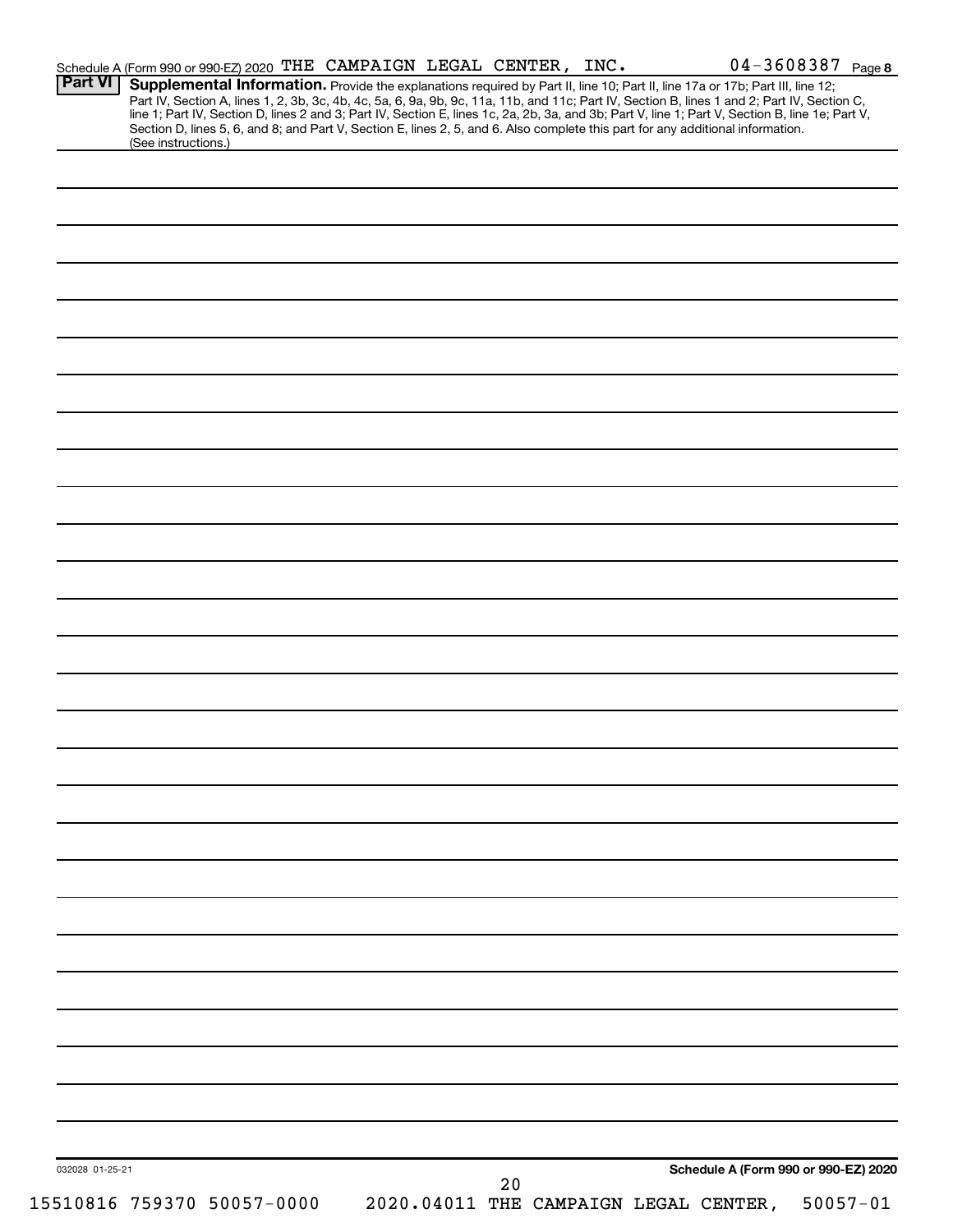**(Form 990, 990-EZ,**

Department of the Treasury Internal Revenue Service

Name of the organization

## **Schedule B Schedule of Contributors**

**or 990-PF) | Attach to Form 990, Form 990-EZ, or Form 990-PF. | Go to www.irs.gov/Form990 for the latest information.** OMB No. 1545-0047

**2020**

**Employer identification number**

| ivallie vi tile vigaliizativii |                                                                                                                                                                                                                                                                                                                                                                                                                                                                                                           | Linpioyer identification number |
|--------------------------------|-----------------------------------------------------------------------------------------------------------------------------------------------------------------------------------------------------------------------------------------------------------------------------------------------------------------------------------------------------------------------------------------------------------------------------------------------------------------------------------------------------------|---------------------------------|
|                                | THE<br>CAMPAIGN LEGAL CENTER,<br>INC.                                                                                                                                                                                                                                                                                                                                                                                                                                                                     | 04-3608387                      |
| Organization type (check one): |                                                                                                                                                                                                                                                                                                                                                                                                                                                                                                           |                                 |
| Filers of:                     | Section:                                                                                                                                                                                                                                                                                                                                                                                                                                                                                                  |                                 |
| Form 990 or 990-EZ             | $\lfloor x \rfloor$<br>501(c)( $3$ ) (enter number) organization                                                                                                                                                                                                                                                                                                                                                                                                                                          |                                 |
|                                | $4947(a)(1)$ nonexempt charitable trust not treated as a private foundation                                                                                                                                                                                                                                                                                                                                                                                                                               |                                 |
|                                | 527 political organization                                                                                                                                                                                                                                                                                                                                                                                                                                                                                |                                 |
| Form 990-PF                    | 501(c)(3) exempt private foundation                                                                                                                                                                                                                                                                                                                                                                                                                                                                       |                                 |
|                                | 4947(a)(1) nonexempt charitable trust treated as a private foundation                                                                                                                                                                                                                                                                                                                                                                                                                                     |                                 |
|                                | 501(c)(3) taxable private foundation                                                                                                                                                                                                                                                                                                                                                                                                                                                                      |                                 |
|                                |                                                                                                                                                                                                                                                                                                                                                                                                                                                                                                           |                                 |
|                                | Check if your organization is covered by the General Rule or a Special Rule.<br>Note: Only a section 501(c)(7), (8), or (10) organization can check boxes for both the General Rule and a Special Rule. See instructions.                                                                                                                                                                                                                                                                                 |                                 |
|                                |                                                                                                                                                                                                                                                                                                                                                                                                                                                                                                           |                                 |
| General Rule                   |                                                                                                                                                                                                                                                                                                                                                                                                                                                                                                           |                                 |
|                                | For an organization filing Form 990, 990-EZ, or 990-PF that received, during the year, contributions totaling \$5,000 or more (in money or<br>property) from any one contributor. Complete Parts I and II. See instructions for determining a contributor's total contributions.                                                                                                                                                                                                                          |                                 |
| <b>Special Rules</b>           |                                                                                                                                                                                                                                                                                                                                                                                                                                                                                                           |                                 |
| $\lfloor x \rfloor$            | For an organization described in section 501(c)(3) filing Form 990 or 990-EZ that met the 33 1/3% support test of the regulations under<br>sections 509(a)(1) and 170(b)(1)(A)(vi), that checked Schedule A (Form 990 or 990-EZ), Part II, line 13, 16a, or 16b, and that received from<br>any one contributor, during the year, total contributions of the greater of (1) \$5,000; or (2) 2% of the amount on (i) Form 990, Part VIII, line 1h;<br>or (ii) Form 990-EZ, line 1. Complete Parts I and II. |                                 |
|                                | For an organization described in section 501(c)(7), (8), or (10) filing Form 990 or 990-EZ that received from any one<br>contributor, during the year, total contributions of more than \$1,000 exclusively for religious, charitable, scientific,<br>literary, or educational purposes, or for the prevention of cruelty to children or animals. Complete Parts I (entering<br>"N/A" in column (b) instead of the contributor name and address), II, and III.                                            |                                 |
|                                | For an organization described in section 501(c)(7), (8), or (10) filing Form 990 or 990-EZ that received from any one contributor, during the<br>year, contributions exclusively for religious, charitable, etc., purposes, but no such contributions totaled more than \$1,000. If this box                                                                                                                                                                                                              |                                 |

purpose. Don't complete any of the parts unless the General Rule applies to this organization because it received nonexclusively is checked, enter here the total contributions that were received during the year for an exclusively religious, charitable, etc., religious, charitable, etc., contributions totaling \$5,000 or more during the year  $\ldots$  $\ldots$  $\ldots$  $\ldots$  $\ldots$  $\ldots$ 

**Caution:**  An organization that isn't covered by the General Rule and/or the Special Rules doesn't file Schedule B (Form 990, 990-EZ, or 990-PF),  **must** but it answer "No" on Part IV, line 2, of its Form 990; or check the box on line H of its Form 990-EZ or on its Form 990-PF, Part I, line 2, to certify that it doesn't meet the filing requirements of Schedule B (Form 990, 990-EZ, or 990-PF).

**For Paperwork Reduction Act Notice, see the instructions for Form 990, 990-EZ, or 990-PF. Schedule B (Form 990, 990-EZ, or 990-PF) (2020)** LHA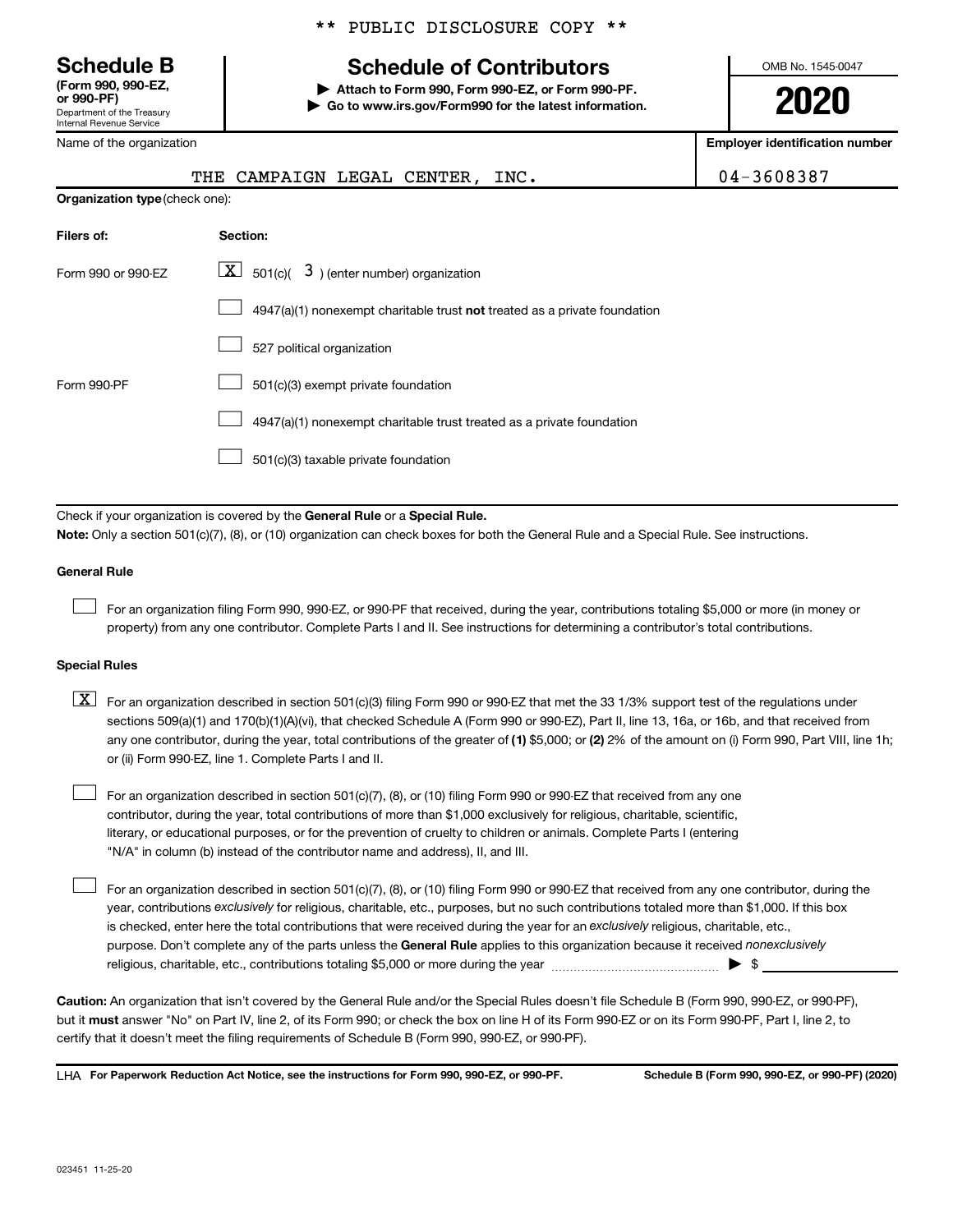| Schedule B (Form 990, 990-EZ, or 990-PF) (2020)<br>. The state of the state $\mathcal{L}$ is the state of the state of the state of the state of the state of the state of the state of the state of the state of the state of the state of the state of the state of the state of th | Page |
|---------------------------------------------------------------------------------------------------------------------------------------------------------------------------------------------------------------------------------------------------------------------------------------|------|
|---------------------------------------------------------------------------------------------------------------------------------------------------------------------------------------------------------------------------------------------------------------------------------------|------|

Name of organization

**Employer identification number**

THE CAMPAIGN LEGAL CENTER, INC. 04-3608387

| Part I          | <b>Contributors</b> (see instructions). Use duplicate copies of Part I if additional space is needed. |                                   |                                                                                                                  |  |  |  |  |  |
|-----------------|-------------------------------------------------------------------------------------------------------|-----------------------------------|------------------------------------------------------------------------------------------------------------------|--|--|--|--|--|
| (a)<br>No.      | (b)<br>Name, address, and ZIP + 4                                                                     | (c)<br><b>Total contributions</b> | (d)<br>Type of contribution                                                                                      |  |  |  |  |  |
| 1               |                                                                                                       | 1,500,000.<br>\$                  | $\mathbf{X}$<br>Person<br>Payroll<br><b>Noncash</b><br>(Complete Part II for<br>noncash contributions.)          |  |  |  |  |  |
| (a)<br>No.      | (b)<br>Name, address, and ZIP + 4                                                                     | (c)<br><b>Total contributions</b> | (d)<br>Type of contribution                                                                                      |  |  |  |  |  |
| 2               |                                                                                                       | 650,000.<br>\$                    | $\mathbf{X}$<br>Person<br>Payroll<br>Noncash<br>(Complete Part II for<br>noncash contributions.)                 |  |  |  |  |  |
| (a)<br>No.      | (b)<br>Name, address, and ZIP + 4                                                                     | (c)<br><b>Total contributions</b> | (d)<br>Type of contribution                                                                                      |  |  |  |  |  |
| 3               |                                                                                                       | 360,000.<br>\$                    | $\overline{\mathbf{X}}$<br>Person<br>Payroll<br>Noncash<br>(Complete Part II for<br>noncash contributions.)      |  |  |  |  |  |
| (a)<br>No.      | (b)<br>Name, address, and ZIP + 4                                                                     | (c)<br><b>Total contributions</b> | (d)<br>Type of contribution                                                                                      |  |  |  |  |  |
| 4               |                                                                                                       | 550,000.<br>\$                    | $\overline{\mathbf{X}}$<br>Person<br>Payroll<br>Noncash<br>(Complete Part II for<br>noncash contributions.)      |  |  |  |  |  |
| (a)<br>No.      | (b)<br>Name, address, and ZIP + 4                                                                     | (c)<br><b>Total contributions</b> | (d)<br>Type of contribution                                                                                      |  |  |  |  |  |
| 5               |                                                                                                       | 500, 500.<br>$\$$                 | $\overline{\text{X}}$<br>Person<br>Payroll<br>Noncash<br>(Complete Part II for<br>noncash contributions.)        |  |  |  |  |  |
| (a)<br>No.      | (b)<br>Name, address, and ZIP + 4                                                                     | (c)<br><b>Total contributions</b> | (d)<br>Type of contribution                                                                                      |  |  |  |  |  |
| 6               |                                                                                                       | 2,000,000.<br>$\$$                | $\overline{\text{X}}$<br>Person<br>Payroll<br><b>Noncash</b><br>(Complete Part II for<br>noncash contributions.) |  |  |  |  |  |
| 023452 11-25-20 |                                                                                                       | っっ                                | Schedule B (Form 990, 990-EZ, or 990-PF) (2020)                                                                  |  |  |  |  |  |

22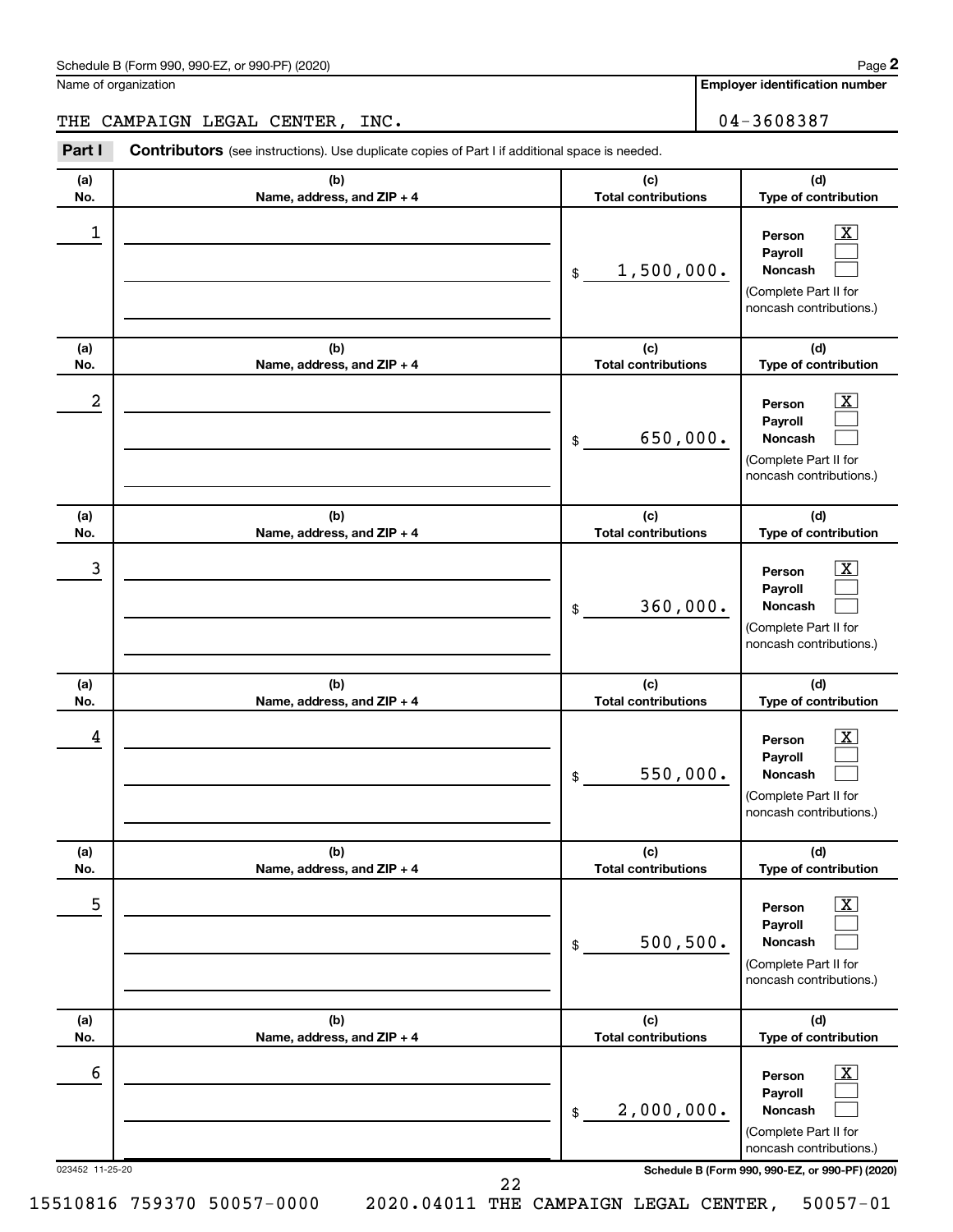| Schedule B (Form 990, 990-EZ, or 990-PF) (2020)<br>. The state of the state $\mathcal{L}$ is the state of the state of the state of the state of the state of the state of the state of the state of the state of the state of the state of the state of the state of the state of th | Page |
|---------------------------------------------------------------------------------------------------------------------------------------------------------------------------------------------------------------------------------------------------------------------------------------|------|
|---------------------------------------------------------------------------------------------------------------------------------------------------------------------------------------------------------------------------------------------------------------------------------------|------|

Name of organization

**Employer identification number**

THE CAMPAIGN LEGAL CENTER, INC.  $\vert$  04-3608387

023452 11-25-20 **Schedule B (Form 990, 990-EZ, or 990-PF) (2020) (a) No. (b) Name, address, and ZIP + 4 (c) Total contributions (d) Type of contribution Person Payroll Noncash (a) No. (b) Name, address, and ZIP + 4 (c) Total contributions (d) Type of contribution Person Payroll Noncash (a) No. (b) Name, address, and ZIP + 4 (c) Total contributions (d) Type of contribution Person Payroll Noncash (a) No. (b) Name, address, and ZIP + 4 (c) Total contributions (d) Type of contribution Person Payroll Noncash (a) No. (b) Name, address, and ZIP + 4 (c) Total contributions (d) Type of contribution Person Payroll Noncash (a) No. (b) Name, address, and ZIP + 4 (c) Total contributions (d) Type of contribution Person Payroll Noncash Part I** Contributors (see instructions). Use duplicate copies of Part I if additional space is needed. \$ (Complete Part II for noncash contributions.) \$ (Complete Part II for noncash contributions.) \$ (Complete Part II for noncash contributions.) \$ (Complete Part II for noncash contributions.) \$ (Complete Part II for noncash contributions.) \$ (Complete Part II for noncash contributions.)  $\boxed{\textbf{X}}$  $\Box$  $\Box$  $\overline{\mathbf{X}}$  $\Box$  $\Box$  $\boxed{\textbf{X}}$  $\Box$  $\Box$  $\boxed{\text{X}}$  $\Box$  $\Box$  $\boxed{\text{X}}$  $\Box$  $\Box$  $\Box$  $\Box$  $\Box$  $7$   $|$  Person  $\overline{\text{X}}$ 630,000.  $8$  Person  $\overline{\text{X}}$ 500,000. 9 X 1,000,000.  $10$  Person  $\overline{\text{X}}$ 830,000.  $\begin{array}{|c|c|c|c|c|}\hline \text{11} & \text{Person} & \text{X} \\\hline \end{array}$ 750,000. 23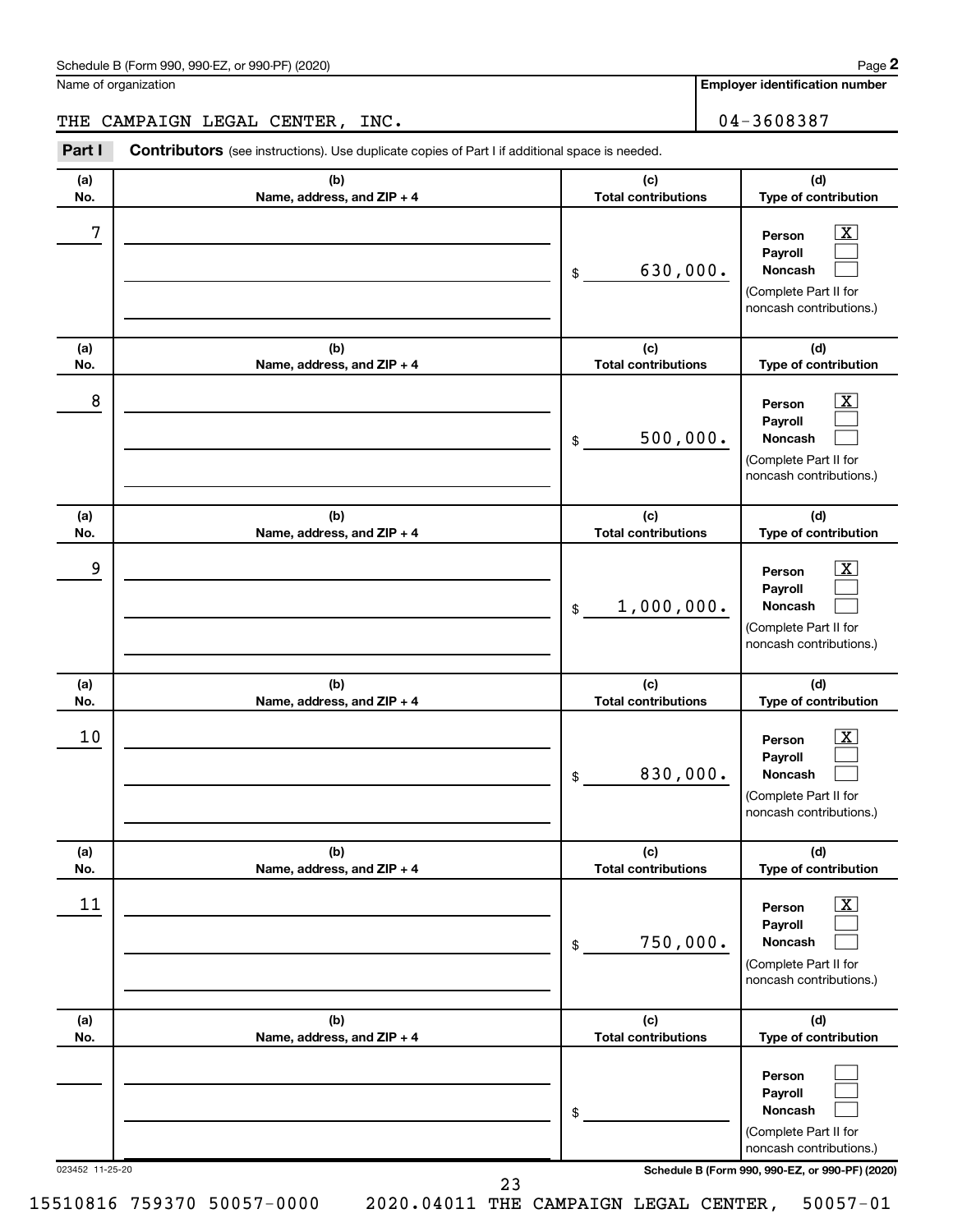Name of organization

**Employer identification number**

THE CAMPAIGN LEGAL CENTER, INC.  $04-3608387$ 

Part II Noncash Property (see instructions). Use duplicate copies of Part II if additional space is needed.

| (a)<br>No.<br>from<br>Part I | (b)<br>Description of noncash property given | (c)<br>FMV (or estimate)<br>(See instructions.) | (d)<br>Date received |
|------------------------------|----------------------------------------------|-------------------------------------------------|----------------------|
|                              |                                              | \$                                              |                      |
| (a)<br>No.<br>from<br>Part I | (b)<br>Description of noncash property given | (c)<br>FMV (or estimate)<br>(See instructions.) | (d)<br>Date received |
|                              |                                              | \$                                              |                      |
| (a)<br>No.<br>from<br>Part I | (b)<br>Description of noncash property given | (c)<br>FMV (or estimate)<br>(See instructions.) | (d)<br>Date received |
|                              |                                              | \$                                              |                      |
| (a)<br>No.<br>from<br>Part I | (b)<br>Description of noncash property given | (c)<br>FMV (or estimate)<br>(See instructions.) | (d)<br>Date received |
|                              |                                              | \$                                              |                      |
| (a)<br>No.<br>from<br>Part I | (b)<br>Description of noncash property given | (c)<br>FMV (or estimate)<br>(See instructions.) | (d)<br>Date received |
|                              |                                              | \$                                              |                      |
| (a)<br>No.<br>from<br>Part I | (b)<br>Description of noncash property given | (c)<br>FMV (or estimate)<br>(See instructions.) | (d)<br>Date received |
|                              |                                              | \$                                              |                      |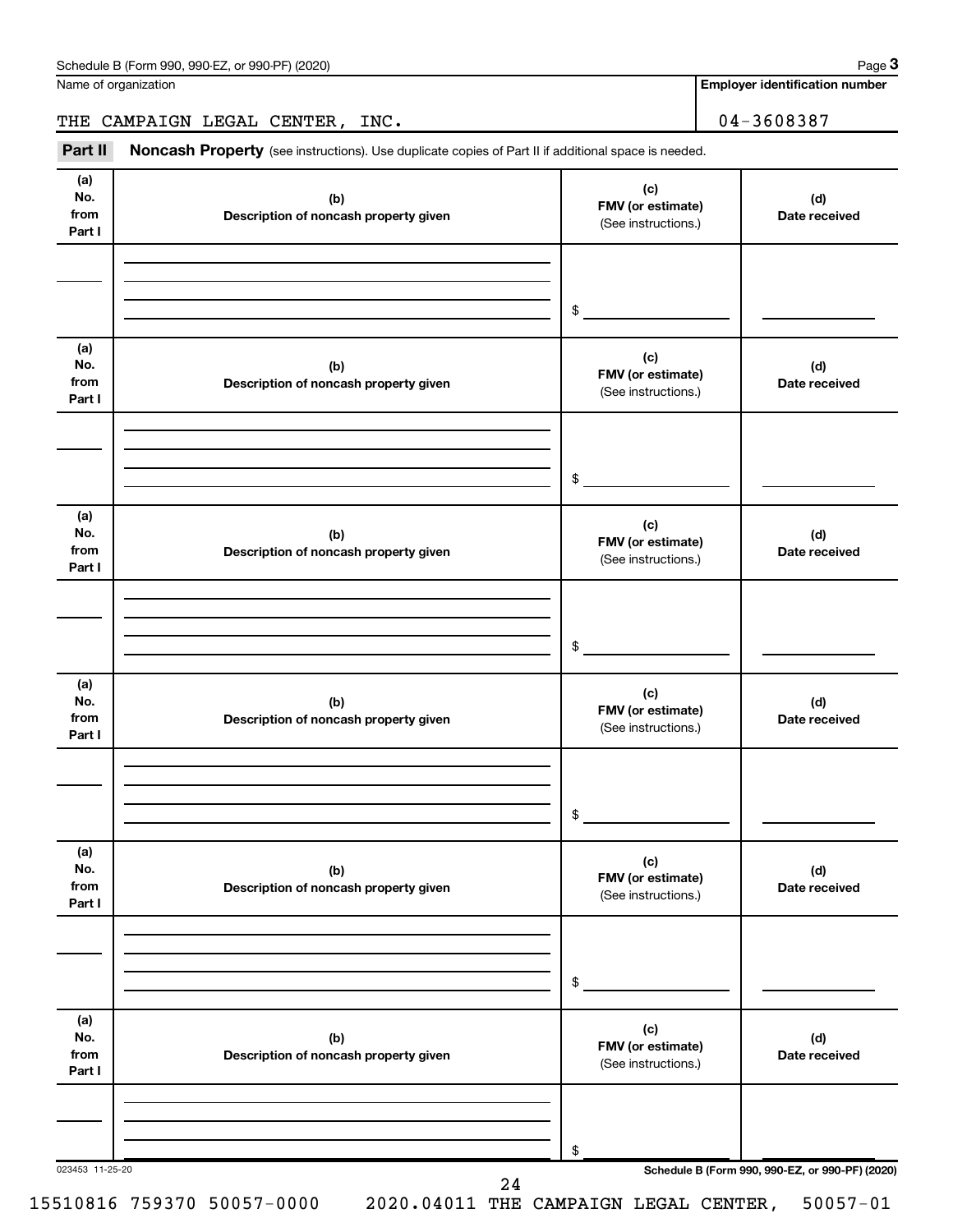| Name of organization      |                                                                                                                                                                                                                                                                                                                                                                                                                                                                                                             |                                             | <b>Employer identification number</b>                           |
|---------------------------|-------------------------------------------------------------------------------------------------------------------------------------------------------------------------------------------------------------------------------------------------------------------------------------------------------------------------------------------------------------------------------------------------------------------------------------------------------------------------------------------------------------|---------------------------------------------|-----------------------------------------------------------------|
|                           | THE CAMPAIGN LEGAL CENTER, INC.                                                                                                                                                                                                                                                                                                                                                                                                                                                                             |                                             | 04-3608387                                                      |
| Part III                  | Exclusively religious, charitable, etc., contributions to organizations described in section 501(c)(7), (8), or (10) that total more than \$1,000 for the year<br>from any one contributor. Complete columns (a) through (e) and the following line entry. For organizations<br>completing Part III, enter the total of exclusively religious, charitable, etc., contributions of \$1,000 or less for the year. (Enter this info. once.)<br>Use duplicate copies of Part III if additional space is needed. |                                             |                                                                 |
| (a) No.<br>from<br>Part I | (b) Purpose of gift                                                                                                                                                                                                                                                                                                                                                                                                                                                                                         | (c) Use of gift                             | (d) Description of how gift is held                             |
|                           |                                                                                                                                                                                                                                                                                                                                                                                                                                                                                                             | (e) Transfer of gift                        |                                                                 |
|                           | Transferee's name, address, and $ZIP + 4$                                                                                                                                                                                                                                                                                                                                                                                                                                                                   |                                             | Relationship of transferor to transferee                        |
| (a) No.<br>from<br>Part I | (b) Purpose of gift                                                                                                                                                                                                                                                                                                                                                                                                                                                                                         | (c) Use of gift                             | (d) Description of how gift is held                             |
|                           |                                                                                                                                                                                                                                                                                                                                                                                                                                                                                                             |                                             |                                                                 |
|                           |                                                                                                                                                                                                                                                                                                                                                                                                                                                                                                             | (e) Transfer of gift                        |                                                                 |
|                           | Transferee's name, address, and $ZIP + 4$                                                                                                                                                                                                                                                                                                                                                                                                                                                                   |                                             | Relationship of transferor to transferee                        |
| (a) No.<br>from<br>Part I | (b) Purpose of gift                                                                                                                                                                                                                                                                                                                                                                                                                                                                                         | (c) Use of gift                             | (d) Description of how gift is held                             |
|                           |                                                                                                                                                                                                                                                                                                                                                                                                                                                                                                             | (e) Transfer of gift                        |                                                                 |
|                           | Transferee's name, address, and ZIP + 4                                                                                                                                                                                                                                                                                                                                                                                                                                                                     |                                             | Relationship of transferor to transferee                        |
| (a) No.<br>from           |                                                                                                                                                                                                                                                                                                                                                                                                                                                                                                             |                                             |                                                                 |
| Part I                    | (b) Purpose of gift                                                                                                                                                                                                                                                                                                                                                                                                                                                                                         | (c) Use of gift                             | (d) Description of how gift is held                             |
|                           |                                                                                                                                                                                                                                                                                                                                                                                                                                                                                                             | (e) Transfer of gift                        |                                                                 |
|                           | Transferee's name, address, and ZIP + 4                                                                                                                                                                                                                                                                                                                                                                                                                                                                     |                                             | Relationship of transferor to transferee                        |
|                           |                                                                                                                                                                                                                                                                                                                                                                                                                                                                                                             |                                             |                                                                 |
| 023454 11-25-20           | 15510816 759370 50057-0000                                                                                                                                                                                                                                                                                                                                                                                                                                                                                  | 25<br>2020.04011 THE CAMPAIGN LEGAL CENTER, | Schedule B (Form 990, 990-EZ, or 990-PF) (2020)<br>$50057 - 01$ |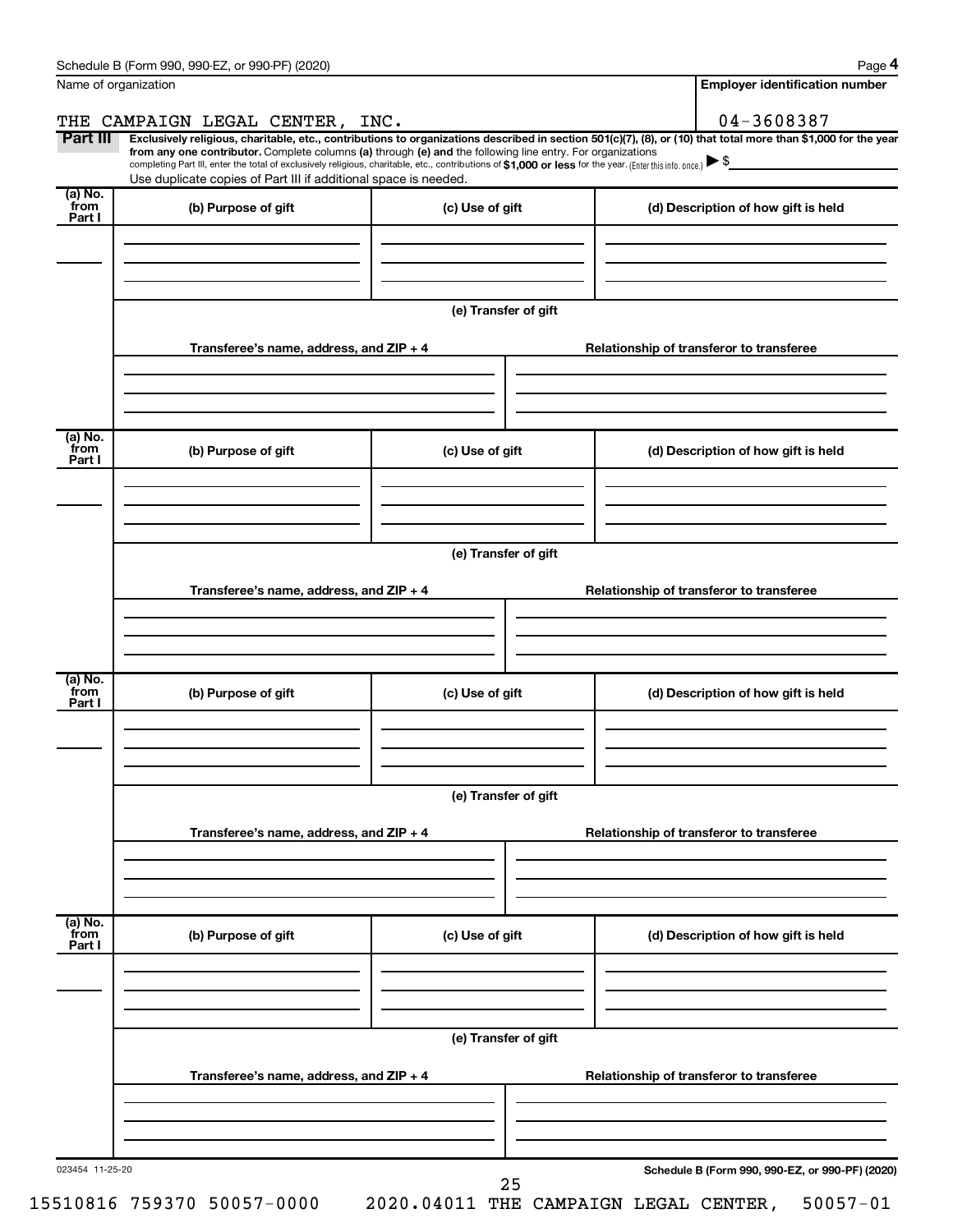| <b>Political Campaign and Lobbying Activities</b><br><b>SCHEDULE C</b> |                                     |                                                                                                                                                  |         |                                               |                          | OMB No. 1545-0047                                     |
|------------------------------------------------------------------------|-------------------------------------|--------------------------------------------------------------------------------------------------------------------------------------------------|---------|-----------------------------------------------|--------------------------|-------------------------------------------------------|
| (Form 990 or 990-EZ)                                                   |                                     |                                                                                                                                                  |         |                                               |                          |                                                       |
|                                                                        |                                     |                                                                                                                                                  |         |                                               |                          |                                                       |
| Department of the Treasury<br>Internal Revenue Service                 | <b>Open to Public</b><br>Inspection |                                                                                                                                                  |         |                                               |                          |                                                       |
|                                                                        |                                     | If the organization answered "Yes," on Form 990, Part IV, line 3, or Form 990-EZ, Part V, line 46 (Political Campaign Activities), then          |         |                                               |                          |                                                       |
|                                                                        |                                     | • Section 501(c)(3) organizations: Complete Parts I-A and B. Do not complete Part I-C.                                                           |         |                                               |                          |                                                       |
|                                                                        |                                     | • Section 501(c) (other than section 501(c)(3)) organizations: Complete Parts I-A and C below. Do not complete Part I-B.                         |         |                                               |                          |                                                       |
| • Section 527 organizations: Complete Part I-A only.                   |                                     |                                                                                                                                                  |         |                                               |                          |                                                       |
|                                                                        |                                     | If the organization answered "Yes," on Form 990, Part IV, line 4, or Form 990-EZ, Part VI, line 47 (Lobbying Activities), then                   |         |                                               |                          |                                                       |
|                                                                        |                                     | ● Section 501(c)(3) organizations that have filed Form 5768 (election under section 501(h)): Complete Part II-A. Do not complete Part II-B.      |         |                                               |                          |                                                       |
|                                                                        |                                     | • Section 501(c)(3) organizations that have NOT filed Form 5768 (election under section 501(h)): Complete Part II-B. Do not complete Part II-A.  |         |                                               |                          |                                                       |
|                                                                        |                                     | If the organization answered "Yes," on Form 990, Part IV, line 5 (Proxy Tax) (See separate instructions) or Form 990-EZ, Part V, line 35c (Proxy |         |                                               |                          |                                                       |
| Tax) (See separate instructions), then                                 |                                     |                                                                                                                                                  |         |                                               |                          |                                                       |
|                                                                        |                                     | • Section 501(c)(4), (5), or (6) organizations: Complete Part III.                                                                               |         |                                               |                          |                                                       |
| Name of organization                                                   |                                     |                                                                                                                                                  |         |                                               |                          | <b>Employer identification number</b>                 |
|                                                                        |                                     | THE CAMPAIGN LEGAL CENTER, INC.                                                                                                                  |         |                                               |                          | 04-3608387                                            |
| Part I-A                                                               |                                     | Complete if the organization is exempt under section 501(c) or is a section 527 organization.                                                    |         |                                               |                          |                                                       |
|                                                                        |                                     |                                                                                                                                                  |         |                                               |                          |                                                       |
| 1.                                                                     |                                     | Provide a description of the organization's direct and indirect political campaign activities in Part IV.                                        |         |                                               |                          |                                                       |
| 2                                                                      |                                     |                                                                                                                                                  |         |                                               | $\triangleright$ s       |                                                       |
| Volunteer hours for political campaign activities<br>з                 |                                     |                                                                                                                                                  |         |                                               |                          |                                                       |
| Part $I-B$                                                             |                                     | Complete if the organization is exempt under section 501(c)(3).                                                                                  |         |                                               |                          |                                                       |
|                                                                        |                                     |                                                                                                                                                  |         |                                               | >                        |                                                       |
| 2                                                                      |                                     |                                                                                                                                                  |         |                                               |                          |                                                       |
| з                                                                      |                                     |                                                                                                                                                  |         |                                               |                          | Yes<br><b>No</b>                                      |
|                                                                        |                                     |                                                                                                                                                  |         |                                               |                          | Yes<br>No                                             |
| <b>b</b> If "Yes," describe in Part IV.                                |                                     |                                                                                                                                                  |         |                                               |                          |                                                       |
| Part I-C                                                               |                                     | Complete if the organization is exempt under section 501(c), except section 501(c)(3).                                                           |         |                                               |                          |                                                       |
|                                                                        |                                     | 1 Enter the amount directly expended by the filing organization for section 527 exempt function activities                                       |         |                                               | $\triangleright$ s       |                                                       |
| 2                                                                      |                                     | Enter the amount of the filing organization's funds contributed to other organizations for section 527                                           |         |                                               |                          |                                                       |
|                                                                        |                                     |                                                                                                                                                  |         |                                               | $\blacktriangleright$ \$ |                                                       |
|                                                                        |                                     | 3 Total exempt function expenditures. Add lines 1 and 2. Enter here and on Form 1120-POL,                                                        |         |                                               |                          |                                                       |
|                                                                        |                                     |                                                                                                                                                  |         |                                               | $\triangleright$ \$      |                                                       |
| 4                                                                      |                                     | Did the filing organization file Form 1120-POL for this year?                                                                                    |         |                                               |                          | <b>No</b><br>Yes                                      |
| 5                                                                      |                                     | Enter the names, addresses and employer identification number (EIN) of all section 527 political organizations to which the filing organization  |         |                                               |                          |                                                       |
|                                                                        |                                     | made payments. For each organization listed, enter the amount paid from the filing organization's funds. Also enter the amount of political      |         |                                               |                          |                                                       |
|                                                                        |                                     | contributions received that were promptly and directly delivered to a separate political organization, such as a separate segregated fund or a   |         |                                               |                          |                                                       |
|                                                                        |                                     | political action committee (PAC). If additional space is needed, provide information in Part IV.                                                 |         |                                               |                          |                                                       |
| (a) Name                                                               |                                     | (b) Address                                                                                                                                      | (c) EIN | (d) Amount paid from<br>filing organization's |                          | (e) Amount of political<br>contributions received and |
|                                                                        |                                     |                                                                                                                                                  |         | funds. If none, enter -0-.                    |                          | promptly and directly                                 |
|                                                                        |                                     |                                                                                                                                                  |         |                                               |                          | delivered to a separate<br>political organization.    |
|                                                                        |                                     |                                                                                                                                                  |         |                                               |                          | If none, enter -0-.                                   |
|                                                                        |                                     |                                                                                                                                                  |         |                                               |                          |                                                       |
|                                                                        |                                     |                                                                                                                                                  |         |                                               |                          |                                                       |
|                                                                        |                                     |                                                                                                                                                  |         |                                               |                          |                                                       |
|                                                                        |                                     |                                                                                                                                                  |         |                                               |                          |                                                       |
|                                                                        |                                     |                                                                                                                                                  |         |                                               |                          |                                                       |
|                                                                        |                                     |                                                                                                                                                  |         |                                               |                          |                                                       |
|                                                                        |                                     |                                                                                                                                                  |         |                                               |                          |                                                       |
|                                                                        |                                     |                                                                                                                                                  |         |                                               |                          |                                                       |
|                                                                        |                                     |                                                                                                                                                  |         |                                               |                          |                                                       |
|                                                                        |                                     |                                                                                                                                                  |         |                                               |                          |                                                       |

**For Paperwork Reduction Act Notice, see the Instructions for Form 990 or 990-EZ. Schedule C (Form 990 or 990-EZ) 2020** LHA

032041 12-02-20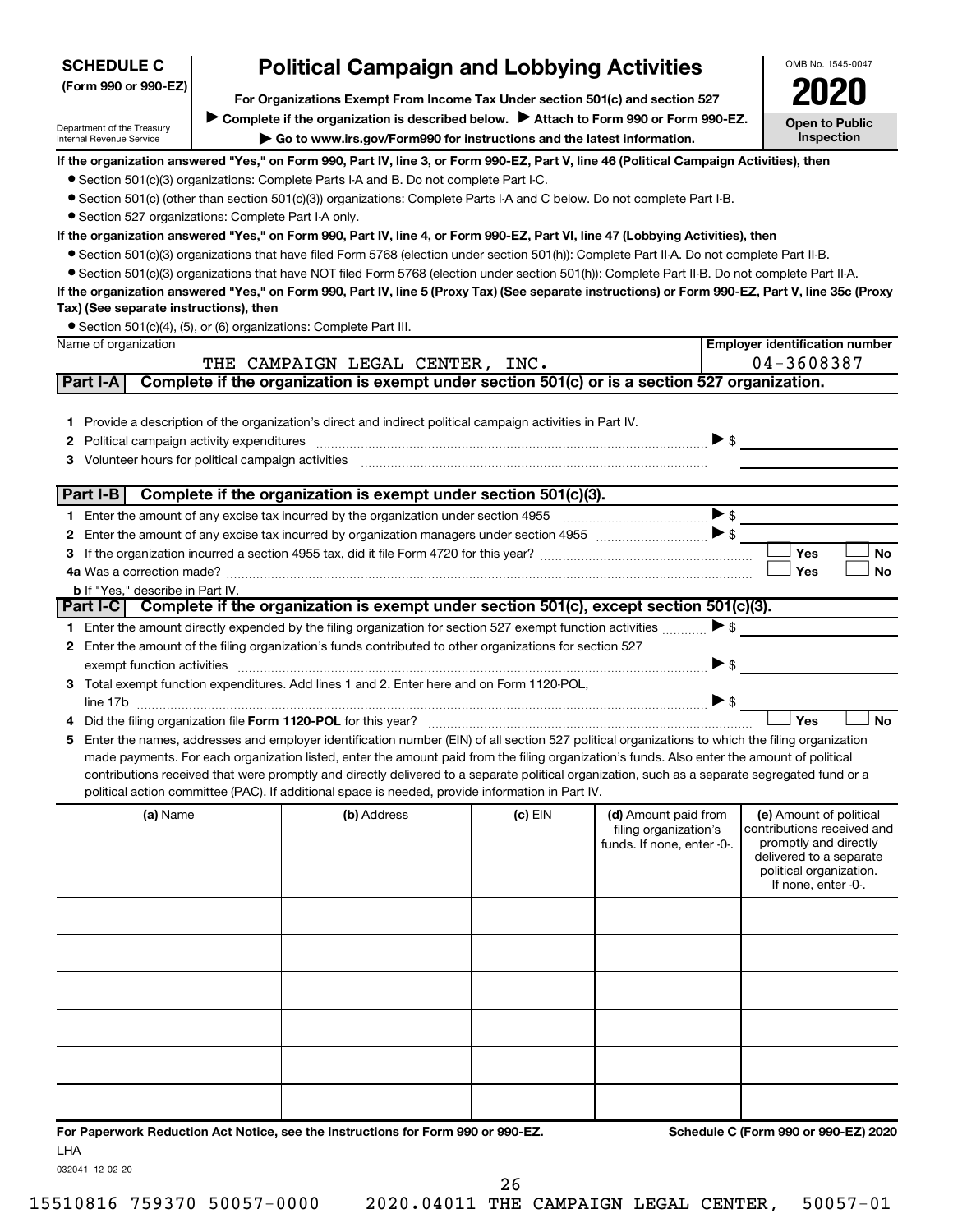| Schedule C (Form 990 or 990-EZ) 2020 THE CAMPAIGN LEGAL CENTER, INC.                                            |                                        |              |                                                                                                                                   |            |                                        | 04-3608387 Page 2              |
|-----------------------------------------------------------------------------------------------------------------|----------------------------------------|--------------|-----------------------------------------------------------------------------------------------------------------------------------|------------|----------------------------------------|--------------------------------|
| Complete if the organization is exempt under section 501(c)(3) and filed Form 5768 (election under<br>Part II-A |                                        |              |                                                                                                                                   |            |                                        |                                |
| section 501(h)).                                                                                                |                                        |              |                                                                                                                                   |            |                                        |                                |
| A Check $\blacktriangleright$                                                                                   |                                        |              | if the filing organization belongs to an affiliated group (and list in Part IV each affiliated group member's name, address, EIN, |            |                                        |                                |
| expenses, and share of excess lobbying expenditures).                                                           |                                        |              |                                                                                                                                   |            |                                        |                                |
| <b>B</b> Check $\blacktriangleright$                                                                            |                                        |              | if the filing organization checked box A and "limited control" provisions apply.                                                  |            |                                        |                                |
|                                                                                                                 | <b>Limits on Lobbying Expenditures</b> |              | (The term "expenditures" means amounts paid or incurred.)                                                                         |            | (a) Filing<br>organization's<br>totals | (b) Affiliated group<br>totals |
| 1a Total lobbying expenditures to influence public opinion (grassroots lobbying)                                |                                        |              |                                                                                                                                   |            |                                        |                                |
| <b>b</b> Total lobbying expenditures to influence a legislative body (direct lobbying)                          |                                        |              |                                                                                                                                   |            | 55,752.                                |                                |
|                                                                                                                 |                                        |              |                                                                                                                                   |            | 55,752.                                |                                |
| d Other exempt purpose expenditures                                                                             |                                        |              |                                                                                                                                   |            | 9,873,831.                             |                                |
|                                                                                                                 |                                        |              |                                                                                                                                   |            | 9,929,583.                             |                                |
| f Lobbying nontaxable amount. Enter the amount from the following table in both columns.                        |                                        |              |                                                                                                                                   |            | 646, 479.                              |                                |
| If the amount on line 1e, column $(a)$ or $(b)$ is:                                                             |                                        |              | The lobbying nontaxable amount is:                                                                                                |            |                                        |                                |
| Not over \$500,000                                                                                              |                                        |              | 20% of the amount on line 1e.                                                                                                     |            |                                        |                                |
| Over \$500,000 but not over \$1,000,000                                                                         |                                        |              | \$100,000 plus 15% of the excess over \$500,000.                                                                                  |            |                                        |                                |
| Over \$1,000,000 but not over \$1,500,000                                                                       |                                        |              | \$175,000 plus 10% of the excess over \$1,000,000                                                                                 |            |                                        |                                |
| Over \$1,500,000 but not over \$17,000,000                                                                      |                                        |              | \$225,000 plus 5% of the excess over \$1,500,000.                                                                                 |            |                                        |                                |
| Over \$17,000,000                                                                                               |                                        | \$1,000,000. |                                                                                                                                   |            |                                        |                                |
|                                                                                                                 |                                        |              |                                                                                                                                   |            |                                        |                                |
| g Grassroots nontaxable amount (enter 25% of line 1f)                                                           |                                        |              |                                                                                                                                   |            | 161,620.                               |                                |
| h Subtract line 1g from line 1a. If zero or less, enter -0-                                                     |                                        |              |                                                                                                                                   |            | $\overline{0}$ .                       |                                |
| i Subtract line 1f from line 1c. If zero or less, enter -0-                                                     |                                        |              |                                                                                                                                   |            | 0.                                     |                                |
| If there is an amount other than zero on either line 1h or line 1i, did the organization file Form 4720<br>Ť    |                                        |              |                                                                                                                                   |            |                                        |                                |
| reporting section 4911 tax for this year?                                                                       |                                        |              |                                                                                                                                   |            |                                        | Yes<br>No                      |
|                                                                                                                 |                                        |              | 4-Year Averaging Period Under Section 501(h)                                                                                      |            |                                        |                                |
| (Some organizations that made a section 501(h) election do not have to complete all of the five columns below.  |                                        |              | See the separate instructions for lines 2a through 2f.)                                                                           |            |                                        |                                |
|                                                                                                                 |                                        |              | Lobbying Expenditures During 4-Year Averaging Period                                                                              |            |                                        |                                |
| Calendar year<br>(or fiscal year beginning in)                                                                  | (a) 2017                               |              | (b) 2018                                                                                                                          | $(c)$ 2019 | $(d)$ 2020                             | (e) Total                      |
| 2a Lobbying nontaxable amount                                                                                   | 393,158.                               |              | 450,788.                                                                                                                          | 521, 516.  |                                        | 646, 479. 2, 011, 941.         |
| <b>b</b> Lobbying ceiling amount<br>(150% of line 2a, column(e))                                                |                                        |              |                                                                                                                                   |            |                                        | 3,017,912.                     |
| c Total lobbying expenditures                                                                                   |                                        | 29,700.      | 16,842.                                                                                                                           | 41,767.    | 55,752.                                | 144,061.                       |
| d Grassroots nontaxable amount                                                                                  |                                        | 98,290.      | 112,697.                                                                                                                          | 130,379.   | 161,620.                               | 502,986.                       |
| e Grassroots ceiling amount                                                                                     |                                        |              |                                                                                                                                   |            |                                        |                                |
| (150% of line 2d, column (e))                                                                                   |                                        |              |                                                                                                                                   |            |                                        | 754,479.                       |
| f Grassroots lobbying expenditures                                                                              |                                        |              | 376.                                                                                                                              | 187.       |                                        | 563.                           |
|                                                                                                                 |                                        |              |                                                                                                                                   |            |                                        |                                |

**Schedule C (Form 990 or 990-EZ) 2020**

032042 12-02-20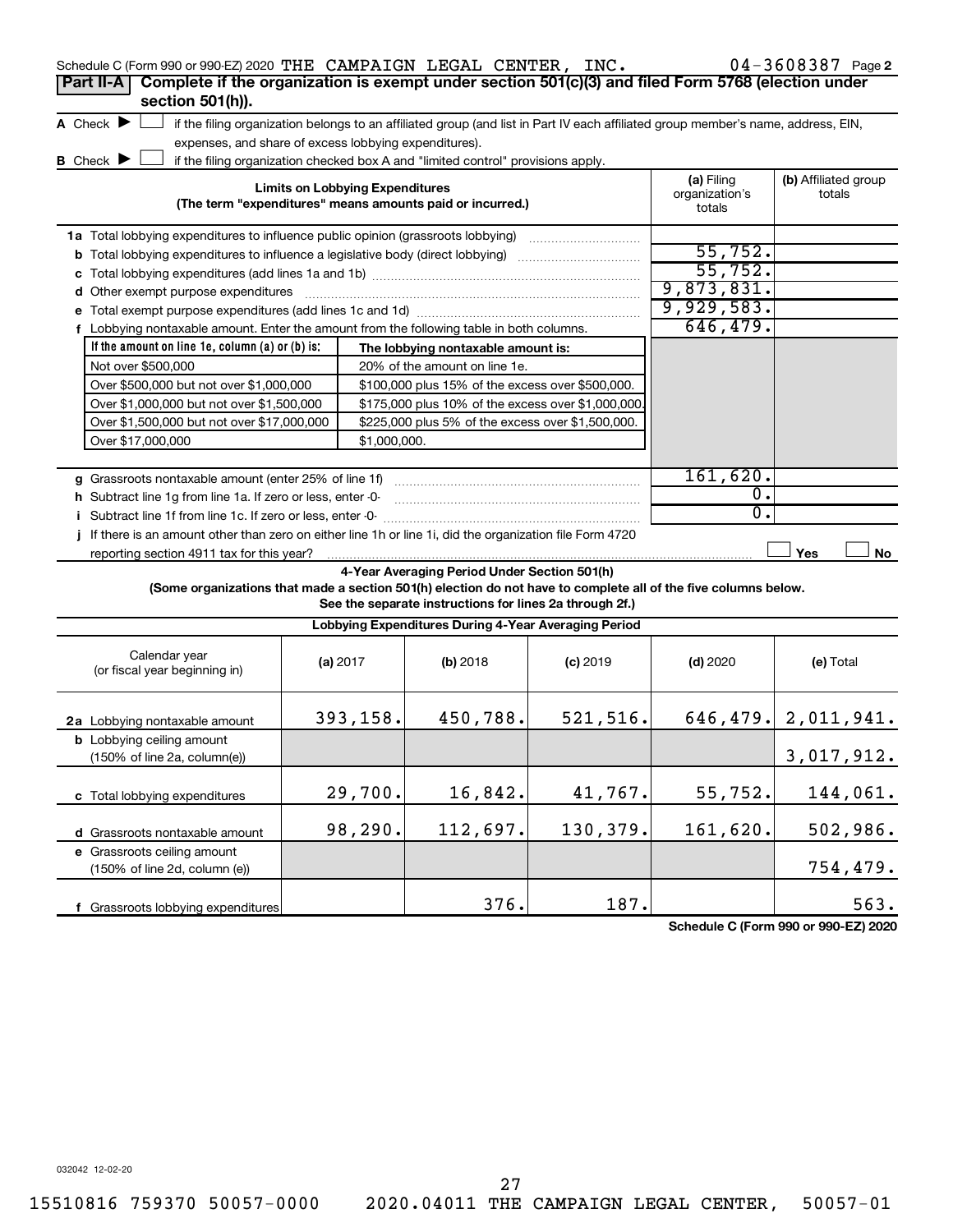#### Schedule C (Form 990 or 990-EZ) 2020 THE CAMPAIGN LEGAL CENTER, INC.  $04-3608387$  Page

#### **Part II-B Complete if the organization is exempt under section 501(c)(3) and has NOT filed Form 5768 (election under section 501(h)).**

|              | For each "Yes" response on lines 1a through 1i below, provide in Part IV a detailed description                                                                                                                                            |     |                | (b) |        |
|--------------|--------------------------------------------------------------------------------------------------------------------------------------------------------------------------------------------------------------------------------------------|-----|----------------|-----|--------|
|              | of the lobbying activity.                                                                                                                                                                                                                  | Yes | No             |     | Amount |
| 1            | During the year, did the filing organization attempt to influence foreign, national, state, or<br>local legislation, including any attempt to influence public opinion on a legislative matter<br>or referendum, through the use of:       |     |                |     |        |
|              | <b>b</b> Paid staff or management (include compensation in expenses reported on lines 1c through 1i)?                                                                                                                                      |     |                |     |        |
|              |                                                                                                                                                                                                                                            |     |                |     |        |
|              |                                                                                                                                                                                                                                            |     |                |     |        |
|              |                                                                                                                                                                                                                                            |     |                |     |        |
|              | g Direct contact with legislators, their staffs, government officials, or a legislative body?                                                                                                                                              |     |                |     |        |
|              | h Rallies, demonstrations, seminars, conventions, speeches, lectures, or any similar means?                                                                                                                                                |     |                |     |        |
|              | <b>i</b> Other activities?                                                                                                                                                                                                                 |     |                |     |        |
|              |                                                                                                                                                                                                                                            |     |                |     |        |
|              | 2a Did the activities in line 1 cause the organization to be not described in section 501(c)(3)?                                                                                                                                           |     |                |     |        |
|              |                                                                                                                                                                                                                                            |     |                |     |        |
|              | c If "Yes," enter the amount of any tax incurred by organization managers under section 4912                                                                                                                                               |     |                |     |        |
|              | d If the filing organization incurred a section 4912 tax, did it file Form 4720 for this year?                                                                                                                                             |     |                |     |        |
|              | Part III-A Complete if the organization is exempt under section $501(c)(4)$ , section $501(c)(5)$ , or section                                                                                                                             |     |                |     |        |
|              | $501(c)(6)$ .                                                                                                                                                                                                                              |     |                |     |        |
|              |                                                                                                                                                                                                                                            |     |                | Yes | No     |
| 1            |                                                                                                                                                                                                                                            |     | 1              |     |        |
| $\mathbf{2}$ |                                                                                                                                                                                                                                            |     | $\overline{2}$ |     |        |
| 3            | Did the organization agree to carry over lobbying and political campaign activity expenditures from the prior year?                                                                                                                        |     | 3              |     |        |
|              | Part III-B Complete if the organization is exempt under section 501(c)(4), section 501(c)(5), or section<br>501(c)(6) and if either (a) BOTH Part III-A, lines 1 and 2, are answered "No" OR (b) Part III-A, line 3, is<br>answered "Yes." |     |                |     |        |
| 1            | Dues, assessments and similar amounts from members [111] Dues, assessments and similar members [11] Dues, assessments and similar amounts from members [11] Dues, assessments and similar amounts from members [11] Dues and S             |     | 1              |     |        |
| 2            | Section 162(e) nondeductible lobbying and political expenditures (do not include amounts of political                                                                                                                                      |     |                |     |        |
|              | expenses for which the section 527(f) tax was paid).                                                                                                                                                                                       |     |                |     |        |
|              |                                                                                                                                                                                                                                            |     | 2a             |     |        |
|              | b Carryover from last year manufactured and contract the contract of the contract of the contract of the contract of contract of contract of contract of contract of contract of contract of contract of contract of contract              |     | 2 <sub>b</sub> |     |        |
|              |                                                                                                                                                                                                                                            |     | 2c             |     |        |
| З            |                                                                                                                                                                                                                                            |     | 3              |     |        |
| 4            | If notices were sent and the amount on line 2c exceeds the amount on line 3, what portion of the excess                                                                                                                                    |     |                |     |        |
|              | does the organization agree to carryover to the reasonable estimate of nondeductible lobbying and political                                                                                                                                |     |                |     |        |
|              |                                                                                                                                                                                                                                            |     | 4              |     |        |
| 5            |                                                                                                                                                                                                                                            |     | 5              |     |        |
|              | ∣Part IV ⊺<br><b>Supplemental Information</b>                                                                                                                                                                                              |     |                |     |        |
|              | Provide the descriptions required for Part I-A, line 1; Part I-B, line 4; Part I-C, line 5; Part II-A (affiliated group list); Part II-A, lines 1 and 2 (See                                                                               |     |                |     |        |

instructions); and Part II-B, line 1. Also, complete this part for any additional information.

**Schedule C (Form 990 or 990-EZ) 2020**

032043 12-02-20

28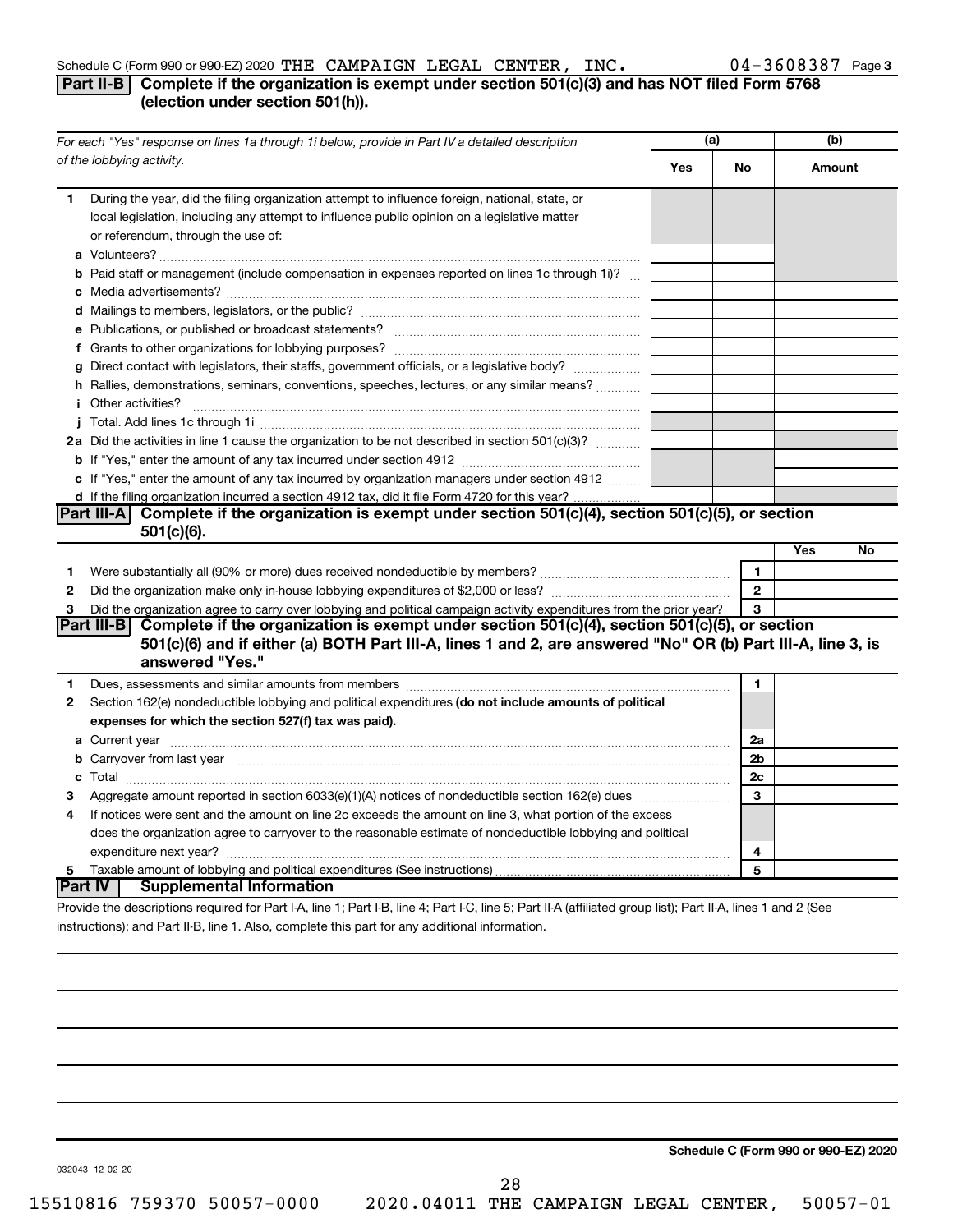| <b>SCHEDULE D</b> |  |  |  |
|-------------------|--|--|--|
|-------------------|--|--|--|

Department of the Treasury Internal Revenue Service

| (Form 990) |  |
|------------|--|
|------------|--|

# **SCHEDULE D Supplemental Financial Statements**<br> **Form 990 2020**<br> **Part IV** line 6.7.8.9.10, 11a, 11b, 11d, 11d, 11d, 11d, 11d, 12a, 0r, 12b

**(Form 990) | Complete if the organization answered "Yes" on Form 990, Part IV, line 6, 7, 8, 9, 10, 11a, 11b, 11c, 11d, 11e, 11f, 12a, or 12b.**

**| Attach to Form 990. |Go to www.irs.gov/Form990 for instructions and the latest information.**



on<br>THE CAMPAIGN LEGAL CENTER, INC.<br>THE CAMPAIGN LEGAL CENTER, INC. THE CAMPAIGN LEGAL CENTER, INC.

| 1  |                                                                                                                                                                                                                                | (a) Donor advised funds                                                                                                             | (b) Funds and other accounts                          |
|----|--------------------------------------------------------------------------------------------------------------------------------------------------------------------------------------------------------------------------------|-------------------------------------------------------------------------------------------------------------------------------------|-------------------------------------------------------|
|    |                                                                                                                                                                                                                                |                                                                                                                                     |                                                       |
| 2  | Aggregate value of contributions to (during year)                                                                                                                                                                              |                                                                                                                                     |                                                       |
| З  |                                                                                                                                                                                                                                |                                                                                                                                     |                                                       |
| 4  |                                                                                                                                                                                                                                |                                                                                                                                     |                                                       |
| 5  | Did the organization inform all donors and donor advisors in writing that the assets held in donor advised funds                                                                                                               |                                                                                                                                     |                                                       |
|    |                                                                                                                                                                                                                                |                                                                                                                                     | Yes                                                   |
| 6  | Did the organization inform all grantees, donors, and donor advisors in writing that grant funds can be used only                                                                                                              |                                                                                                                                     |                                                       |
|    | for charitable purposes and not for the benefit of the donor or donor advisor, or for any other purpose conferring                                                                                                             |                                                                                                                                     |                                                       |
|    |                                                                                                                                                                                                                                |                                                                                                                                     | Yes                                                   |
|    | Part II<br>Conservation Easements. Complete if the organization answered "Yes" on Form 990, Part IV, line 7.                                                                                                                   |                                                                                                                                     |                                                       |
| 1. | Purpose(s) of conservation easements held by the organization (check all that apply).                                                                                                                                          |                                                                                                                                     |                                                       |
|    | Preservation of land for public use (for example, recreation or education)                                                                                                                                                     |                                                                                                                                     | Preservation of a historically important land area    |
|    | Protection of natural habitat                                                                                                                                                                                                  |                                                                                                                                     | Preservation of a certified historic structure        |
|    | Preservation of open space                                                                                                                                                                                                     |                                                                                                                                     |                                                       |
| 2  | Complete lines 2a through 2d if the organization held a qualified conservation contribution in the form of a conservation easement on the last                                                                                 |                                                                                                                                     |                                                       |
|    | day of the tax year.                                                                                                                                                                                                           |                                                                                                                                     | Held at the End of the Tax Year                       |
| а  |                                                                                                                                                                                                                                |                                                                                                                                     | 2a                                                    |
|    | Total acreage restricted by conservation easements [11] matter continuum matter of the stricted by conservation easements [11] matter continuum matter of the stricted by conservation easements [11] matter continuum matter  |                                                                                                                                     | 2 <sub>b</sub>                                        |
|    | Number of conservation easements on a certified historic structure included in (a) manufacture included in (a)                                                                                                                 |                                                                                                                                     | 2 <sub>c</sub>                                        |
| d  | Number of conservation easements included in (c) acquired after 7/25/06, and not on a historic structure                                                                                                                       |                                                                                                                                     |                                                       |
|    | listed in the National Register [111] [12] The National Register [11] Manuscritt, Manuscritt, Manuscritt, Manuscritt, Manuscritt, Manuscritt, Manuscritt, Manuscritt, Manuscritt, Manuscritt, Manuscritt, Manuscritt, Manuscri |                                                                                                                                     | 2d                                                    |
| 3  | Number of conservation easements modified, transferred, released, extinguished, or terminated by the organization during the tax                                                                                               |                                                                                                                                     |                                                       |
|    | $year \blacktriangleright$                                                                                                                                                                                                     |                                                                                                                                     |                                                       |
| 4  | Number of states where property subject to conservation easement is located >                                                                                                                                                  |                                                                                                                                     |                                                       |
| 5  | Does the organization have a written policy regarding the periodic monitoring, inspection, handling of                                                                                                                         |                                                                                                                                     |                                                       |
|    | violations, and enforcement of the conservation easements it holds?                                                                                                                                                            |                                                                                                                                     | Yes                                                   |
| 6  | Staff and volunteer hours devoted to monitoring, inspecting, handling of violations, and enforcing conservation easements during the year                                                                                      |                                                                                                                                     |                                                       |
|    |                                                                                                                                                                                                                                |                                                                                                                                     |                                                       |
| 7  |                                                                                                                                                                                                                                |                                                                                                                                     |                                                       |
|    |                                                                                                                                                                                                                                | Amount of expenses incurred in monitoring, inspecting, handling of violations, and enforcing conservation easements during the year |                                                       |
|    | $\blacktriangleright$ \$                                                                                                                                                                                                       |                                                                                                                                     |                                                       |
| 8  | Does each conservation easement reported on line 2(d) above satisfy the requirements of section 170(h)(4)(B)(i)                                                                                                                |                                                                                                                                     |                                                       |
|    |                                                                                                                                                                                                                                |                                                                                                                                     | Yes                                                   |
| 9  | In Part XIII, describe how the organization reports conservation easements in its revenue and expense statement and                                                                                                            |                                                                                                                                     |                                                       |
|    | balance sheet, and include, if applicable, the text of the footnote to the organization's financial statements that describes the                                                                                              |                                                                                                                                     |                                                       |
|    | organization's accounting for conservation easements.                                                                                                                                                                          |                                                                                                                                     |                                                       |
|    | Organizations Maintaining Collections of Art, Historical Treasures, or Other Similar Assets.<br>Part III                                                                                                                       |                                                                                                                                     |                                                       |
|    | Complete if the organization answered "Yes" on Form 990, Part IV, line 8.                                                                                                                                                      |                                                                                                                                     |                                                       |
|    | 1a If the organization elected, as permitted under FASB ASC 958, not to report in its revenue statement and balance sheet works                                                                                                |                                                                                                                                     |                                                       |
|    | of art, historical treasures, or other similar assets held for public exhibition, education, or research in furtherance of public                                                                                              |                                                                                                                                     |                                                       |
|    | service, provide in Part XIII the text of the footnote to its financial statements that describes these items.                                                                                                                 |                                                                                                                                     |                                                       |
|    | <b>b</b> If the organization elected, as permitted under FASB ASC 958, to report in its revenue statement and balance sheet works of                                                                                           |                                                                                                                                     |                                                       |
|    | art, historical treasures, or other similar assets held for public exhibition, education, or research in furtherance of public service,                                                                                        |                                                                                                                                     |                                                       |
|    | provide the following amounts relating to these items:                                                                                                                                                                         |                                                                                                                                     |                                                       |
|    |                                                                                                                                                                                                                                |                                                                                                                                     |                                                       |
|    | (ii) Assets included in Form 990, Part X                                                                                                                                                                                       |                                                                                                                                     | $\blacktriangleright$ \$                              |
| 2  | If the organization received or held works of art, historical treasures, or other similar assets for financial gain, provide                                                                                                   |                                                                                                                                     |                                                       |
|    | the following amounts required to be reported under FASB ASC 958 relating to these items:                                                                                                                                      |                                                                                                                                     |                                                       |
| а  |                                                                                                                                                                                                                                |                                                                                                                                     | - \$                                                  |
|    | LHA For Paperwork Reduction Act Notice, see the Instructions for Form 990.                                                                                                                                                     |                                                                                                                                     | $\blacktriangleright$ s<br>Schedule D (Form 990) 2020 |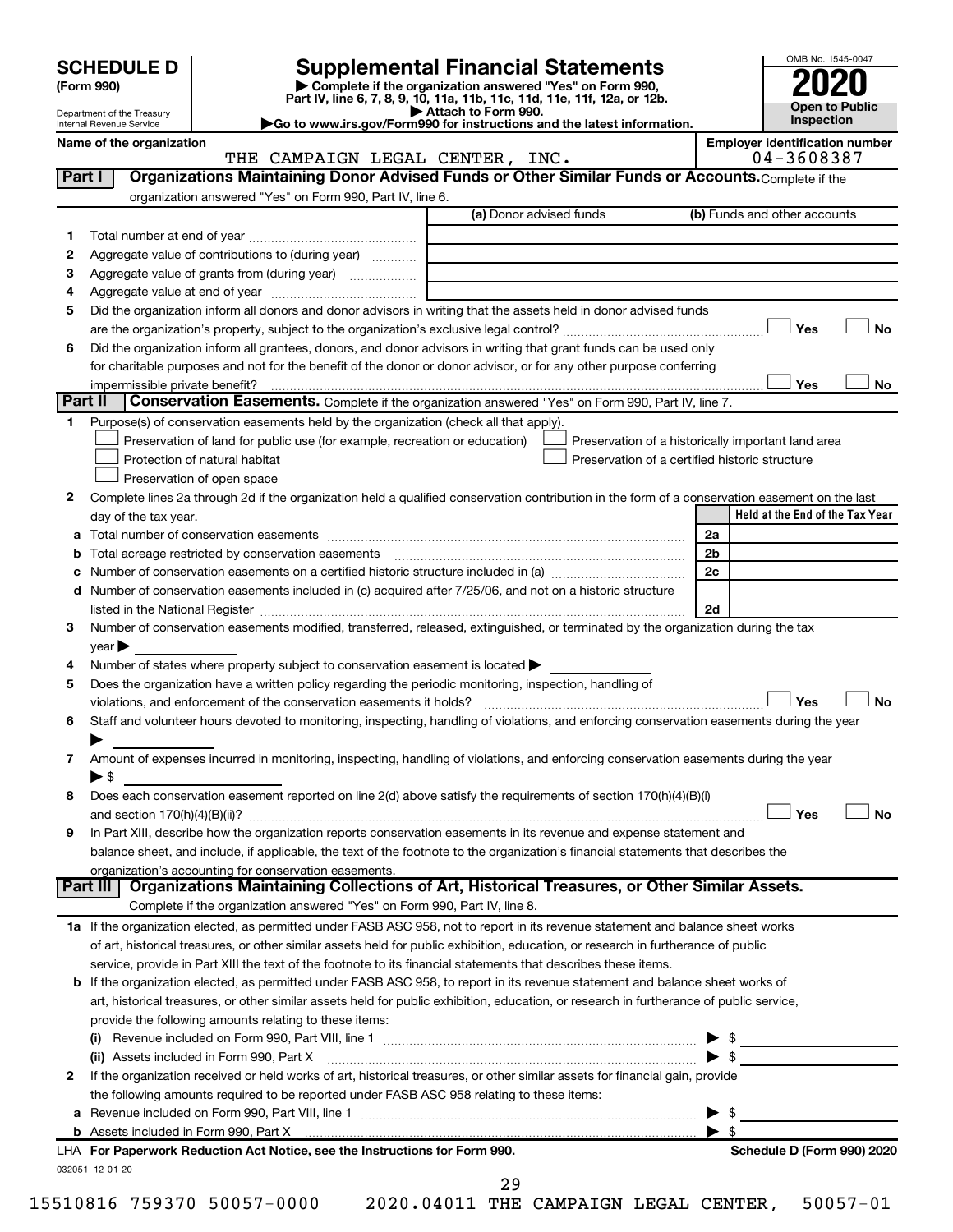| Organizations Maintaining Collections of Art, Historical Treasures, or Other Similar Assets(continued)<br>Using the organization's acquisition, accession, and other records, check any of the following that make significant use of its<br>3<br>collection items (check all that apply):<br>Public exhibition<br>Loan or exchange program<br>a<br>Other and the control of the control of the control of the control of the control of the control of the control of the control of the control of the control of the control of the control of the control of the control of th<br>Scholarly research<br>b<br>e<br>Preservation for future generations<br>с<br>Provide a description of the organization's collections and explain how they further the organization's exempt purpose in Part XIII.<br>4<br>During the year, did the organization solicit or receive donations of art, historical treasures, or other similar assets<br>5<br>Yes<br>No<br>Part IV<br><b>Escrow and Custodial Arrangements.</b> Complete if the organization answered "Yes" on Form 990, Part IV, line 9, or<br>reported an amount on Form 990, Part X, line 21.<br>1a Is the organization an agent, trustee, custodian or other intermediary for contributions or other assets not included<br>Yes<br>No<br>b If "Yes," explain the arrangement in Part XIII and complete the following table:<br>Amount<br>1c<br>1d<br>Distributions during the year manufactured and an account of the year manufactured and the year manufactured and the year manufactured and the year manufactured and the year manufactured and the year manufactured and the y<br>1e<br>е<br>1f<br>f.<br>2a Did the organization include an amount on Form 990, Part X, line 21, for escrow or custodial account liability?<br>Yes<br>No<br><b>Part V</b><br>Endowment Funds. Complete if the organization answered "Yes" on Form 990, Part IV, line 10.<br>(c) Two years back $\vert$ (d) Three years back $\vert$ (e) Four years back<br>(a) Current year<br>(b) Prior year<br>1a Beginning of year balance<br>b<br>Net investment earnings, gains, and losses<br>с<br>Grants or scholarships <i></i><br>d<br>e Other expenditures for facilities<br>and programs<br>f Administrative expenses <i></i><br>End of year balance <i>manually contained</i><br>g<br>Provide the estimated percentage of the current year end balance (line 1g, column (a)) held as:<br>2<br>Board designated or quasi-endowment<br>%<br>а<br>Permanent endowment<br>%<br>b<br>Term endowment $\blacktriangleright$<br>%<br>с<br>The percentages on lines 2a, 2b, and 2c should equal 100%.<br>3a Are there endowment funds not in the possession of the organization that are held and administered for the organization<br>Yes<br>No<br>by:<br>(i)<br>3a(i)<br>3a(ii)<br>3b<br>Describe in Part XIII the intended uses of the organization's endowment funds.<br>4<br>Part VI   Land, Buildings, and Equipment.<br>Complete if the organization answered "Yes" on Form 990, Part IV, line 11a. See Form 990, Part X, line 10.<br>Description of property<br>(a) Cost or other<br>(b) Cost or other<br>(c) Accumulated<br>(d) Book value<br>basis (investment)<br>basis (other)<br>depreciation<br>823,600.<br>206, 195.<br>617,405.<br>289, 243.<br>135,871.<br>153,372.<br>d<br>292,772.<br>238,650.<br>54,122.<br>824,899.<br>Total. Add lines 1a through 1e. (Column (d) must equal Form 990, Part X, column (B), line 10c.) | Schedule D (Form 990) 2020<br>Part III | THE CAMPAIGN LEGAL CENTER, INC. |  |  |  |  |  | 04-3608387 Page 2 |  |  |
|---------------------------------------------------------------------------------------------------------------------------------------------------------------------------------------------------------------------------------------------------------------------------------------------------------------------------------------------------------------------------------------------------------------------------------------------------------------------------------------------------------------------------------------------------------------------------------------------------------------------------------------------------------------------------------------------------------------------------------------------------------------------------------------------------------------------------------------------------------------------------------------------------------------------------------------------------------------------------------------------------------------------------------------------------------------------------------------------------------------------------------------------------------------------------------------------------------------------------------------------------------------------------------------------------------------------------------------------------------------------------------------------------------------------------------------------------------------------------------------------------------------------------------------------------------------------------------------------------------------------------------------------------------------------------------------------------------------------------------------------------------------------------------------------------------------------------------------------------------------------------------------------------------------------------------------------------------------------------------------------------------------------------------------------------------------------------------------------------------------------------------------------------------------------------------------------------------------------------------------------------------------------------------------------------------------------------------------------------------------------------------------------------------------------------------------------------------------------------------------------------------------------------------------------------------------------------------------------------------------------------------------------------------------------------------------------------------------------------------------------------------------------------------------------------------------------------------------------------------------------------------------------------------------------------------------------------------------------------------------------------------------------------------------------------------------------------------------------------------------------------------------------------------------------------------------------------------------------------------------------------------------------------------------------------------------------------------------------------------------------------------------------------------------------------------------------------------------------------|----------------------------------------|---------------------------------|--|--|--|--|--|-------------------|--|--|
|                                                                                                                                                                                                                                                                                                                                                                                                                                                                                                                                                                                                                                                                                                                                                                                                                                                                                                                                                                                                                                                                                                                                                                                                                                                                                                                                                                                                                                                                                                                                                                                                                                                                                                                                                                                                                                                                                                                                                                                                                                                                                                                                                                                                                                                                                                                                                                                                                                                                                                                                                                                                                                                                                                                                                                                                                                                                                                                                                                                                                                                                                                                                                                                                                                                                                                                                                                                                                                                                           |                                        |                                 |  |  |  |  |  |                   |  |  |
|                                                                                                                                                                                                                                                                                                                                                                                                                                                                                                                                                                                                                                                                                                                                                                                                                                                                                                                                                                                                                                                                                                                                                                                                                                                                                                                                                                                                                                                                                                                                                                                                                                                                                                                                                                                                                                                                                                                                                                                                                                                                                                                                                                                                                                                                                                                                                                                                                                                                                                                                                                                                                                                                                                                                                                                                                                                                                                                                                                                                                                                                                                                                                                                                                                                                                                                                                                                                                                                                           |                                        |                                 |  |  |  |  |  |                   |  |  |
|                                                                                                                                                                                                                                                                                                                                                                                                                                                                                                                                                                                                                                                                                                                                                                                                                                                                                                                                                                                                                                                                                                                                                                                                                                                                                                                                                                                                                                                                                                                                                                                                                                                                                                                                                                                                                                                                                                                                                                                                                                                                                                                                                                                                                                                                                                                                                                                                                                                                                                                                                                                                                                                                                                                                                                                                                                                                                                                                                                                                                                                                                                                                                                                                                                                                                                                                                                                                                                                                           |                                        |                                 |  |  |  |  |  |                   |  |  |
|                                                                                                                                                                                                                                                                                                                                                                                                                                                                                                                                                                                                                                                                                                                                                                                                                                                                                                                                                                                                                                                                                                                                                                                                                                                                                                                                                                                                                                                                                                                                                                                                                                                                                                                                                                                                                                                                                                                                                                                                                                                                                                                                                                                                                                                                                                                                                                                                                                                                                                                                                                                                                                                                                                                                                                                                                                                                                                                                                                                                                                                                                                                                                                                                                                                                                                                                                                                                                                                                           |                                        |                                 |  |  |  |  |  |                   |  |  |
|                                                                                                                                                                                                                                                                                                                                                                                                                                                                                                                                                                                                                                                                                                                                                                                                                                                                                                                                                                                                                                                                                                                                                                                                                                                                                                                                                                                                                                                                                                                                                                                                                                                                                                                                                                                                                                                                                                                                                                                                                                                                                                                                                                                                                                                                                                                                                                                                                                                                                                                                                                                                                                                                                                                                                                                                                                                                                                                                                                                                                                                                                                                                                                                                                                                                                                                                                                                                                                                                           |                                        |                                 |  |  |  |  |  |                   |  |  |
|                                                                                                                                                                                                                                                                                                                                                                                                                                                                                                                                                                                                                                                                                                                                                                                                                                                                                                                                                                                                                                                                                                                                                                                                                                                                                                                                                                                                                                                                                                                                                                                                                                                                                                                                                                                                                                                                                                                                                                                                                                                                                                                                                                                                                                                                                                                                                                                                                                                                                                                                                                                                                                                                                                                                                                                                                                                                                                                                                                                                                                                                                                                                                                                                                                                                                                                                                                                                                                                                           |                                        |                                 |  |  |  |  |  |                   |  |  |
|                                                                                                                                                                                                                                                                                                                                                                                                                                                                                                                                                                                                                                                                                                                                                                                                                                                                                                                                                                                                                                                                                                                                                                                                                                                                                                                                                                                                                                                                                                                                                                                                                                                                                                                                                                                                                                                                                                                                                                                                                                                                                                                                                                                                                                                                                                                                                                                                                                                                                                                                                                                                                                                                                                                                                                                                                                                                                                                                                                                                                                                                                                                                                                                                                                                                                                                                                                                                                                                                           |                                        |                                 |  |  |  |  |  |                   |  |  |
|                                                                                                                                                                                                                                                                                                                                                                                                                                                                                                                                                                                                                                                                                                                                                                                                                                                                                                                                                                                                                                                                                                                                                                                                                                                                                                                                                                                                                                                                                                                                                                                                                                                                                                                                                                                                                                                                                                                                                                                                                                                                                                                                                                                                                                                                                                                                                                                                                                                                                                                                                                                                                                                                                                                                                                                                                                                                                                                                                                                                                                                                                                                                                                                                                                                                                                                                                                                                                                                                           |                                        |                                 |  |  |  |  |  |                   |  |  |
|                                                                                                                                                                                                                                                                                                                                                                                                                                                                                                                                                                                                                                                                                                                                                                                                                                                                                                                                                                                                                                                                                                                                                                                                                                                                                                                                                                                                                                                                                                                                                                                                                                                                                                                                                                                                                                                                                                                                                                                                                                                                                                                                                                                                                                                                                                                                                                                                                                                                                                                                                                                                                                                                                                                                                                                                                                                                                                                                                                                                                                                                                                                                                                                                                                                                                                                                                                                                                                                                           |                                        |                                 |  |  |  |  |  |                   |  |  |
|                                                                                                                                                                                                                                                                                                                                                                                                                                                                                                                                                                                                                                                                                                                                                                                                                                                                                                                                                                                                                                                                                                                                                                                                                                                                                                                                                                                                                                                                                                                                                                                                                                                                                                                                                                                                                                                                                                                                                                                                                                                                                                                                                                                                                                                                                                                                                                                                                                                                                                                                                                                                                                                                                                                                                                                                                                                                                                                                                                                                                                                                                                                                                                                                                                                                                                                                                                                                                                                                           |                                        |                                 |  |  |  |  |  |                   |  |  |
|                                                                                                                                                                                                                                                                                                                                                                                                                                                                                                                                                                                                                                                                                                                                                                                                                                                                                                                                                                                                                                                                                                                                                                                                                                                                                                                                                                                                                                                                                                                                                                                                                                                                                                                                                                                                                                                                                                                                                                                                                                                                                                                                                                                                                                                                                                                                                                                                                                                                                                                                                                                                                                                                                                                                                                                                                                                                                                                                                                                                                                                                                                                                                                                                                                                                                                                                                                                                                                                                           |                                        |                                 |  |  |  |  |  |                   |  |  |
|                                                                                                                                                                                                                                                                                                                                                                                                                                                                                                                                                                                                                                                                                                                                                                                                                                                                                                                                                                                                                                                                                                                                                                                                                                                                                                                                                                                                                                                                                                                                                                                                                                                                                                                                                                                                                                                                                                                                                                                                                                                                                                                                                                                                                                                                                                                                                                                                                                                                                                                                                                                                                                                                                                                                                                                                                                                                                                                                                                                                                                                                                                                                                                                                                                                                                                                                                                                                                                                                           |                                        |                                 |  |  |  |  |  |                   |  |  |
|                                                                                                                                                                                                                                                                                                                                                                                                                                                                                                                                                                                                                                                                                                                                                                                                                                                                                                                                                                                                                                                                                                                                                                                                                                                                                                                                                                                                                                                                                                                                                                                                                                                                                                                                                                                                                                                                                                                                                                                                                                                                                                                                                                                                                                                                                                                                                                                                                                                                                                                                                                                                                                                                                                                                                                                                                                                                                                                                                                                                                                                                                                                                                                                                                                                                                                                                                                                                                                                                           |                                        |                                 |  |  |  |  |  |                   |  |  |
|                                                                                                                                                                                                                                                                                                                                                                                                                                                                                                                                                                                                                                                                                                                                                                                                                                                                                                                                                                                                                                                                                                                                                                                                                                                                                                                                                                                                                                                                                                                                                                                                                                                                                                                                                                                                                                                                                                                                                                                                                                                                                                                                                                                                                                                                                                                                                                                                                                                                                                                                                                                                                                                                                                                                                                                                                                                                                                                                                                                                                                                                                                                                                                                                                                                                                                                                                                                                                                                                           |                                        |                                 |  |  |  |  |  |                   |  |  |
|                                                                                                                                                                                                                                                                                                                                                                                                                                                                                                                                                                                                                                                                                                                                                                                                                                                                                                                                                                                                                                                                                                                                                                                                                                                                                                                                                                                                                                                                                                                                                                                                                                                                                                                                                                                                                                                                                                                                                                                                                                                                                                                                                                                                                                                                                                                                                                                                                                                                                                                                                                                                                                                                                                                                                                                                                                                                                                                                                                                                                                                                                                                                                                                                                                                                                                                                                                                                                                                                           |                                        |                                 |  |  |  |  |  |                   |  |  |
|                                                                                                                                                                                                                                                                                                                                                                                                                                                                                                                                                                                                                                                                                                                                                                                                                                                                                                                                                                                                                                                                                                                                                                                                                                                                                                                                                                                                                                                                                                                                                                                                                                                                                                                                                                                                                                                                                                                                                                                                                                                                                                                                                                                                                                                                                                                                                                                                                                                                                                                                                                                                                                                                                                                                                                                                                                                                                                                                                                                                                                                                                                                                                                                                                                                                                                                                                                                                                                                                           |                                        |                                 |  |  |  |  |  |                   |  |  |
|                                                                                                                                                                                                                                                                                                                                                                                                                                                                                                                                                                                                                                                                                                                                                                                                                                                                                                                                                                                                                                                                                                                                                                                                                                                                                                                                                                                                                                                                                                                                                                                                                                                                                                                                                                                                                                                                                                                                                                                                                                                                                                                                                                                                                                                                                                                                                                                                                                                                                                                                                                                                                                                                                                                                                                                                                                                                                                                                                                                                                                                                                                                                                                                                                                                                                                                                                                                                                                                                           |                                        |                                 |  |  |  |  |  |                   |  |  |
|                                                                                                                                                                                                                                                                                                                                                                                                                                                                                                                                                                                                                                                                                                                                                                                                                                                                                                                                                                                                                                                                                                                                                                                                                                                                                                                                                                                                                                                                                                                                                                                                                                                                                                                                                                                                                                                                                                                                                                                                                                                                                                                                                                                                                                                                                                                                                                                                                                                                                                                                                                                                                                                                                                                                                                                                                                                                                                                                                                                                                                                                                                                                                                                                                                                                                                                                                                                                                                                                           |                                        |                                 |  |  |  |  |  |                   |  |  |
|                                                                                                                                                                                                                                                                                                                                                                                                                                                                                                                                                                                                                                                                                                                                                                                                                                                                                                                                                                                                                                                                                                                                                                                                                                                                                                                                                                                                                                                                                                                                                                                                                                                                                                                                                                                                                                                                                                                                                                                                                                                                                                                                                                                                                                                                                                                                                                                                                                                                                                                                                                                                                                                                                                                                                                                                                                                                                                                                                                                                                                                                                                                                                                                                                                                                                                                                                                                                                                                                           |                                        |                                 |  |  |  |  |  |                   |  |  |
|                                                                                                                                                                                                                                                                                                                                                                                                                                                                                                                                                                                                                                                                                                                                                                                                                                                                                                                                                                                                                                                                                                                                                                                                                                                                                                                                                                                                                                                                                                                                                                                                                                                                                                                                                                                                                                                                                                                                                                                                                                                                                                                                                                                                                                                                                                                                                                                                                                                                                                                                                                                                                                                                                                                                                                                                                                                                                                                                                                                                                                                                                                                                                                                                                                                                                                                                                                                                                                                                           |                                        |                                 |  |  |  |  |  |                   |  |  |
|                                                                                                                                                                                                                                                                                                                                                                                                                                                                                                                                                                                                                                                                                                                                                                                                                                                                                                                                                                                                                                                                                                                                                                                                                                                                                                                                                                                                                                                                                                                                                                                                                                                                                                                                                                                                                                                                                                                                                                                                                                                                                                                                                                                                                                                                                                                                                                                                                                                                                                                                                                                                                                                                                                                                                                                                                                                                                                                                                                                                                                                                                                                                                                                                                                                                                                                                                                                                                                                                           |                                        |                                 |  |  |  |  |  |                   |  |  |
|                                                                                                                                                                                                                                                                                                                                                                                                                                                                                                                                                                                                                                                                                                                                                                                                                                                                                                                                                                                                                                                                                                                                                                                                                                                                                                                                                                                                                                                                                                                                                                                                                                                                                                                                                                                                                                                                                                                                                                                                                                                                                                                                                                                                                                                                                                                                                                                                                                                                                                                                                                                                                                                                                                                                                                                                                                                                                                                                                                                                                                                                                                                                                                                                                                                                                                                                                                                                                                                                           |                                        |                                 |  |  |  |  |  |                   |  |  |
|                                                                                                                                                                                                                                                                                                                                                                                                                                                                                                                                                                                                                                                                                                                                                                                                                                                                                                                                                                                                                                                                                                                                                                                                                                                                                                                                                                                                                                                                                                                                                                                                                                                                                                                                                                                                                                                                                                                                                                                                                                                                                                                                                                                                                                                                                                                                                                                                                                                                                                                                                                                                                                                                                                                                                                                                                                                                                                                                                                                                                                                                                                                                                                                                                                                                                                                                                                                                                                                                           |                                        |                                 |  |  |  |  |  |                   |  |  |
|                                                                                                                                                                                                                                                                                                                                                                                                                                                                                                                                                                                                                                                                                                                                                                                                                                                                                                                                                                                                                                                                                                                                                                                                                                                                                                                                                                                                                                                                                                                                                                                                                                                                                                                                                                                                                                                                                                                                                                                                                                                                                                                                                                                                                                                                                                                                                                                                                                                                                                                                                                                                                                                                                                                                                                                                                                                                                                                                                                                                                                                                                                                                                                                                                                                                                                                                                                                                                                                                           |                                        |                                 |  |  |  |  |  |                   |  |  |
|                                                                                                                                                                                                                                                                                                                                                                                                                                                                                                                                                                                                                                                                                                                                                                                                                                                                                                                                                                                                                                                                                                                                                                                                                                                                                                                                                                                                                                                                                                                                                                                                                                                                                                                                                                                                                                                                                                                                                                                                                                                                                                                                                                                                                                                                                                                                                                                                                                                                                                                                                                                                                                                                                                                                                                                                                                                                                                                                                                                                                                                                                                                                                                                                                                                                                                                                                                                                                                                                           |                                        |                                 |  |  |  |  |  |                   |  |  |
|                                                                                                                                                                                                                                                                                                                                                                                                                                                                                                                                                                                                                                                                                                                                                                                                                                                                                                                                                                                                                                                                                                                                                                                                                                                                                                                                                                                                                                                                                                                                                                                                                                                                                                                                                                                                                                                                                                                                                                                                                                                                                                                                                                                                                                                                                                                                                                                                                                                                                                                                                                                                                                                                                                                                                                                                                                                                                                                                                                                                                                                                                                                                                                                                                                                                                                                                                                                                                                                                           |                                        |                                 |  |  |  |  |  |                   |  |  |
|                                                                                                                                                                                                                                                                                                                                                                                                                                                                                                                                                                                                                                                                                                                                                                                                                                                                                                                                                                                                                                                                                                                                                                                                                                                                                                                                                                                                                                                                                                                                                                                                                                                                                                                                                                                                                                                                                                                                                                                                                                                                                                                                                                                                                                                                                                                                                                                                                                                                                                                                                                                                                                                                                                                                                                                                                                                                                                                                                                                                                                                                                                                                                                                                                                                                                                                                                                                                                                                                           |                                        |                                 |  |  |  |  |  |                   |  |  |
|                                                                                                                                                                                                                                                                                                                                                                                                                                                                                                                                                                                                                                                                                                                                                                                                                                                                                                                                                                                                                                                                                                                                                                                                                                                                                                                                                                                                                                                                                                                                                                                                                                                                                                                                                                                                                                                                                                                                                                                                                                                                                                                                                                                                                                                                                                                                                                                                                                                                                                                                                                                                                                                                                                                                                                                                                                                                                                                                                                                                                                                                                                                                                                                                                                                                                                                                                                                                                                                                           |                                        |                                 |  |  |  |  |  |                   |  |  |
|                                                                                                                                                                                                                                                                                                                                                                                                                                                                                                                                                                                                                                                                                                                                                                                                                                                                                                                                                                                                                                                                                                                                                                                                                                                                                                                                                                                                                                                                                                                                                                                                                                                                                                                                                                                                                                                                                                                                                                                                                                                                                                                                                                                                                                                                                                                                                                                                                                                                                                                                                                                                                                                                                                                                                                                                                                                                                                                                                                                                                                                                                                                                                                                                                                                                                                                                                                                                                                                                           |                                        |                                 |  |  |  |  |  |                   |  |  |
|                                                                                                                                                                                                                                                                                                                                                                                                                                                                                                                                                                                                                                                                                                                                                                                                                                                                                                                                                                                                                                                                                                                                                                                                                                                                                                                                                                                                                                                                                                                                                                                                                                                                                                                                                                                                                                                                                                                                                                                                                                                                                                                                                                                                                                                                                                                                                                                                                                                                                                                                                                                                                                                                                                                                                                                                                                                                                                                                                                                                                                                                                                                                                                                                                                                                                                                                                                                                                                                                           |                                        |                                 |  |  |  |  |  |                   |  |  |
|                                                                                                                                                                                                                                                                                                                                                                                                                                                                                                                                                                                                                                                                                                                                                                                                                                                                                                                                                                                                                                                                                                                                                                                                                                                                                                                                                                                                                                                                                                                                                                                                                                                                                                                                                                                                                                                                                                                                                                                                                                                                                                                                                                                                                                                                                                                                                                                                                                                                                                                                                                                                                                                                                                                                                                                                                                                                                                                                                                                                                                                                                                                                                                                                                                                                                                                                                                                                                                                                           |                                        |                                 |  |  |  |  |  |                   |  |  |
|                                                                                                                                                                                                                                                                                                                                                                                                                                                                                                                                                                                                                                                                                                                                                                                                                                                                                                                                                                                                                                                                                                                                                                                                                                                                                                                                                                                                                                                                                                                                                                                                                                                                                                                                                                                                                                                                                                                                                                                                                                                                                                                                                                                                                                                                                                                                                                                                                                                                                                                                                                                                                                                                                                                                                                                                                                                                                                                                                                                                                                                                                                                                                                                                                                                                                                                                                                                                                                                                           |                                        |                                 |  |  |  |  |  |                   |  |  |
|                                                                                                                                                                                                                                                                                                                                                                                                                                                                                                                                                                                                                                                                                                                                                                                                                                                                                                                                                                                                                                                                                                                                                                                                                                                                                                                                                                                                                                                                                                                                                                                                                                                                                                                                                                                                                                                                                                                                                                                                                                                                                                                                                                                                                                                                                                                                                                                                                                                                                                                                                                                                                                                                                                                                                                                                                                                                                                                                                                                                                                                                                                                                                                                                                                                                                                                                                                                                                                                                           |                                        |                                 |  |  |  |  |  |                   |  |  |
|                                                                                                                                                                                                                                                                                                                                                                                                                                                                                                                                                                                                                                                                                                                                                                                                                                                                                                                                                                                                                                                                                                                                                                                                                                                                                                                                                                                                                                                                                                                                                                                                                                                                                                                                                                                                                                                                                                                                                                                                                                                                                                                                                                                                                                                                                                                                                                                                                                                                                                                                                                                                                                                                                                                                                                                                                                                                                                                                                                                                                                                                                                                                                                                                                                                                                                                                                                                                                                                                           |                                        |                                 |  |  |  |  |  |                   |  |  |
|                                                                                                                                                                                                                                                                                                                                                                                                                                                                                                                                                                                                                                                                                                                                                                                                                                                                                                                                                                                                                                                                                                                                                                                                                                                                                                                                                                                                                                                                                                                                                                                                                                                                                                                                                                                                                                                                                                                                                                                                                                                                                                                                                                                                                                                                                                                                                                                                                                                                                                                                                                                                                                                                                                                                                                                                                                                                                                                                                                                                                                                                                                                                                                                                                                                                                                                                                                                                                                                                           |                                        |                                 |  |  |  |  |  |                   |  |  |
|                                                                                                                                                                                                                                                                                                                                                                                                                                                                                                                                                                                                                                                                                                                                                                                                                                                                                                                                                                                                                                                                                                                                                                                                                                                                                                                                                                                                                                                                                                                                                                                                                                                                                                                                                                                                                                                                                                                                                                                                                                                                                                                                                                                                                                                                                                                                                                                                                                                                                                                                                                                                                                                                                                                                                                                                                                                                                                                                                                                                                                                                                                                                                                                                                                                                                                                                                                                                                                                                           |                                        |                                 |  |  |  |  |  |                   |  |  |
|                                                                                                                                                                                                                                                                                                                                                                                                                                                                                                                                                                                                                                                                                                                                                                                                                                                                                                                                                                                                                                                                                                                                                                                                                                                                                                                                                                                                                                                                                                                                                                                                                                                                                                                                                                                                                                                                                                                                                                                                                                                                                                                                                                                                                                                                                                                                                                                                                                                                                                                                                                                                                                                                                                                                                                                                                                                                                                                                                                                                                                                                                                                                                                                                                                                                                                                                                                                                                                                                           |                                        |                                 |  |  |  |  |  |                   |  |  |
|                                                                                                                                                                                                                                                                                                                                                                                                                                                                                                                                                                                                                                                                                                                                                                                                                                                                                                                                                                                                                                                                                                                                                                                                                                                                                                                                                                                                                                                                                                                                                                                                                                                                                                                                                                                                                                                                                                                                                                                                                                                                                                                                                                                                                                                                                                                                                                                                                                                                                                                                                                                                                                                                                                                                                                                                                                                                                                                                                                                                                                                                                                                                                                                                                                                                                                                                                                                                                                                                           |                                        |                                 |  |  |  |  |  |                   |  |  |
|                                                                                                                                                                                                                                                                                                                                                                                                                                                                                                                                                                                                                                                                                                                                                                                                                                                                                                                                                                                                                                                                                                                                                                                                                                                                                                                                                                                                                                                                                                                                                                                                                                                                                                                                                                                                                                                                                                                                                                                                                                                                                                                                                                                                                                                                                                                                                                                                                                                                                                                                                                                                                                                                                                                                                                                                                                                                                                                                                                                                                                                                                                                                                                                                                                                                                                                                                                                                                                                                           |                                        |                                 |  |  |  |  |  |                   |  |  |
|                                                                                                                                                                                                                                                                                                                                                                                                                                                                                                                                                                                                                                                                                                                                                                                                                                                                                                                                                                                                                                                                                                                                                                                                                                                                                                                                                                                                                                                                                                                                                                                                                                                                                                                                                                                                                                                                                                                                                                                                                                                                                                                                                                                                                                                                                                                                                                                                                                                                                                                                                                                                                                                                                                                                                                                                                                                                                                                                                                                                                                                                                                                                                                                                                                                                                                                                                                                                                                                                           |                                        |                                 |  |  |  |  |  |                   |  |  |
|                                                                                                                                                                                                                                                                                                                                                                                                                                                                                                                                                                                                                                                                                                                                                                                                                                                                                                                                                                                                                                                                                                                                                                                                                                                                                                                                                                                                                                                                                                                                                                                                                                                                                                                                                                                                                                                                                                                                                                                                                                                                                                                                                                                                                                                                                                                                                                                                                                                                                                                                                                                                                                                                                                                                                                                                                                                                                                                                                                                                                                                                                                                                                                                                                                                                                                                                                                                                                                                                           |                                        |                                 |  |  |  |  |  |                   |  |  |
|                                                                                                                                                                                                                                                                                                                                                                                                                                                                                                                                                                                                                                                                                                                                                                                                                                                                                                                                                                                                                                                                                                                                                                                                                                                                                                                                                                                                                                                                                                                                                                                                                                                                                                                                                                                                                                                                                                                                                                                                                                                                                                                                                                                                                                                                                                                                                                                                                                                                                                                                                                                                                                                                                                                                                                                                                                                                                                                                                                                                                                                                                                                                                                                                                                                                                                                                                                                                                                                                           |                                        |                                 |  |  |  |  |  |                   |  |  |
|                                                                                                                                                                                                                                                                                                                                                                                                                                                                                                                                                                                                                                                                                                                                                                                                                                                                                                                                                                                                                                                                                                                                                                                                                                                                                                                                                                                                                                                                                                                                                                                                                                                                                                                                                                                                                                                                                                                                                                                                                                                                                                                                                                                                                                                                                                                                                                                                                                                                                                                                                                                                                                                                                                                                                                                                                                                                                                                                                                                                                                                                                                                                                                                                                                                                                                                                                                                                                                                                           |                                        |                                 |  |  |  |  |  |                   |  |  |
|                                                                                                                                                                                                                                                                                                                                                                                                                                                                                                                                                                                                                                                                                                                                                                                                                                                                                                                                                                                                                                                                                                                                                                                                                                                                                                                                                                                                                                                                                                                                                                                                                                                                                                                                                                                                                                                                                                                                                                                                                                                                                                                                                                                                                                                                                                                                                                                                                                                                                                                                                                                                                                                                                                                                                                                                                                                                                                                                                                                                                                                                                                                                                                                                                                                                                                                                                                                                                                                                           |                                        |                                 |  |  |  |  |  |                   |  |  |
|                                                                                                                                                                                                                                                                                                                                                                                                                                                                                                                                                                                                                                                                                                                                                                                                                                                                                                                                                                                                                                                                                                                                                                                                                                                                                                                                                                                                                                                                                                                                                                                                                                                                                                                                                                                                                                                                                                                                                                                                                                                                                                                                                                                                                                                                                                                                                                                                                                                                                                                                                                                                                                                                                                                                                                                                                                                                                                                                                                                                                                                                                                                                                                                                                                                                                                                                                                                                                                                                           |                                        |                                 |  |  |  |  |  |                   |  |  |
|                                                                                                                                                                                                                                                                                                                                                                                                                                                                                                                                                                                                                                                                                                                                                                                                                                                                                                                                                                                                                                                                                                                                                                                                                                                                                                                                                                                                                                                                                                                                                                                                                                                                                                                                                                                                                                                                                                                                                                                                                                                                                                                                                                                                                                                                                                                                                                                                                                                                                                                                                                                                                                                                                                                                                                                                                                                                                                                                                                                                                                                                                                                                                                                                                                                                                                                                                                                                                                                                           |                                        |                                 |  |  |  |  |  |                   |  |  |
|                                                                                                                                                                                                                                                                                                                                                                                                                                                                                                                                                                                                                                                                                                                                                                                                                                                                                                                                                                                                                                                                                                                                                                                                                                                                                                                                                                                                                                                                                                                                                                                                                                                                                                                                                                                                                                                                                                                                                                                                                                                                                                                                                                                                                                                                                                                                                                                                                                                                                                                                                                                                                                                                                                                                                                                                                                                                                                                                                                                                                                                                                                                                                                                                                                                                                                                                                                                                                                                                           |                                        |                                 |  |  |  |  |  |                   |  |  |
|                                                                                                                                                                                                                                                                                                                                                                                                                                                                                                                                                                                                                                                                                                                                                                                                                                                                                                                                                                                                                                                                                                                                                                                                                                                                                                                                                                                                                                                                                                                                                                                                                                                                                                                                                                                                                                                                                                                                                                                                                                                                                                                                                                                                                                                                                                                                                                                                                                                                                                                                                                                                                                                                                                                                                                                                                                                                                                                                                                                                                                                                                                                                                                                                                                                                                                                                                                                                                                                                           |                                        |                                 |  |  |  |  |  |                   |  |  |
|                                                                                                                                                                                                                                                                                                                                                                                                                                                                                                                                                                                                                                                                                                                                                                                                                                                                                                                                                                                                                                                                                                                                                                                                                                                                                                                                                                                                                                                                                                                                                                                                                                                                                                                                                                                                                                                                                                                                                                                                                                                                                                                                                                                                                                                                                                                                                                                                                                                                                                                                                                                                                                                                                                                                                                                                                                                                                                                                                                                                                                                                                                                                                                                                                                                                                                                                                                                                                                                                           |                                        |                                 |  |  |  |  |  |                   |  |  |
|                                                                                                                                                                                                                                                                                                                                                                                                                                                                                                                                                                                                                                                                                                                                                                                                                                                                                                                                                                                                                                                                                                                                                                                                                                                                                                                                                                                                                                                                                                                                                                                                                                                                                                                                                                                                                                                                                                                                                                                                                                                                                                                                                                                                                                                                                                                                                                                                                                                                                                                                                                                                                                                                                                                                                                                                                                                                                                                                                                                                                                                                                                                                                                                                                                                                                                                                                                                                                                                                           |                                        |                                 |  |  |  |  |  |                   |  |  |
|                                                                                                                                                                                                                                                                                                                                                                                                                                                                                                                                                                                                                                                                                                                                                                                                                                                                                                                                                                                                                                                                                                                                                                                                                                                                                                                                                                                                                                                                                                                                                                                                                                                                                                                                                                                                                                                                                                                                                                                                                                                                                                                                                                                                                                                                                                                                                                                                                                                                                                                                                                                                                                                                                                                                                                                                                                                                                                                                                                                                                                                                                                                                                                                                                                                                                                                                                                                                                                                                           |                                        |                                 |  |  |  |  |  |                   |  |  |

**Schedule D (Form 990) 2020**

032052 12-01-20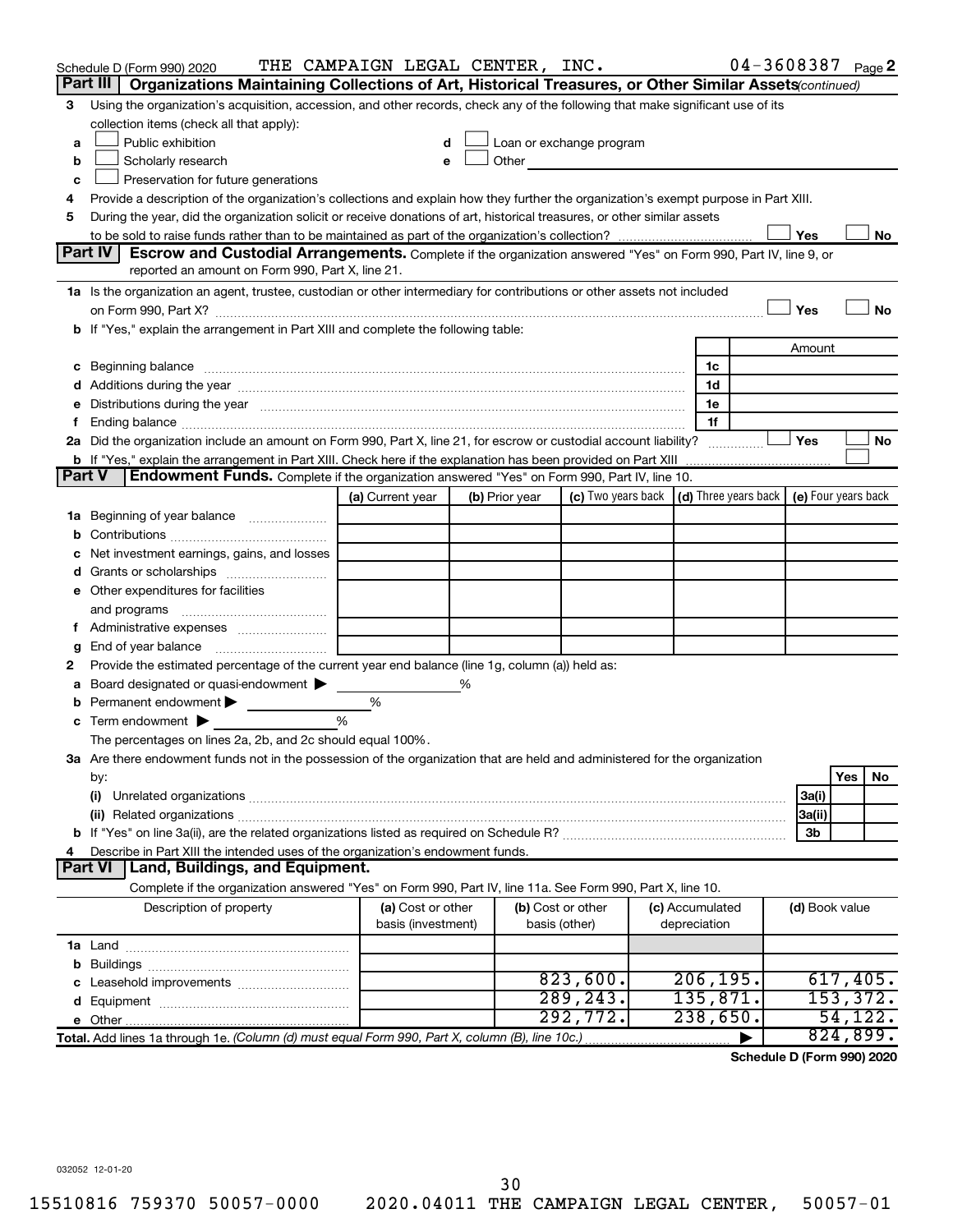|                  | Schedule D (Form 990) 2020                                                                                                                           |                              | THE CAMPAIGN LEGAL CENTER, INC. |                                                                                                                   | $04 - 3608387$ | Page 3              |
|------------------|------------------------------------------------------------------------------------------------------------------------------------------------------|------------------------------|---------------------------------|-------------------------------------------------------------------------------------------------------------------|----------------|---------------------|
| <b>Part VIII</b> | <b>Investments - Other Securities.</b>                                                                                                               |                              |                                 |                                                                                                                   |                |                     |
|                  |                                                                                                                                                      |                              |                                 | Complete if the organization answered "Yes" on Form 990, Part IV, line 11b. See Form 990, Part X, line 12.        |                |                     |
|                  | (a) Description of security or category (including name of security)                                                                                 |                              | (b) Book value                  | (c) Method of valuation: Cost or end-of-year market value                                                         |                |                     |
|                  | (1) Financial derivatives                                                                                                                            |                              |                                 |                                                                                                                   |                |                     |
|                  |                                                                                                                                                      |                              |                                 |                                                                                                                   |                |                     |
| (3) Other        |                                                                                                                                                      |                              |                                 |                                                                                                                   |                |                     |
| (A)              |                                                                                                                                                      |                              |                                 |                                                                                                                   |                |                     |
| (B)              |                                                                                                                                                      |                              |                                 |                                                                                                                   |                |                     |
| (C)              |                                                                                                                                                      |                              |                                 |                                                                                                                   |                |                     |
| (D)              |                                                                                                                                                      |                              |                                 |                                                                                                                   |                |                     |
| (E)              |                                                                                                                                                      |                              |                                 |                                                                                                                   |                |                     |
| (F)              |                                                                                                                                                      |                              |                                 |                                                                                                                   |                |                     |
| (G)              |                                                                                                                                                      |                              |                                 |                                                                                                                   |                |                     |
| (H)              |                                                                                                                                                      |                              |                                 |                                                                                                                   |                |                     |
|                  | Total. (Col. (b) must equal Form 990, Part X, col. (B) line 12.)                                                                                     |                              |                                 |                                                                                                                   |                |                     |
|                  | Part VIII Investments - Program Related.                                                                                                             |                              |                                 |                                                                                                                   |                |                     |
|                  |                                                                                                                                                      |                              |                                 | Complete if the organization answered "Yes" on Form 990, Part IV, line 11c. See Form 990, Part X, line 13.        |                |                     |
|                  | (a) Description of investment                                                                                                                        |                              | (b) Book value                  | (c) Method of valuation: Cost or end-of-year market value                                                         |                |                     |
| (1)              |                                                                                                                                                      |                              |                                 |                                                                                                                   |                |                     |
| (2)              |                                                                                                                                                      |                              |                                 |                                                                                                                   |                |                     |
| (3)              |                                                                                                                                                      |                              |                                 |                                                                                                                   |                |                     |
| (4)              |                                                                                                                                                      |                              |                                 |                                                                                                                   |                |                     |
|                  |                                                                                                                                                      |                              |                                 |                                                                                                                   |                |                     |
| (5)              |                                                                                                                                                      |                              |                                 |                                                                                                                   |                |                     |
| (6)              |                                                                                                                                                      |                              |                                 |                                                                                                                   |                |                     |
| (7)              |                                                                                                                                                      |                              |                                 |                                                                                                                   |                |                     |
| (8)              |                                                                                                                                                      |                              |                                 |                                                                                                                   |                |                     |
| (9)              |                                                                                                                                                      |                              |                                 |                                                                                                                   |                |                     |
| Part IX          | Total. (Col. (b) must equal Form 990, Part X, col. (B) line 13.)<br><b>Other Assets.</b>                                                             |                              |                                 |                                                                                                                   |                |                     |
|                  |                                                                                                                                                      |                              |                                 |                                                                                                                   |                |                     |
|                  |                                                                                                                                                      |                              | (a) Description                 | Complete if the organization answered "Yes" on Form 990, Part IV, line 11d. See Form 990, Part X, line 15.        | (b) Book value |                     |
|                  |                                                                                                                                                      |                              |                                 |                                                                                                                   |                |                     |
| (1)              |                                                                                                                                                      |                              |                                 |                                                                                                                   |                |                     |
| (2)              |                                                                                                                                                      |                              |                                 |                                                                                                                   |                |                     |
| (3)              |                                                                                                                                                      |                              |                                 |                                                                                                                   |                |                     |
| (4)              |                                                                                                                                                      |                              |                                 |                                                                                                                   |                |                     |
| (5)              |                                                                                                                                                      |                              |                                 |                                                                                                                   |                |                     |
| (6)              |                                                                                                                                                      |                              |                                 |                                                                                                                   |                |                     |
| (7)              |                                                                                                                                                      |                              |                                 |                                                                                                                   |                |                     |
| (8)              |                                                                                                                                                      |                              |                                 |                                                                                                                   |                |                     |
| (9)              |                                                                                                                                                      |                              |                                 |                                                                                                                   |                |                     |
|                  | Total. (Column (b) must equal Form 990, Part X, col. (B) line 15.)                                                                                   |                              |                                 |                                                                                                                   |                |                     |
| Part X           | <b>Other Liabilities.</b>                                                                                                                            |                              |                                 |                                                                                                                   |                |                     |
|                  |                                                                                                                                                      |                              |                                 | Complete if the organization answered "Yes" on Form 990, Part IV, line 11e or 11f. See Form 990, Part X, line 25. |                |                     |
| 1.               |                                                                                                                                                      | (a) Description of liability |                                 |                                                                                                                   | (b) Book value |                     |
| (1)              | Federal income taxes                                                                                                                                 |                              |                                 |                                                                                                                   |                |                     |
| (2)              | DEFERRED RENT                                                                                                                                        |                              |                                 |                                                                                                                   |                | 952, 347.           |
| (3)              | PPP REFUNDABLE ADVANCE                                                                                                                               |                              |                                 |                                                                                                                   |                | 903,999.            |
| (4)              |                                                                                                                                                      |                              |                                 |                                                                                                                   |                |                     |
| (5)              |                                                                                                                                                      |                              |                                 |                                                                                                                   |                |                     |
| (6)              |                                                                                                                                                      |                              |                                 |                                                                                                                   |                |                     |
| (7)              |                                                                                                                                                      |                              |                                 |                                                                                                                   |                |                     |
| (8)              |                                                                                                                                                      |                              |                                 |                                                                                                                   |                |                     |
| (9)              |                                                                                                                                                      |                              |                                 |                                                                                                                   |                |                     |
|                  |                                                                                                                                                      |                              |                                 |                                                                                                                   | 1,856,346.     |                     |
|                  | 2. Liability for uncertain tax positions. In Part XIII, provide the text of the footnote to the organization's financial statements that reports the |                              |                                 |                                                                                                                   |                |                     |
|                  | organization's liability for uncertain tax positions under FASB ASC 740. Check here if the text of the footnote has been provided in Part XIII       |                              |                                 |                                                                                                                   |                | $\lfloor x \rfloor$ |

04-3608387 Page 3

032053 12-01-20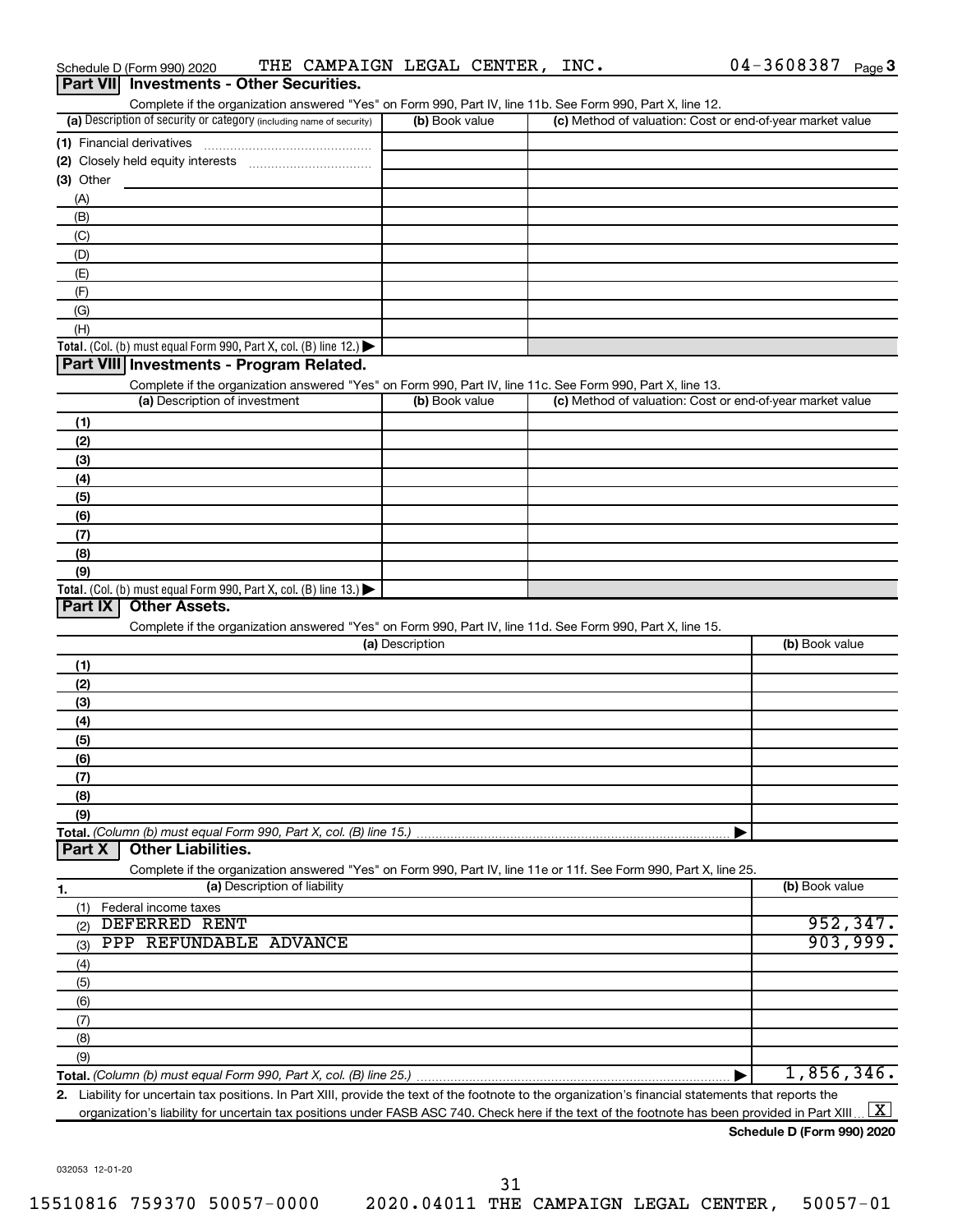|   | THE CAMPAIGN LEGAL CENTER, INC.<br>Schedule D (Form 990) 2020                                                                                                                                                                        |                |         |                | $04 - 3608387$ Page 4 |
|---|--------------------------------------------------------------------------------------------------------------------------------------------------------------------------------------------------------------------------------------|----------------|---------|----------------|-----------------------|
|   | <b>Part XI</b><br>Reconciliation of Revenue per Audited Financial Statements With Revenue per Return.                                                                                                                                |                |         |                |                       |
|   | Complete if the organization answered "Yes" on Form 990, Part IV, line 12a.                                                                                                                                                          |                |         |                |                       |
| 1 | Total revenue, gains, and other support per audited financial statements                                                                                                                                                             |                |         | $\overline{1}$ | 15,578,451.           |
| 2 | Amounts included on line 1 but not on Form 990, Part VIII, line 12:                                                                                                                                                                  |                |         |                |                       |
| a |                                                                                                                                                                                                                                      | 2a             |         |                |                       |
|   |                                                                                                                                                                                                                                      | 2 <sub>b</sub> | 77,260. |                |                       |
|   |                                                                                                                                                                                                                                      | 2c             |         |                |                       |
| d |                                                                                                                                                                                                                                      | 2d             |         |                |                       |
| е | Add lines 2a through 2d                                                                                                                                                                                                              |                |         | 2e             | 77,260.               |
| 3 |                                                                                                                                                                                                                                      |                |         | 3              | 15,501,191.           |
| 4 | Amounts included on Form 990, Part VIII, line 12, but not on line 1:                                                                                                                                                                 |                |         |                |                       |
| а |                                                                                                                                                                                                                                      | 4a             |         |                |                       |
|   |                                                                                                                                                                                                                                      | 4 <sub>h</sub> |         |                |                       |
|   | c Add lines 4a and 4b                                                                                                                                                                                                                |                |         | 4с             | υ.                    |
|   |                                                                                                                                                                                                                                      |                |         | $5\phantom{a}$ | 15,501,191.           |
|   | Part XII   Reconciliation of Expenses per Audited Financial Statements With Expenses per Return.                                                                                                                                     |                |         |                |                       |
|   | Complete if the organization answered "Yes" on Form 990, Part IV, line 12a.                                                                                                                                                          |                |         |                |                       |
| 1 |                                                                                                                                                                                                                                      |                |         | $\blacksquare$ | 10,006,843.           |
| 2 | Amounts included on line 1 but not on Form 990, Part IX, line 25:                                                                                                                                                                    |                |         |                |                       |
| а |                                                                                                                                                                                                                                      | 2a             | 77,260. |                |                       |
| b |                                                                                                                                                                                                                                      | 2 <sub>b</sub> |         |                |                       |
|   |                                                                                                                                                                                                                                      | 2 <sub>c</sub> |         |                |                       |
| d |                                                                                                                                                                                                                                      | 2d             |         |                |                       |
| е | Add lines 2a through 2d <b>contained a contained a contained a contained a</b> contained a contained a contained a contained a contact a contact a contact a contact a contact a contact a contact a contact a contact a contact a   |                |         | 2e             | 77,260.               |
| 3 |                                                                                                                                                                                                                                      |                |         | $\mathbf{a}$   | 9,929,583.            |
|   | Amounts included on Form 990, Part IX, line 25, but not on line 1:                                                                                                                                                                   |                |         |                |                       |
| a |                                                                                                                                                                                                                                      | 4a             |         |                |                       |
| b |                                                                                                                                                                                                                                      | 4 <sub>b</sub> |         |                |                       |
|   | Add lines 4a and 4b                                                                                                                                                                                                                  |                |         | 4с             | 0.                    |
| 5 |                                                                                                                                                                                                                                      |                |         | 5              | 9,929,583.            |
|   | Part XIII Supplemental Information.                                                                                                                                                                                                  |                |         |                |                       |
|   | <b>CONTRACT OF LOD LIBERT ASSESSED AT LOCAL LIBERTY A DISCUSSION AND LIST OF LIBERTY OF A LIBERTY AND LIBERTY OF A LIBERTY AND LIBERTY AND LIBERTY AND LIBERTY AND LIBERTY AND LIBERTY AND LIBERTY AND LIBERTY AND LIBERTY AND L</b> |                |         |                |                       |

Provide the descriptions required for Part II, lines 3, 5, and 9; Part III, lines 1a and 4; Part IV, lines 1b and 2b; Part V, line 4; Part X, line 2; Part XI, lines 2d and 4b; and Part XII, lines 2d and 4b. Also complete this part to provide any additional information.

PART X, LINE 2:

|  |  | THE CENTER REQUIRES THAT A TAX POSITION BE RECOGNIZED OR DERECOGNIZED      |  |  |  |  |  |  |  |  |  |
|--|--|----------------------------------------------------------------------------|--|--|--|--|--|--|--|--|--|
|  |  | BASED ON A "MORE-LIKELY-THAN-NOT" THRESHOLD. THIS APPLIES TO POSITIONS     |  |  |  |  |  |  |  |  |  |
|  |  | TAKEN OR EXPECTED TO BE TAKEN IN A TAX RETURN. THE CENTER DOES NOT BELIEVE |  |  |  |  |  |  |  |  |  |
|  |  | ITS FINANCIAL STATEMENTS INCLUDE, OR REFLECT, ANY UNCERTAIN TAX POSITIONS. |  |  |  |  |  |  |  |  |  |

032054 12-01-20

**Schedule D (Form 990) 2020**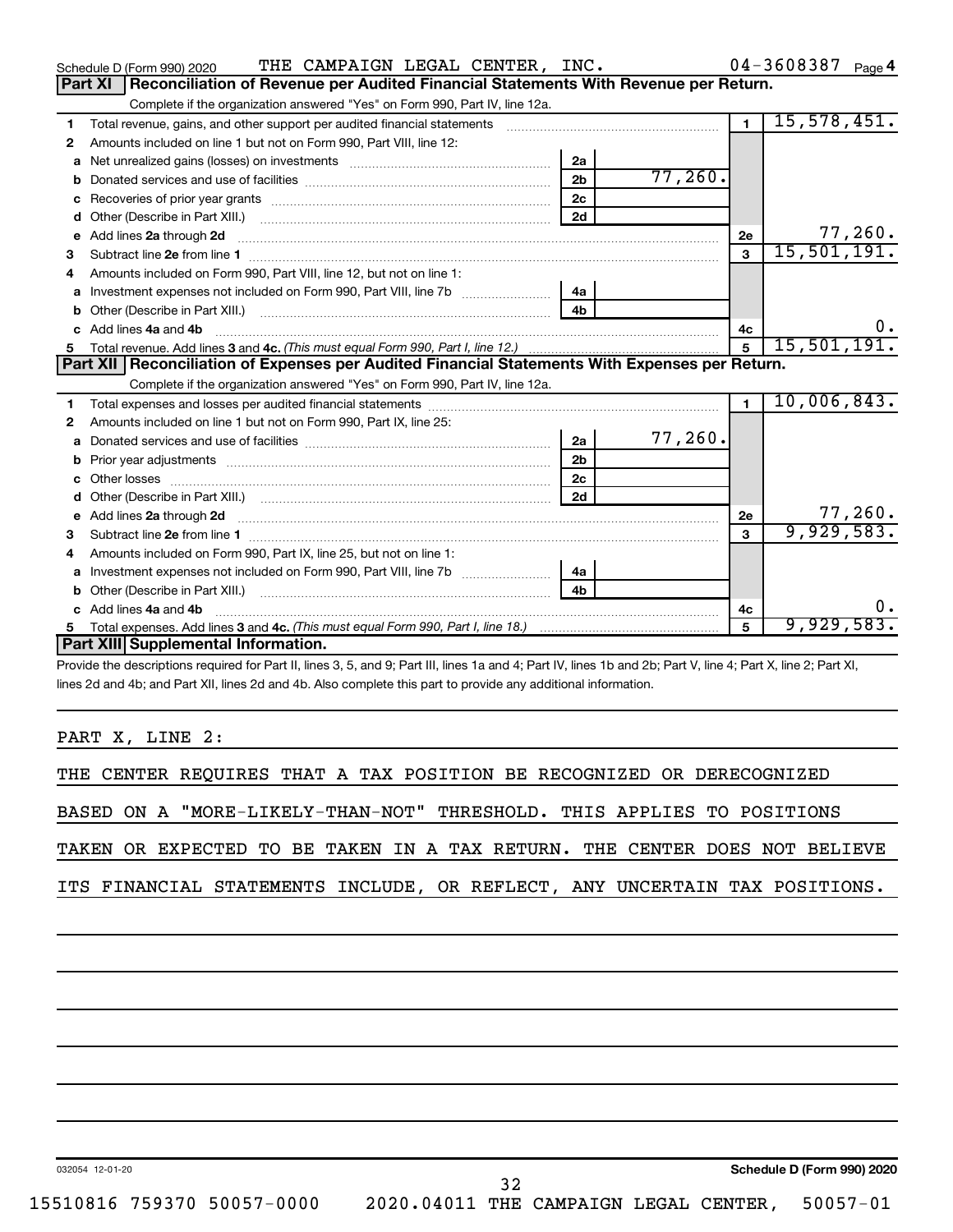| <b>SCHEDULE I</b><br>(Form 990)                                                                                                                                                                                                                                                                            |                          | <b>Grants and Other Assistance to Organizations,</b><br>Governments, and Individuals in the United States<br>Complete if the organization answered "Yes" on Form 990, Part IV, line 21 or 22. |                                                                              |                                         |                                                                |                                          | OMB No. 1545-0047                                                                                            |
|------------------------------------------------------------------------------------------------------------------------------------------------------------------------------------------------------------------------------------------------------------------------------------------------------------|--------------------------|-----------------------------------------------------------------------------------------------------------------------------------------------------------------------------------------------|------------------------------------------------------------------------------|-----------------------------------------|----------------------------------------------------------------|------------------------------------------|--------------------------------------------------------------------------------------------------------------|
| Department of the Treasury<br>Internal Revenue Service                                                                                                                                                                                                                                                     |                          |                                                                                                                                                                                               | Attach to Form 990.<br>Go to www.irs.gov/Form990 for the latest information. |                                         |                                                                |                                          | <b>Open to Public</b><br>Inspection                                                                          |
| Name of the organization                                                                                                                                                                                                                                                                                   |                          | THE CAMPAIGN LEGAL CENTER, INC.                                                                                                                                                               |                                                                              |                                         |                                                                |                                          | <b>Employer identification number</b><br>04-3608387                                                          |
| Part I<br><b>General Information on Grants and Assistance</b>                                                                                                                                                                                                                                              |                          |                                                                                                                                                                                               |                                                                              |                                         |                                                                |                                          |                                                                                                              |
| Does the organization maintain records to substantiate the amount of the grants or assistance, the grantees' eligibility for the grants or assistance, and the selection<br>$\mathbf 1$<br>2 Describe in Part IV the organization's procedures for monitoring the use of grant funds in the United States. |                          |                                                                                                                                                                                               |                                                                              |                                         |                                                                |                                          | $ \mathbf{X} $ Yes<br>l No                                                                                   |
| Part II<br>Grants and Other Assistance to Domestic Organizations and Domestic Governments. Complete if the organization answered "Yes" on Form 990, Part IV, line 21, for any                                                                                                                              |                          |                                                                                                                                                                                               |                                                                              |                                         |                                                                |                                          |                                                                                                              |
| recipient that received more than \$5,000. Part II can be duplicated if additional space is needed.                                                                                                                                                                                                        |                          |                                                                                                                                                                                               |                                                                              |                                         |                                                                |                                          |                                                                                                              |
| <b>1 (a)</b> Name and address of organization<br>or government                                                                                                                                                                                                                                             | $(b)$ EIN                | (c) IRC section<br>(if applicable)                                                                                                                                                            | (d) Amount of<br>cash grant                                                  | (e) Amount of<br>non-cash<br>assistance | (f) Method of<br>valuation (book,<br>FMV, appraisal,<br>other) | (g) Description of<br>noncash assistance | (h) Purpose of grant<br>or assistance                                                                        |
| IOWA JUSTICE ACTION NETWORK<br>2709 EDGEWOOD DRIVE<br>CEDAR FALLS, IA 50613                                                                                                                                                                                                                                | 81-3741284               | 501(C)(3)                                                                                                                                                                                     | 5,000                                                                        | 0.                                      |                                                                |                                          | VOTING RIGHTS RESTORATION<br><b>ACTIVITIES BY PROVIDING</b><br>FINANCIAL SUPPORT.<br>TRAINING MATERIALS, AND |
| BUCKEYE ENVIRONMENTAL NETWORK<br>P.O. BOX 824                                                                                                                                                                                                                                                              |                          |                                                                                                                                                                                               |                                                                              |                                         |                                                                |                                          | VOTING RIGHTS RESTORATION<br>ACTIVITIES BY PROVIDING<br>FINANCIAL SUPPORT,                                   |
| ATHENS, OH 45701                                                                                                                                                                                                                                                                                           | 31-1408723               | 501(C)(3)                                                                                                                                                                                     | 6,000                                                                        | $\mathbf{0}$                            |                                                                |                                          | TRAINING MATERIALS, AND                                                                                      |
| EXPO OF WISCONSIN<br>P.O. BOX 259654<br>MADISON, WI 53725                                                                                                                                                                                                                                                  | 84-3807756               | 501(C)(3)                                                                                                                                                                                     | 5,000                                                                        | $\mathbf 0$                             |                                                                |                                          | VOTING RIGHTS RESTORATION<br>ACTIVITIES BY PROVIDING<br>FINANCIAL SUPPORT,<br>TRAINING MATERIALS, AND        |
| ONE VOICE<br>1072 JR LYNCH ST, STE 7<br>JACKSON, MS 39203                                                                                                                                                                                                                                                  | $02 - 0787550$           | 501(C)(3)                                                                                                                                                                                     | 5,000                                                                        | $\mathbf{0}$                            |                                                                |                                          | VOTING RIGHTS RESTORATION<br>ACTIVITIES BY PROVIDING<br>FINANCIAL SUPPORT,<br>TRAINING MATERIALS, AND        |
| THE PRAXIS PROJECT INC.<br>P.O. BOX 7259<br>OAKLAND, CA 94601                                                                                                                                                                                                                                              | $30-0044814$ $501(C)(3)$ |                                                                                                                                                                                               | 12,500                                                                       | $\mathbf{0}$                            |                                                                |                                          | VOTING RIGHTS RESTORATION<br>ACTIVITIES BY PROVIDING<br>FINANCIAL SUPPORT.<br>TRAINING MATERIALS, AND        |
| 3 Enter total number of other organizations listed in the line 1 table                                                                                                                                                                                                                                     |                          |                                                                                                                                                                                               |                                                                              |                                         |                                                                |                                          | $\overline{5}$ .                                                                                             |

**For Paperwork Reduction Act Notice, see the Instructions for Form 990. Schedule I (Form 990) 2020** LHA SEE PART IV FOR COLUMN (H) DESCRIPTIONS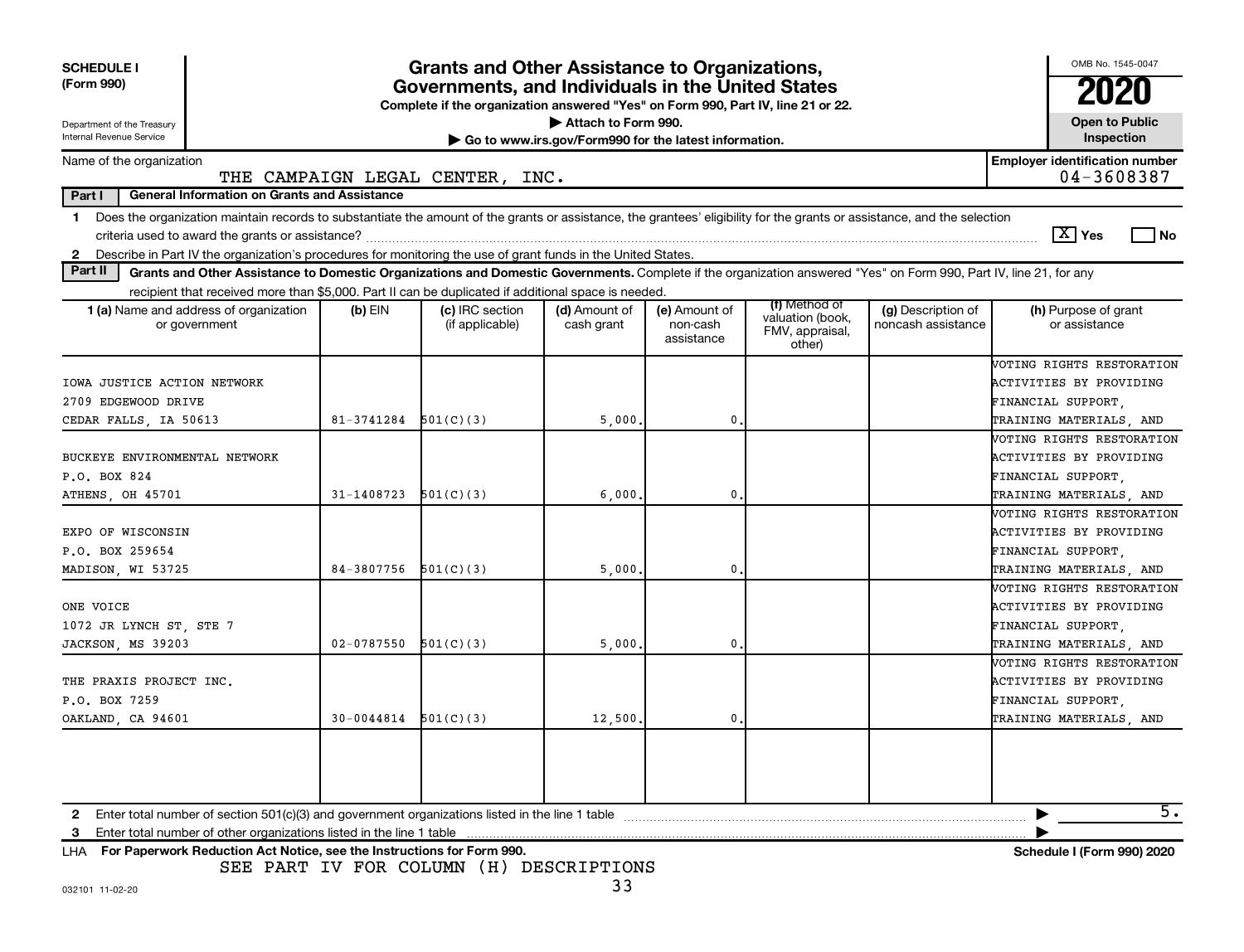**2**

Part III | Grants and Other Assistance to Domestic Individuals. Complete if the organization answered "Yes" on Form 990, Part IV, line 22. Part III can be duplicated if additional space is needed.

| (a) Type of grant or assistance                                                                                                                      | (b) Number of<br>recipients | (c) Amount of<br>cash grant | (d) Amount of non-<br>cash assistance | (e) Method of valuation<br>(book, FMV, appraisal, other) | (f) Description of noncash assistance |
|------------------------------------------------------------------------------------------------------------------------------------------------------|-----------------------------|-----------------------------|---------------------------------------|----------------------------------------------------------|---------------------------------------|
|                                                                                                                                                      |                             |                             |                                       |                                                          |                                       |
|                                                                                                                                                      |                             |                             |                                       |                                                          |                                       |
|                                                                                                                                                      |                             |                             |                                       |                                                          |                                       |
|                                                                                                                                                      |                             |                             |                                       |                                                          |                                       |
|                                                                                                                                                      |                             |                             |                                       |                                                          |                                       |
|                                                                                                                                                      |                             |                             |                                       |                                                          |                                       |
|                                                                                                                                                      |                             |                             |                                       |                                                          |                                       |
|                                                                                                                                                      |                             |                             |                                       |                                                          |                                       |
|                                                                                                                                                      |                             |                             |                                       |                                                          |                                       |
|                                                                                                                                                      |                             |                             |                                       |                                                          |                                       |
| Supplemental Information. Provide the information required in Part I, line 2; Part III, column (b); and any other additional information.<br>Part IV |                             |                             |                                       |                                                          |                                       |
|                                                                                                                                                      |                             |                             |                                       |                                                          |                                       |

PART I, LINE 2:

CLC SELECTS SUBGRANTEES IN RIGHTS RESTORATION WORK BASED ON THEIR PROXIMITY

TO THE DIRECTLY IMPACTED COMMUNITY, THEIR CAPACITY FOR BUILDING UP A

SUSTAINABLE SYSTEM OF PROVIDING SERVICES OVER A PERIOD-OF-TIME AND

AT-SCALE, AND THEIR REPUTATION. CLC DRAFTS A SCOPE OF WORK PROPOSAL THAT IS

REVIEWED AND APPROVED INTERNALLY BEFORE A GRANT AGREEMENT / MOU IS EXECUTED

WITH A SUBGRANTEE AND BOTH DOCUMENTS ARE RETAINED IN CLC'S FILES.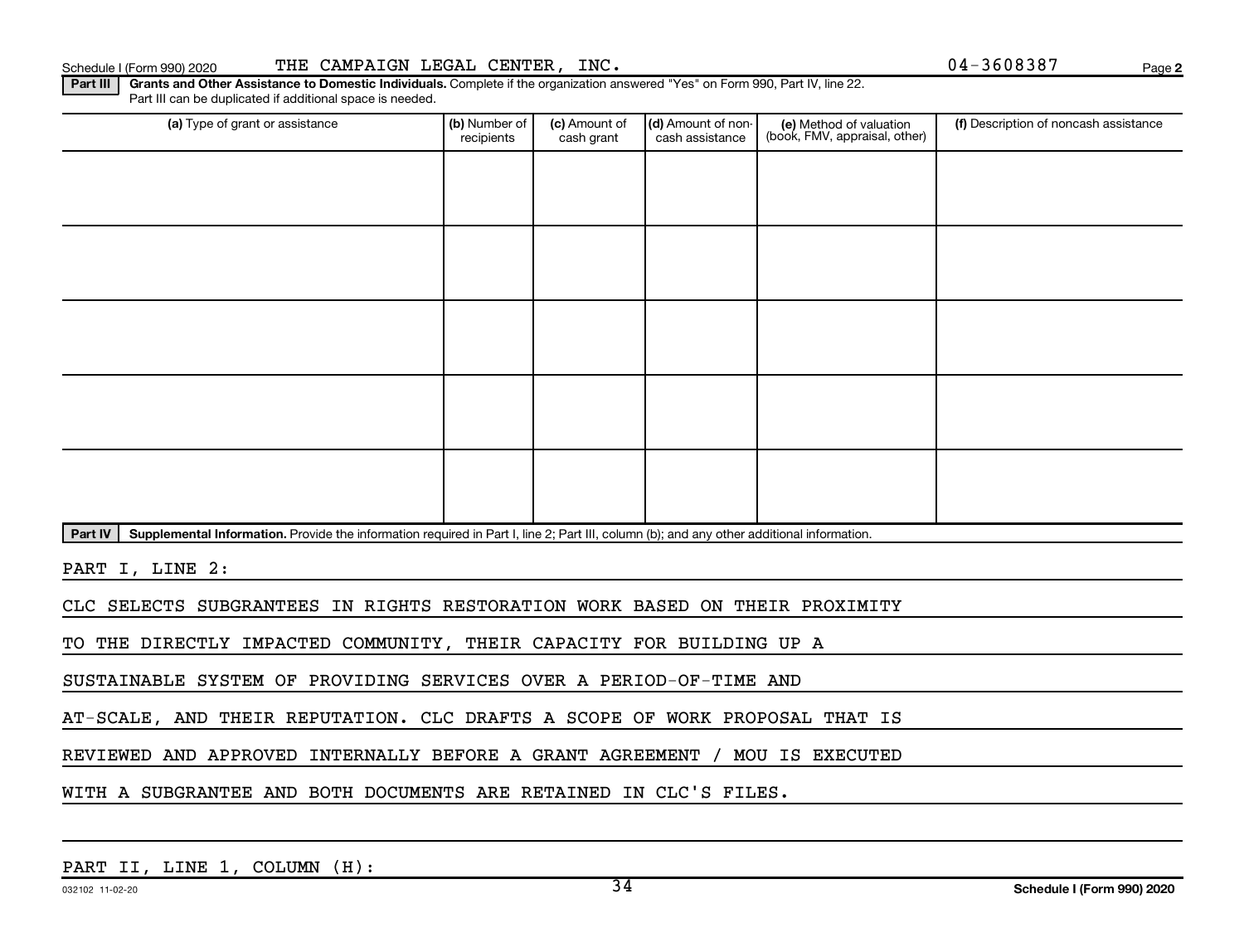| Schedule I (Form 990) |                                                                 | THE CAMPAIGN LEGAL CENTER, INC. |  |  | 04-3608387 <sub>Page2</sub>                                              |  |
|-----------------------|-----------------------------------------------------------------|---------------------------------|--|--|--------------------------------------------------------------------------|--|
|                       | <b>Part IV Supplemental Information</b>                         |                                 |  |  |                                                                          |  |
|                       |                                                                 |                                 |  |  |                                                                          |  |
|                       | NAME OF ORGANIZATION OR GOVERNMENT: IOWA JUSTICE ACTION NETWORK |                                 |  |  |                                                                          |  |
|                       |                                                                 |                                 |  |  |                                                                          |  |
|                       |                                                                 |                                 |  |  | (H) PURPOSE OF GRANT OR ASSISTANCE: VOTING RIGHTS RESTORATION ACTIVITIES |  |

BY PROVIDING FINANCIAL SUPPORT, TRAINING MATERIALS, AND LEGAL BACKUP.

NAME OF ORGANIZATION OR GOVERNMENT: BUCKEYE ENVIRONMENTAL NETWORK

(H) PURPOSE OF GRANT OR ASSISTANCE: VOTING RIGHTS RESTORATION ACTIVITIES

BY PROVIDING FINANCIAL SUPPORT, TRAINING MATERIALS, AND LEGAL BACKUP.

NAME OF ORGANIZATION OR GOVERNMENT: EXPO OF WISCONSIN

(H) PURPOSE OF GRANT OR ASSISTANCE: VOTING RIGHTS RESTORATION ACTIVITIES

BY PROVIDING FINANCIAL SUPPORT, TRAINING MATERIALS, AND LEGAL BACKUP.

NAME OF ORGANIZATION OR GOVERNMENT: ONE VOICE

(H) PURPOSE OF GRANT OR ASSISTANCE: VOTING RIGHTS RESTORATION ACTIVITIES

BY PROVIDING FINANCIAL SUPPORT, TRAINING MATERIALS, AND LEGAL BACKUP.

NAME OF ORGANIZATION OR GOVERNMENT: THE PRAXIS PROJECT INC.

(H) PURPOSE OF GRANT OR ASSISTANCE: VOTING RIGHTS RESTORATION ACTIVITIES

BY PROVIDING FINANCIAL SUPPORT, TRAINING MATERIALS, AND LEGAL BACKUP.

**Schedule I (Form 990)**

032291 04-01-20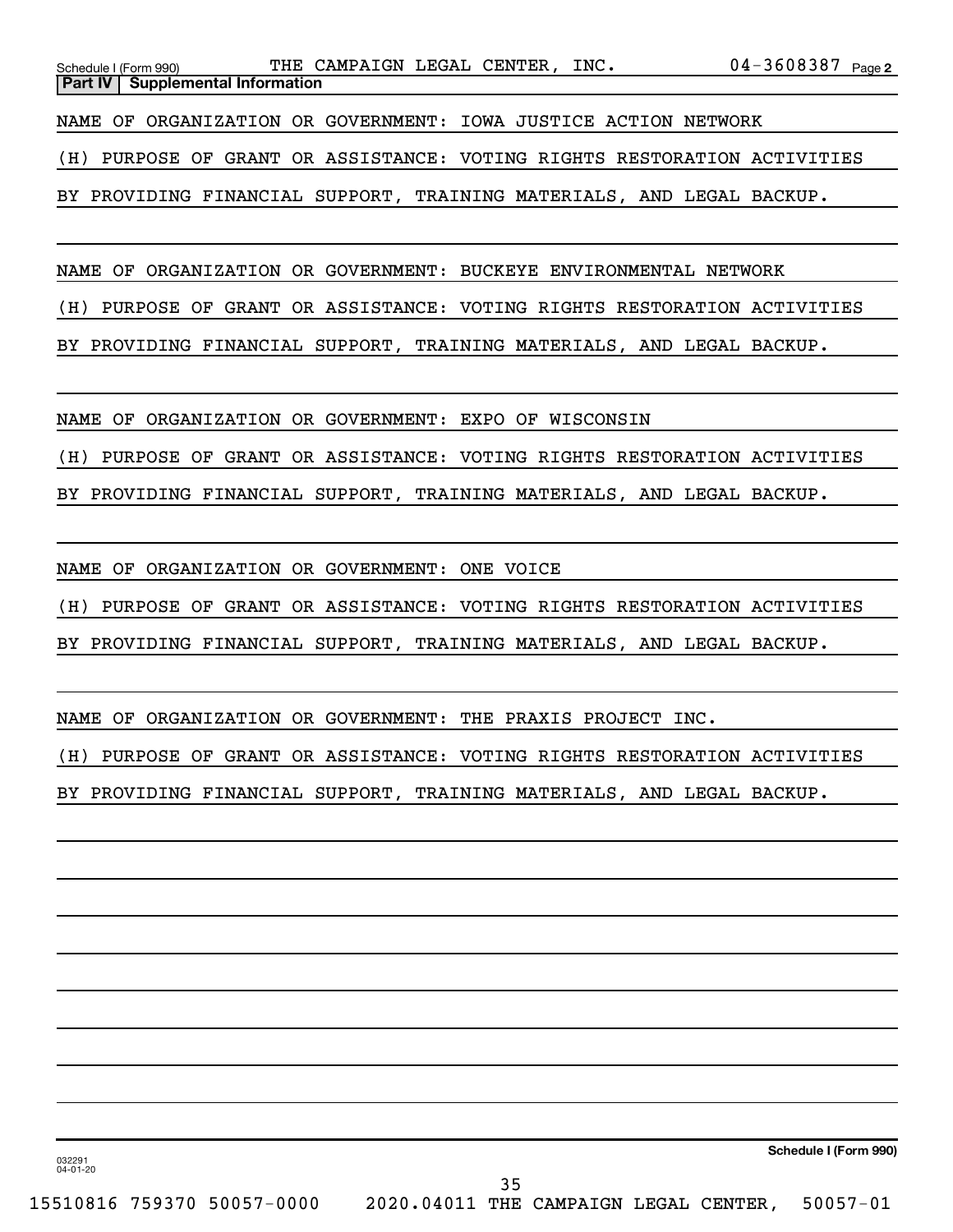|    | <b>Compensation Information</b><br><b>SCHEDULE J</b>                                                                                                                                                 |                                       |              | OMB No. 1545-0047     |                             |
|----|------------------------------------------------------------------------------------------------------------------------------------------------------------------------------------------------------|---------------------------------------|--------------|-----------------------|-----------------------------|
|    | (Form 990)<br>For certain Officers, Directors, Trustees, Key Employees, and Highest                                                                                                                  |                                       |              |                       |                             |
|    | <b>Compensated Employees</b>                                                                                                                                                                         |                                       |              |                       |                             |
|    | Complete if the organization answered "Yes" on Form 990, Part IV, line 23.<br>Attach to Form 990.                                                                                                    |                                       |              | <b>Open to Public</b> |                             |
|    | Department of the Treasury<br>Go to www.irs.gov/Form990 for instructions and the latest information.<br>Internal Revenue Service                                                                     |                                       |              | Inspection            |                             |
|    | Name of the organization                                                                                                                                                                             | <b>Employer identification number</b> |              |                       |                             |
|    | THE CAMPAIGN LEGAL CENTER, INC.                                                                                                                                                                      | 04-3608387                            |              |                       |                             |
|    | <b>Questions Regarding Compensation</b><br>Part I                                                                                                                                                    |                                       |              |                       |                             |
|    |                                                                                                                                                                                                      |                                       |              | <b>Yes</b>            | No                          |
|    | Check the appropriate box(es) if the organization provided any of the following to or for a person listed on Form 990,                                                                               |                                       |              |                       |                             |
|    | Part VII, Section A, line 1a. Complete Part III to provide any relevant information regarding these items.                                                                                           |                                       |              |                       |                             |
|    | First-class or charter travel<br>Housing allowance or residence for personal use                                                                                                                     |                                       |              |                       |                             |
|    | Travel for companions<br>Payments for business use of personal residence                                                                                                                             |                                       |              |                       |                             |
|    | Tax indemnification and gross-up payments<br>Health or social club dues or initiation fees                                                                                                           |                                       |              |                       |                             |
|    | Discretionary spending account<br>Personal services (such as maid, chauffeur, chef)                                                                                                                  |                                       |              |                       |                             |
|    |                                                                                                                                                                                                      |                                       |              |                       |                             |
|    | <b>b</b> If any of the boxes on line 1a are checked, did the organization follow a written policy regarding payment or                                                                               |                                       |              |                       |                             |
|    | reimbursement or provision of all of the expenses described above? If "No," complete Part III to explain                                                                                             |                                       | 1b           |                       |                             |
| 2  | Did the organization require substantiation prior to reimbursing or allowing expenses incurred by all directors,                                                                                     |                                       |              |                       |                             |
|    |                                                                                                                                                                                                      |                                       | $\mathbf{2}$ |                       |                             |
|    |                                                                                                                                                                                                      |                                       |              |                       |                             |
| з  | Indicate which, if any, of the following the organization used to establish the compensation of the organization's                                                                                   |                                       |              |                       |                             |
|    | CEO/Executive Director. Check all that apply. Do not check any boxes for methods used by a related organization to<br>establish compensation of the CEO/Executive Director, but explain in Part III. |                                       |              |                       |                             |
|    | $ \mathbf{X} $ Compensation committee<br>Written employment contract                                                                                                                                 |                                       |              |                       |                             |
|    | $\boxed{\textbf{X}}$ Compensation survey or study<br>Independent compensation consultant                                                                                                             |                                       |              |                       |                             |
|    | Approval by the board or compensation committee<br>Form 990 of other organizations                                                                                                                   |                                       |              |                       |                             |
|    |                                                                                                                                                                                                      |                                       |              |                       |                             |
| 4  | During the year, did any person listed on Form 990, Part VII, Section A, line 1a, with respect to the filing                                                                                         |                                       |              |                       |                             |
|    | organization or a related organization:                                                                                                                                                              |                                       |              |                       |                             |
| а  | Receive a severance payment or change-of-control payment?                                                                                                                                            |                                       | 4a           |                       | х                           |
| b  |                                                                                                                                                                                                      |                                       | 4b           |                       | $\overline{\text{x}}$       |
| с  | Participate in or receive payment from an equity-based compensation arrangement?                                                                                                                     |                                       | 4c           |                       | $\overline{\textnormal{x}}$ |
|    | If "Yes" to any of lines 4a-c, list the persons and provide the applicable amounts for each item in Part III.                                                                                        |                                       |              |                       |                             |
|    |                                                                                                                                                                                                      |                                       |              |                       |                             |
|    | Only section 501(c)(3), 501(c)(4), and 501(c)(29) organizations must complete lines 5-9.                                                                                                             |                                       |              |                       |                             |
|    | For persons listed on Form 990, Part VII, Section A, line 1a, did the organization pay or accrue any compensation                                                                                    |                                       |              |                       |                             |
|    | contingent on the revenues of:                                                                                                                                                                       |                                       |              |                       |                             |
| a  |                                                                                                                                                                                                      |                                       | 5a           |                       | х                           |
|    |                                                                                                                                                                                                      |                                       | 5b           |                       | $\overline{\mathbf{X}}$     |
|    | If "Yes" on line 5a or 5b, describe in Part III.                                                                                                                                                     |                                       |              |                       |                             |
| 6. | For persons listed on Form 990, Part VII, Section A, line 1a, did the organization pay or accrue any compensation                                                                                    |                                       |              |                       |                             |
|    | contingent on the net earnings of:                                                                                                                                                                   |                                       |              |                       |                             |
| a  |                                                                                                                                                                                                      |                                       | 6а           |                       | х                           |
|    |                                                                                                                                                                                                      |                                       | 6b           |                       | $\overline{\mathbf{X}}$     |
|    | If "Yes" on line 6a or 6b, describe in Part III.                                                                                                                                                     |                                       |              |                       |                             |
|    | 7 For persons listed on Form 990, Part VII, Section A, line 1a, did the organization provide any nonfixed payments                                                                                   |                                       |              |                       |                             |
|    |                                                                                                                                                                                                      |                                       | 7            | х                     |                             |
| 8  | Were any amounts reported on Form 990, Part VII, paid or accrued pursuant to a contract that was subject to the                                                                                      |                                       |              |                       |                             |
|    |                                                                                                                                                                                                      |                                       | 8            |                       | х                           |
| 9  | If "Yes" on line 8, did the organization also follow the rebuttable presumption procedure described in                                                                                               |                                       |              |                       |                             |
|    |                                                                                                                                                                                                      |                                       | 9            |                       |                             |
|    | LHA For Paperwork Reduction Act Notice, see the Instructions for Form 990.                                                                                                                           | Schedule J (Form 990) 2020            |              |                       |                             |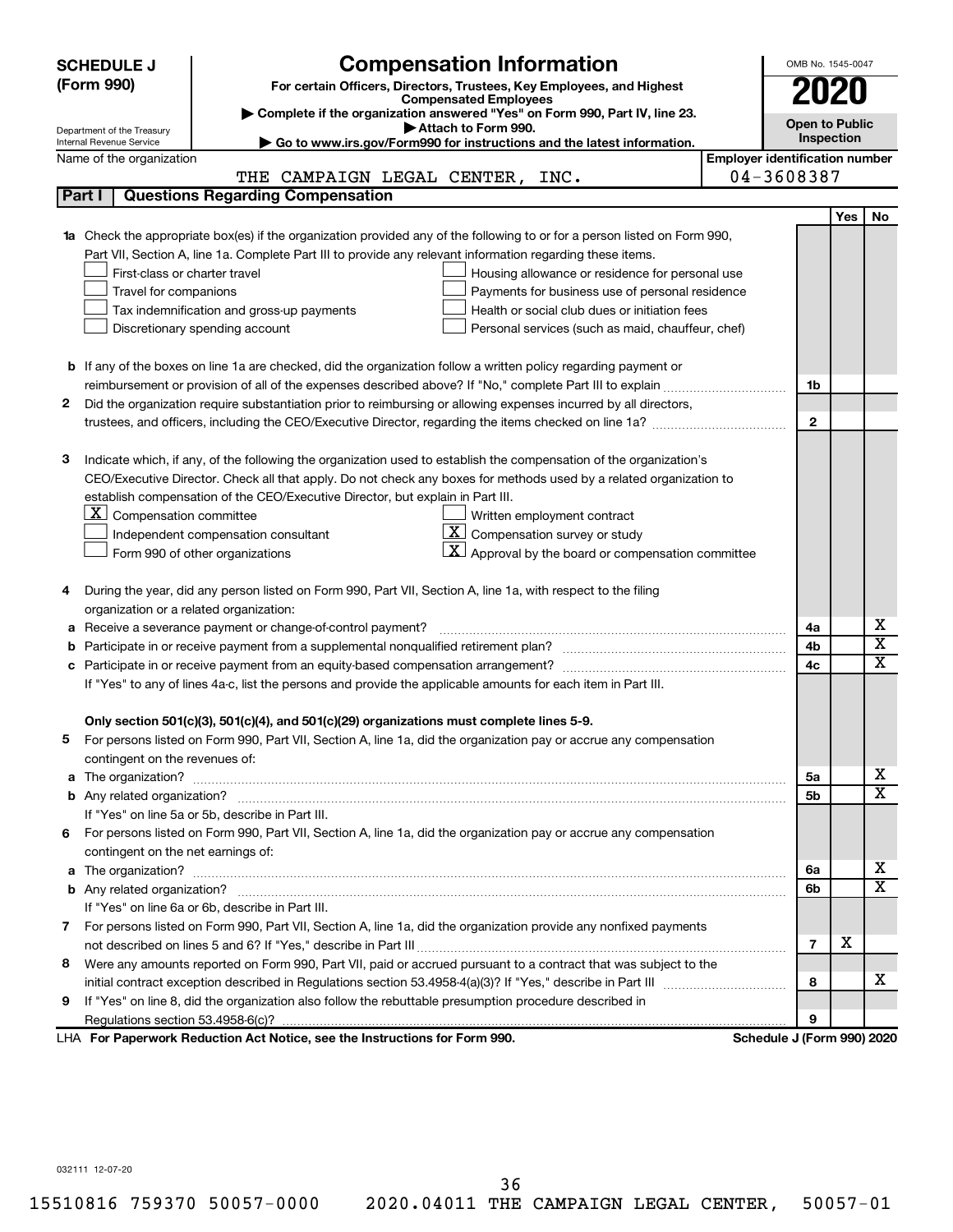#### Part II | Officers, Directors, Trustees, Key Employees, and Highest Compensated Employees. Use duplicate copies if additional space is needed.

For each individual whose compensation must be reported on Schedule J, report compensation from the organization on row (i) and from related organizations, described in the instructions, on row (ii). Do not list any individuals that aren't listed on Form 990, Part VII.

Note: The sum of columns (B)(i)-(iii) for each listed individual must equal the total amount of Form 990, Part VII, Section A, line 1a, applicable column (D) and (E) amounts for that individual.

|                                     |       |                          | (B) Breakdown of W-2 and/or 1099-MISC compensation |                                           | (C) Retirement and             | (D) Nontaxable   | (E) Total of columns        | (F) Compensation                                           |
|-------------------------------------|-------|--------------------------|----------------------------------------------------|-------------------------------------------|--------------------------------|------------------|-----------------------------|------------------------------------------------------------|
| (A) Name and Title                  |       | (i) Base<br>compensation | (ii) Bonus &<br>incentive<br>compensation          | (iii) Other<br>reportable<br>compensation | other deferred<br>compensation | benefits         | $(B)(i)$ - $(D)$            | in column (B)<br>reported as deferred<br>on prior Form 990 |
| TREVOR POTTER<br>(1)                | (i)   | 307,570.                 | 1,000.                                             | $\overline{0}$ .                          | 15,554.                        | 18,344.          | 342, 468.                   | 0.                                                         |
| CEO & PRESIDENT                     | (ii)  | 0.                       | 0.                                                 | 0.                                        | $\Omega$ .                     | 0.               | 0.                          | $\overline{0}$ .                                           |
| ADAV NOTI<br>(2)                    | (i)   | 197,676.                 | 1,000.                                             | $\overline{\mathbf{0}}$ .                 | 7,947.                         | 1,625.           | 208, 248.                   | $\overline{0}$ .                                           |
| SR. DIRECTOR, TRIAL LITIGATION      | (ii)  | 0.                       | 0.                                                 | $\overline{\mathbf{0}}$ .                 | 0.                             | 0                | $\Omega$ .                  | $\overline{0}$ .                                           |
| (3)<br>KEDRIC PAYNE                 | (i)   | 180,000.                 | 1,000.                                             | $\overline{\mathbf{0}}$ .                 | 5,205.                         | 10,323           | 196,528.                    | $\overline{0}$ .                                           |
| SR. DIRECTOR, ETHICS & GEN. COUNSEL | (ii)  | $\overline{0}$ .         | 0.                                                 | $\overline{\mathbf{0}}$ .                 | 0.                             | 0                | $\Omega$ .                  | $\overline{0}$ .                                           |
| <b>JASON JAFFERY</b><br>(4)         | (i)   | 172, 343.                | 1,000.                                             | $\overline{0}$ .                          | 5,599.                         | 12,318           | 191,260.                    | $\overline{0}$ .                                           |
| CHIEF DEVELOPMENT OFFICER           | (ii)  | 0.                       | 0.                                                 | 0.                                        | 0.                             | $\Omega$ .       | $\overline{0}$ .            | $\overline{0}$ .                                           |
| TARA MALLOY<br>(5)                  | (i)   | 171,936.                 | 1,000.                                             | $\overline{0}$ .                          | 6,608.                         | 10, 513.         | 190,057.                    | $\overline{0}$ .                                           |
| SR. DIRECTOR, APPELLATE LIT & STRAT | (ii)  | $\overline{0}$ .         | $\overline{0}$ .                                   | $\overline{0}$ .                          | $\overline{0}$ .               | 0.               | $\overline{0}$ .            | $\overline{0}$ .                                           |
| MARY MARES<br>(6)                   | (i)   | 168,538.                 | 1,000.                                             | $\overline{0}$ .                          | 5,002.                         | 14,970.          | 189,510.                    | $\overline{0}$ .                                           |
| CHIEF ADMINISTRATIVE OFFICER        | (ii)  | $\overline{0}$ .         | $\overline{\mathfrak{o}}$ .                        | $\overline{0}$ .                          | $\overline{0}$ .               | $\overline{0}$ . | $\overline{\mathfrak{o}}$ . | $\overline{0}$ .                                           |
|                                     | (i)   |                          |                                                    |                                           |                                |                  |                             |                                                            |
|                                     | (ii)  |                          |                                                    |                                           |                                |                  |                             |                                                            |
|                                     | (i)   |                          |                                                    |                                           |                                |                  |                             |                                                            |
|                                     | (ii)  |                          |                                                    |                                           |                                |                  |                             |                                                            |
|                                     | (i)   |                          |                                                    |                                           |                                |                  |                             |                                                            |
|                                     | (ii)  |                          |                                                    |                                           |                                |                  |                             |                                                            |
|                                     | (i)   |                          |                                                    |                                           |                                |                  |                             |                                                            |
|                                     | (ii)  |                          |                                                    |                                           |                                |                  |                             |                                                            |
|                                     | (i)   |                          |                                                    |                                           |                                |                  |                             |                                                            |
|                                     | (ii)  |                          |                                                    |                                           |                                |                  |                             |                                                            |
|                                     | (i)   |                          |                                                    |                                           |                                |                  |                             |                                                            |
|                                     | (ii)  |                          |                                                    |                                           |                                |                  |                             |                                                            |
|                                     | (i)   |                          |                                                    |                                           |                                |                  |                             |                                                            |
|                                     | (ii)  |                          |                                                    |                                           |                                |                  |                             |                                                            |
|                                     | (i)   |                          |                                                    |                                           |                                |                  |                             |                                                            |
|                                     | (ii)  |                          |                                                    |                                           |                                |                  |                             |                                                            |
|                                     | (i)   |                          |                                                    |                                           |                                |                  |                             |                                                            |
|                                     | (ii)  |                          |                                                    |                                           |                                |                  |                             |                                                            |
|                                     | (i)   |                          |                                                    |                                           |                                |                  |                             |                                                            |
|                                     | (iii) |                          |                                                    |                                           |                                |                  |                             |                                                            |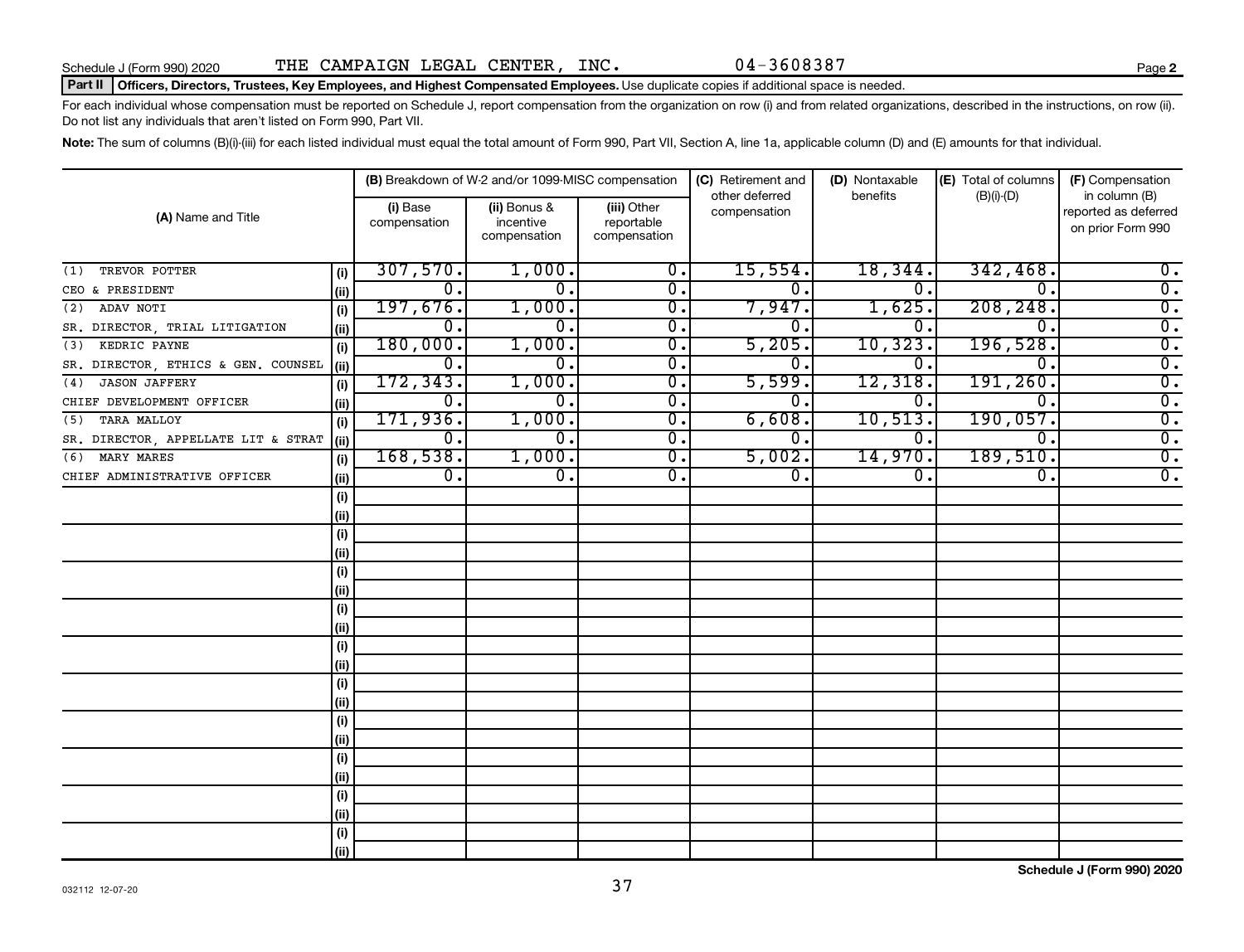#### **Part III Supplemental Information**

Provide the information, explanation, or descriptions required for Part I, lines 1a, 1b, 3, 4a, 4b, 4c, 5a, 5b, 6a, 6b, 7, and 8, and for Part II. Also complete this part for any additional information.

#### PART I, LINE 7:

BONUSES WERE PROVIDED TO ALL STAFF AT YEAR END 2020 AND WERE APPROVED BY

THE PRESIDENT, THE VICE PRESIDENT AND THE CHIEF ADMINISTRATIVE OFFICER.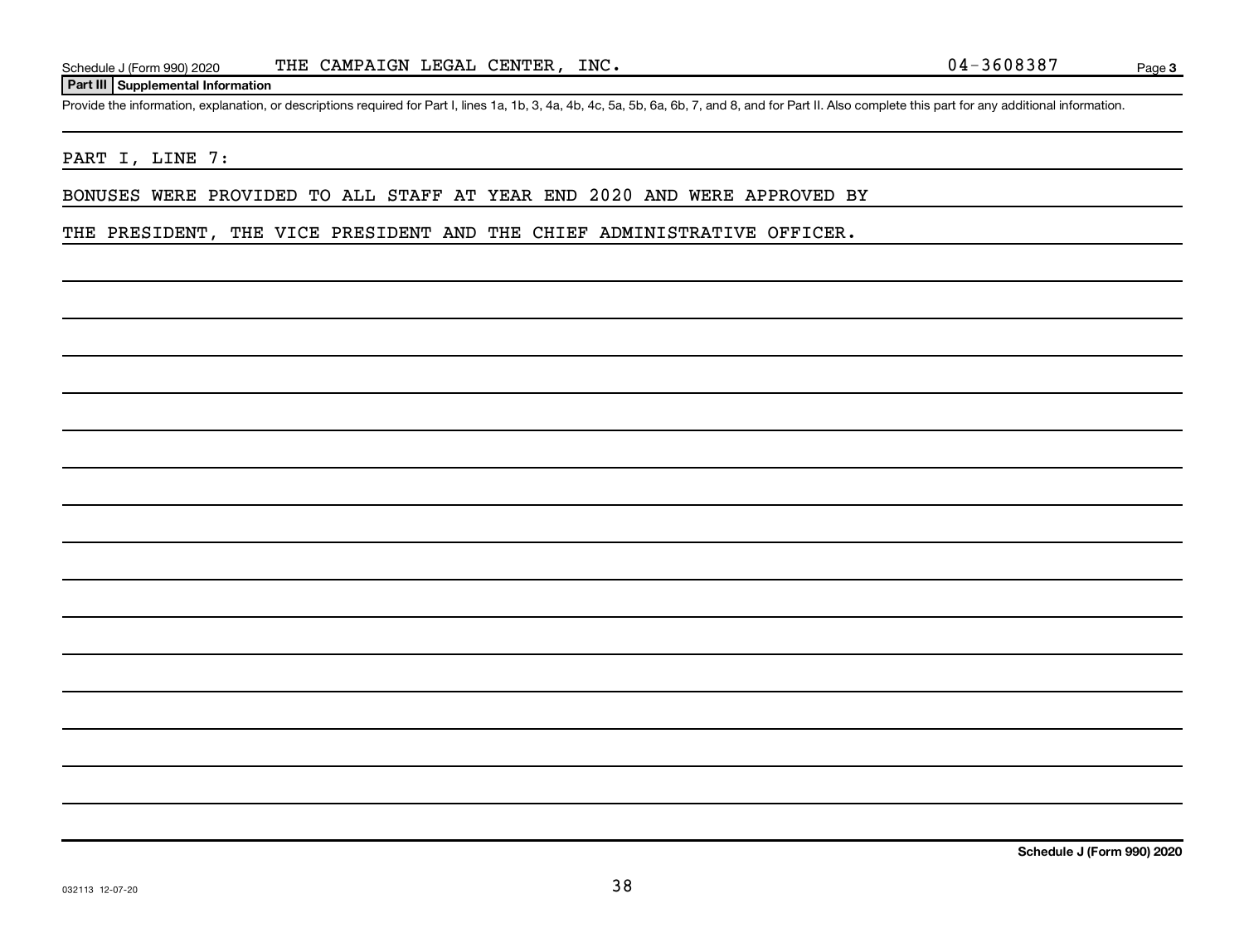#### **SCHEDULE M (Form 990)**

## **Noncash Contributions**

OMB No. 1545-0047

| Department of the Treasury |
|----------------------------|
| Internal Revenue Service   |

Name of the organization

◆ Complete if the organizations answered "Yes" on Form 990, Part IV, lines 29 or 30.<br>● Complete if the organizations answered "Yes" on Form 990, Part IV, lines 29 or 30. **Attach to Form 990.**  $\blacktriangleright$ 

 **Go to www.irs.gov/Form990 for instructions and the latest information.** J

**Inspection Employer identification number**

**Open to Public**

|        | CAMPAIGN<br>THE          | LEGAL          | <b>CENTER</b>    | INC.                        | $04 - 3608387$               |
|--------|--------------------------|----------------|------------------|-----------------------------|------------------------------|
| Part I | <b>Types of Property</b> |                |                  |                             |                              |
|        |                          | (a<br>Check if | (b)<br>Number of | (C)<br>Noncash contribution | (d)<br>Method of determining |

|    |                                                                                                                                | Check if<br>applicable | Number of<br>contributions or                  | Noncash contribution<br>amounts reported on |    | Method of determining<br>noncash contribution amounts |     |     |             |
|----|--------------------------------------------------------------------------------------------------------------------------------|------------------------|------------------------------------------------|---------------------------------------------|----|-------------------------------------------------------|-----|-----|-------------|
| 1. |                                                                                                                                |                        | items contributed Form 990, Part VIII, line 1g |                                             |    |                                                       |     |     |             |
| 2  |                                                                                                                                |                        |                                                |                                             |    |                                                       |     |     |             |
| 3  |                                                                                                                                |                        |                                                |                                             |    |                                                       |     |     |             |
| 4  |                                                                                                                                |                        |                                                |                                             |    |                                                       |     |     |             |
| 5  | Clothing and household goods                                                                                                   |                        |                                                |                                             |    |                                                       |     |     |             |
| 6  |                                                                                                                                |                        |                                                |                                             |    |                                                       |     |     |             |
| 7  |                                                                                                                                |                        |                                                |                                             |    |                                                       |     |     |             |
| 8  |                                                                                                                                |                        |                                                |                                             |    |                                                       |     |     |             |
| 9  |                                                                                                                                | $\overline{\text{x}}$  | 14I                                            |                                             |    | 243, 234. FAIR MARKET VALUE                           |     |     |             |
|    |                                                                                                                                |                        |                                                |                                             |    |                                                       |     |     |             |
| 10 | Securities - Closely held stock                                                                                                |                        |                                                |                                             |    |                                                       |     |     |             |
| 11 | Securities - Partnership, LLC, or                                                                                              |                        |                                                |                                             |    |                                                       |     |     |             |
|    |                                                                                                                                |                        |                                                |                                             |    |                                                       |     |     |             |
| 12 | Securities - Miscellaneous                                                                                                     |                        |                                                |                                             |    |                                                       |     |     |             |
| 13 | Qualified conservation contribution -                                                                                          |                        |                                                |                                             |    |                                                       |     |     |             |
| 14 | Qualified conservation contribution - Other                                                                                    |                        |                                                |                                             |    |                                                       |     |     |             |
| 15 |                                                                                                                                |                        |                                                |                                             |    |                                                       |     |     |             |
| 16 | Real estate - Commercial                                                                                                       |                        |                                                |                                             |    |                                                       |     |     |             |
| 17 |                                                                                                                                |                        |                                                |                                             |    |                                                       |     |     |             |
| 18 |                                                                                                                                |                        |                                                |                                             |    |                                                       |     |     |             |
| 19 |                                                                                                                                |                        |                                                |                                             |    |                                                       |     |     |             |
| 20 |                                                                                                                                |                        |                                                |                                             |    |                                                       |     |     |             |
| 21 |                                                                                                                                |                        |                                                |                                             |    |                                                       |     |     |             |
| 22 |                                                                                                                                |                        |                                                |                                             |    |                                                       |     |     |             |
| 23 |                                                                                                                                |                        |                                                |                                             |    |                                                       |     |     |             |
| 24 |                                                                                                                                |                        |                                                |                                             |    |                                                       |     |     |             |
| 25 | Other $\blacktriangleright$                                                                                                    |                        |                                                |                                             |    |                                                       |     |     |             |
| 26 | Other $\blacktriangleright$                                                                                                    |                        |                                                |                                             |    |                                                       |     |     |             |
| 27 | Other $\blacktriangleright$                                                                                                    |                        |                                                |                                             |    |                                                       |     |     |             |
| 28 | Other $\blacktriangleright$                                                                                                    |                        |                                                |                                             |    |                                                       |     |     |             |
| 29 | Number of Forms 8283 received by the organization during the tax year for contributions                                        |                        |                                                |                                             |    |                                                       |     |     |             |
|    | for which the organization completed Form 8283, Part V, Donee Acknowledgement                                                  |                        |                                                |                                             | 29 |                                                       |     |     |             |
|    |                                                                                                                                |                        |                                                |                                             |    |                                                       |     | Yes | No          |
|    | 30a During the year, did the organization receive by contribution any property reported in Part I, lines 1 through 28, that it |                        |                                                |                                             |    |                                                       |     |     |             |
|    | must hold for at least three years from the date of the initial contribution, and which isn't required to be used for          |                        |                                                |                                             |    |                                                       |     |     |             |
|    |                                                                                                                                |                        |                                                |                                             |    |                                                       | 30a |     | $\mathbf X$ |
|    | <b>b</b> If "Yes," describe the arrangement in Part II.                                                                        |                        |                                                |                                             |    |                                                       |     |     |             |
| 31 | Does the organization have a gift acceptance policy that requires the review of any nonstandard contributions?                 |                        |                                                |                                             |    |                                                       | 31  |     | х           |
|    | 32a Does the organization hire or use third parties or related organizations to solicit, process, or sell noncash              |                        |                                                |                                             |    |                                                       |     |     |             |
|    | contributions?                                                                                                                 |                        |                                                |                                             |    |                                                       | 32a |     | х           |
|    | <b>b</b> If "Yes," describe in Part II.                                                                                        |                        |                                                |                                             |    |                                                       |     |     |             |
| 33 | If the organization didn't report an amount in column (c) for a type of property for which column (a) is checked,              |                        |                                                |                                             |    |                                                       |     |     |             |
|    | describe in Part II.                                                                                                           |                        |                                                |                                             |    |                                                       |     |     |             |

**For Paperwork Reduction Act Notice, see the Instructions for Form 990. Schedule M (Form 990) 2020** LHA

032141 11-23-20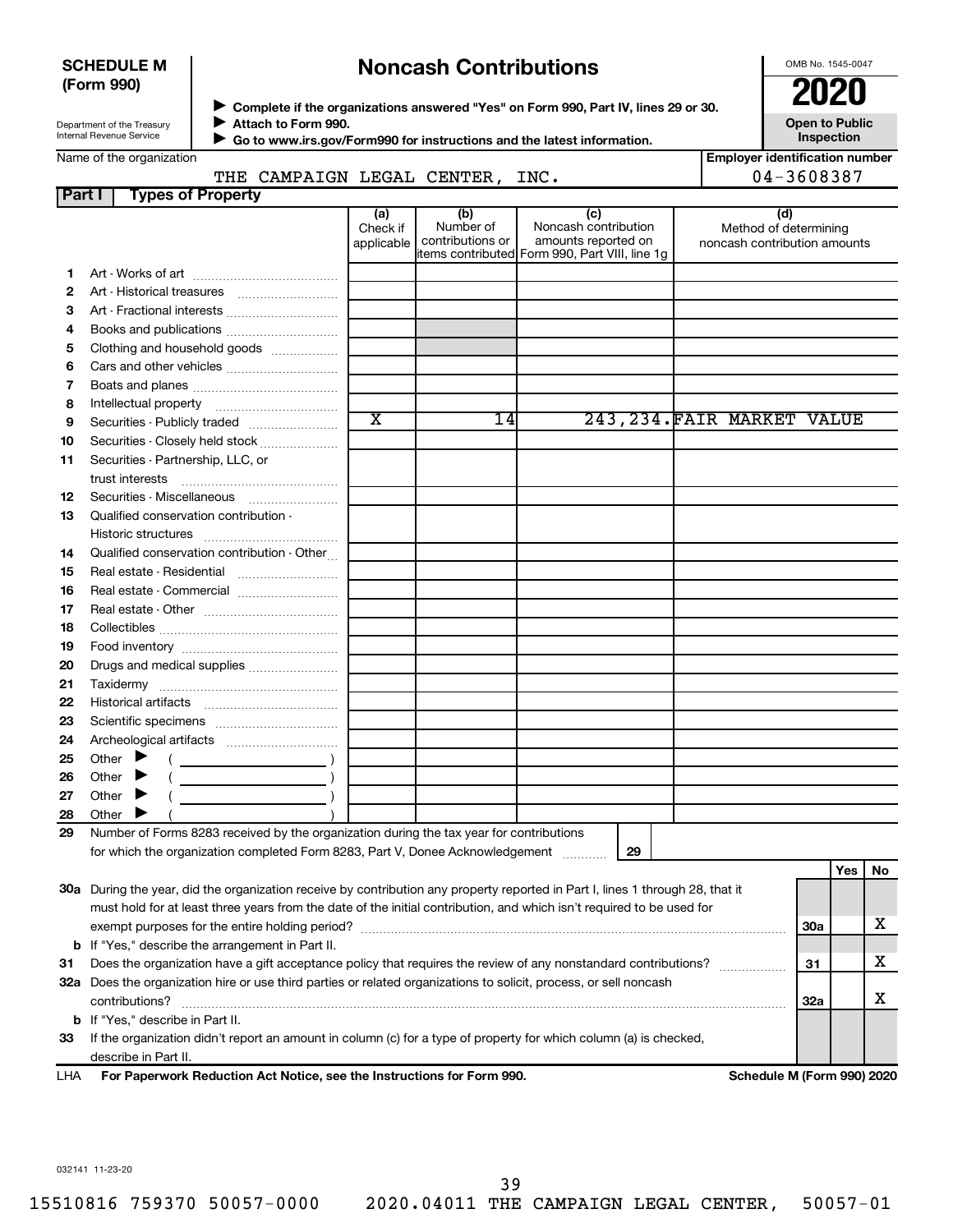Part II | Supplemental Information. Provide the information required by Part I, lines 30b, 32b, and 33, and whether the organization is reporting in Part I, column (b), the number of contributions, the number of items received, or a combination of both. Also complete this part for any additional information.

SCHEDULE M, PART I, COLUMN (B):

#### CONTRIBUTIONS INCLUDE TOTAL NUMBER OF STOCK CONTRIBUTIONS RECEIVED

DURING THE YEAR.

**Schedule M (Form 990) 2020**

**2**

032142 11-23-20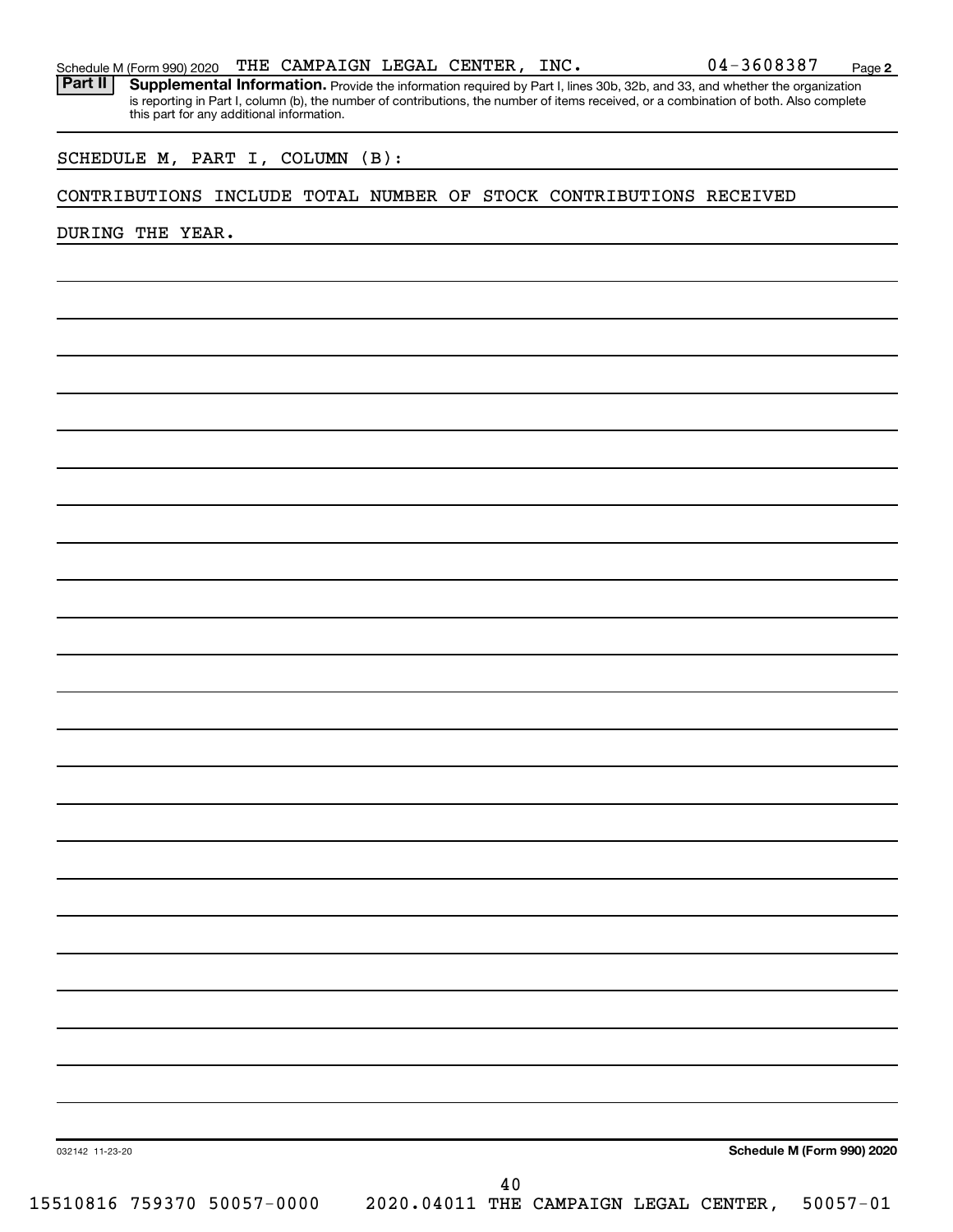**(Form 990 or 990-EZ)**

Department of the Treasury Internal Revenue Service Name of the organization

**SCHEDULE O Supplemental Information to Form 990 or 990-EZ 2020**<br>(Form 990 or 990-EZ) **2020** 

**Complete to provide information for responses to specific questions on Form 990 or 990-EZ or to provide any additional information. | Attach to Form 990 or 990-EZ.**

**| Go to www.irs.gov/Form990 for the latest information.**

OMB No. 1545-0047 **Open to Public Inspection**

THE CAMPAIGN LEGAL CENTER, INC.  $\vert$  04-3608387

**Employer identification number**

FORM 990, PART I, LINE 1, DESCRIPTION OF ORGANIZATION MISSION:

LOCAL LEVELS, FIGHTING FOR EVERY AMERICAN'S RIGHTS TO RESPONSIVE

GOVERNMENT AND A FAIR OPPORTUNITY TO PARTICIPATE IN AND AFFECT THE

DEMOCRATIC PROCESS.

FORM 990, PART VI, SECTION A, LINE 4:

AMENDMENTS TO BYLAWS WERE MADE FOR THE YEAR ENDING IN 12/31/20. THESE

AMENDEMENTS INCLUDED CREATING THE POSITION OF BOARD VICE-CHAIR AND

IMPLEMENTING A SUCCESSION PLAN FOR THE EXECUTIVE LEADERSHIP TEAM.

FORM 990, PART VI, SECTION B, LINE 11B:

THE DRAFT FORM 990 IS FIRST CIRCULATED TO THE FINANCE DIRECTOR AND THE SECRETARY TREASURER FOR REVIEW. A REVISED VERSION (IF REVISED) IS THEN CIRCULATED TO THE PRESIDENT AND THE CHIEF ADMINISTRATIVE OFFICER FOR REVIEW. THE NEXT ITERATION (IF REVISED A SECOND TIME) IS THEN REVIEWED AND APPROVED BY THE AUDIT COMMITTEE OF THE BOARD OF TRUSTEES. ALL TRUSTEES ARE SENT THE FINAL 990 BEFORE FILING.

032211 11-20-20 **For Paperwork Reduction Act Notice, see the Instructions for Form 990 or 990-EZ. Schedule O (Form 990 or 990-EZ) 2020** LHA FORM 990, PART VI, SECTION B, LINE 12C: THE BOARD OF TRUSTEES AND OFFICERS ARE ASKED ANNUALLY TO REVIEW THE CONFLICT OF INTEREST POLICY AND SIGN AN ACKNOWLEDGEMENT OF RECEIPT OF THE POLICY. THEY ARE ALSO THEN ASKED TO FILL OUT A DISCLOSURE STATEMENT THAT ASKS ABOUT GENERAL COMPLIANCE, OTHER AFFILIATIONS, AND BUSINESS INTEREST THAT MAY CREATE A CONFLICT. IF A POTENTIAL CONFLICT IS IDENTIFIED, THE DISINTERESTED BOARD MEMBERS REVIEW THE CIRCUMSTANCES AND DETERMINE IF A CONFLICT EXISTS OR NOT. CORRECTIVE OR DISCIPLINARY ACTION MAY BE TAKEN BY 41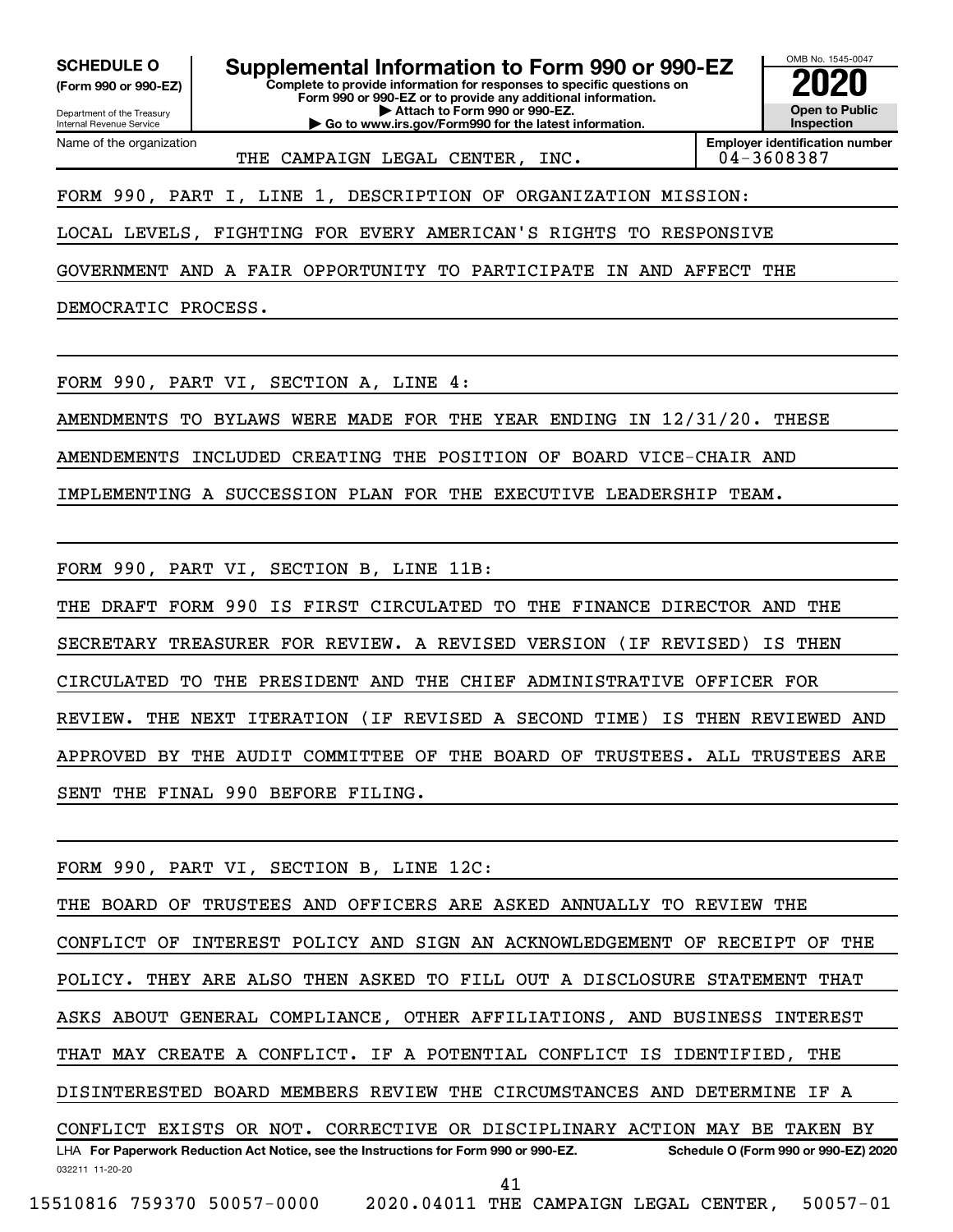| Schedule O (Form 990 or 990-EZ) 2020                                         | Page 2                                              |
|------------------------------------------------------------------------------|-----------------------------------------------------|
| Name of the organization<br>CAMPAIGN LEGAL<br>CENTER, INC.<br>THE            | <b>Employer identification number</b><br>04-3608387 |
| BOARD.<br>THE                                                                |                                                     |
|                                                                              |                                                     |
| FORM 990, PART VI, SECTION B, LINE 15:                                       |                                                     |
| COMPARABLE ORGANIZATIONS IS<br>EMPLOYEE COMPENSATION AT<br>ON<br>KEY<br>DATA | COLLECTED                                           |
| THE BOARD'S COMPENSATION COMMITTEE IN APPROVING<br>REVIEWED BY<br>AND        | THE                                                 |
| KEY EMPLOYEES AS DEFINED BY THE IRS.<br>SALARIES<br>OF                       | THE COMMITTEE REPORTS BACK                          |
| THEIR RECOMMENDATIONS AND<br>FULL BOARD WITH<br>THE<br>THE<br>TО             | FULL BOARD OF<br>TRUSTEES                           |
| ACCEPT<br>THE RECOMMENDATIONS OF THE COMPENSATION COMMITTEE.<br>TO.<br>VOTES |                                                     |
|                                                                              |                                                     |
| FORM 990, PART VI, LINE 17, LIST OF STATES RECEIVING<br>COPY                 | FORM 990:<br>OF                                     |

AL,AK,CA,CT,FL,GA,HI,IL,KS,KY,MD,MA,MI,MN,MS,NH,NJ,NM,NY,NC,OK,OR,PA,RI,SC TN,UT,WV,WI

FORM 990, PART VI, SECTION C, LINE 19: THE GOVERNING DOCUMENTS, CONFLICT OF INTEREST, POLICY AND FINANCIAL STATEMENTS ARE AVAILABLE FOR THE PUBLIC UPON REQUEST.

FORM 990, PART XII, LINE 2C:

THE BOARD OF TRUSTEES ASSUMES RESPONSIBILITY FOR OVERSIGHT OF THE

FINANCIAL STATEMENTS. AN INDEPENDENT AUDITOR IS RETAINED BY AND REPORTS

TO THE AUDIT COMMITTEE. THE PROCESS HAS NOT CHANGED FROM THE PRIOR

YEAR.

032212 11-20-20

**Schedule O (Form 990 or 990-EZ) 2020**